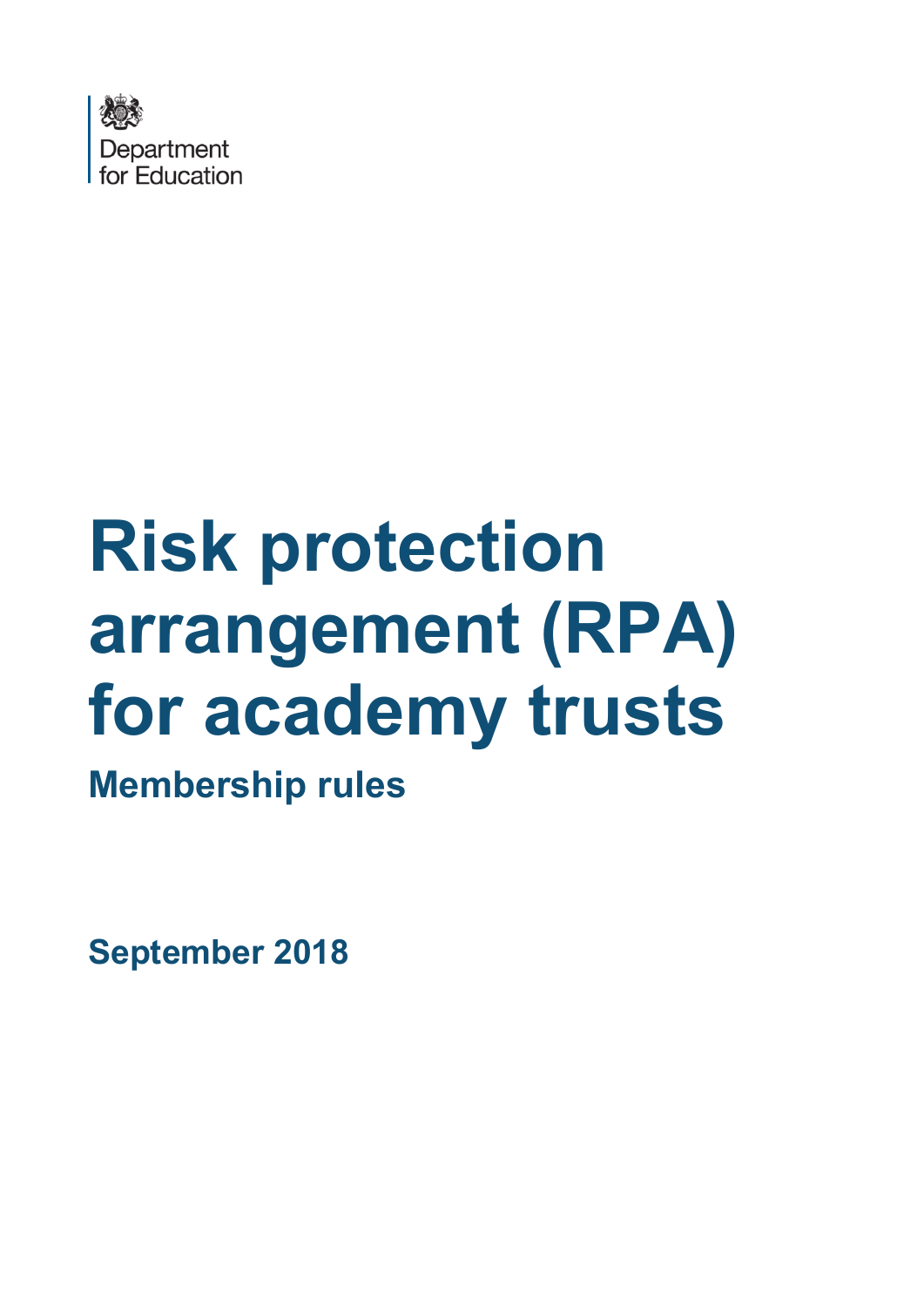# **Contents**

| Introduction                                                           | 3  |
|------------------------------------------------------------------------|----|
| Summary of Cover provided by RPA                                       | 4  |
| <b>Miscellaneous Rules and Provisions</b>                              | 6  |
| <b>Definitions</b>                                                     | 10 |
| Section 1 - Material Damage                                            | 18 |
| Section 2 - Business Interruption                                      | 26 |
| Section 1 and 2 Exclusions                                             | 30 |
| Section 3 - Employers' Liability                                       | 36 |
| Section 4 - Third Party Public Liability                               | 42 |
| Section 5 - Governors Liability                                        | 55 |
| Section 6 - Professional Indemnity                                     | 59 |
| Section 7 – Employee and Third Party Dishonesty                        | 61 |
| Section 8 - Money                                                      | 63 |
| Section 9 - Personal Accident                                          | 65 |
| Section 10 - United Kingdom Travel                                     | 67 |
| Section 11 - Overseas (Non UK) Travel Expense, including winter sports | 69 |
| Section 12 - Legal Expenses                                            | 69 |
| Section 13 - Cultural Assets                                           | 87 |
| <b>General Exclusion</b>                                               | 87 |
| <b>Claims Guidelines</b>                                               | 95 |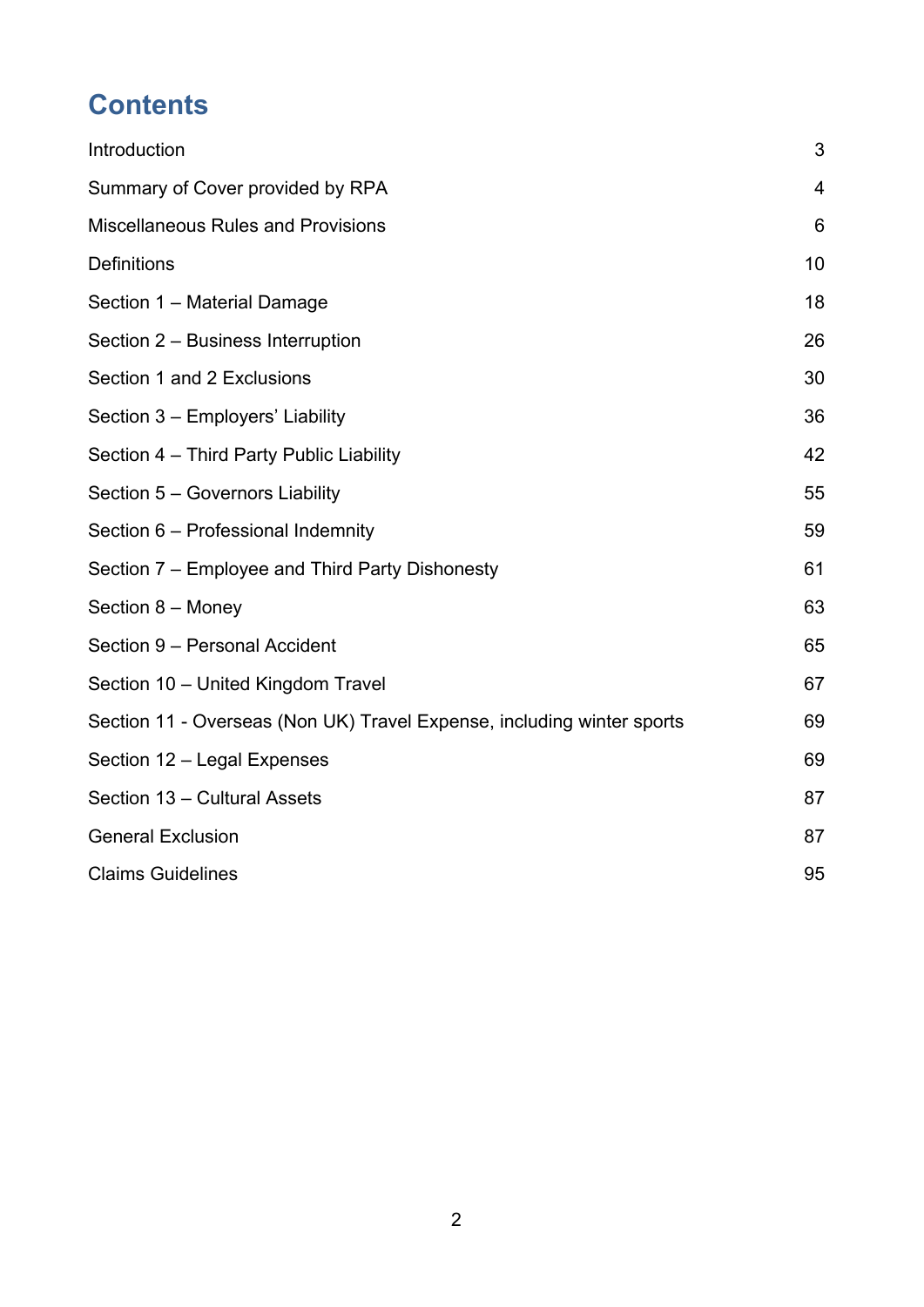## <span id="page-2-0"></span>**Introduction**

The Department for Education's (DfE's) Risk Protection Arrangement (RPA) is a voluntary arrangement for academies and free schools effective from 1 September 2014.

The RPA is not an insurance scheme but is a mechanism through which the cost of risks that materialise from 1 September 2014 will be covered by government funds.

All academy trusts and multi-academy trusts can opt in to the RPA. This includes free schools, schools designated with a religious character that are academies, special academies, alternative provision academies, UTCs, studio and PFI schools.

## **Changes to the RPA Membership Rules**

The changes to the RPA membership Rules since the previous version of the Rules were published 1 September 2017 can be summarised as follows:

- 1. Insertion of Member Retention, Overseas Travel and Cultural Assets on summary page
- 2. Definition of Third Party Administrator updated
- 3. Clarification on the definition of vermin on page 30
- 4. Sections 3 and 4 updated to include changes to data protection legislation (including GDPR)
- 5. Overseas Personal Liability cover now provided by Section 11 rather than Section 4
- 6. Clarification that Hirers Liability (Section 4) applies to any person or organisation that does have or would not be expected to have public liability insurance
- 7. Addition of definition of Baggage under UK Travel, Section 10
- 8. Overseas Travel Section added
- 9. Clarification that legal expenses sections does not include debt recovery
- 10.Cultural Asset Section added
- 11.Contact details for Third Party Administrator amended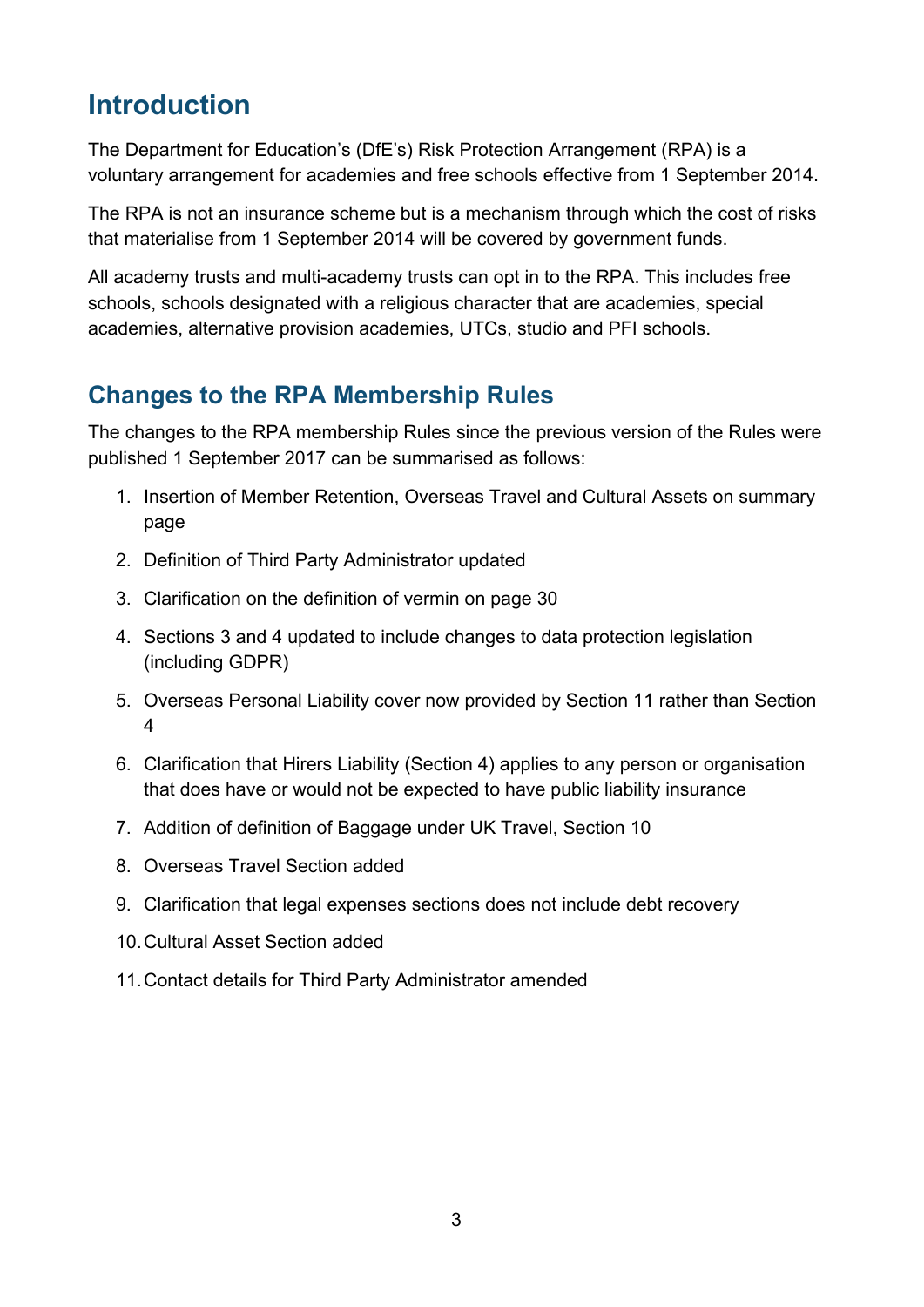# <span id="page-3-0"></span>**Summary of Cover provided by RPA**

| <b>Type of</b><br>risk                       | <b>Description</b>                                                                                                                                                                                                                                              | Limit                                                            | <b>Member Retention</b>                                                                                             |
|----------------------------------------------|-----------------------------------------------------------------------------------------------------------------------------------------------------------------------------------------------------------------------------------------------------------------|------------------------------------------------------------------|---------------------------------------------------------------------------------------------------------------------|
| <b>Material</b><br>damage                    | Loss or damage to<br>buildings, contents,<br>computers and stock<br>owned by or the<br>responsibility of the<br>academy                                                                                                                                         | Reinstatement<br>value of the<br>property                        | £250 (Primary<br>Academy)<br>£500 (all other<br>Members)<br>each and every loss<br>other than<br>subsidence (£1000) |
| <b>Business</b><br>interruption              | Compensation for<br>increase in cost of<br>working, resulting from<br>interruption or interference<br>with the business<br>following a material<br>damage loss                                                                                                  | £10,000,000<br>any one loss                                      | £250 (Primary<br>Academy)<br>£500 (all other<br>Members)                                                            |
| <b>Employers</b><br>liability                | All sums the academy<br>may become legally liable<br>to pay (including<br>claimants' costs and<br>expenses) following<br>death, injury or disease<br>sustained by Employees<br>and arising out of and in<br>the course of their<br>employment by the<br>academy | <b>Unlimited</b>                                                 | <b>Nil</b>                                                                                                          |
| Third party<br>liability                     | For all sums the academy<br>may become legally liable<br>to pay (including<br>claimants' costs and<br>expenses) as damages in<br>respect of accidental third<br>party injury or third party<br>property damage                                                  | Unlimited                                                        | <b>Nil</b>                                                                                                          |
| Governors'<br>liability                      | Governors' liability<br>expense                                                                                                                                                                                                                                 | £10,000,000<br>any one loss<br>and any one<br>membership<br>year | Nil                                                                                                                 |
| Professional<br>indemnity                    | Actual or alleged breach<br>of professional duty                                                                                                                                                                                                                | Unlimited                                                        | £1,000 each and<br>every loss                                                                                       |
| Employee<br>and third<br>party<br>dishonesty | Direct pecuniary loss due<br>to the dishonesty of<br>academy Employees<br>and/or theft of money by<br>computer fraud                                                                                                                                            | £500,000 any<br>one loss and<br>any one<br>membership<br>year    | £250 (Primary<br>Academy)<br>£500 (all other<br>Members)<br>each and every loss                                     |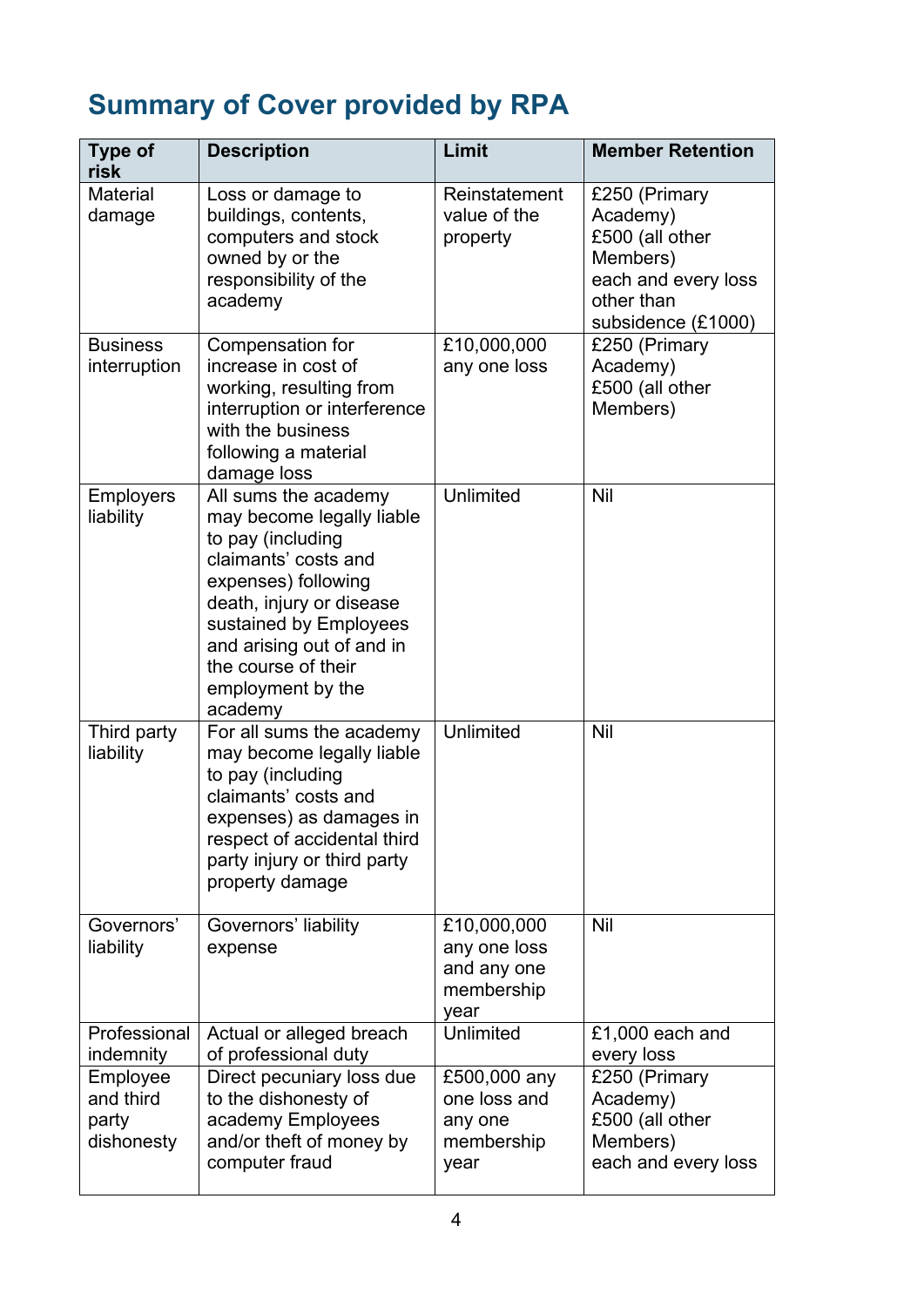| <b>Type of</b><br>risk                                                            | <b>Description</b>                                                                                                                                                                                                                                                                                                                                                                           | Limit                                                                                                                                                                                                                   | <b>Member Retention</b>                                                                                                  |
|-----------------------------------------------------------------------------------|----------------------------------------------------------------------------------------------------------------------------------------------------------------------------------------------------------------------------------------------------------------------------------------------------------------------------------------------------------------------------------------------|-------------------------------------------------------------------------------------------------------------------------------------------------------------------------------------------------------------------------|--------------------------------------------------------------------------------------------------------------------------|
| Money                                                                             | Loss of money whilst in<br>transit or elsewhere                                                                                                                                                                                                                                                                                                                                              | Various,<br>including cash<br>on premises or<br>in transit<br>£5,000                                                                                                                                                    | £50 (Primary<br>Academy)<br>£100 (all other<br>Members)<br>each and every loss                                           |
| Personal<br>accident                                                              | Compensation for<br>accidental bodily injury to<br>Employees, governors,<br>trustees, volunteers and<br>pupils of the academy<br>whilst on the business of<br>the academy in the UK                                                                                                                                                                                                          | Death and<br>capital benefits<br>£100,000                                                                                                                                                                               | Nil                                                                                                                      |
| United<br>Kingdom<br>travel                                                       | <b>Compensation for travel</b><br>related costs including<br>loss of baggage,<br>cancellation, curtailment,<br>rearrangement and<br>change of itinerary                                                                                                                                                                                                                                      | Baggage and<br>money £2,000<br>per person.<br>Cancellation<br>£1,000 per<br>person                                                                                                                                      | Nil                                                                                                                      |
| Overseas<br>Travel<br>(including<br>winter<br>sports) and<br>Personal<br>Accident | Compensation for travel<br>related costs outside of<br>the UK including medical<br>expenses, loss of<br>baggage, cancellation,<br>curtailment,<br>rearrangement and<br>change of itinerary<br>Compensation for<br>accidental bodily injury to<br>Employees, governors,<br>trustees, volunteers and<br>pupils of the academy<br>whilst on the business of<br>the academy outside of<br>the UK | Medical<br>expenses<br>£10,000,000<br>per person<br><b>Baggage</b><br>£2,000 per<br>person<br>Cancellation<br>£4,000 per<br>person<br>(£250,000 per<br>trip)<br>Death and<br>capital benefits<br>£100,000 per<br>person | Nil in respect of<br><b>Medical Expenses</b><br>£50 in respect of<br><b>Baggage</b><br>Nil in respect of<br>Cancellation |
| Legal<br>expenses                                                                 | Reimbursement of legal<br>expenses relating to<br>employment disputes,<br>contractual disputes, tax<br>investigations, civil actions<br>in relation to school<br>expulsions                                                                                                                                                                                                                  | £100,000 any<br>one loss and<br>any one<br>membership<br>year                                                                                                                                                           | £250 (Primary<br>Academy)<br>£500 (All other<br>Members)<br>each and every loss                                          |
| Cultural<br>Assets                                                                | Loss or damage to<br><b>Cultural Assets (including</b><br>works of art) owned by or<br>the responsibility of the<br>academy                                                                                                                                                                                                                                                                  | £10,000 per<br>item, maximum<br>£250,000 any<br>one loss of<br>multiple cultural<br>assets                                                                                                                              | £50 (Primary<br>Academy)<br>£100 (all other<br>Members)                                                                  |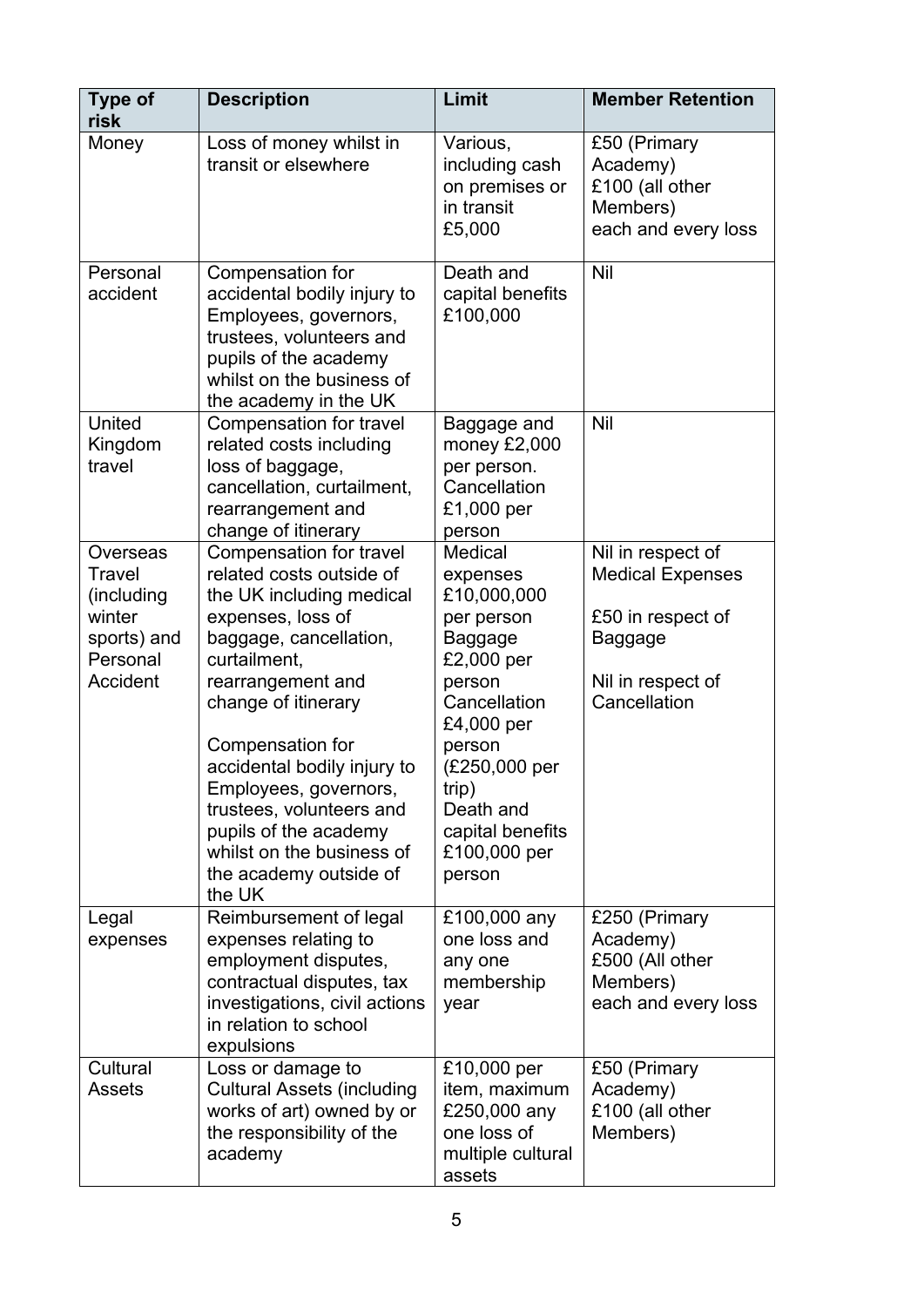## <span id="page-5-0"></span>**Miscellaneous Rules and Provisions**

#### **1. Law and Jurisdiction**

These Membership Rules are governed by and shall be interpreted in accordance with the laws of England and Wales and English Courts alone will have jurisdiction in any dispute hereunder.

#### **2. Membership**

- i) In return for a reduction to a Member's general annual grant made by the EFA the RPA Administrator will in accordance with these Rules provide funds to cover the cost of losses suffered by Members of the RPA.
- ii) The RPA Administrator shall not be liable to provide funds in any circumstance where a risk is Insured.
- iii) An Academy Trust or Multi Academy Trust may become a Member of the RPA at any time by giving notice of its intention to the RPA Administrator that it wishes to join with effect from a date later than the notice.
- iv) During the period while the Academy Trust is in membership of the RPA, £20 per pupil (per place in special and AP academies) will be deducted at source from the General Annual Grant paid to the Academy Trust. This amount will remain unchanged until 31 August 2019.
- v) A Member may leave the RPA at the end of a Membership Year provided that it gives at least three months' notice to the RPA Administrator.
- vi) An Inactive Academy Trust may remain in membership of the RPA up to the point the Inactive Academy Trust is dissolved.
- vii) After a Member has left the RPA, subject to the Definitions, Extensions, Exclusions and Conditions of the Rules the Member will still be entitled to the benefits relating to its period of membership as set out in these rules.

#### **3. Changes to the Rules**

These Rules may be amended from time to time by the RPA Administrator. The RPA Administrator undertakes to give Members sufficient notice of any significant changes to these rules to enable them to make a decision to leave at the end of the Membership Year in accordance with paragraph 2.v.

#### **4. Risk Management**

Members shall maintain a minimum standard of Risk Management which will include: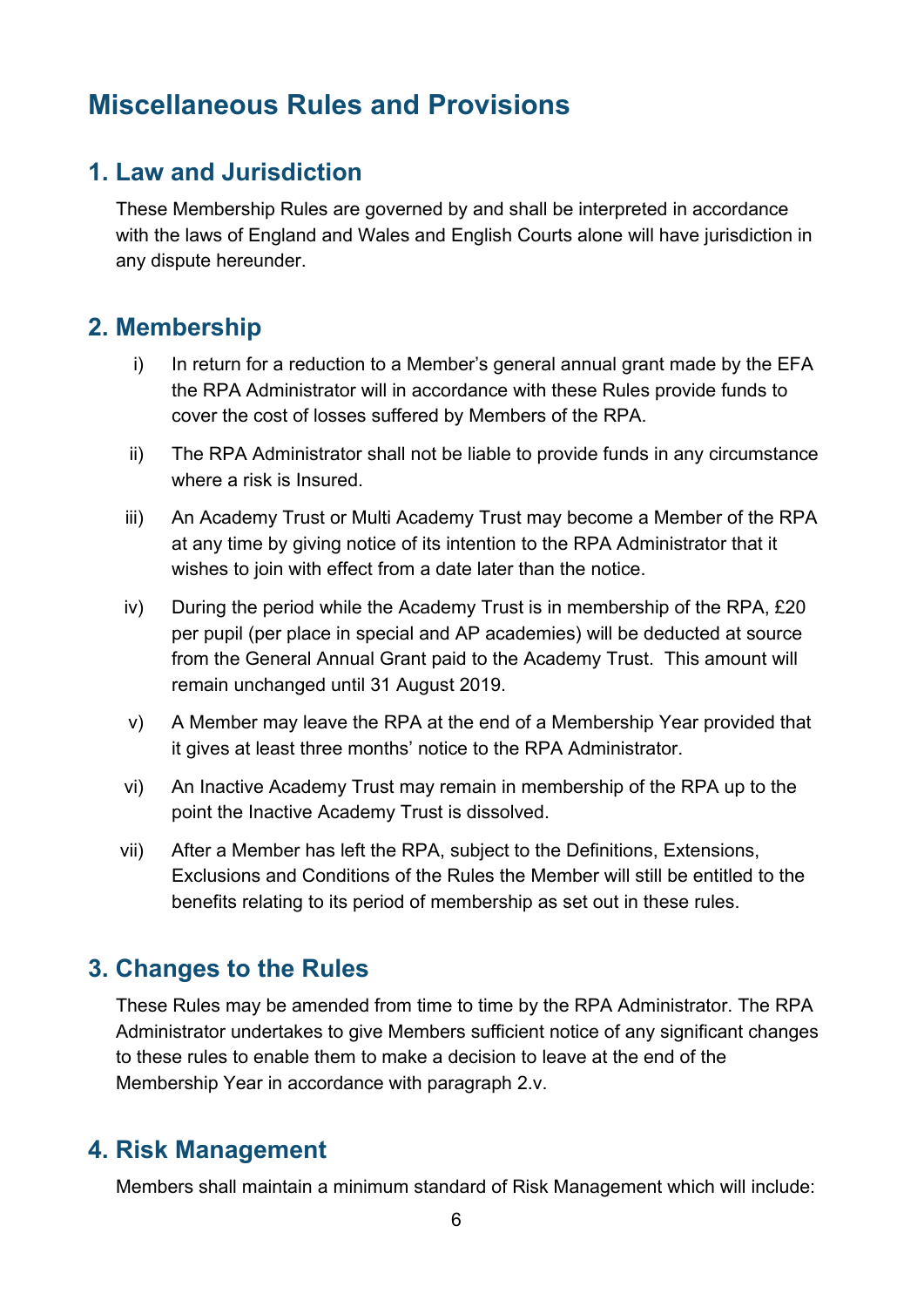- i) maintaining the Property in a satisfactory state of repair
- ii) taking all reasonable precautions for the safety of Property
- iii) taking all reasonable precautions to prevent loss, destruction, damage, accident or injury
- iv) undertaking reasonable checks when employing members of staff
- v) setting and maintaining systems for the protection of property, Employees, pupils and third parties
- vi) compliance with the laws of England and Wales

The following is a list of the key pieces of legislation and Approved Codes of Practice that all Members must comply with:

- i) The Health and Safety at Work etc. Act 1974
- ii) The Management of Health and Safety at Work Regulations
- iii) Workplace (Health, Safety and Welfare) Regulations
- iv) The Regulatory Reform (Fire safety) Order
- v) Electricity at Work Regulations
- vi) Control of Asbestos Regulations
- vii) The Control of Legionella Bacteria in Water Systems L8
- viii) Control of Lead at Work Regulations
- ix) Ionising Radiation Regulations
- x) Provision and Use of Work Equipment Regulations
- xi) Lifting Operations and Lifting Equipment Regulations
- xii) Work at Height Regulations
- xiii) Pressure Equipment Regulations
- xiv) Pressure Systems Safety regulations
- xv) Gas Safety (Installation and Use) Regulations
- xvi) Construction (Design and Management) Regulations
- xvii) Health and Safety (First Aid) Regulations
- xviii) Reporting of Injuries, Diseases and Dangerous Occurrences Regulations
- xix) Health and safety (Consultation with Employees) Regulations
- xx) Control of Substances Hazardous to Health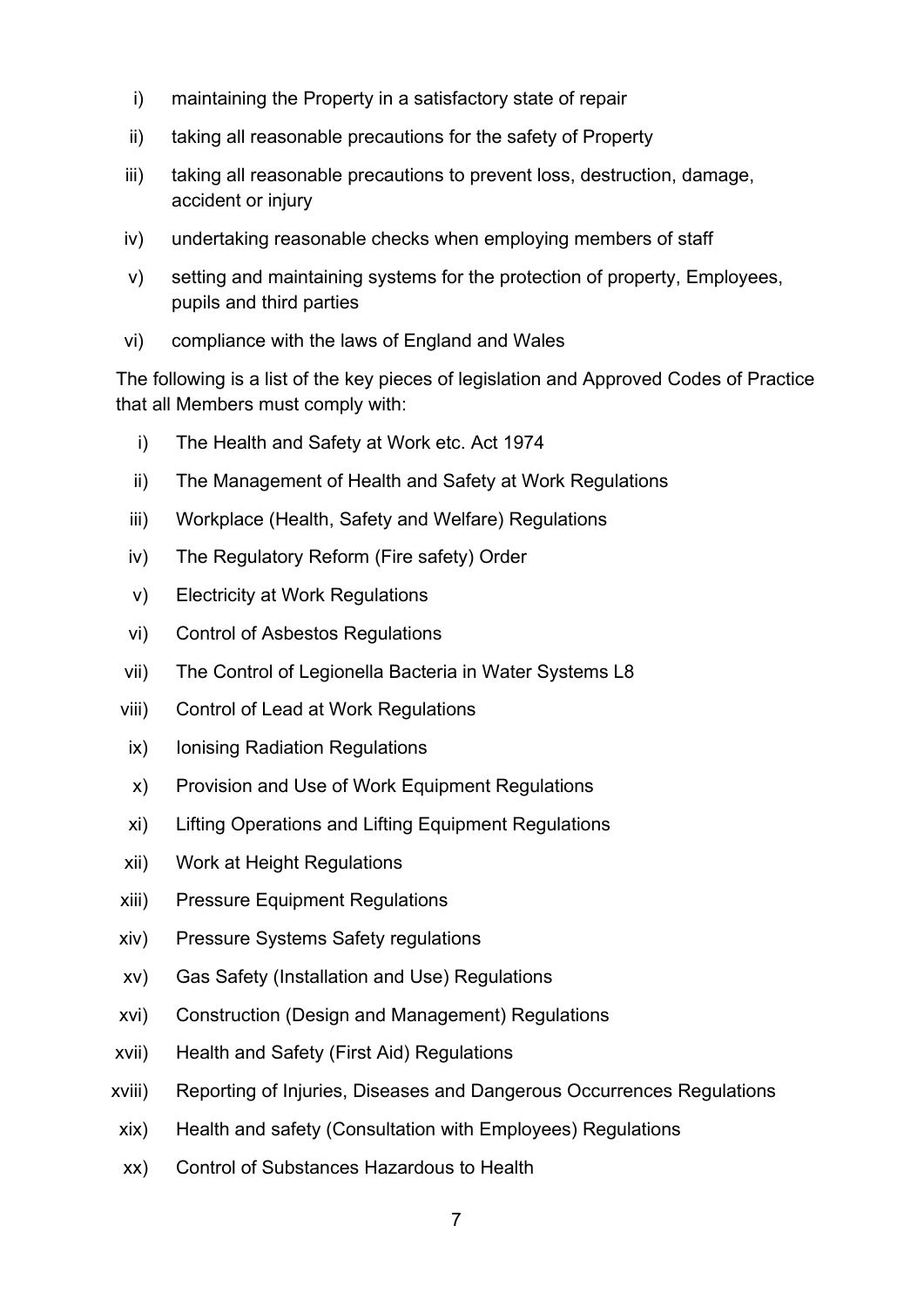- xxi) Health and Safety (Display Screen Equipment) Regulations
- xxii) Manual Handling Operations Regulations
- xxiii) Personal Protective Equipment Regulations

## **5. Claims made/claims occurring**

Cover under the RPA generally operates on a 'claims occurring' basis'; as long as the incident giving rise to a claim occurs during the Membership Year then RPA will respond, even if the claim is notified outside of the Membership Year.

Sections 5 and 6 operate on a 'claims made' basis. For RPA to respond the claim must be notified to the Third Party Administrator during the Membership Year.

This mirrors the cover generally provided by the commercial insurance market and avoids potential gaps in cover for Members joining the RPA in circumstances where a claim arises from an incident that occurred prior to the Member joining the RPA and of which they were previously aware.

It is important that when moving from a commercial insurer to RPA that a Member provides notification to their insurer of any incident that they are aware of that could give rise to a claim before their commercial insurance period lapses.

The RPA will consider providing an indemnity to a Member for claims that are normally dealt with on a 'claims occurring' basis under RPA (namely sections 1, 2, 3, 4, 7, 8, 9, 10 and 11) but where a Member has previously purchased an insurance policy covering the risks covered by these sections of the RPA on a 'claims made' basis.

Claims will be considered at the request of the Member who will be required to provide evidence of the insurance cover previously purchased. Claims will not be considered in the following circumstances:

- i) where the applicable 'claims made' policy was taken out or incepted after the date the consultation exercise on proposed changes to the RPA with effect from September 2016 was commenced (18 December 2015)
- ii) for any claim where the cause of such claim occurred or that was alleged to have occurred prior to the date of the signing of the funding agreement for the relevant academy
- iii) to the extent that an indemnity is provided by an insurance policy
- iv) for claims that the Member had prior knowledge of before opting to join the RPA
- v) for claims or incidents that the Member was aware of but were not notified by the Member to the relevant insurer before the relevant policy expiry date (or where a discovery period applies to a policy, the discovery period)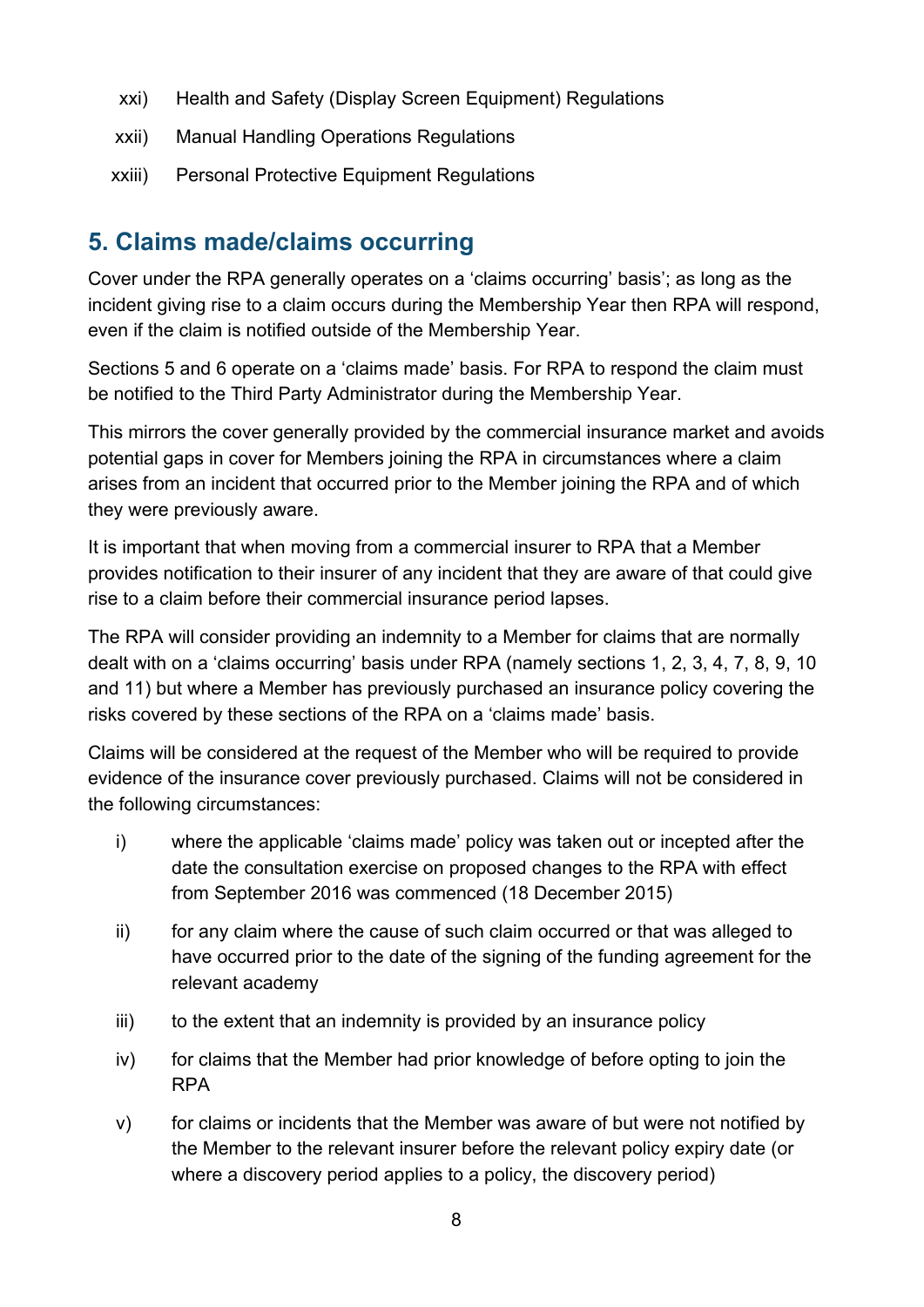vi) for claims related to a class of insurance where the Member had opted not to purchase an insurance policy

## **6. Multi academy trusts**

Multi academy trusts (MATs) are permitted to join the RPA in a phased manner where some academies in the MAT still have commercial insurance contracts in place, subject to a commitment from the MAT that all academies in the MAT will join RPA as soon as their existing insurance arrangements expire.

Where applicable RPA cover will apply to the central infrastructure of the MAT with effect from the date the first academy in the MAT joins RPA and subject to there not being an insurance contract in place covering the MAT central infrastructure.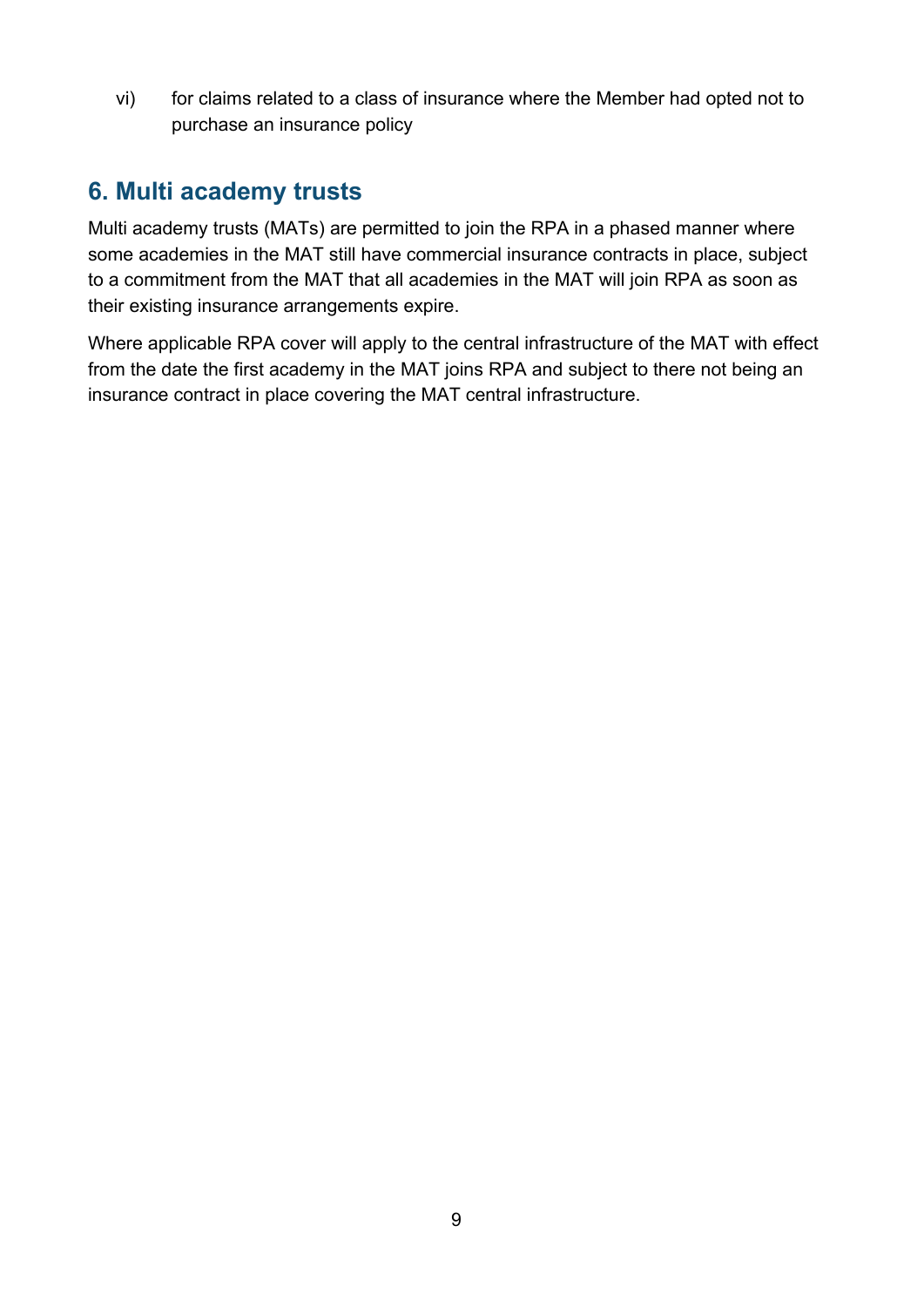# <span id="page-9-0"></span>**Definitions**

## **1. Academy trust**

Either a single academy trust or multi academy trust which has elected to opt into the RPA.

## **2. Bodily injury**

Bodily injury death disease or illness which shall include mental anguish and or shock.

## **3. Buildings**

Buildings including landlord's fixtures and fittings and unless Insured Buildings include:

- i) outside buildings, extensions, annexes, gangways
- ii) walls, gates, fences, yards, driveways, car-parks, forecourts, roads and all other areas of hard standing
- iii) conveyors, trunk lines, wires, service pipes, flood lights and other equipment on the Premises
- iv) all-weather pitches
- v) swimming pools
- vi) playing fields, tennis courts and tracks
- vii) fixed outdoor play and climbing equipment, fixed seating
- viii) modular buildings and the like
	- ix) flood lighting, external lighting and security equipment
	- x) solar panels

the property of a Member or for which the Member is responsible; including, at the request of the Member and subject to the approval of the RPA Administrator, the property of a Subsidiary Company.

## **4. Business**

Any activity in which a Member may engage, including:

i) the provision of breakfast clubs, after school clubs, pre-schools and nurseries directly provided by the Member and/or Employees; and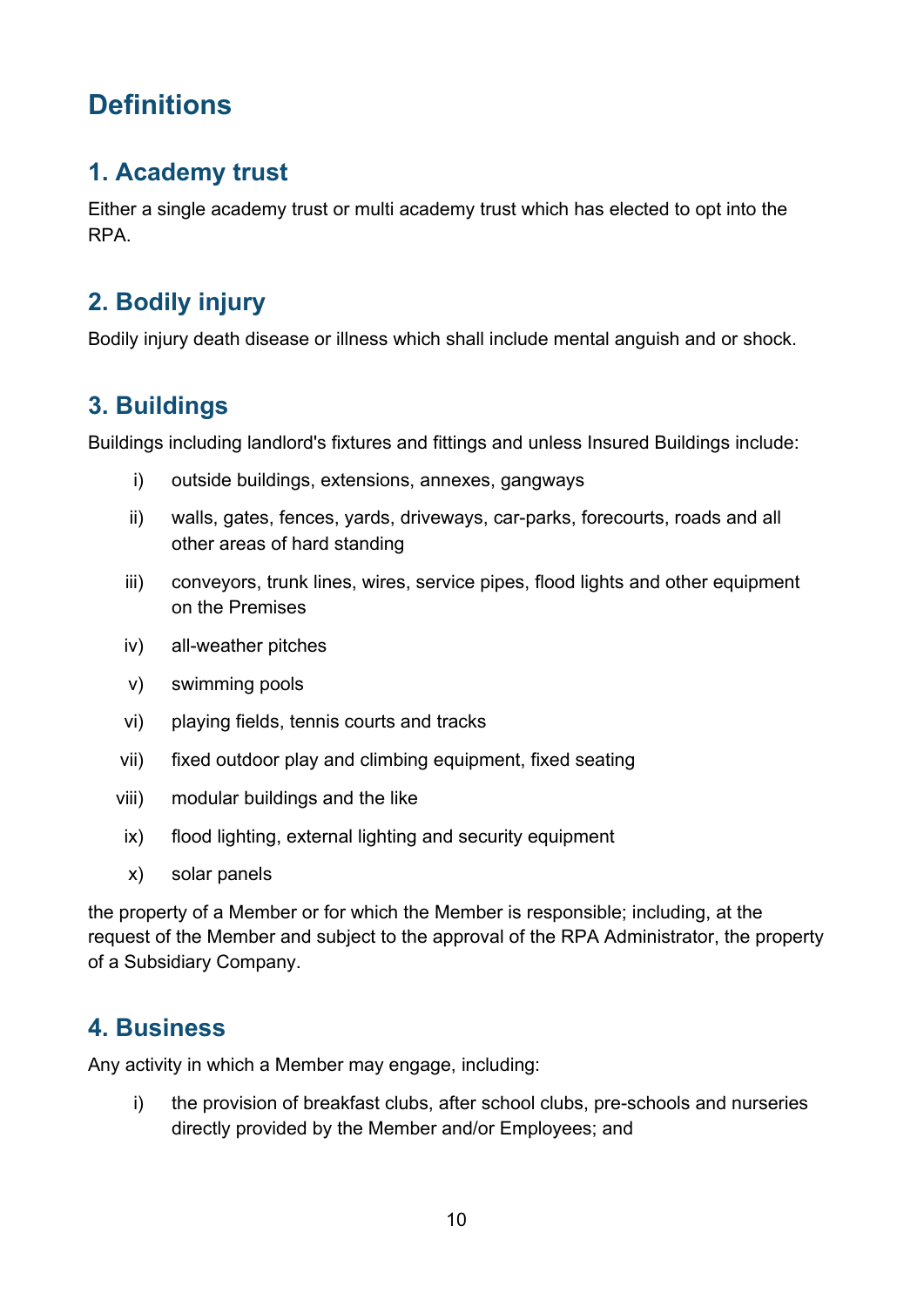ii) at the request of the Member and subject to the approval of the RPA Administrator, any activity of a Subsidiary Company which is related to the Business of the Member and has been approved by the RPA Administrator

*In respect of Sections 3 and 4 including*:

- i) engagement of subcontractors for performance of work on behalf of a Member
- ii) organisation of and participation in exhibitions trade fairs and conferences
- iii) property owners lessors and lessees including repair refurbishment and maintenance of such property
- iv) provision and management for the benefit of any Employee of canteen social sports welfare medical facilities fire first aid rescue and ambulance services
- v) provision for the benefit of any Employee of nursery crèche or child or baby care facilities
- vi) security organisations for the benefit of the Member
- vii) the organisation or sponsorship of charitable events or similar fund raising activities
- viii) sponsorship of events organisations entities and individuals
	- ix) repair maintenance and servicing of own mechanically propelled vehicles
	- x) sale or disposal of own property and goods including owned mechanically propelled vehicles
	- xi) undertaking medical procedures and provision of prescribed medicines subject to adherence with the statutory guidance on supporting pupils at school with medical conditions, December 2015 or similar amending statutory guidance
- xii) Office for Standards in Education (Ofsted) inspections undertaken by an Employee of the Member and for which the Member receives payment from Ofsted

*In respect of Section 6 including*:

Ofsted inspections undertaken by an Employee of the Member and for which the Member receives payment from Ofsted

## **5. Contents**

Machinery, plant and all other contents the property of a Member for which the Member is responsible; including, at the request of the Member and subject to the approval of the RPA Administrator, the property of a Subsidiary Company

i)excluding: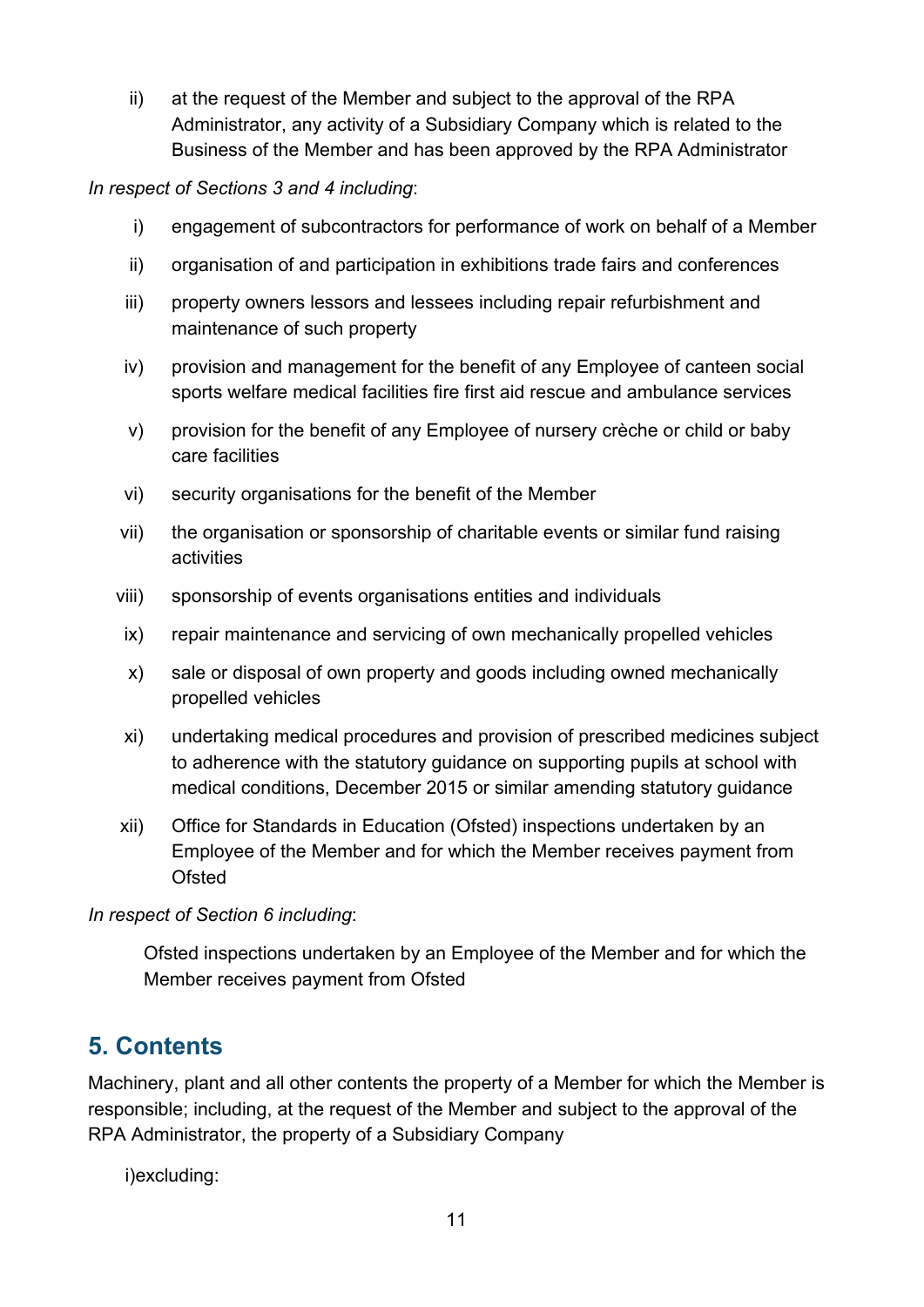- a) Stock
- b) landlord's fixtures and fittings
- c) computers
- d) contents that are Insured

ii)including:

- a) deeds, documents, manuscripts, business books, but only for the value of materials, as stationery and the cost of clerical labour expended in reproducing them but not:
	- i) any expenses in connection with re-compilation or retrieval of the information contained in them
	- ii) the value to the Member of the information contained in them
- a) computer systems records but only for the cost of materials and cost of clerical labour and computer time expended in reproducing them but not:
	- i) any expenses in connection with re-compilation or retrieval of the information contained in them
	- ii) the value to the Member of the information contained in them
- b) patterns, models, moulds, plans and designs
- c) insofar as they are not Insured personal property of Governors, Employees, pupils or visitors for an amount not exceeding £500 per Governor, Employee, pupil or visitor
- d) tenants' improvements, alterations and decorations

## **6. Computers**

- i) all computer equipment (including interconnecting wiring fixed disks and telecommunications equipment) used for the storage and communication of electronically processed data
- ii) data carrying materials comprising all current and back-up computer programs and information contained on magnetic or optical discs and magnetic tapes

the property of a Member or for which the Member is responsible; including, at the request of the Member and subject to the approval of the RPA Administrator, the property of a Subsidiary Company.

## **7. Defined perils**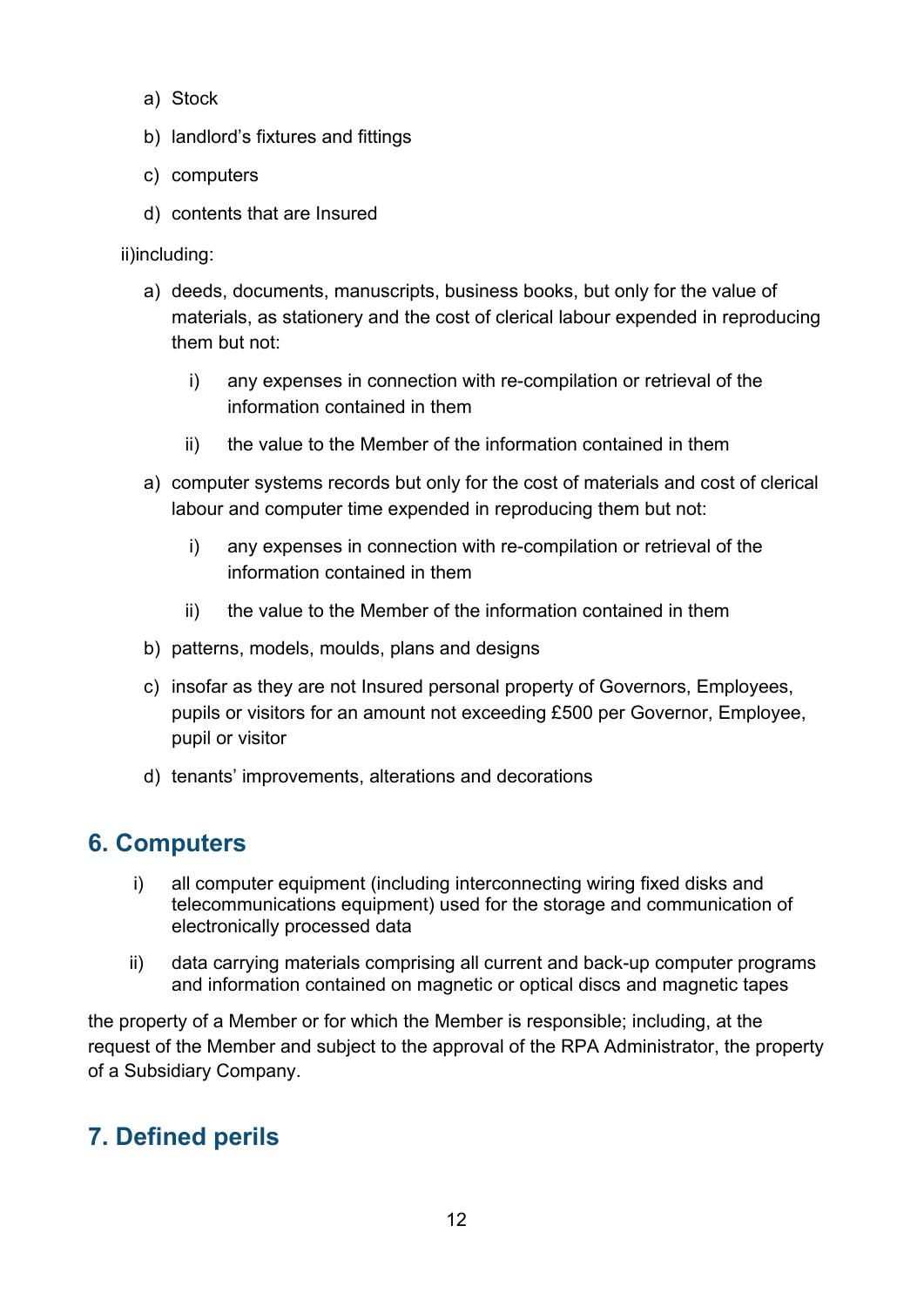Fire, lightning, explosion, aircraft or other aerial devices or articles falling from them, riot, civil commotion, strikers, locked-out workers, persons taking part in labour disturbances, malicious persons, earthquake, storm, flood, escape of water from any tank apparatus or pipe or of oil from any fixed domestic heating installation, sprinkler leakage or impact by any mechanically propelled vehicle or rail rolling stock or animal, subsidence, ground heave or landslip, theft following forceful and violent entry or exit to the Premises.

## **8. Earthquake**

- i) Earthquake and any subsequent DAMAGE or CONSEQUENTIAL LOSS but only if caused directly by earthquake
- ii) Volcanic eruption meaning the eruption explosion or effusion of a volcano

## **9. Employee**

- i) Any person under a contract of service or apprenticeship with a Member
- ii) Any labour master or labour only sub-contractor or persons supplied by them whilst under the direct control and supervision of a Member
- iii) Self-employed persons engaged by and whilst under the direct control and supervision of a Member
- iv) Persons engaged by a Member under work experience training, study or similar schemes
- v) Any person hired to, borrowed by, or supplied to, a Member from any other employer
- vi) Persons on secondment to a Member
- vii) Voluntary workers for a Member
- viii) Outworkers and home workers for a Member
	- ix) Any prospective employee who is being assessed by a Member
	- x) Persons undertaking study at a Member's Premises (other than pupils of the Member)
	- xi) Persons undertaking work experience at a Member's Premises, including pupils of the Member but only whilst such pupils are undertaking work experience

#### **10. Flood**

The escape of water from its normal natural or artificial confines (other than tanks apparatus or pipes) or inundation from the sea including tidal wave.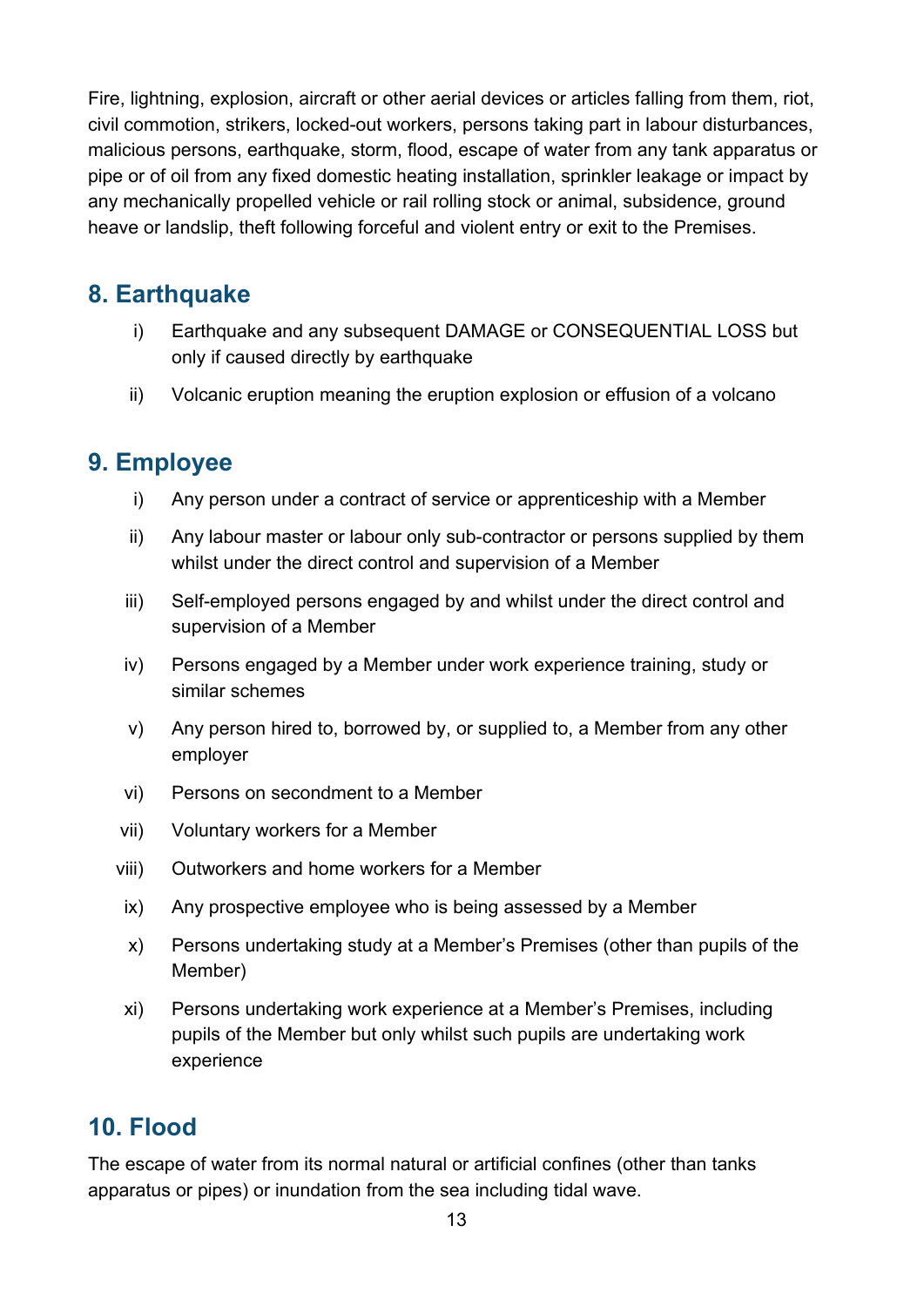## **11. Governor**

Any member of an Academy Trust, a director/trustee of an Academy Trust, or a person who sits on a local governing body (a committee established for an Academy by the Academy Trust in accordance with its Articles).

## **12. Inactive Academy Trust**

Either a single academy trust or multi academy trust which is inactive and no longer has responsibility for any academies.

## **13. Insured**

Where a risk has been transferred (by a Member or other party seeking indemnity under the RPA) to an insurance company and for which a current contract (policy) will provide financial protection or reimbursement against losses (to the Member or other party) arising from that risk from an insurance company.

#### **14. Member**

A single academy trust or multi academy trust which is a Member of the RPA.

#### **15. Member retention**

The first part of each and every Occurrence borne by the Member as specified in each section of these Rules, if an Occurrence results in a claim against more than one section of these Rules, the Member Retention will apply separately to each section as specified.

## **16. Membership date**

The date from which an Academy Trust becomes a Member of the RPA.

#### **17. Membership year**

Any period of 12 months beginning on 1 September one year and ending on 31 August the following year or if during the first year of Membership a Member joins on any date other than 1 September the Membership Year will apply from the Membership Date until 31 August.

#### **18. Money**

Current coin, bank and currency notes, postal and money orders, bankers drafts, cheques, giro drafts and payment order, travellers cheques, crossed warrants, bills of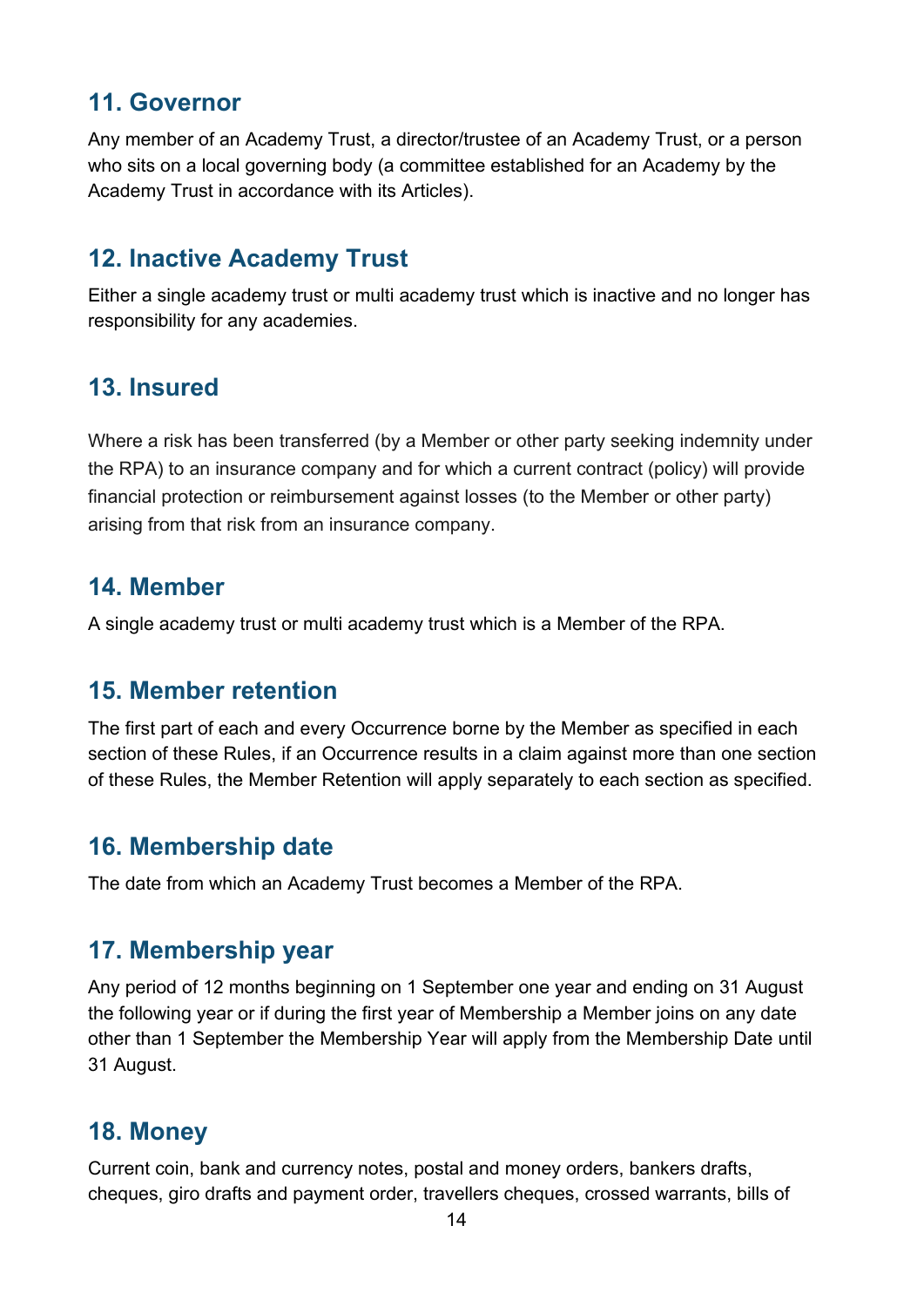exchange, securities for money, current postage revenue and national insurance stamps, stamped national insurance cards, national savings certificates, premium savings bonds, franking machine impressions, credit/charge card sales, vouchers, luncheon vouchers, trading stamps, charge cards, credit cards, VAT input documents, gift tokens, telephone paycards, TV licence stamps and consumer redemption vouchers.

## **19. Occurrence**

#### **In respect of Sections 1 and 2**

- i) DAMAGE or any Incident arising out of one event or series of events consequent upon or attributable to a common cause
- ii) DAMAGE or CONSEQUENTIAL LOSS arising out of Earthquake Flood or Storm shall constitute a single Occurrence
	- a) if more than one Earthquake or Storm should occur within any period of 72 hours sequential and commencing during the Membership Year or
	- b) if any Flood occurs within a period of the continued rising or overflow and subsidence of any river or stream within the banks of such river or stream

each Occurrence shall be deemed to have commenced on the first happening of such DAMAGE or CONSEQUENTIAL LOSS (not within the period of any previous Occurrence).

#### **In respect of Section 3 and 4**

An event or series of events consequent on or attributable to one source or original cause.

In respect of Abuse where the event or series of events consequent on or attributable to one source or original cause occurs over more than one Membership Year the Abuse will be deemed to have all occurred during one Membership Year being the period when (on the balance of probabilities) the Abuse first commenced.

## **20. Penalty**

- i) a punishment imposed for a violation of law by the Member
- ii) a sum established by a contract to be forfeited in lieu of actual damages in the event of a breach of a contract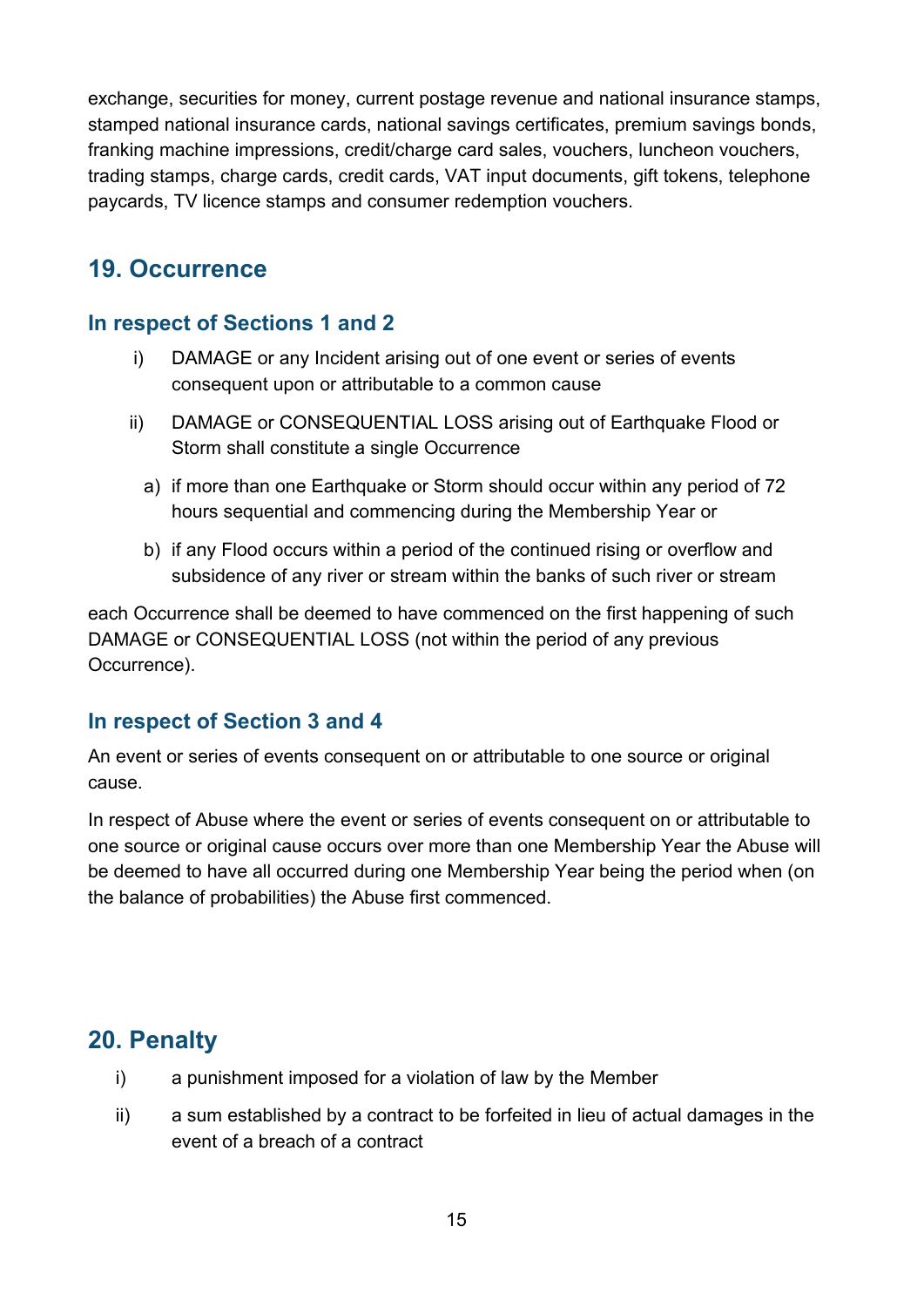iii) charges for any investigation or inquiry made against a Member found in contravention of relevant statutory provisions, including charges made against the Member in relation to the HSE Fee for Intervention (FFI) cost recovery scheme

## **21. Personal Injury**

- i) bodily injury
- ii) false arrest, false detention, false imprisonment
- iii) wrongful entry or eviction or other invasion of the right of private occupancy
- iv) invasion of the right of privacy
- v) malicious prosecution
- vi) libel, slander or defamation
- vii) abuse

## **22. Premises**

Any premises owned, occupied, leased or rented by a Member anywhere within the Territorial Limits (unless otherwise stated herein); including, at the request of the Member and subject to the approval of the RPA Administrator, premises used by a Subsidiary Company.

## **23. Primary academy**

An academy in which children only receive primary or elementary education.

## **24. Property**

- i) Buildings
- ii) Contents
- iii) Computers
- iv) Stock

at the Premises (unless otherwise stated herein)

## **25. RPA**

Risk Protection Arrangement administered by the Secretary of State for Education.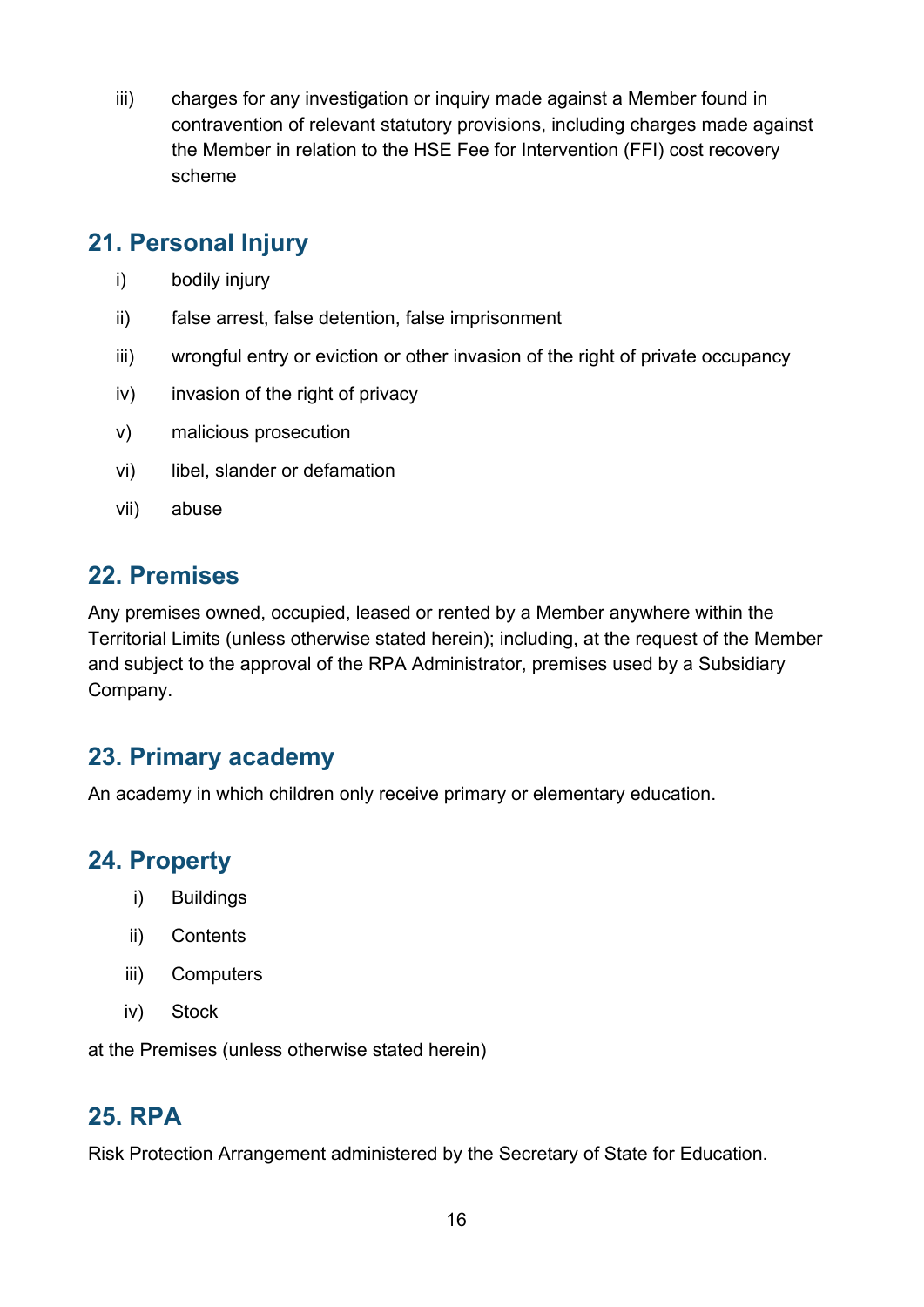## **26. RPA administrator**

Secretary of State for Education.

## **27. Rules**

The RPA Rules of Membership as set out herein and varied from time to time as required by the RPA Administrator.

## **28. Stock**

Stock and materials in trade, the property of a Member or for which the Member is responsible; including, at the request of the Member and subject to the approval of the RPA Administrator, the property of a Subsidiary Company.

#### **29. Storm**

Storm, windstorm, hurricane, tornado, tempest and typhoon, including subsequent DAMAGE or CONSEQUENTIAL LOSS caused by water that backs up from a sewer or drain as a direct result thereof, but excluding Flood.

## **30. Subsidiary company**

A Subsidiary Company is a company established by an Academy Trust in order to further the objects of the Academy Trust.

## **31. Territorial limits**

Great Britain, Northern Ireland, the Channel Islands and the Isle of Man (unless otherwise stated herein).

## **32. Third party administrator**

Topmark Claims Management Ltd, Company Registration Number SC305608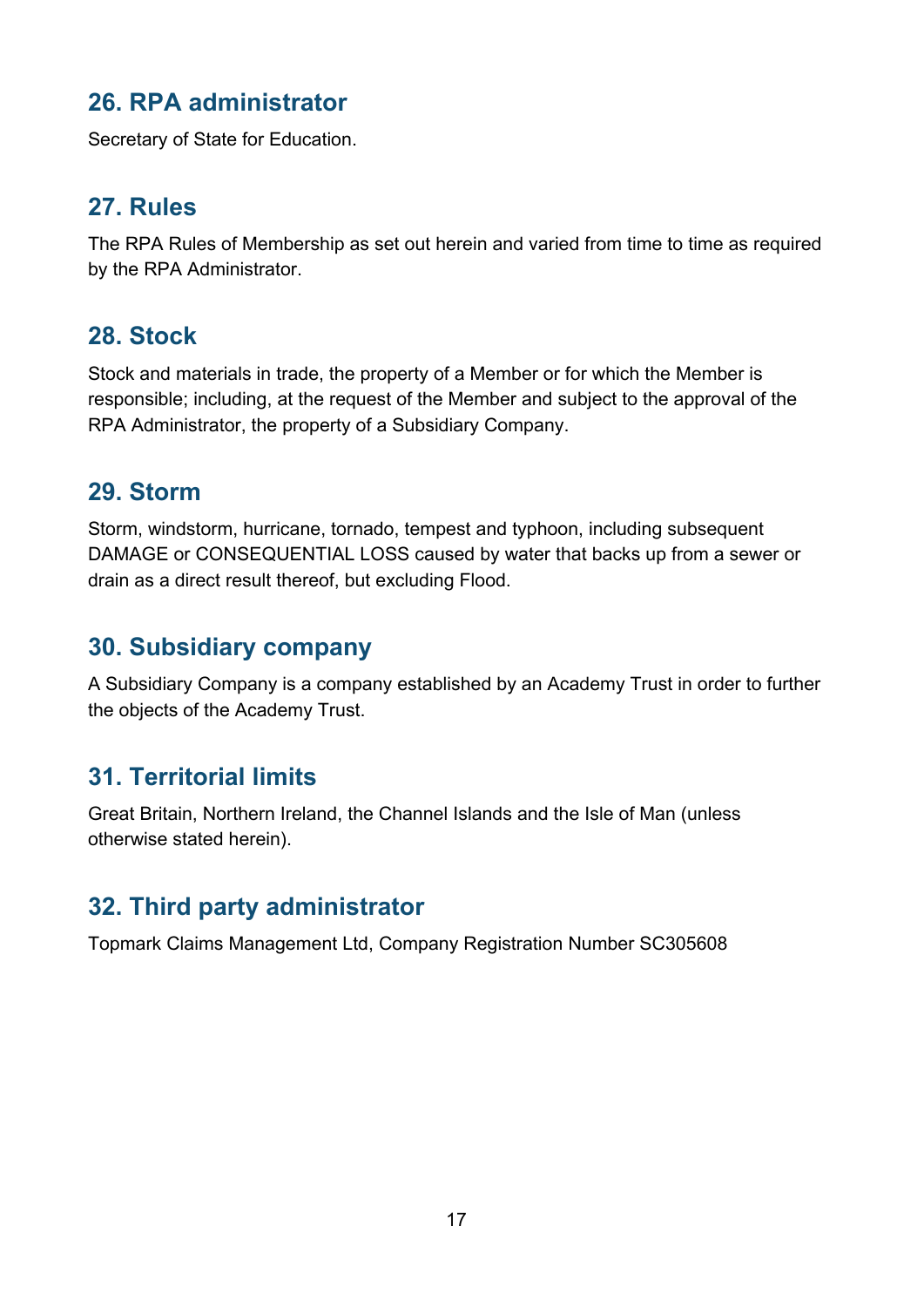# <span id="page-17-0"></span>**Section 1 – Material Damage**

## **Material Damage Expense**

Subject to the Definitions, Extensions, Exclusions and Conditions of the Rules, in the event of DAMAGE during any Membership Year the RPA Administrator will pay to the Member the Reinstatement Cost of the Property at the time of the DAMAGE or at the RPA Administrator's option reinstate or replace such property or any part of it.

#### **1. Reinstatement Cost**

Applicable to the Buildings, Contents and Computer items.

In the event of DAMAGE in respect of these items the basis upon which the amount payable is to be calculated shall be the cost of Reinstatement subject to the provisions set out below:

Reinstatement means:

- i) where property is destroyed the rebuilding of the property if a Building or, in the case of other property, its replacement by similar property, in either case in a condition equal to but not better or more extensive than its condition when new
- ii) where property is damaged the repair of the damage and the restoration of the damaged portion of the property to a condition substantially the same as, but not better or more extensive, than its condition when new

**Provisions** 

- i) No payment will be made unless the work of Reinstatement has started
- ii) Once Reinstatement has started the RPA Administrator may make reasonable payments on account if the Member so requests
- iii) Reinstatement may be carried out at another site and in any manner suitable to the Member subject to the liability of the RPA Administrator not being increased as a result
- iv) In the event of partial damage to any Property the RPA Administrator's liability for any loss shall not exceed the cost which would have been incurred had such property been totally destroyed

Notwithstanding the above if the Member does not reinstate but gives an undertaking in writing to the RPA Administrator that any sums which are otherwise payable to the Member in respect of a loss falling to be paid under the RPA shall be (with the RPA Administrator's consent) expended on other capital additions or improvements by the Member, then the RPA Administrator will pay the cost of Reinstatement but at the level of costs applying as if such reinstatement had taken place on the day of the loss.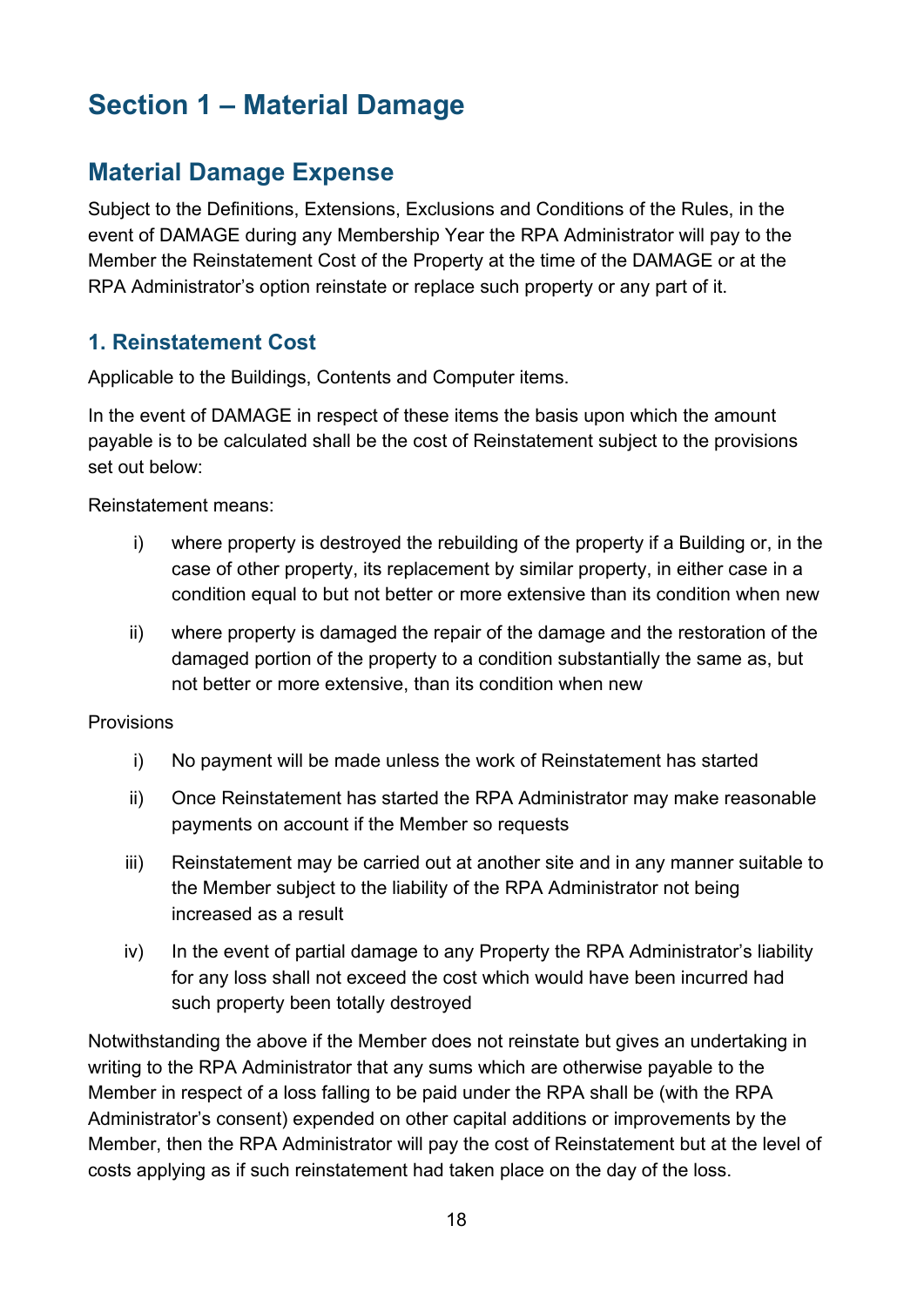#### **2. Reinstatement Conditions**

If any property is to be reinstated or replaced by the RPA Administrator the Member shall at the expense of the Member provide all such plans documents books and information as may reasonably be required.

The RPA Administrator shall not be bound to reinstate exactly but only as circumstances permit and in a reasonably sufficient manner.

#### **Member Retention**

The first £500 of each and every loss other than:

- i) Losses (other than claims for subsidence) by a Primary Academy where the Member Retention will be the first £250 each and every loss
- ii) Subsidence losses where the Member Retention will be the first  $£1,000$  each and every loss

## **Section 1 Definitions**

#### **DAMAGE**

Accidental loss or destruction of or damage to the Property, including damage caused by subsidence or as a result of terrorism.

## **Section 1 Extensions**

The following Extensions will apply subject to the Definitions, Exclusions and Conditions of the Rules.

A Material Damage Expense will include:

#### **1. Third Party Property**

The repair or reinstatement costs following DAMAGE to Property not owned by the Member but for which the Member is responsible for such costs by way of a lease or hire agreement entered into by the Member.

The interests of other parties in respect of the Property will be taken into account by the RPA Administrator and the Member undertakes if required to declare to the RPA Administrator the names of such parties and the nature and extent of their interests at the time of any loss.

#### **2. Public Authorities**

The additional cost of reinstating the Property incurred solely by reason of the necessity to comply with: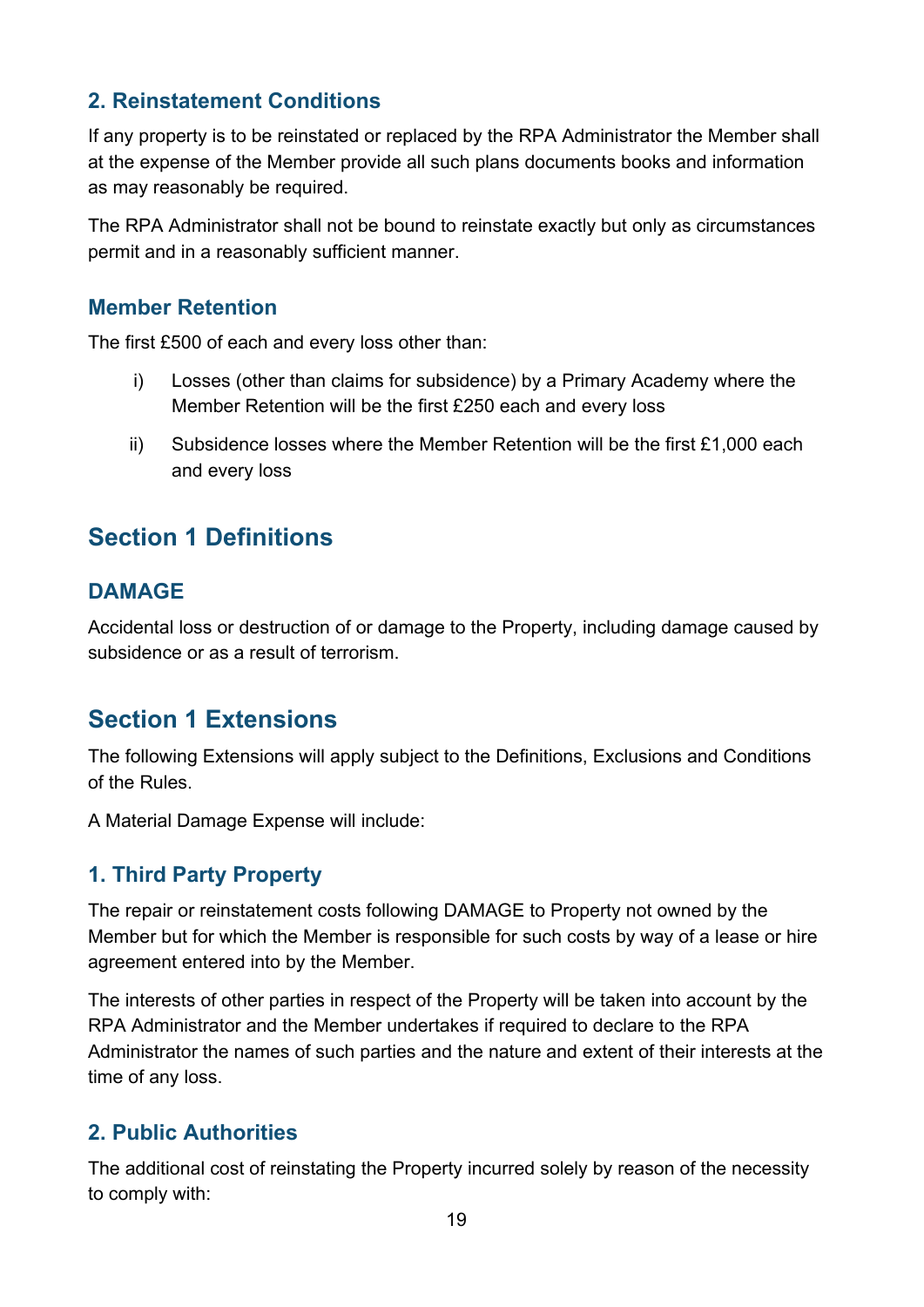- i) European Union Legislation
- ii) Buildings or other Regulations under or framed in pursuance of any Act of Parliament or with Bye-Laws of any Public Authority

Subject to the exclusions and provisions set out below:

The RPA Administrator will not pay for:

- i) the cost incurred in complying with any of such Legislation Regulations or Bye-Laws under which notice has been served upon the Member prior to the happening of any DAMAGE
- ii) the additional cost that would have been required to make good the property damaged or destroyed to a condition equal to its condition when new had the necessity to comply with any of such Legislation Regulations or Bye-Laws not arisen
- iii) the amount of any rate tax duty development or other charge or assessment arising out of capital appreciation which may be payable in respect of the property or by the owner of the property by reason of compliance with any of such Legislation Regulations or Bye-Laws

#### **Provisions**

- i) The work of reinstatement must be commenced and carried out with reasonable dispatch but within 12 months unless otherwise agreed by the RPA Administrator and may be carried out upon another site (if such Legislation Regulations or Bye-Laws so necessitate) subject to the liability of the RPA Administrator not being increased as a result
- ii) This Extension includes the additional cost of reinstatement in respect of undamaged portions of property provided that the RPA Administrator shall not be liable for such additional cost in respect of any Building or Contents which has not sustained DAMAGE
- iii) The amount recoverable shall not exceed in respect of undamaged portions of property other than foundations 15% (fifteen per cent) of the total amount for which the RPA Administrator would have been liable had the Building or Contents been totally destroyed

#### **3. Professional Fees**

An amount in respect of architects, surveyors, engineers, consultants and legal fees necessarily incurred in the reinstatement of the Property consequent upon DAMAGE but not for preparing any claim.

#### **4. Debris Removal**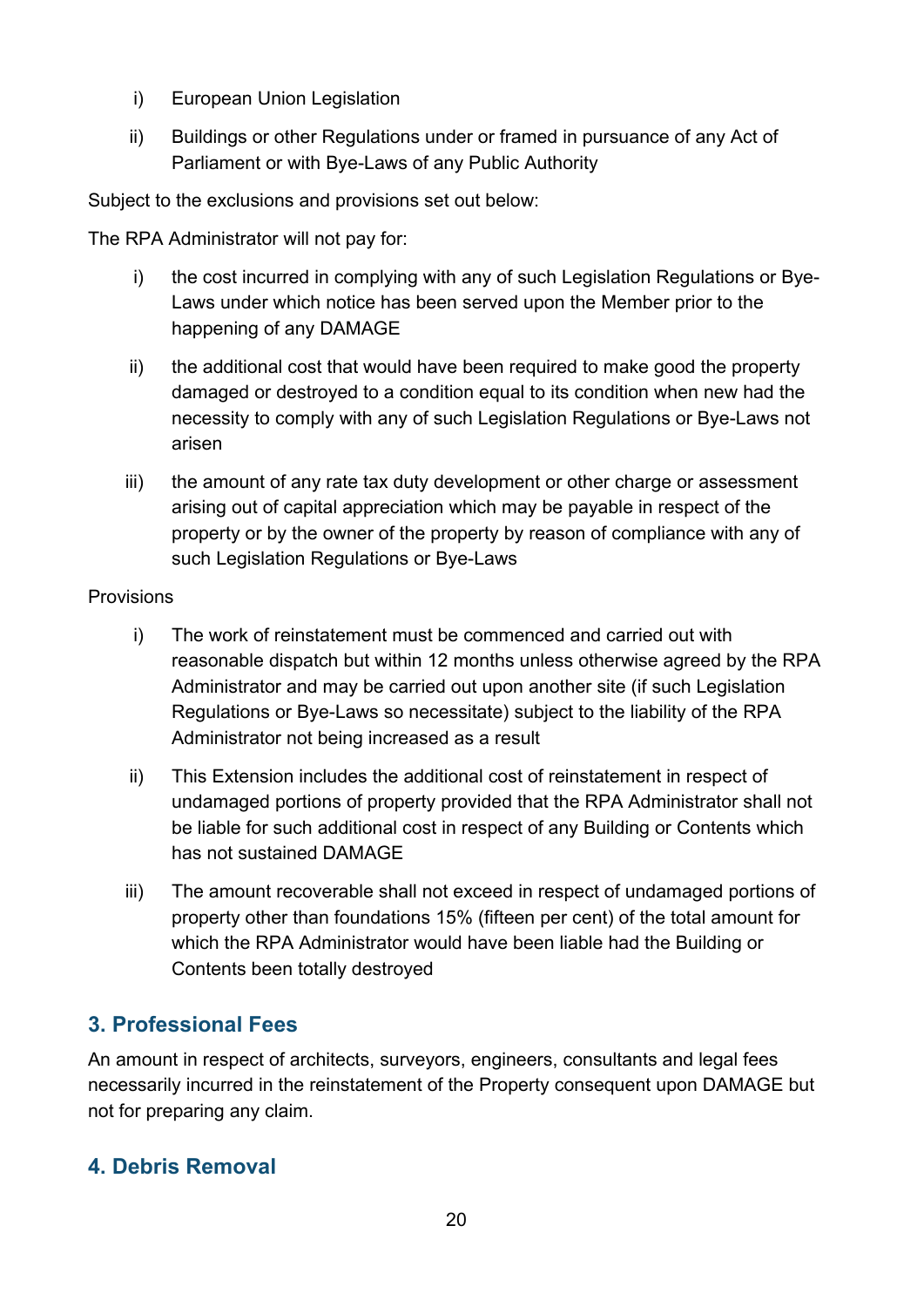Costs and expenses necessarily incurred by the Member with the consent of the RPA Administrator in removing Buildings, Contents, Computers and /or Stock debris, demolishing, shoring up or propping following DAMAGE.

The RPA Administrator will not pay for any costs or expenses incurred in removing debris except from the site of such property destroyed or damaged and the area immediately adjacent to such site.

#### **5. Temporary Removal**

DAMAGE to Property other than Stock is covered up to a limit of £20,000 any one loss whilst temporarily removed from the Premises for provision of education, lesson preparation, cleaning, renovation, repair or other similar purposes elsewhere and in transit thereto and therefrom by road, rail or inland waterway within the Territorial Limits.

#### **6. Extinguishment Expenses**

The costs of refilling any fire extinguishing appliances or the cylinders of any gas flooding systems and replacing used sprinkler heads all reasonably incurred by a Member solely in consequence of DAMAGE or arising out of their accidental discharge.

#### **7. Landscaping etc.**

The cost of replanting trees, shrubs, plants used as landscaping and turf used as landscaping, playing fields, tennis courts and tracks at the Premises in consequence of DAMAGE being the cost incurred in restoring any such item to its appearance when first planted but excluding:

- i) any cost arising from the failure of these items to germinate or become established
- ii) DAMAGE caused by wind, rain, hail, sleet, snow, flood, sand, dust or freezing but this shall not exclude cover provided under the Debris Removal Extension

#### **8. Metered Water**

The additional metered water charges for which a Member is responsible, demanded by the relevant water authority and incurred in consequence of DAMAGE.

#### **9. Trace and Access**

In the event of DAMAGE the RPA Administrator will pay the costs necessarily and reasonably incurred in locating the source of such DAMAGE and subsequently making good damage caused in consequence thereof.

#### **10. Temporary Repairs and Expediting Costs**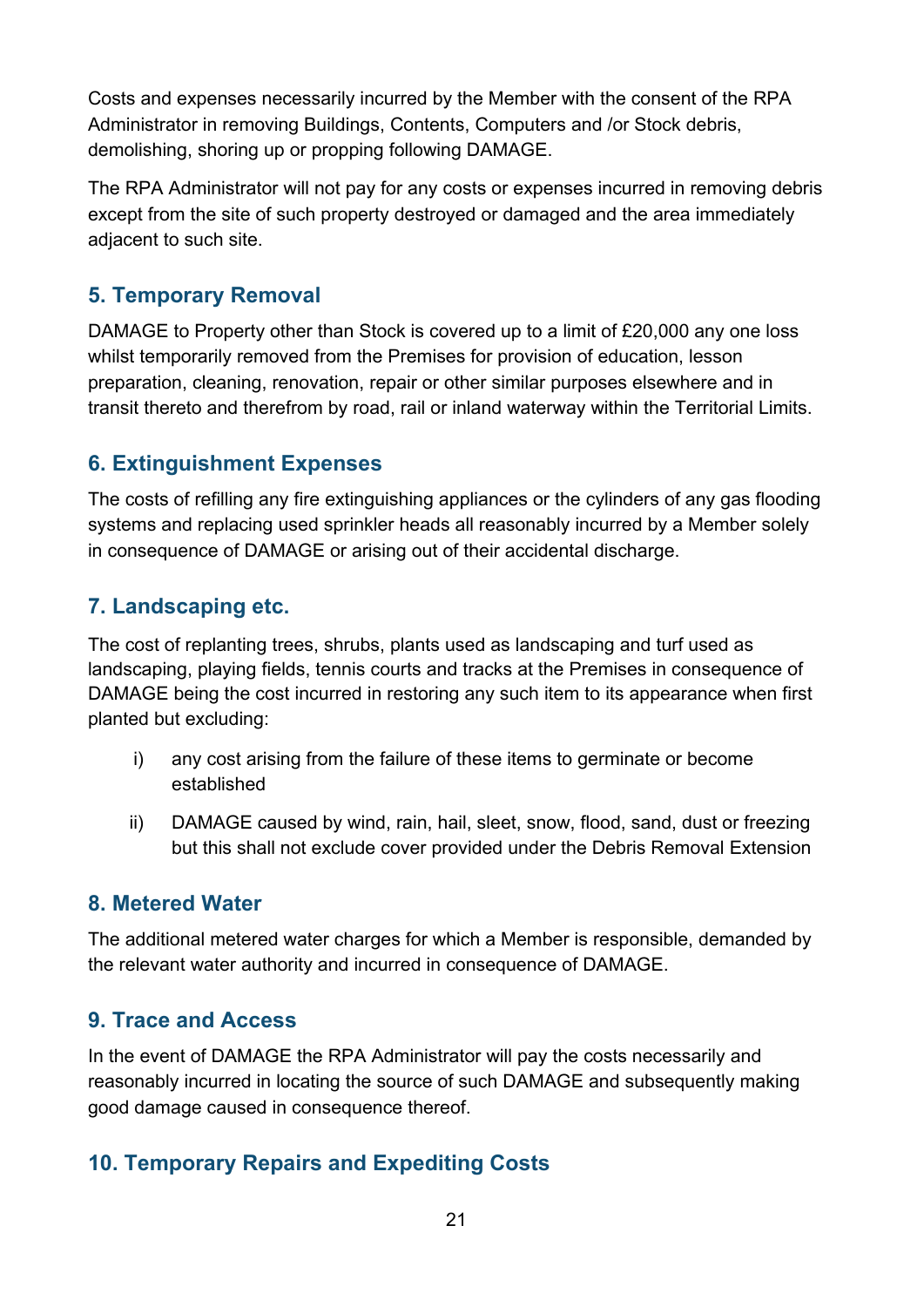The costs necessarily and reasonably incurred with the consent of the RPA Administrator in the making of temporary repairs upon and/or the expediting of the repair, reinstatement or replacement of Property consequent upon DAMAGE.

#### **11. Fixed Glass**

Following DAMAGE to fixed glass the RPA Administrator will also pay the reasonable cost of:

- i) DAMAGE to lettering, painting, embossing, silvering or other ornamental work on glass
- ii) repair or replacement of window frames, framework or security fittings
- iii) temporary boarding up of broken glass pending full replacement

Excluding DAMAGE caused by or arising from:

- i) repairs or alterations to the Premises
- ii) Premises that are empty or not in use by the Member or any tenant of the Member
- iii) defects in frames and framework

#### **12. Locks and Keys**

The costs incurred as a result of the necessary replacement of locks to a standard equal to but not better than their original standard following the loss of keys by theft from the Premises or from the homes of Governors or authorised Employees of the Member or by the unauthorised duplication of such keys.

#### **13. Fly Tipping**

The costs and expenses necessarily and reasonably incurred in:

- i) clearing and removing property illegally deposited in or around the Premises above ground
- ii) site cleaning as a result of (a) above as a result of property having been illegally deposited in and or around the Premises

#### **14. Involuntary Betterment**

In the event that new property of like, kind and quality is not obtainable following DAMAGE property which is as similar as possible to that which has sustained DAMAGE and which is capable of performing the same function shall be deemed to be new property of like, kind and quality and in no event shall this be considered as a betterment to the Member.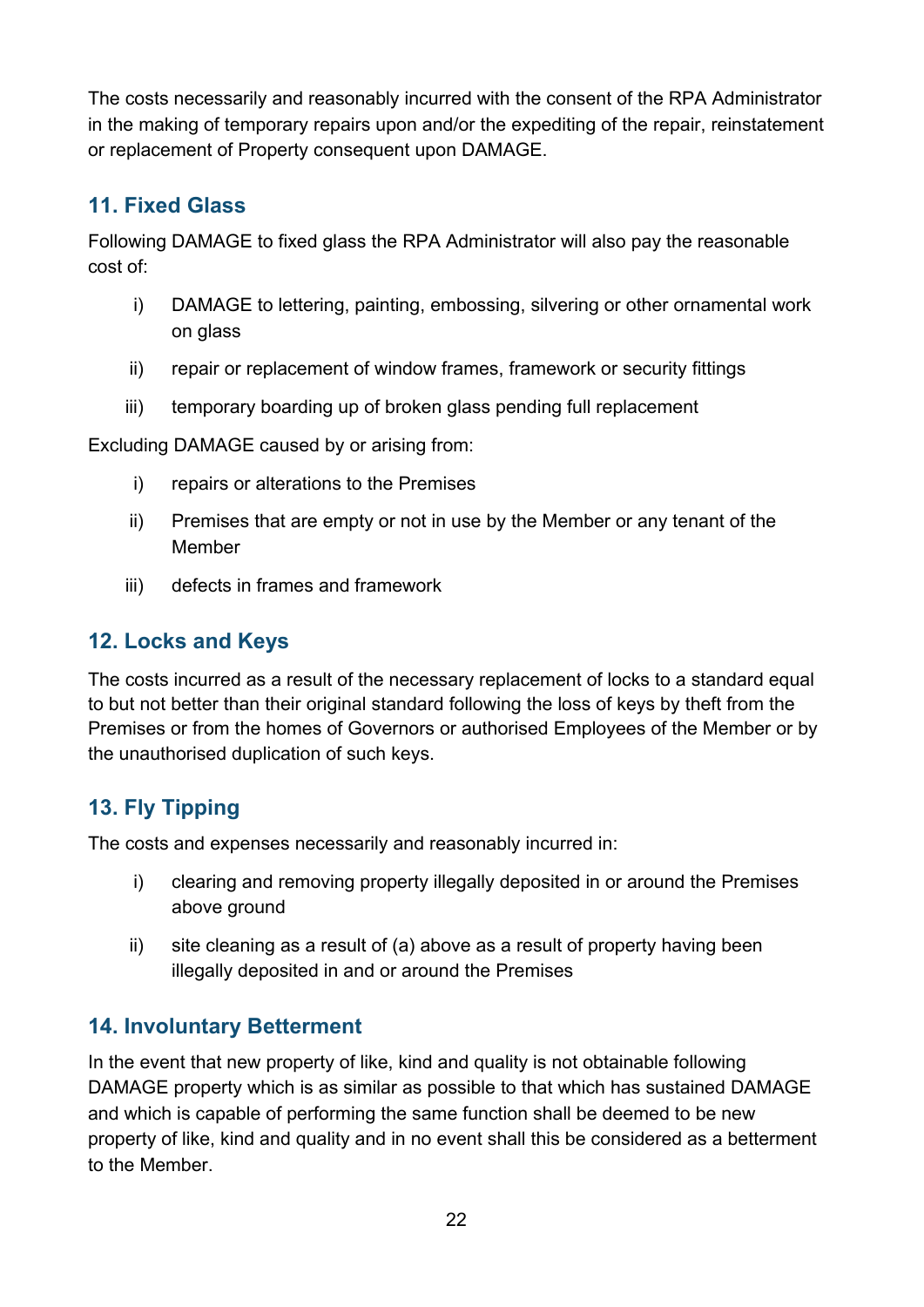In the event of replacement with new property the RPA Administrator will pay the cost of purchasing and installing technologically current equipment which is necessitated by incompatibility between:

- i) new equipment installed to replace equipment which has sustained DAMAGE, and
- ii) undamaged existing equipment at the same or an interdependent location

provided always that:

- i) DAMAGE was directly caused
- ii) the RPA Administrator shall be liable only for the amount sufficient to enable a Member to resume operations in substantially the same manner as before
- iii) the RPA Administrator shall be liable only for the difference between:
	- a) the highest sales value of the undamaged existing equipment at the same or an interdependent location, and
	- b) the installed cost of the technologically current equipment

#### **15. Loss Reduction Expenses**

The costs and expenses reasonably incurred by a Member in:

- i. preventing or reducing imminent DAMAGE which would have been covered under this Section 1.
- ii. reducing, mitigating or otherwise alleviating DAMAGE during and after the occurrence of such DAMAGE

provided that the impending DAMAGE was not reasonably foreseeable earlier and would be the natural outcome if such costs and expenses were not incurred.

#### **16. Unspecified Storage Sites**

Property whilst stored anywhere in the Territorial Limits other than the Premises.

#### **17. Sprinkler Upgrading Costs**

In the event of DAMAGE to a sprinkler installation which conformed to the insurance industries standards applying at the time of installation but not current at the time of reinstatement following a loss such additional costs including the provision of any additional pipework, pumps, tanks and the cost of associated building work required to meet current insurance industry standards.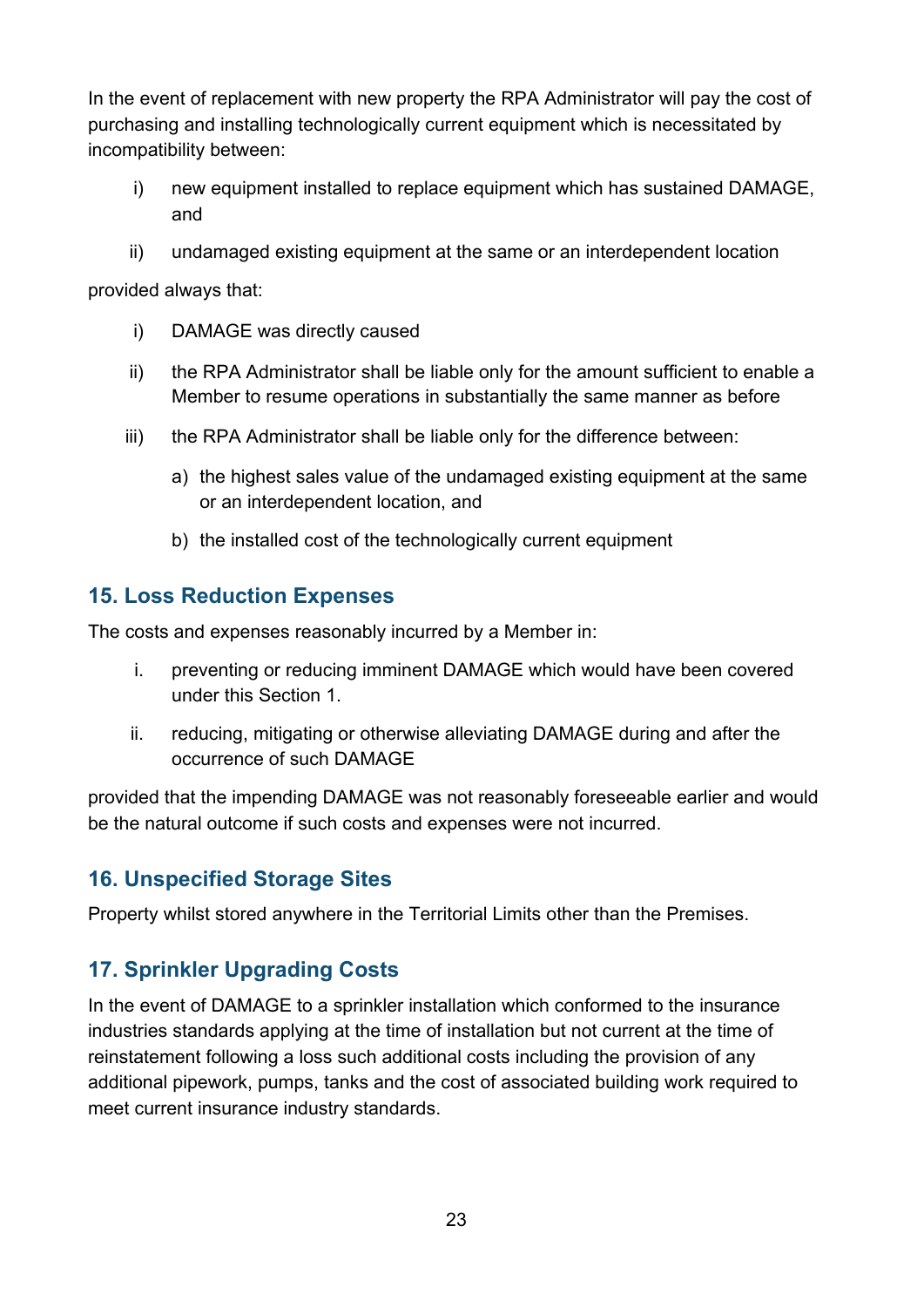#### **18. Unauthorised Use of Electricity, Gas, Oil, Water**

The additional cost of electricity, gas, oil or water incurred as a result of its unauthorised use by persons taking possession or keeping possession of it without a Member's authority or knowledge.

#### **19. Theft Damage to Buildings**

DAMAGE to the Premises as a result of theft involving forcible and violent entry to or exit from a Building at the Premises provided that the Member is responsible for the making good of such DAMAGE.

#### **20. Greening**

Reasonable additional costs of Reinstatement as may be incurred solely by reason of the election by a Member to rebuild, replace, repair or restore following DAMAGE in a manner that aims to minimise potential harm to the environment, utilising the latest available technology known as Greening and this will not be considered betterment.

Where the cost of rebuilding, replacing, repairing or restoring is increased as a result of Greening the RPA Administrator will pay such additional costs provided that:

- i) Greening shall apply to the reinstatement of Buildings and Contents only
- ii) Greening shall include but not be limited to the upgrading of taps, showers, urinal toilets, grey water and rainwater systems, air conditioning and building cooling systems, ventilation systems, provision of hot water and heating systems, lighting and the provision of green roofs
- iii) the Member shall endeavour to work to a Greening standard (where applicable) being the Building Research Establishments Environmental Assessment Methodology (BREEAM)

#### **21. Drain Clearing**

The reasonable expenses necessarily incurred by a Member in clearing, cleaning and/or repairing drains, gutters, sewers and the like, the property of the Member or for which the Member is legally responsible in consequence upon DAMAGE.

#### **22. Dismantling and Re-Erection Costs**

The costs of dismantling re-erection fitting and fixing of Contents in consequence upon **DAMAGE** 

#### **23. Services**

The Property includes telephone, gas, water and electric instruments, meters, pipes, ducts, cables and the like, and the accessories thereof at the Premises and including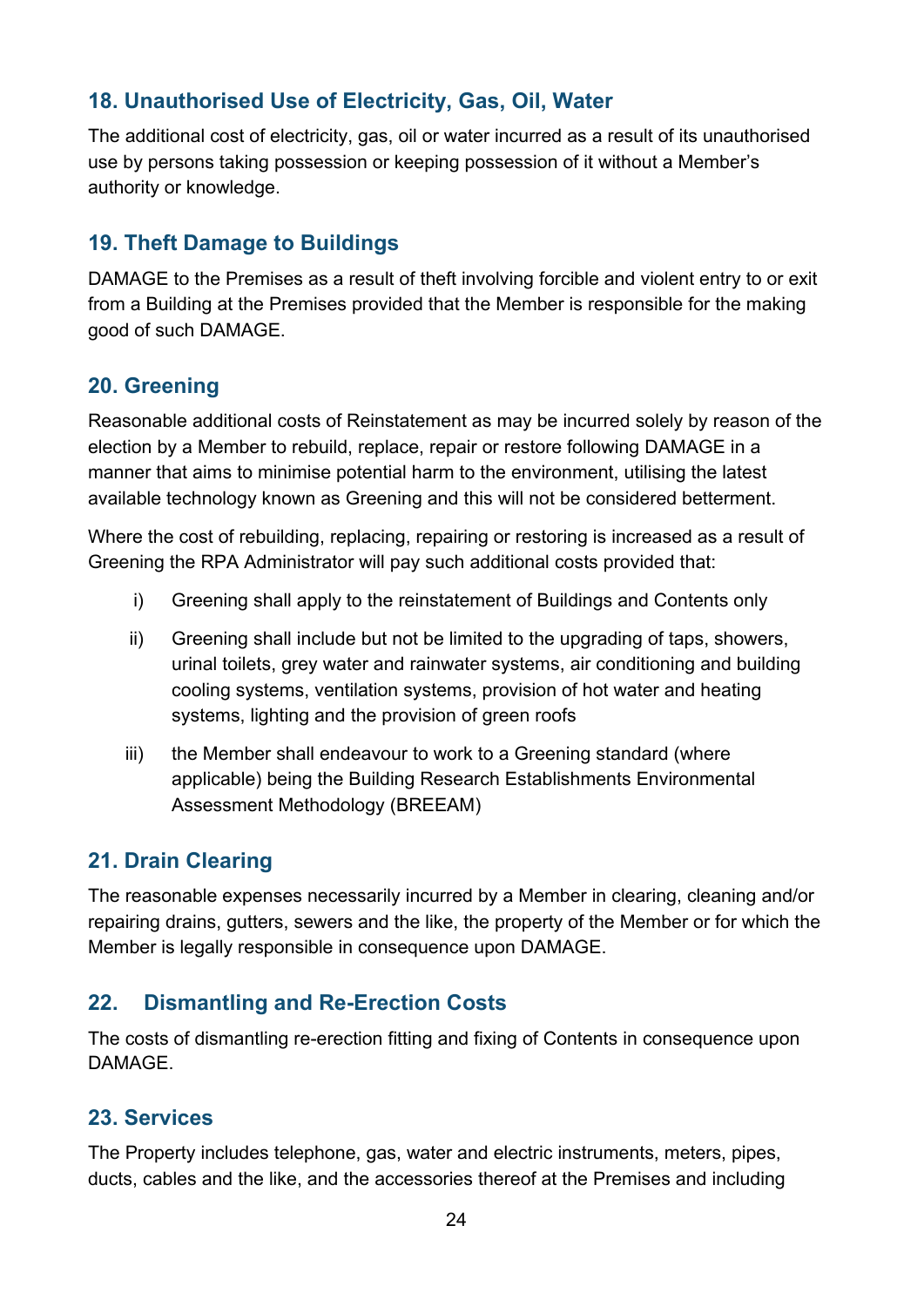similar property in adjoining yards or roadways or underground (and pertaining to the Building(s) or Contents), all the property of the Member or for which the Member is legally responsible.

#### **24. Construction Work at Existing Premises**

Subject to a limit of £250,000 each and every loss the Property includes the permanent works and temporary works erected or in the course of erection and the materials and all other property of whatsoever nature or description for incorporation therein in respect of contract works being carried out at any of the existing Premises.

#### **25. Goods in Transit**

DAMAGE to Property up to a limit of £50,000 for any one loss whilst in transit on land or water from the time of lifting by any Employee or any sub-contractor of the Member until placed in position by the Employee or sub-contractor as the destination including loading and unloading, within the Territorial Limits.

The Member shall only employ steady, reliable and competent drivers and shall take all reasonable precautions:

- i) in securing loads
- ii) to maintain in efficient condition all vehicles
- iii) to protect the property in transit
- iv) to ensure than any vehicle is suitable for the purpose for which it is to be used

#### **26. Deterioration of Stock**

Loss or DAMAGE by deterioration or putrefaction of Stock in a freezer or refrigerator that is less than fifteen years old and whilst on the Premises up to a limit of £3,000 any one loss due to the rise or fall in temperature or due to the action of refrigerant fumes which have escaped from the machine.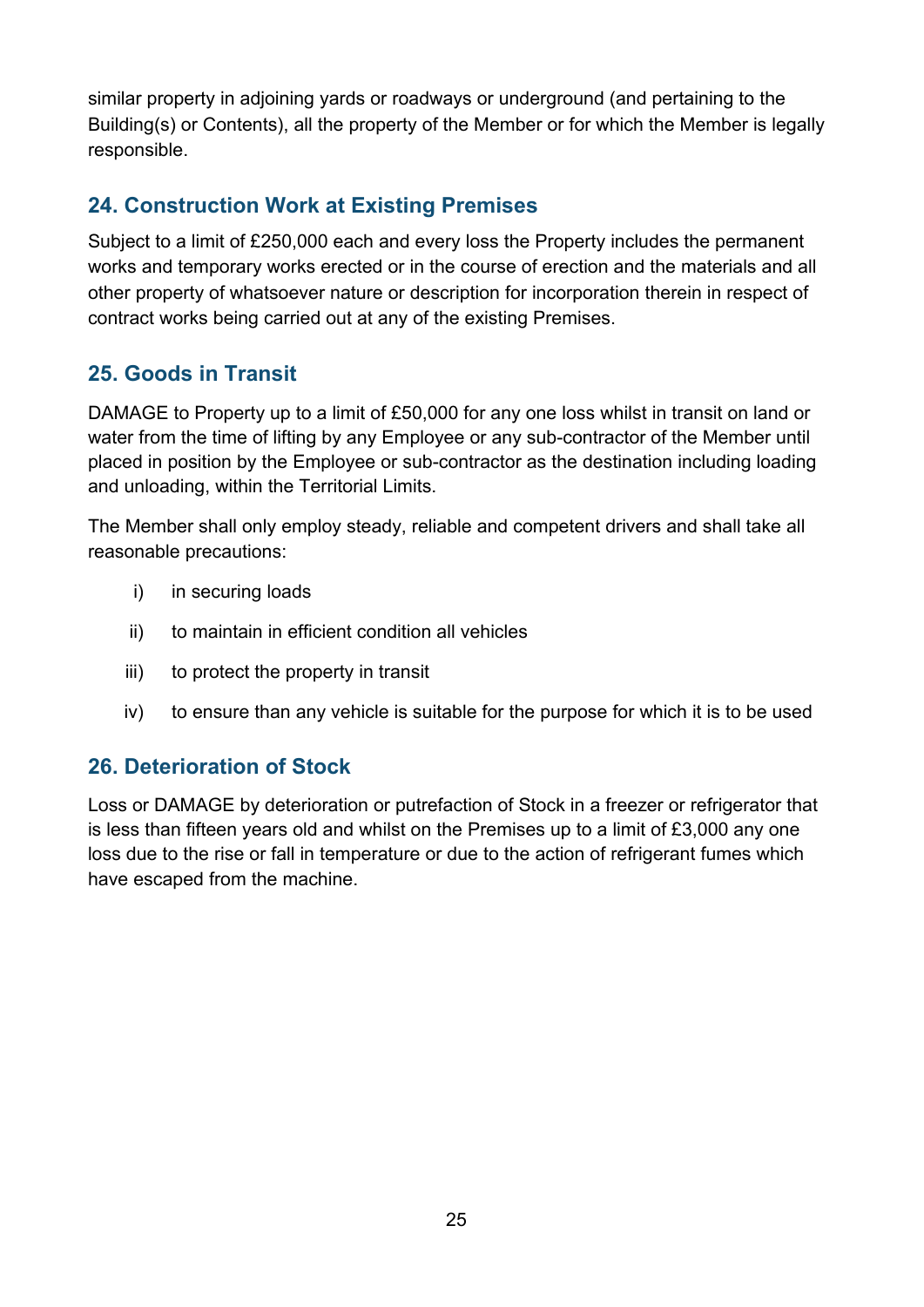# <span id="page-25-0"></span>**Section 2 – Business Interruption**

## **Business Interruption Expense**

Subject to the Definitions, Extensions, Exclusions and Conditions of the Rules, in the event of an Incident during any Membership Year the RPA Administrator will pay to the Member the amount of any CONSEQUENTIAL LOSS. Provided that the liability of the RPA Administrator in respect of each and every loss shall be limited to £10,000,000 any one loss.

#### **Increase in Cost of Working – Basis of Settlement**

The amount payable under this Section for Increase in Cost of Working shall be the additional expenditure reasonably incurred in order to minimise any interruption of or interference with the Business carried on by a Member at the Premises during the Indemnity Period in consequence of an Incident.

#### **Member Retention**

The first £500 each and every loss other than losses by a Primary Academy where the Member Retention will be the first £250 each and every loss.

## **Section 2 Definitions**

#### **1. Consequential Loss**

Increase in cost of working resulting from interruption of or interference with the Business carried on by the Member at the Premises in consequence of an Incident.

#### **2. Incident**

Accidental loss or destruction of or damage to Property used by the Member at the Premises for the purpose of the Business, including damage caused by subsidence or as a result of terrorism.

#### **3. Indemnity Period**

The period beginning when an Incident occurs and ending when the results of the Business cease to be affected in consequence of the Incident but not exceeding 36 months.

## **Section 2 Extensions**

The following Extensions will apply subject to the Definitions, Exclusions and Conditions of the Rules.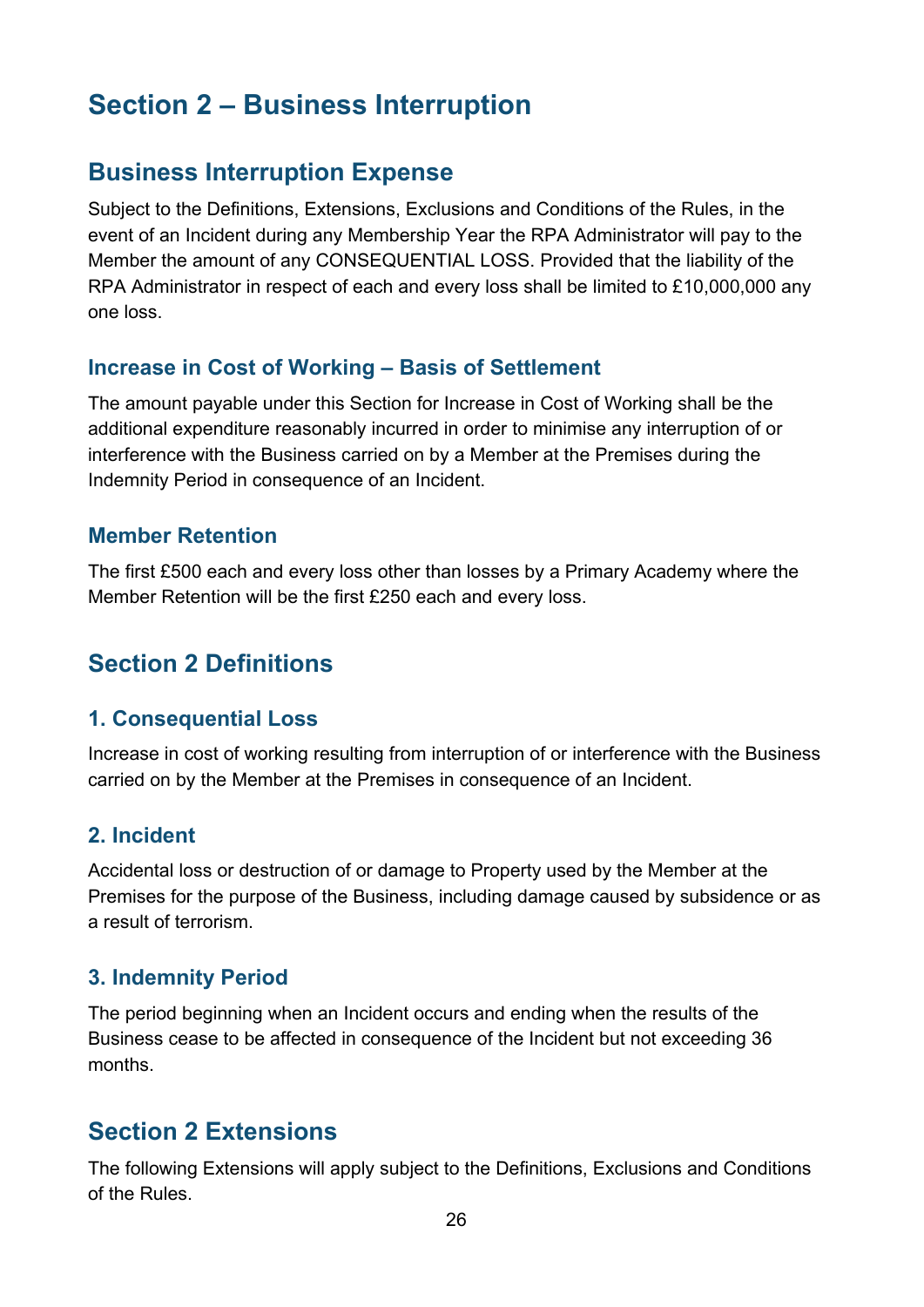A Business Interruption Expense will include:

#### **1. Restriction of Access**

For the purpose of this Extension the meaning of the word Incident shall extend to include accidental loss destruction of or damage to property in the vicinity of the Premises which shall prevent or hinder the use of the Premises or access thereto whether the Premises or property of the Member therein shall be damaged or not but excluding accidental loss or destruction of or damage to property of any supply undertaking from which a Member obtains electricity, gas, water or telecommunications services which prevents or hinders the supply of such services to the Premises.

For the purposes of this Extension Section 1 and 2 Excluded Property does not apply.

#### **2. Unspecified Suppliers, Storage Sites, Public Utilities**

For the purposes of this Extension the meaning of the word Incident shall extend to include accidental loss destruction of or damage at the undernoted premises.

#### **i) Unspecified Suppliers**

The premises of any of the Member's suppliers with whom the Member has a contractual trading relationship at the time of the loss destruction or damage but excluding the premises of any supply undertaking from which a Member obtains electricity, gas, water or telecommunications services.

#### **ii) Unspecified Storage Sites**

Any premises not in the occupation of a Member where property of the Member is stored.

#### **iii) Public Utilities**

The land-based premises of any public supply undertaking from which the Member obtains electricity, gas, water or telecommunications services within the Territorial Limits.

#### **3. Infectious Diseases, Food or Drink Poisoning, Vermin or Pests, Defective Drains and Murder or Suicide**

For the purpose of this Extension the meaning of the word Incident shall extend to include the following occurrences:

- i) a Notifiable Disease at the Premises or attributable to food or drink supplied from the Premises
- ii) the discovery of an organism at the Premises likely to result in the occurrence of a Notifiable Disease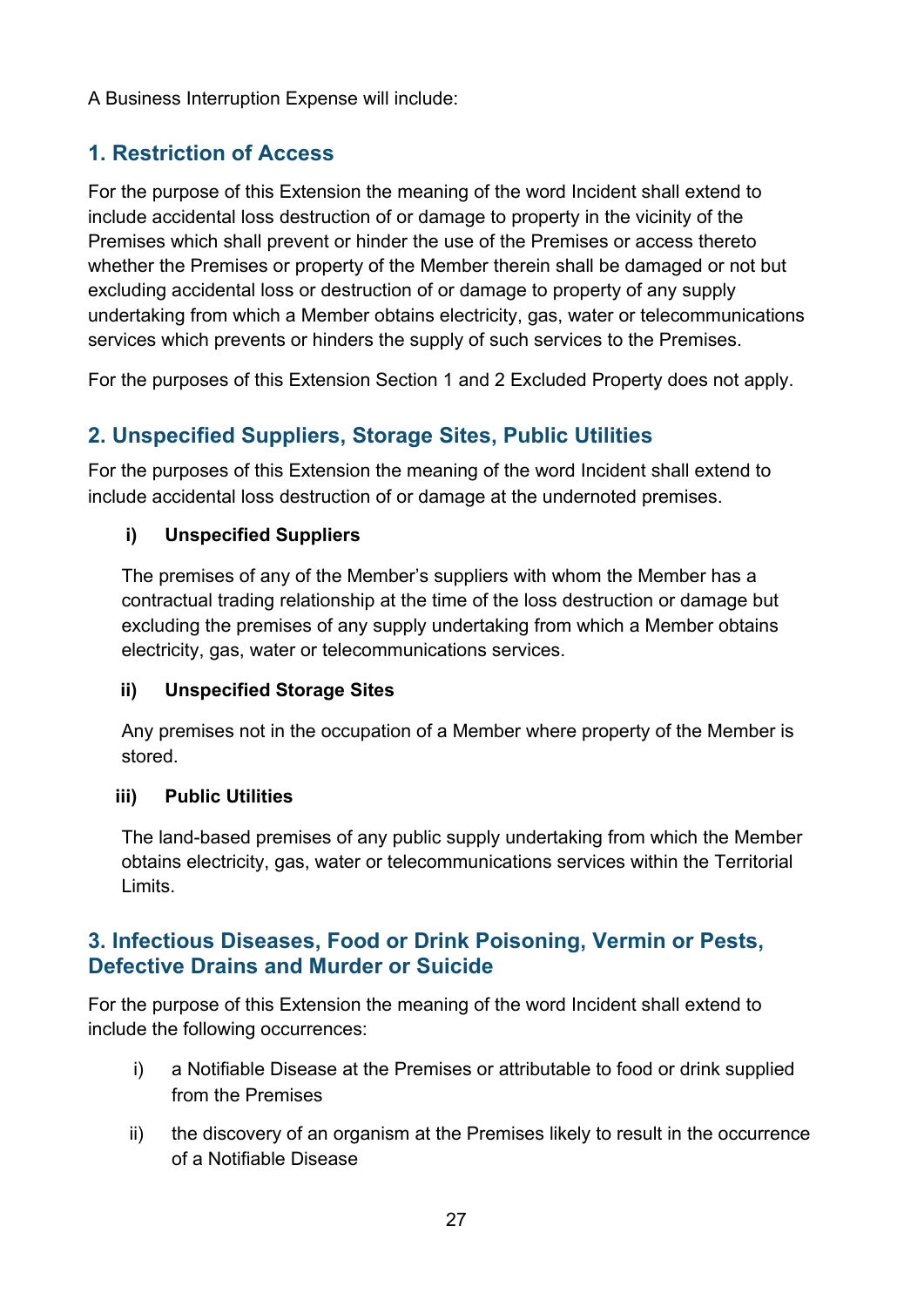- iii) the discovery of vermin (being wild animals or birds that carry disease) or pests at the Premises
- iv) any accident causing defects in the drains or other sanitary arrangements at the Premises

which causes restrictions on the use of the Premises on the order or advice of the competent local authority

v) murder, suicide, rape or other serious crime at the Premises

**Notifiable Disease** shall mean injury or illness sustained by any person resulting from:

- i) food or drink poisoning, or
- ii) an occurrence of a human infectious or human contagious disease, an outbreak of which the competent local authority has stipulated shall be notified to them (and for the avoidance of doubt this will include Legionella, Pneumophila or the mutant derivatives or variations thereof)

The RPA Administrator shall not be liable under this Extension for any costs incurred in the cleaning, repair, replacement, recall or checking of property.

For the purpose of this Extension:

- i) Indemnity Period shall mean the period during which the results of the Business shall be affected in consequence of an occurrence beginning with the date from which the restrictions on the Premises are applied (or in the case of murder, suicide, rape or other serious crime, with the occurrence of the incident) and ending not later than 36 months after the relevant date
- ii) the RPA Administrator's liability shall be restricted to the loss arising at those Premises which are directly subject to the occurrence that caused the loss

#### **4. Public Utilities failure of Supply**

For the purposes of this Extension the word Incident shall extend to include the accidental failure of the supply of electricity, gas, water, effluent and telecommunications services at the terminal ends of the service feeders or receivers or meters at the Premises and the Section 1 and 2 Exclusions and Section 1 and 2 Excluded Property do not apply.

But this Extension will not cover loss following failure of supply:

- i) due to failure of any satellite
- ii) due to the deliberate act of a supplier, unless done to save human life or to safeguard the property of the supplier, or in response to accidental loss or destruction of or damage to the property of the supplier, or in the vicinity of such property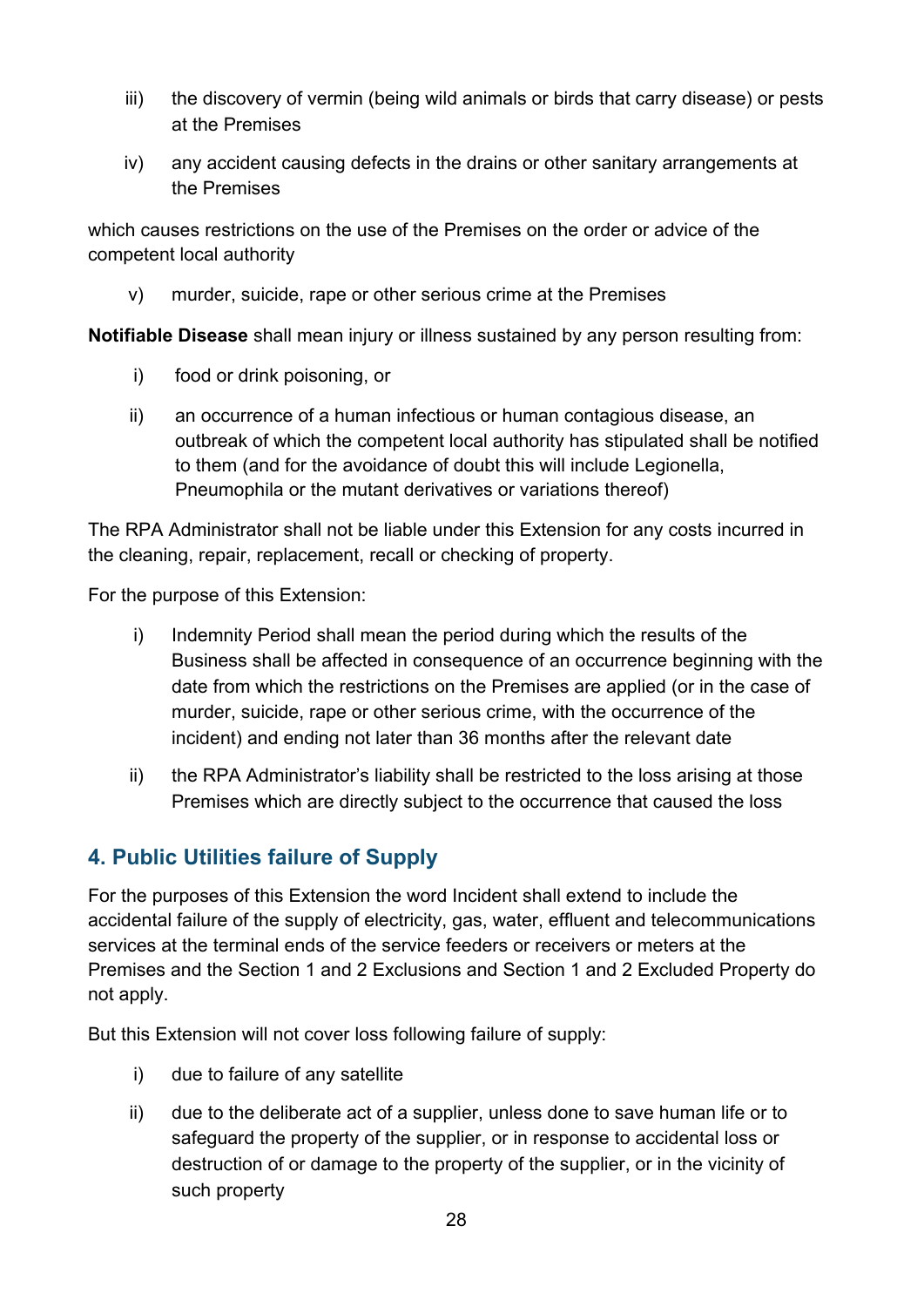- iii) due to default on the part of a Member
- iv) due to cessation of work
- v) due to drought

#### **5. Fines and Damages**

The amount payable as indemnity shall include fines and damages incurred by a Member during the Indemnity Period for late or non-completion or breach of contracts following the Incident.

## **Section 2 Conditions**

#### **1. Professional Accountants**

Any particulars in a Member's accounts or other information or evidence which may be required by the RPA Administrator under the Conditions of the Rules for the purpose of investigating or verifying any claim may be produced by professional accountants if at the time they are acting regularly as such for the Member and their report shall be prima facie evidence of the information to which it relates.

The RPA Administrator will pay the reasonable charges payable by a Member to the accountants for producing such information provided that the sum of the amount payable under this clause and the amount otherwise payable shall in no case increase the liability of the RPA Administrator.

#### **2. Payments on account**

The RPA Administrator will make payment on account during the Indemnity Period if the Member so requests subject to any necessary adjustment at the end of the Indemnity Period.

#### **3. Value Added Tax**

To the extent that a Member is accountable to the tax authorities for Value Added Tax all terms in this Section shall be exclusive of such tax.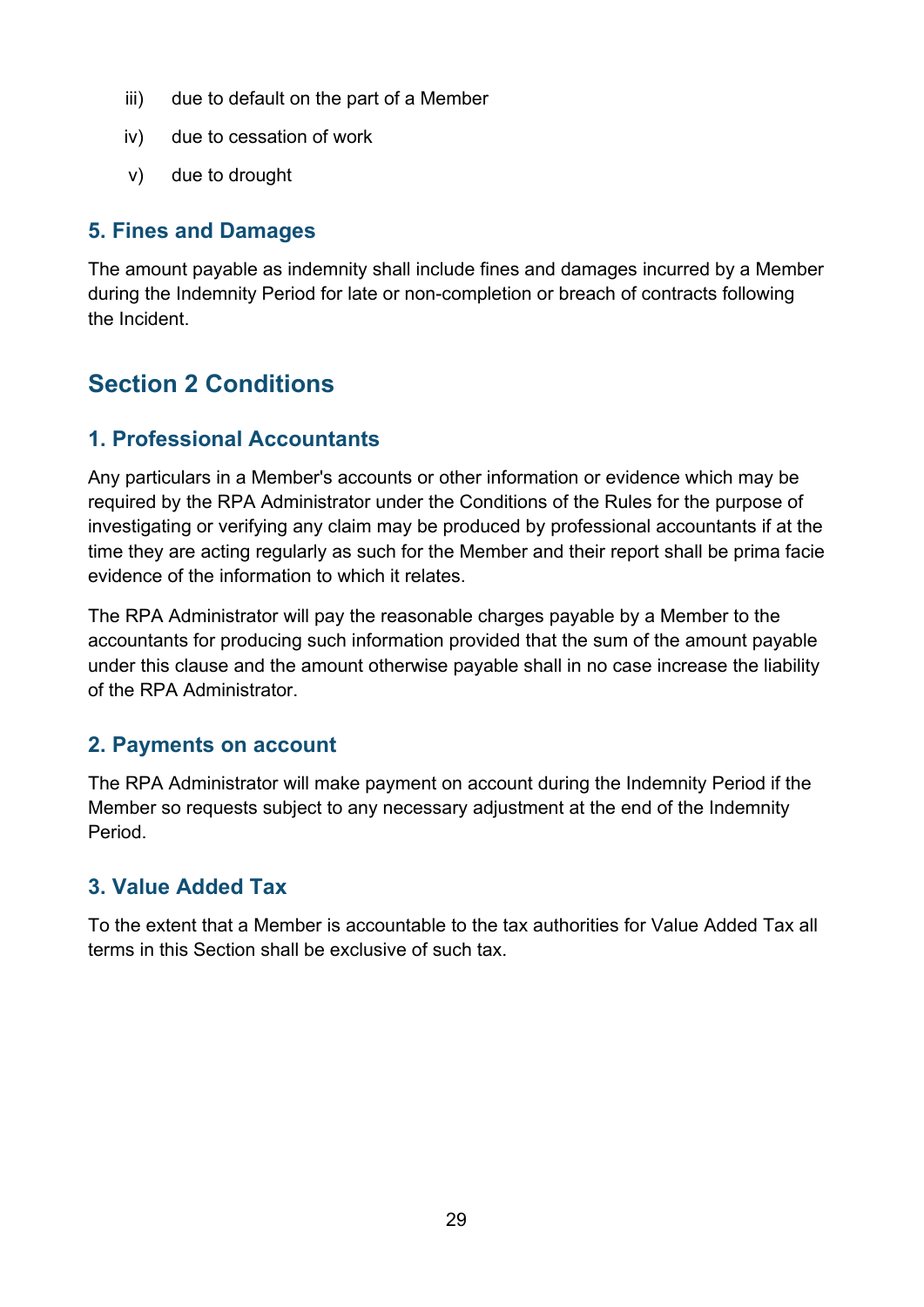# <span id="page-29-0"></span>**Section 1 and 2 Exclusions**

Sections 1 and 2 (unless stated to the contrary below) do not cover

## **1. DAMAGE or CONSEQUENTIAL LOSS caused by or consisting of:**

- i) gradual deterioration, wear and tear
- ii) inherent vice, latent defect, frost or the Property's own faulty or defective design or materials
- iii) faulty or defective workmanship, operational error or omission on the part of a Member or any of the Member's Employees
- iv) or connected with the correction of defects in design or content of any computer records or program and any costs and expenses associated therewith
- v) pressure waves caused by aircraft or other aerial devices travelling at sonic or supersonic speeds

but this shall not exclude subsequent DAMAGE or CONSEQUENTIAL LOSS which itself results from a cause not otherwise excluded

## **2. DAMAGE or CONSEQUENTIAL LOSS caused by or consisting of:**

- i) corrosion, rust, wet or dry rot, shrinkage, evaporation, loss of weight, dampness, dryness, marring, scratching, vermin or insects
- ii) change in temperature, colour, flavour, texture or finish

but this shall not exclude:

- a) such DAMAGE or CONSEQUENTIAL LOSS not otherwise excluded which itself results from a Defined Peril or from any other accidental loss destruction or damage
- b) subsequent DAMAGE or CONSEQUENTIAL LOSS which itself results from a cause not otherwise excluded
- c) CONSEQUENTIAL LOSS following discovery of vermin or pests at the premises which causes restrictions on the use of the premises on the order or advice of the competent local authority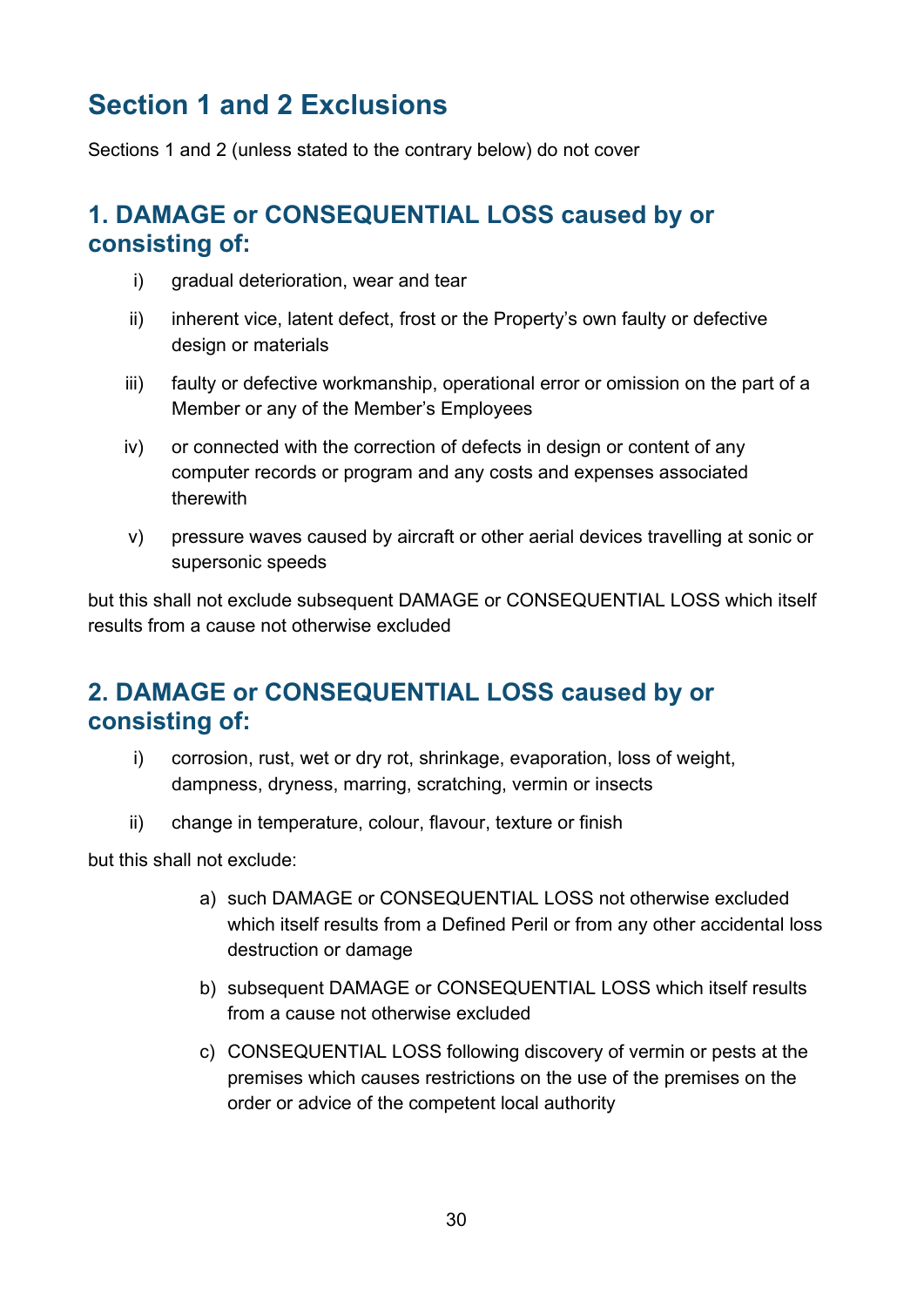## **3. (In respect of Section 1) DAMAGE caused by pollution or contamination:**

but this shall not exclude destruction of or damage to the Property not otherwise excluded caused by:

- i) pollution or contamination which itself results from a Defined Peril
- ii) a Defined Peril which itself results from pollution or contamination

## **4. (In respect of Section 2) CONSEQUENTIAL LOSS resulting from pollution or contamination:**

but this shall not exclude loss resulting from an Incident not otherwise excluded caused by:

- i) pollution or contamination at the Premises which itself results from a Defined Peril
- ii) a Defined Peril which itself results from pollution or contamination

which itself results from a cause not otherwise excluded

## **5. DAMAGE or CONSEQUENTIAL LOSS caused by or consisting of:**

- i) acts of fraud or dishonesty by a Member or by any Governor or Employee but this shall not exclude theft not otherwise excluded caused by or with the connivance of an Employee
- ii) disappearance, unexplained or inventory shortage, misfiling or misplacing of information or shortages due to error or omission
- iii) the voluntary parting with title or possession of any Property if induced by any fraudulent scheme, trick, device or false pretence

## **6. DAMAGE to or CONSEQUENTIAL LOSS in respect of:**

- i) moveable property in the open, fences and gates
- ii) property in open sided buildings

caused by wind, rain, hail, sleet, snow, flood, sand, dust or freezing

## **7. (In respect of Section 1)**

i) consequential loss of any kind or description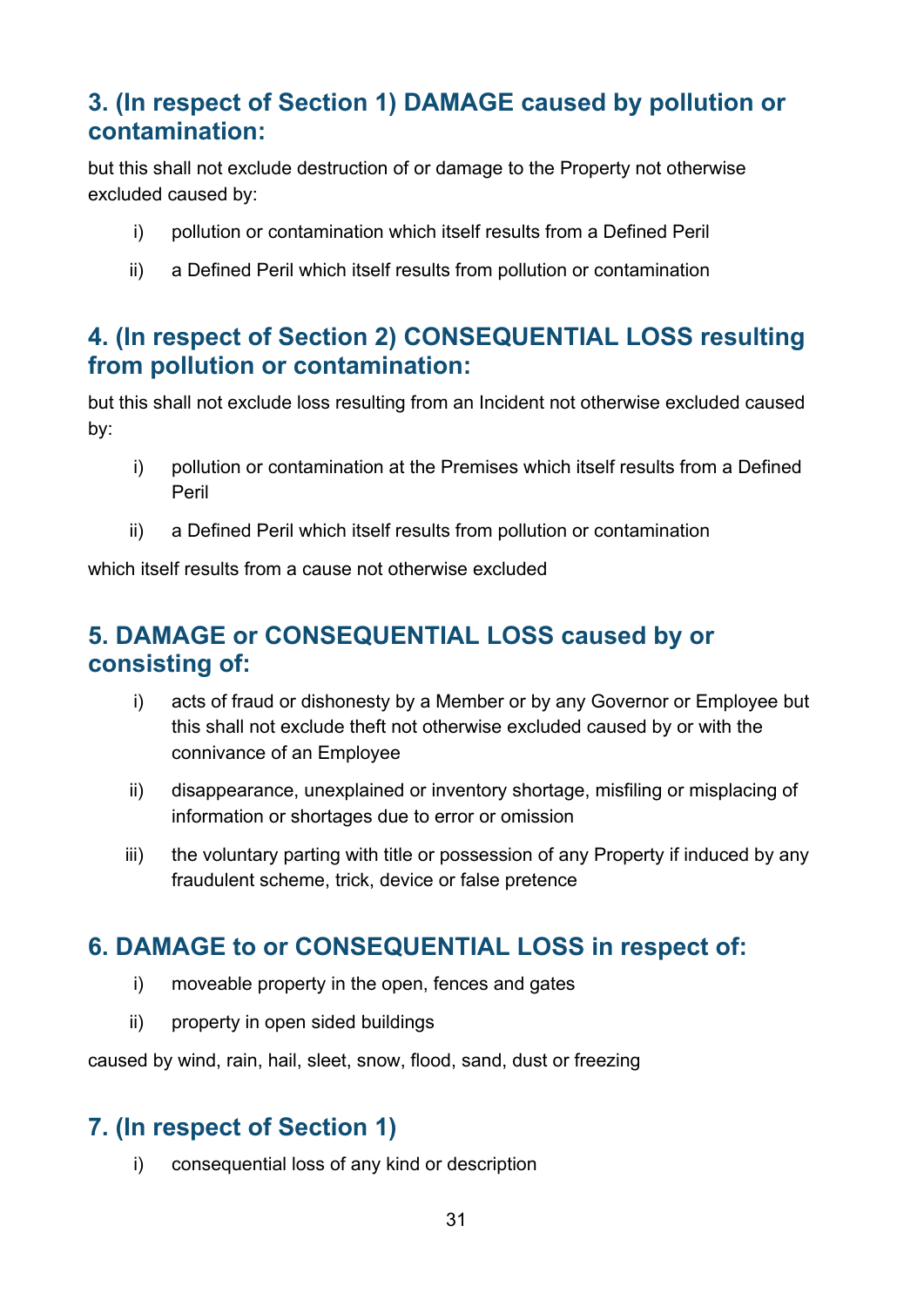ii) Fines, liquidated damages, penalties for delay or detention or in connection with guarantees of performance or efficiency or loss of use

### **8. DAMAGE or CONSEQUENTIAL LOSS caused by or consisting of:**

- i) the bedding down of new structures or by the settlement or movement of made up ground or by coastal or river erosion
- ii) subsidence, ground heave or landslip which commenced (and of which the Member was aware) prior to joining the RPA
- iii) the cost of the removal of asbestos unless removal is a necessity following DAMAGE

## **9. DAMAGE or CONSEQUENTIAL LOSS caused by or consisting of theft or attempted theft.**

- i) by any person lawfully on the premises unless as a result of or in connection with actual or threatened assault or violence or use of force at the premises against the Member or any Employee or any other person lawfully on the premises, or
- ii) of property in transit (insofar as the Section provides cover) whilst the vehicle is left unattended unless the following security precautions have been complied with:
	- a) all doors, windows and other openings are securely locked and properly fastened and the keys removed from the vehicle
	- b) any alarm and immobiliser shall be switched on and made fully operational

and outside the working day of the driver it is either:

- a) garaged in a securely locked building of substantial construction, or
- b) in a compound which has secure walls and fences with all exit points secured by locked gates, or
- c) in a permanently guarded security park

Provided that DAMAGE or CONSEQUENTIAL LOSS caused by theft or attempted theft

- i) of Buildings or parts of Buildings
- ii) of or from locked modular buildings or of or from locked shipping containers is not excluded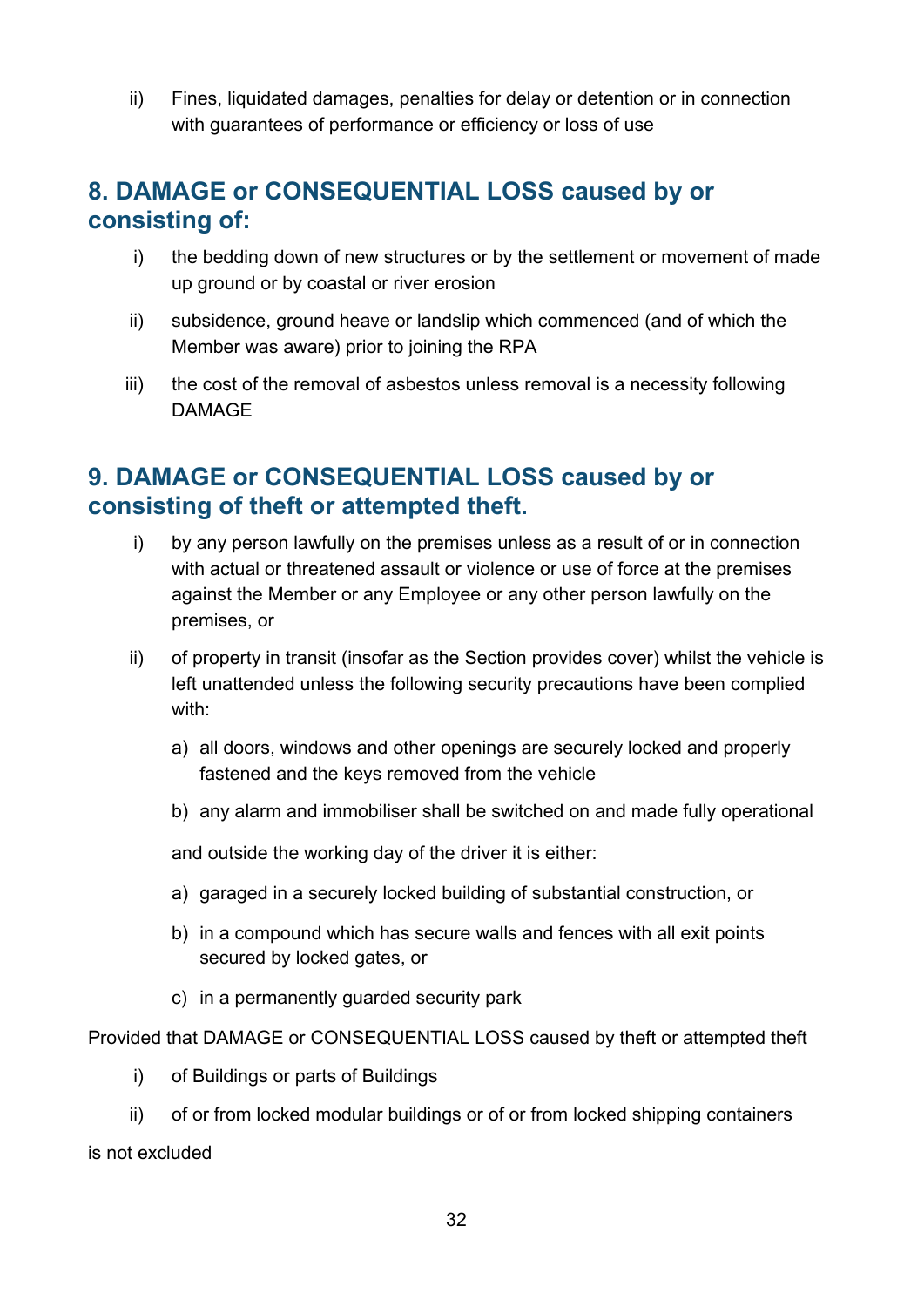## **10. DAMAGE or CONSEQUENTIAL LOSS caused by or consisting of:**

- i) damage to Data which shall include but shall not be limited to:
	- a) loss, destruction or corruption of Data whether in whole or in part
	- b) unauthorised appropriation, use, access to, or modification of Data
	- c) unauthorised transmission of Data to any third parties
	- d) damage arising out of any misinterpretation, use or misuse of Data
	- e) damage arising out of any operator error in respect of Data
- ii) damage to the Property arising directly or indirectly from:
	- a) the transmission or impact of any Virus
	- b) unauthorised access to a System
	- c) interruption of, or interference with, electronic means of communication used in the conduct of the Business including but not limited to any diminution in the performance of any website or electronic means of communication
	- d) failure of a System
	- e) anything described in 10. i) above

But in respect of 10. ii) a) 10. ii) b) 10. ii) c) 10. ii) d) this shall not exclude subsequent DAMAGE or any CONSEQUENTIAL LOSS arising directly or indirectly therefrom which itself results from a Defined Peril not otherwise excluded provided that such DAMAGE or any CONSEQUENTIAL LOSS arising directly or indirectly therefrom does not arise by reason of any malicious act or omission.

#### **Definitions applicable to this Exclusion**

i) Data

Information represented or stored electronically including but not limited to code or series of instructions, operating systems, software programs and firmware.

ii) Failure of a System

The complete or partial failure or inability whether in terms of availability, functionality and/or performance or otherwise of a System whether or not owned by the Member to operate at any time, as desired, as specified or as required in the circumstances of the Business.

iii) System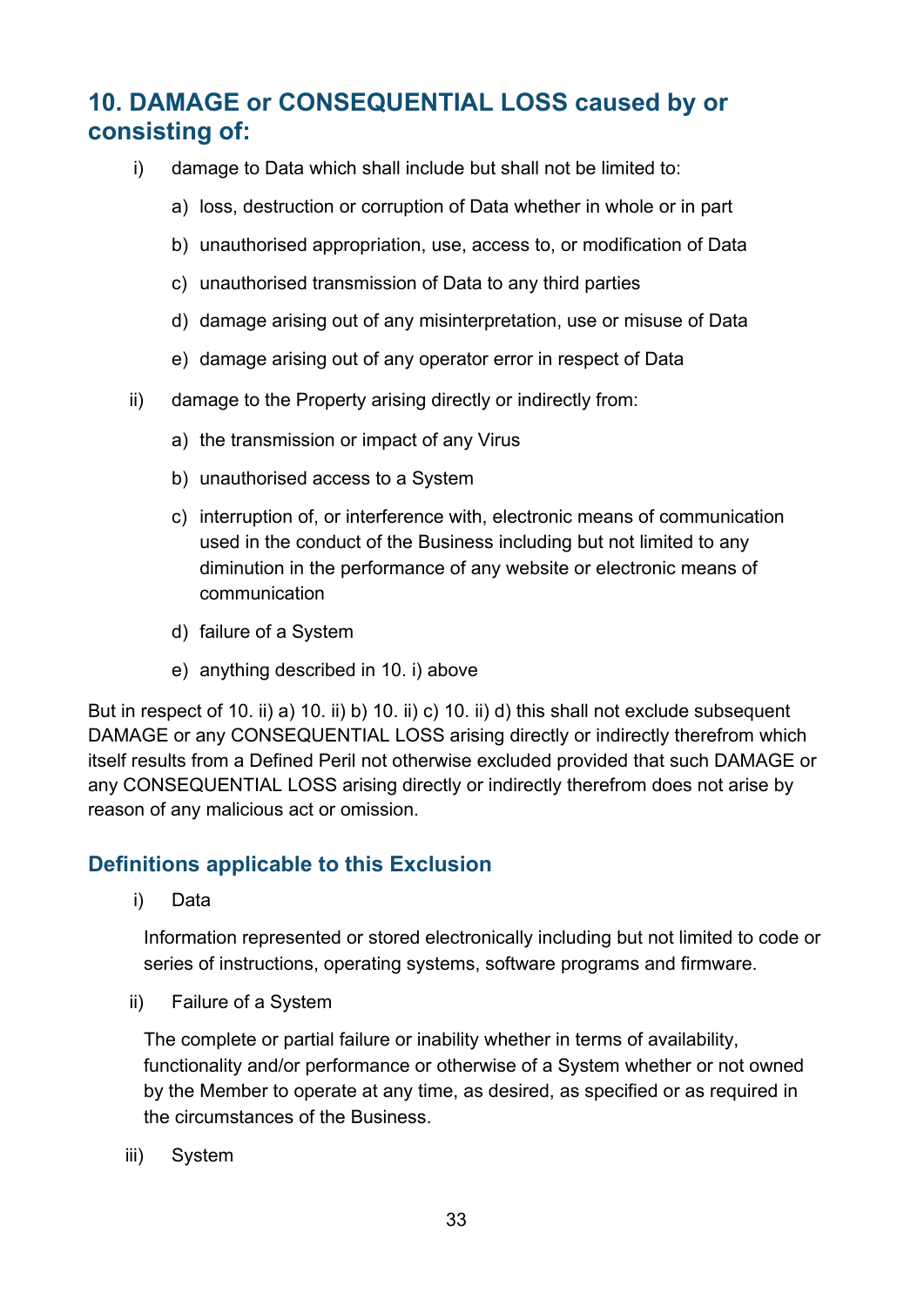System includes computers, other computing and electronic equipment linked to computer hardware, electronic data processing equipment, Microchips and anything which relies on a Microchip for any part of its operation and includes for the avoidance of doubt any computer installation.

iv) Microchip

A unit of packaged computer circuitry manufactured in small scale and made for program logic and/or computer memory purposes and expressly including integrated circuits and microcontrollers.

v) Virus

Programming code designed to achieve an unexpected unauthorised and/or undesirable effect or operation when loaded onto a System transmitted between Systems by transfer between computer systems via networks, extranets and internet or electronic mail or attachments thereto or via floppy diskettes or CD-ROMs or otherwise and whether involving self-replication or not.

## **11. DAMAGE or CONSEQUENTIAL LOSS caused by or consisting of:**

- i) contamination by radioactivity from any nuclear fuel or from any nuclear waste from the combustion of nuclear fuel
- ii) the radioactive, toxic, explosive or other hazardous properties of any explosive nuclear assembly or nuclear component thereof

## **Sections 1 and 2 Excluded Property**

Sections 1 and 2 (unless stated to the contrary below) do not cover DAMAGE to or CONSEQUENTIAL LOSS in respect of:

- 1. vehicles licensed for road use (including accessories thereon) whilst on the public highway, railway locomotives, rolling stock, watercraft, aircraft or spacecraft
- 2. land (including water in or on land), railway lines, dams, reservoirs, piers, jetties, wharves, docks, canals, rigs, wells, pipelines, bridges, culverts, tunnels, excavations, mining, property underground or off-shore property
- 3. above ground transmission and distribution lines and their supporting structures all the property of the Member or for which they are responsible other than those within 500 metres of any of the Premises
- 4. money, cheques, stamps, bonds, credit cards or securities of any description
- 5. fixed glass by fracture not extending through its entire thickness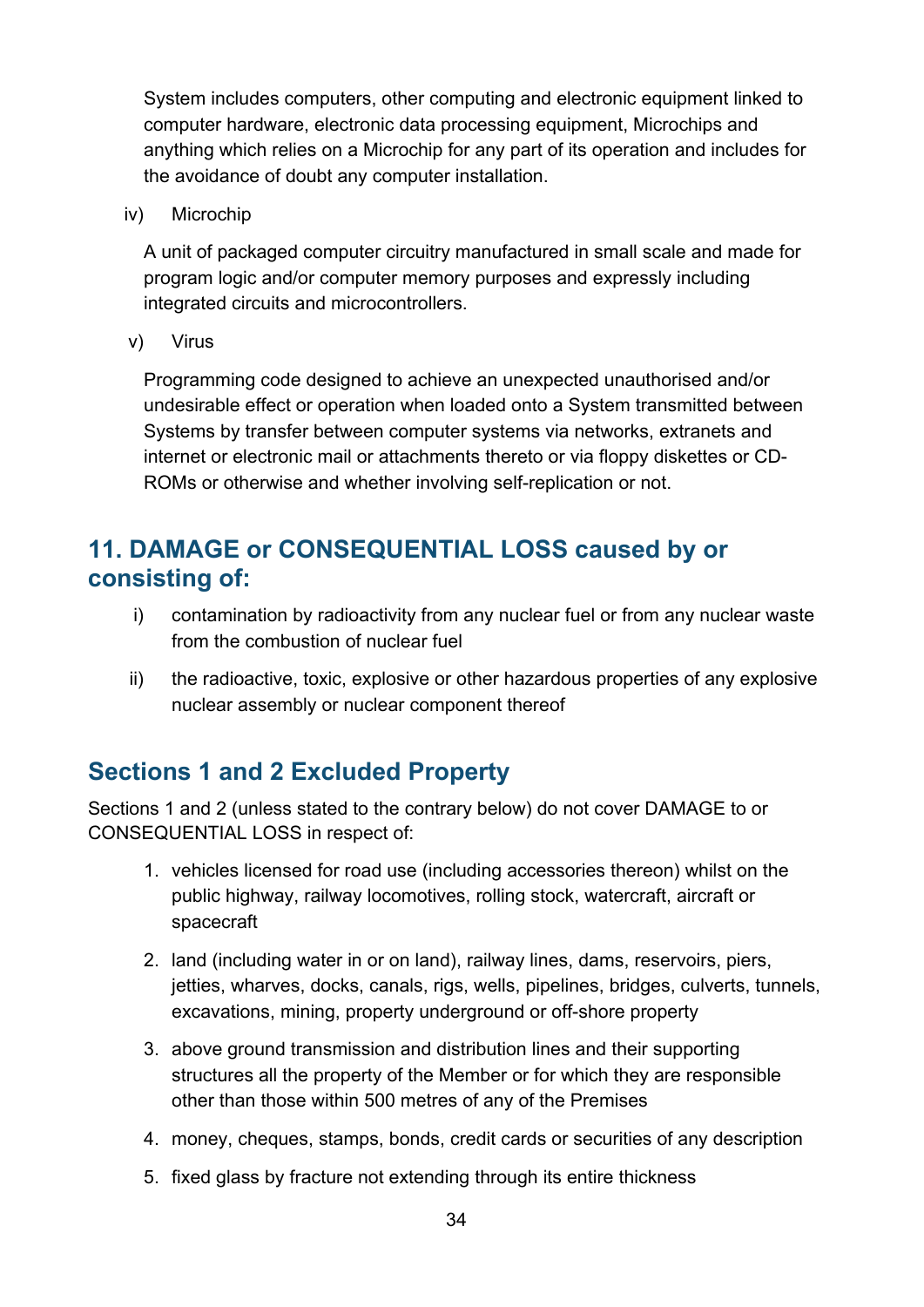- 6. jewellery, precious stones, gold and silver articles, china, precious metals, precious stones, bullion, watches, furs, curiosities, rare books, explosives, non-ferrous metals, deeds, documents, manuscripts or plans.
- 7. Works of art, being a work of art, artwork, art piece, piece of art or art object that is an aesthetic physical item or artistic creation.
- 8. property which at the time of the happening of the DAMAGE is Insured by any marine insurance policy or policies
- 9. (in respect of Section 1) any property Insured by or on behalf of the Member

## **General Condition to Sections 1 and 2**

The indemnity provided by the RPA shall not be invalidated by workmen in and about the Premises for the purpose of carrying out minor alterations, decoration, repairs, general maintenance or the like.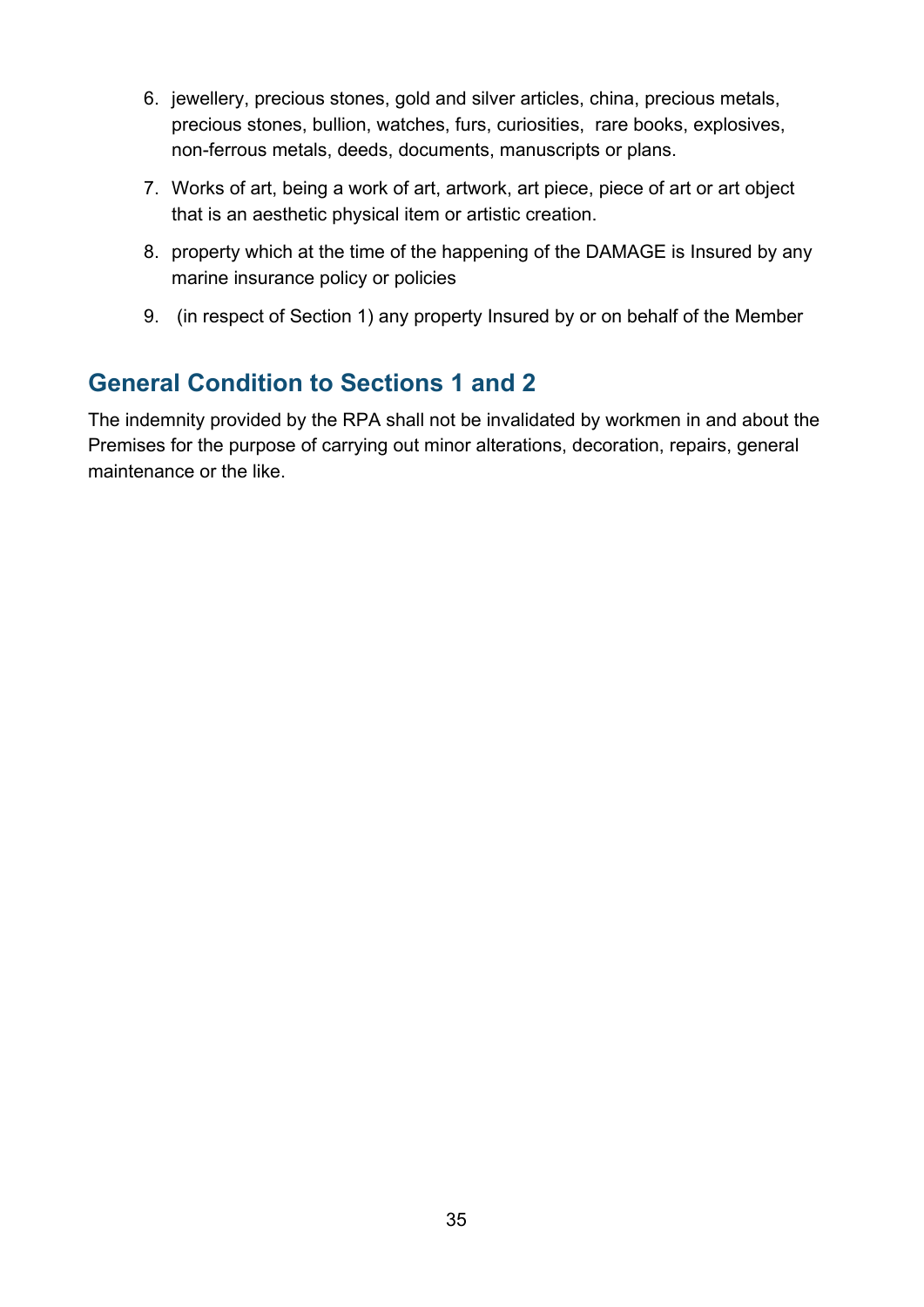# <span id="page-35-0"></span>**Section 3 – Employers' Liability**

## **Employers' Liability Expense**

The RPA Administrator will subject to the Definitions, Extensions, Exclusions and Conditions of the Rules indemnify (pay in respect of the costs and expenses specified in clauses 2i) and ii) below) the Member:

- 1. for all sums that the Member shall become legally liable to pay:
	- i) in respect of Bodily Injury sustained by any Employee arising out of and in the course of employment with the Member caused during the Membership Year in connection with the Business within the Territorial Limits and
	- ii) in respect of claimants' costs and expenses in connection therewith
- 2. in respect of:
	- i) the Member's costs of legal representation at:
		- a) any coroner's inquest or inquiry in respect of any death
		- b) proceedings in any court arising out of any alleged breach of statutory duty resulting in Injury

which may be the subject of indemnity under clause 1 i) above:

i) all other costs and expenses in relation to any matter which may form the subject of a claim for indemnity under clause 1 i) above

incurred with the prior written consent of the RPA Administrator.

#### **Limit of Liability**

Unlimited

#### **Member Retention**

Nil

#### **Section 3 Definitions**

#### **1. Territorial Limits**

Great Britain, Northern Ireland, the Isle of Man, the Channel Islands.

The Territorial Limits also include elsewhere in the world but only in respect of temporary visits to such territories by Employees in the course of the Business.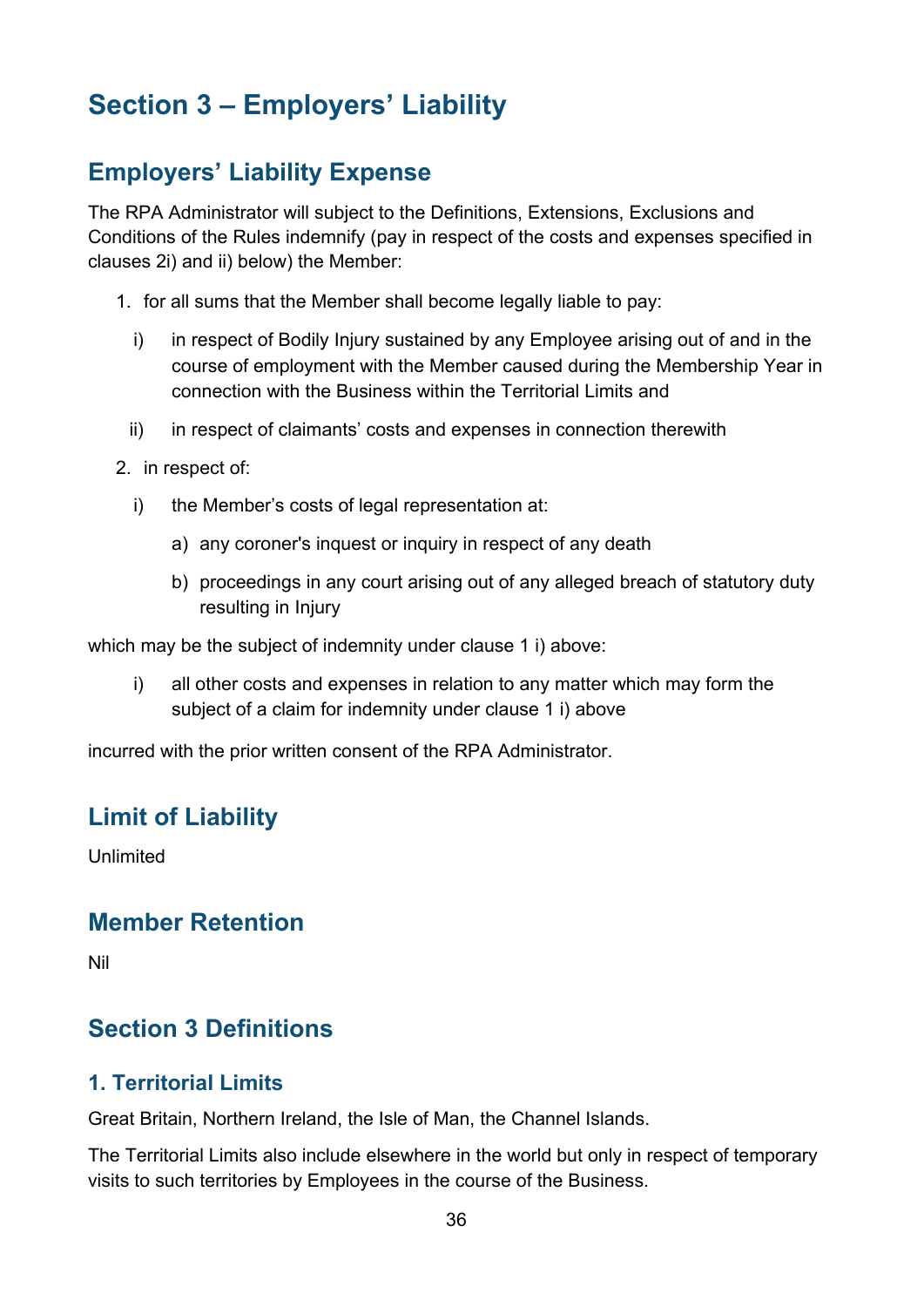# **Section 3 Extensions**

The following Extensions will apply subject to the Definitions, Exclusions and Conditions of the Rules.

The RPA Administrator will provide indemnity in respect of the following:

## **1. Health and Safety at Work etc. Act**

Except as may otherwise be subject to indemnity under any other provision of this Arrangement the RPA Administrator will indemnify the Member in respect of legal fees expenses incurred with the RPA Administrator's written consent and any prosecution costs awarded in respect of:

- i) the defence of any criminal proceedings brought against the Member for an offence occurring during the Membership Year under the Health and Safety at Work etc. Act 1974 or the Health and Safety at Work (Northern Ireland) Order 1978 or similar or amending legislation arising from the Business relating to matters affecting the safety health and welfare of Employees
- ii) an appeal against a conviction arising from such proceedings

but this extension of indemnity shall not apply to the payment of fines and Penalties arising in respect of such proceedings or appeal.

# **2. Unsatisfied Court Judgments**

In the event of a:

- i) judgment for damages being obtained against any company or individual operating from premises within Great Britain, Northern Ireland, the Isle of Man or the Channel Islands in any court situated in the aforesaid territories by any Employee or the personal representative of any Employee in respect of Injury of the Employee caused during any Membership Year and arising out of and in the course of employment by the Member in the Business, and
- ii) remaining unsatisfied in whole or in part six months after the date of such judgment

the RPA Administrator will pay to the Employee or the personal representatives of the Employee at the request of the Member the amount of any such damages and any awarded costs to the extent that they remain unsatisfied.

Provided always that:

- i) there is no appeal outstanding against such judgment
- ii) if any payment is made under the terms of this Extension the Employee or the personal representatives of the Employee shall assign the judgment to the RPA Administrator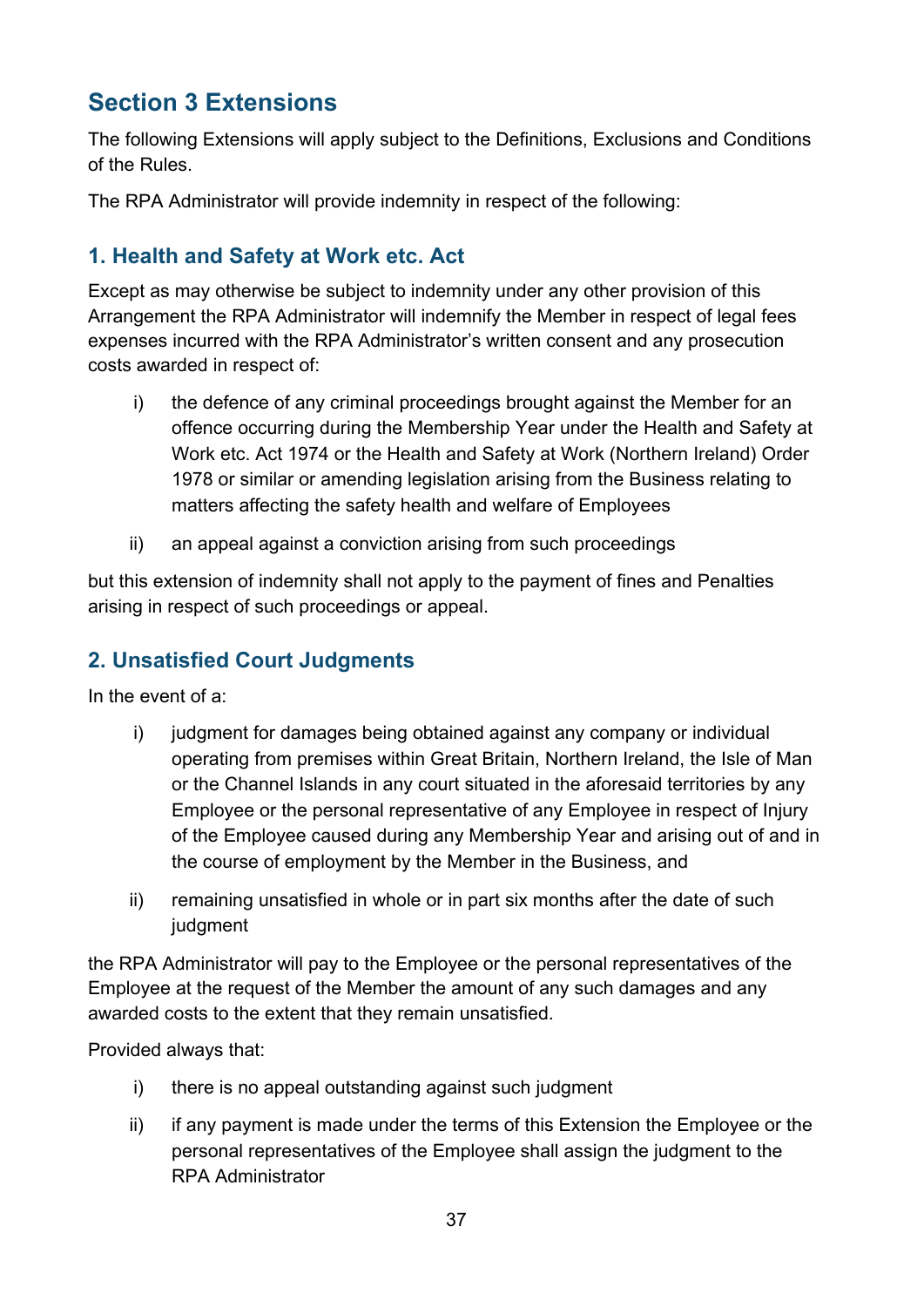## **3. Indemnity to others**

- i) The RPA Administrator will indemnify as if they were the Member any party (including any principal) whom under contract or agreement the Member has agreed to indemnify but only to the extent required by such contract or agreement
- ii) The RPA Administrator will indemnify any of the following parties, but only at the request of the Member against legal liability which, if the case were brought by an Employee against the Member, the Member would be indemnified under this Section 3:
	- a) legal or personal representatives of the Member in respect of legal liability incurred by the Member
	- b) any Governor
	- c) any Employee
	- d) the officers, members, committee and voluntary helpers of a Member's canteen and welfare organisations
	- e) the officers and members of a Member's security, rescue, first aid, fire and ambulance services in their respective capacities as such
	- f) the officers, members, committee, voluntary helpers and guests of a Member's sports and social organisations in their respective capacities as such
	- g) the officers or members of a Member's medical organisation other than any doctor, surgeon or dentist while working in a professional capacity
- iii) The RPA Administrator, only at the request on the Member will indemnify a Subsidiary Company
	- a) for all sums that the Subsidiary Company shall become legally liable to pay:
		- 1. In respect of Bodily Injury sustained by any employee of the Subsidiary Company arising out of and in the course of employment with the Subsidiary Company caused during any Membership Year in connection with the Business within the Territorial Limits and
		- 2. In respect of claimants' costs and expenses in connection therewith
	- b) for:
		- 1. The Subsidiary Company's costs of legal representation at:

i) any coroner's inquest or inquiry in respect of any death

ii) proceedings in any court arising out of any alleged breach of statutory duty resulting in Injury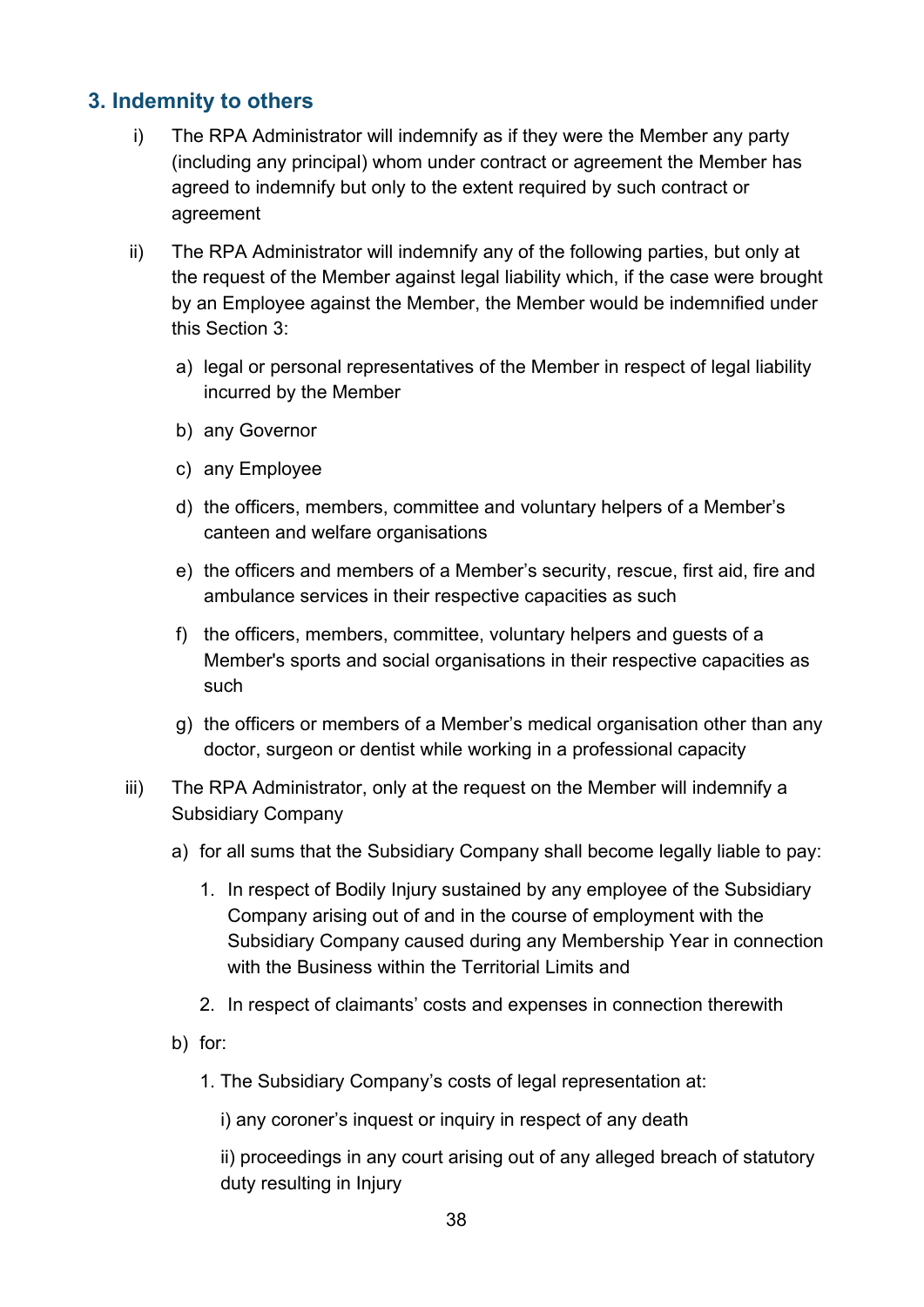which may be the subject of indemnity under extension 3) iii) a) 1) above

2. All other costs and expenses in relation to any matter which may form the subject of a claim for indemnity under extension 3) iii) a) 1) above incurred with the prior written consent of the RPA Administrator

but only to the extent the Subsidiary Company's activities are related to the Business of the Member and the RPA Administrator has expressly agreed to provide an indemnity under the RPA for the Subsidiary Company's activity, and in relation to liabilities where the Subsidiary Company is not required to arrange compulsory Employers' Liability insurance in accordance with legislation.

# **4. Corporate Manslaughter and Corporate Homicide Act**

Except as may otherwise be subject to indemnity under any other provision of this Arrangement the RPA Administrator will indemnify the Member in respect of legal fees expenses incurred with the RPA Administrator's written consent and any prosecution costs awarded in respect of:

- i) the defence of any criminal proceedings brought against the Member for an offence occurring during the Membership Year under the Corporate Manslaughter and Corporate Homicide Act 2007 or similar or amending legislation including any offence of manslaughter or culpable homicide arising from the Business provided in all cases it relates to matters affecting the safety health and welfare of Employees
- ii) an appeal against a conviction arising from such proceedings

But this extension of indemnity shall not apply to the payment of fines and penalties or the cost of complying with a publicity order or remedial order as defined in the Corporate Manslaughter and Corporate Homicide Act 2007 or similar or amending legislation arising in respect of such proceedings or appeal.

## **5. Data Protection Legislation (incorporating General Data Protection Regulations (GDPR)**

The RPA Administrator will pay the Member in respect of legal fees expenses incurred with the RPA Administrator's written consent in respect of:

- i. the defence of any criminal proceedings brought against the Member in respect of an offence occurring during the Membership Year under the Data Protection Act 1998 or similar or amending legislation
- ii. any appeal against a conviction arising from such proceedings

provided that the Member is registered in accordance with the terms of the Act, in relation the Data Protection Act 2018 or any similar or amending legislation this requirement will only apply to the extent that such legislation requires registration.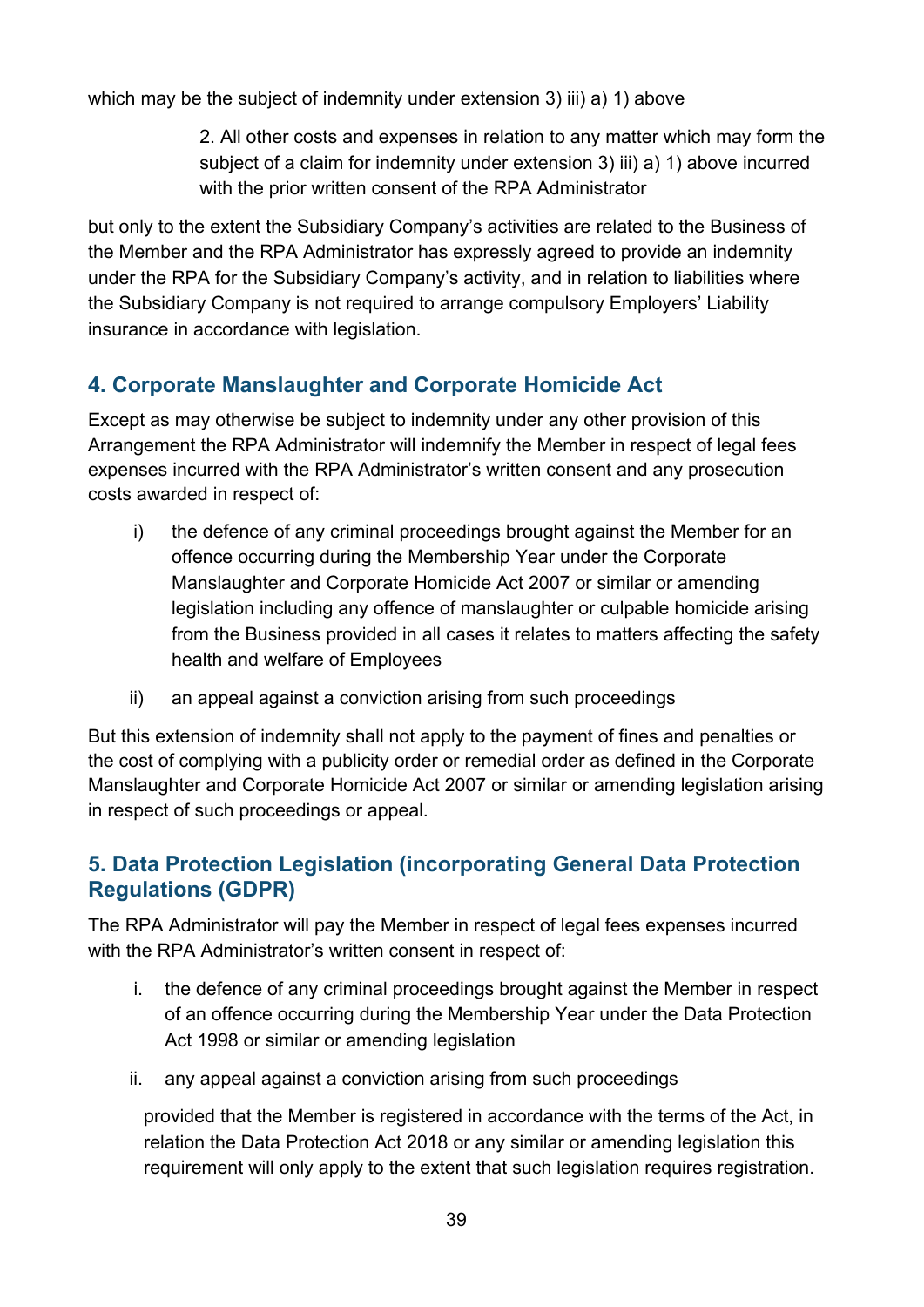Provided always that the RPA Administrator shall not be liable under this Extension 5

- i) for the payment of fines and Penalties or the costs of complying with a publicity order or remedial order made under the Corporate Manslaughter and Corporate Homicide Act 2007 or any similar or amending legislation
- ii) to indemnify any Governor or Employee who has committed or alleged to have committed any deliberate act if the result could reasonably have been expected having regard to the nature and the circumstances of such act or omission.

## **6. Data Protection Legislation (incorporating General Data Protection Regulations (GDPR)) Compensation**

The RPA Administrator will indemnify the Member and at the request of the Member any Governor or Employee in respect of their liability to pay compensation in respect of damage or distress as described under the Data Protection Act 1998 or any similar or amending legislation (the Act), provided always that:

- i) the Member has registered in accordance with the terms of the Act in relation the Data Protection Act 2018 or any similar or amending legislation this requirement will only apply to the extent that such legislation requires registration.
- ii) a Claim is first made against the Member during the Membership Year

this extension shall not apply in respect of the cost of replacing, reinstating, rectifying or erasing any personal data.

# **7. Compensation for Court Attendance**

In the event of any Governor of a Member or Employee attending court as a witness at the request of the RPA Administrator in connection with a claim in respect of which indemnity is provided herein the RPA Administrator shall provide compensation to the Member at the following rates per day for each day on which attendance is required.

Any Governor or Employee £250

# **8. Asbestos**

The RPA Administrator will indemnify the Member for all sums which the Member shall become legally liable to pay for damages or compensation arising from claims made during the Membership Year for mental injury, bodily injury, death, disease or illness arising out of actual exposure to asbestos, dust or asbestos containing materials in connection with the Business.

Provided always that the RPA Administrator shall not be liable under this Extension:

i) for claims relating to exposure occurring prior to the date of the signing of the funding agreement for the relevant academy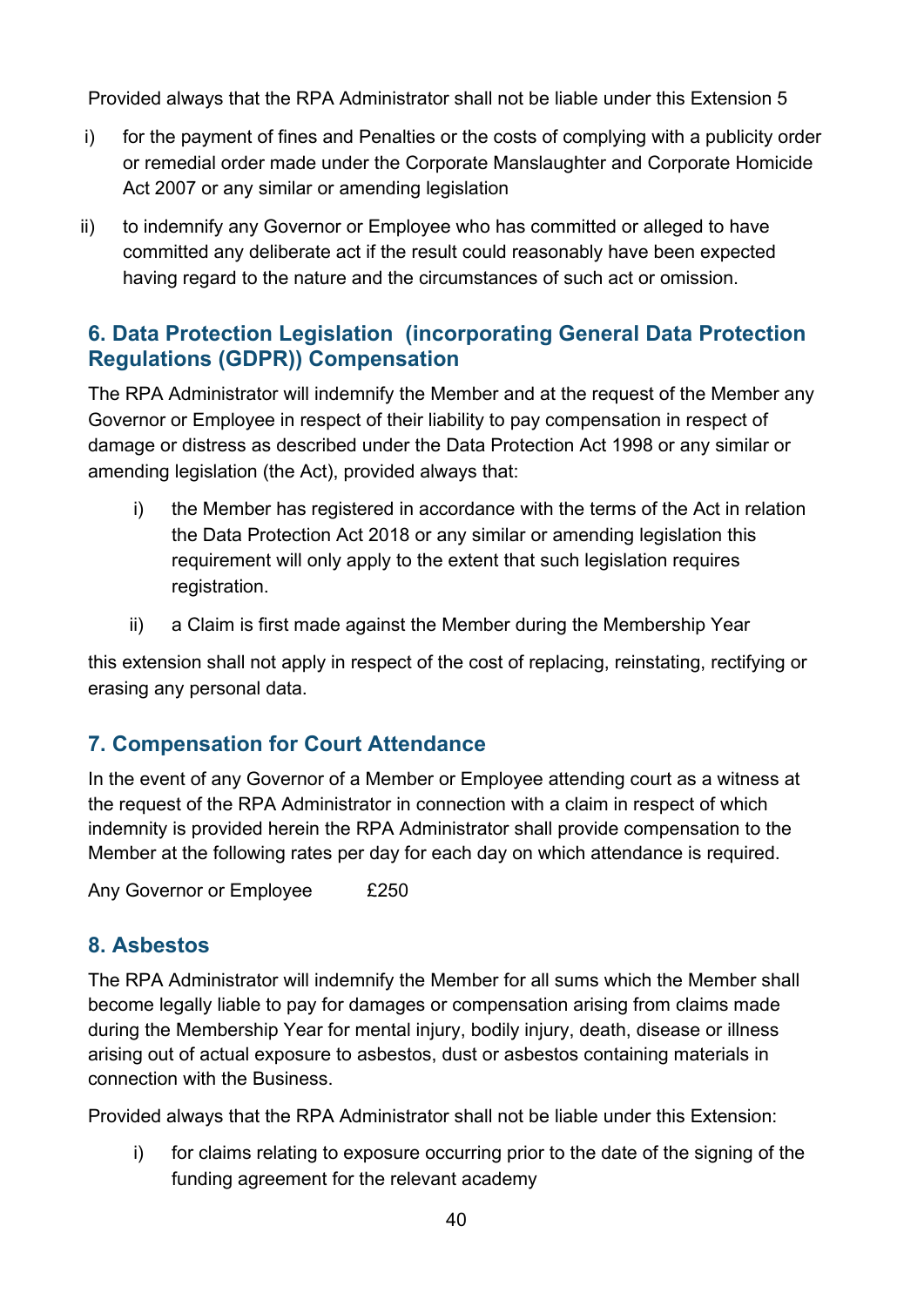- ii) to the extent that an indemnity is provided by an insurance policy
- iii) for claims that the Member had prior knowledge of before opting to join the RPA

# **Section 3 Exclusions**

The RPA Administrator will not provide indemnity for any legal liability where the Member has arranged third party motor liability insurance or is required to arrange compulsory motor insurance or security in accordance with road traffic act legislation in respect of Injury to any Employee of the Member happening during any Membership Year in connection with the Business within the Territorial Limits.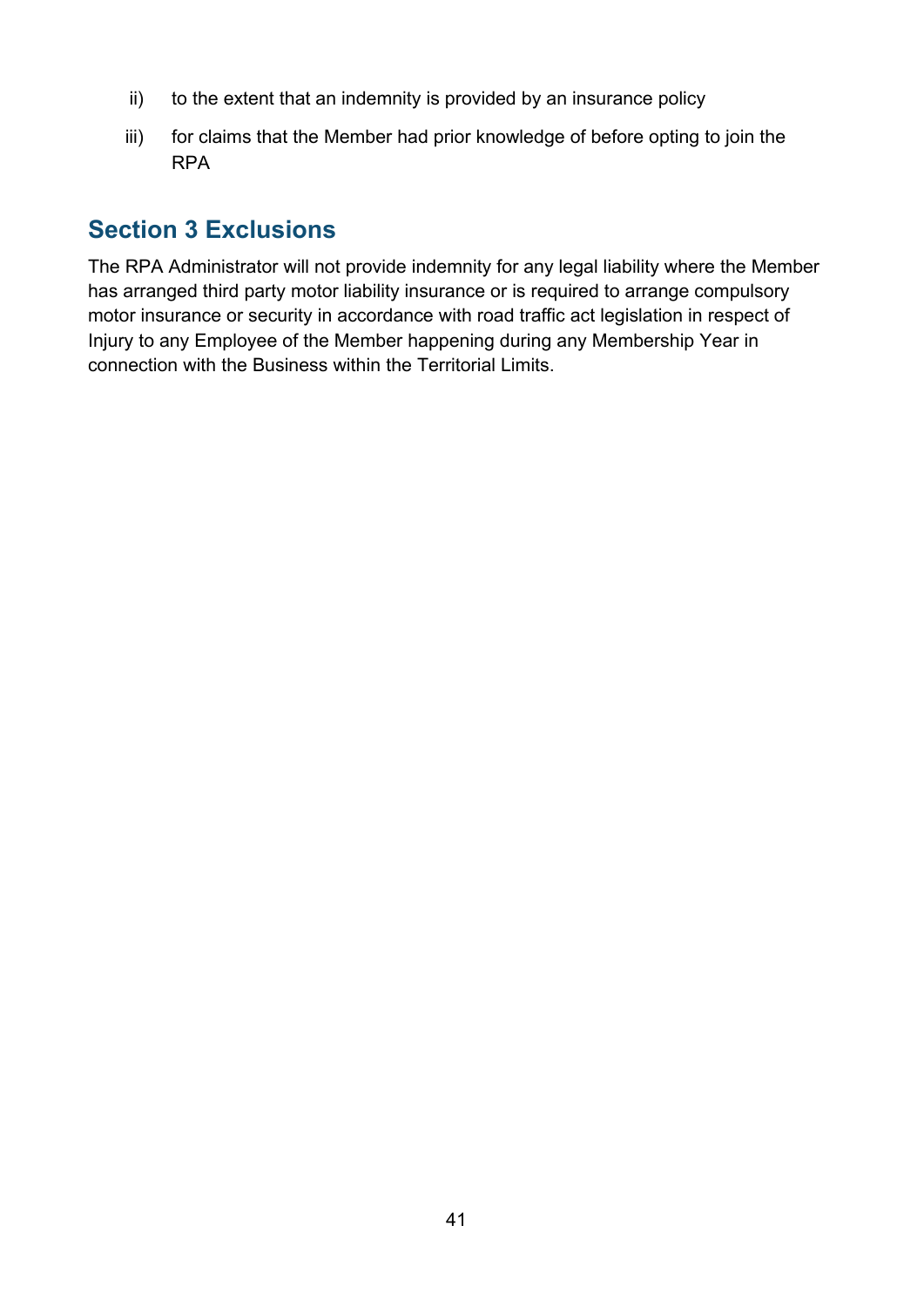# **Section 4 – Third Party Public Liability**

# **Third Party Public Liability Expense**

The RPA Administrator will subject to the Definitions, Extensions, Exclusions and Conditions of the Rules indemnify the Member

- 1. for all sums that the Member shall become legally liable to pay for damages or compensation in respect of or arising out of:
	- i) Personal Injury
	- ii) property damage
	- iii) nuisance, trespass or interference with any easement right of air, light, water or way

occurring during the Membership Year within the Territorial Limits in connection with the Business

- 2. against legal liability for claimants costs and expenses in connection with clause 1 above of or in connection with any relevant Extension of this Section.
- 3. in respect of:
	- i) the Member's costs of legal representation at:
		- a) any coroner's inquest or inquiry in respect of any death
		- b) proceedings in any court arising out of any alleged breach of statutory duty

which may be the subject of indemnity under clause 1 above or any relevant Extension of this Section

ii) all other costs and expenses in relation to any matter which may form the subject of a claim for indemnity under clause 1 above or any relevant Extension of this Section

incurred with the prior written consent of the RPA Administrator

#### **Limit of Liability**

Unlimited

## **Member Retention**

Nil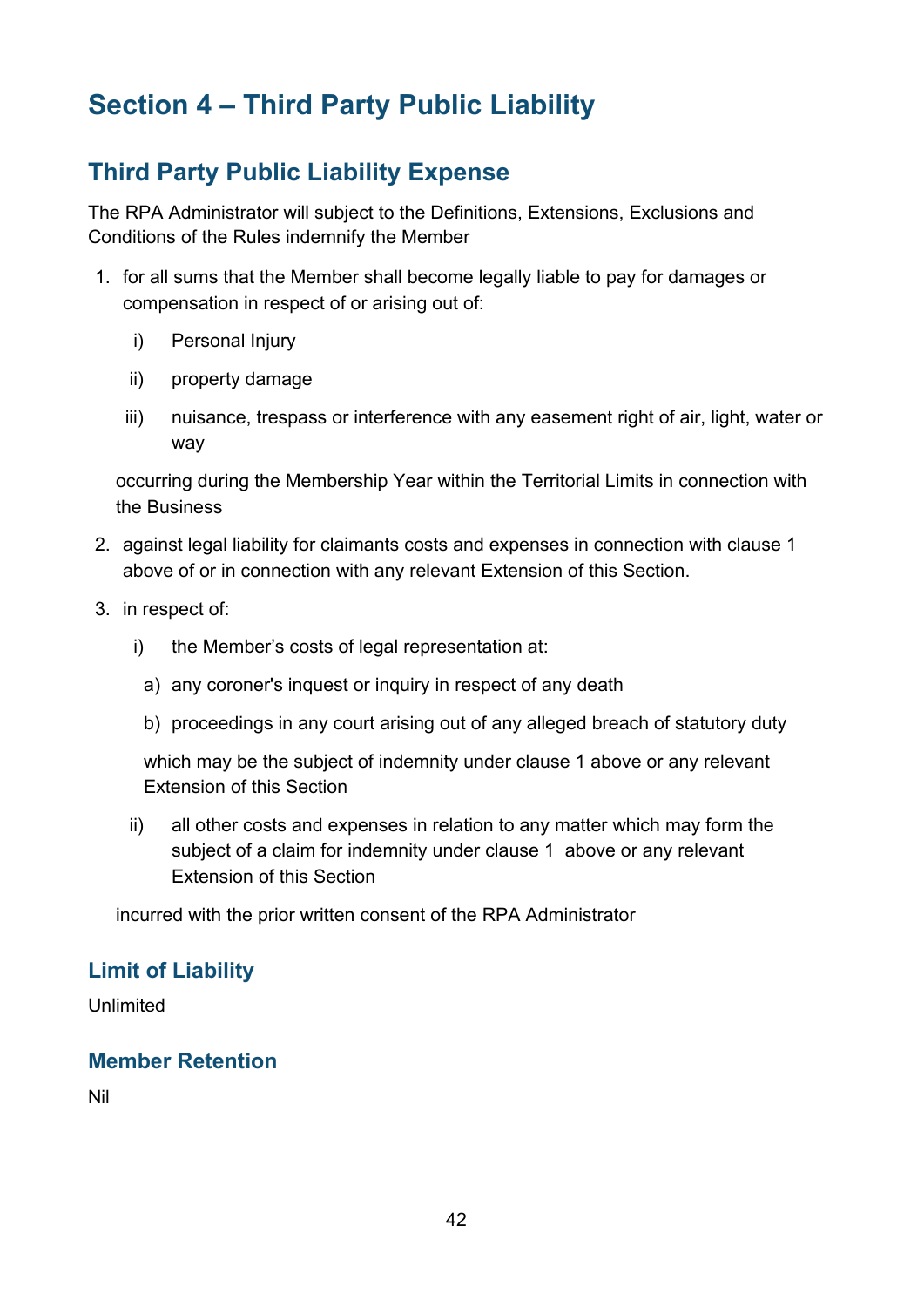# **Section 4 Definitions**

## **1. Property Damage**

#### **Loss of or damage to material property.2. Pollution**

The discharge, dispersal, release or escape of smoke, vapours, soot, fumes, acids, alkalis, toxic chemicals, liquids, gases or waste materials or other irritants, contaminants or pollutants into or upon land, the atmosphere or any watercourse or body of water.

## **3. Territorial Limits**

Great Britain, Northern Ireland, the Isle of Man, the Channel Islands.

The Territorial Limits also include elsewhere in the world but only in respect of temporary visits to such territories in the course of the Business.

#### **4. Claim**

A written demand for compensation or damages or a written intimation of the intention to seek compensation or damages or where the Member becomes aware of any circumstance which in their opinion could reasonably be expected to give rise to liability for which the RPA is intended to provide coverage.

It being understood that the earliest of these points in time will be deemed to be when the Claim is made.

#### **5. Abuse**

Abuse which shall include but not limited to:

- i) acts of hurting or injuring, mentally or physically by maltreatment or ill-use, or
- ii) acts of forcing sexual activity, rape or molestation, or
- iii) repeated or continuing contemptuous coarse or insulting words or behaviour

## **Section 4 Extensions**

The following Extensions will apply subject to the Definitions, Exclusions and Conditions of the Rules.

The RPA Administrator will provide indemnity in respect of the following Extensions:

## **1. Additional Legal Costs**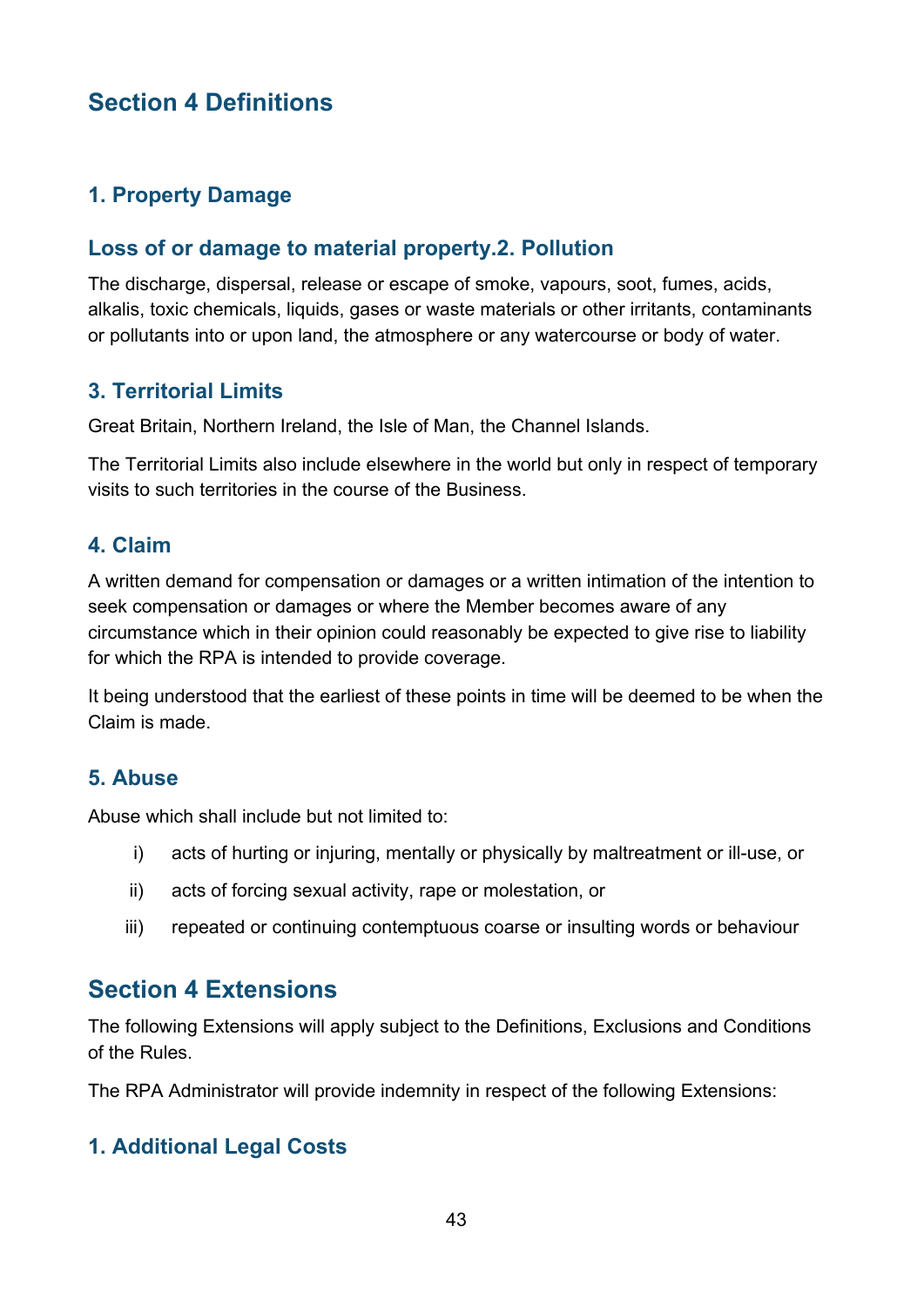The RPA Administrator will subject to the Definitions, Extensions, Exclusions and Conditions of the Rules pay the Member in respect of:

- i) the Member's costs of legal representation at:
	- a) any coroner's inquest or inquiry in respect of any death
	- b) proceedings in any court arising out of any alleged breach of statutory duty resulting in any occurrence

which may be the subject of indemnity under the RPA

ii) all other costs and expenses in relation to any matter which may form the subject of a claim for indemnity under the RPA incurred with the RPA Administrator's written consent

# **2. Defective Premises Act**

The RPA Administrator will indemnify the Member in respect of any liability which the Member as previous owners may incur by virtue of the Defective Premises Act 1972 or the Defective Premises Measure (Northern Ireland) 1974 or any similar or amending legislation in connection with any premises which have been disposed of by the Member and which prior to such disposal were occupied by the Member in connection with the Business provided that the indemnity under this Extension shall not cover:

- i) any liability for incidents happening prior to such disposal
- ii) the cost of repairing, replacing or reinstating any defect giving rise to such liability or for the rectification of faulty workmanship
- iii) any Insured liability

## **3. Legal Defence Costs**

The RPA Administrator will pay the Member in respect of legal fees expenses incurred with the RPA Administrator's written consent and any prosecution costs awarded against the Member in respect of:

## **i) Health and Safety at Work etc. Act**

a) The defence of any criminal proceedings brought against the Member for an offence occurring during the Membership Year under the Health and Safety at Work etc. Act 1974 or the Health and Safety at Work (Northern Ireland) Order 1978 or similar or amending legislation provided in all cases it relates to matters affecting safety health and welfare other than of Employees.

b) An appeal against a conviction arising from such proceedings.

## **ii) Consumer Protection Act**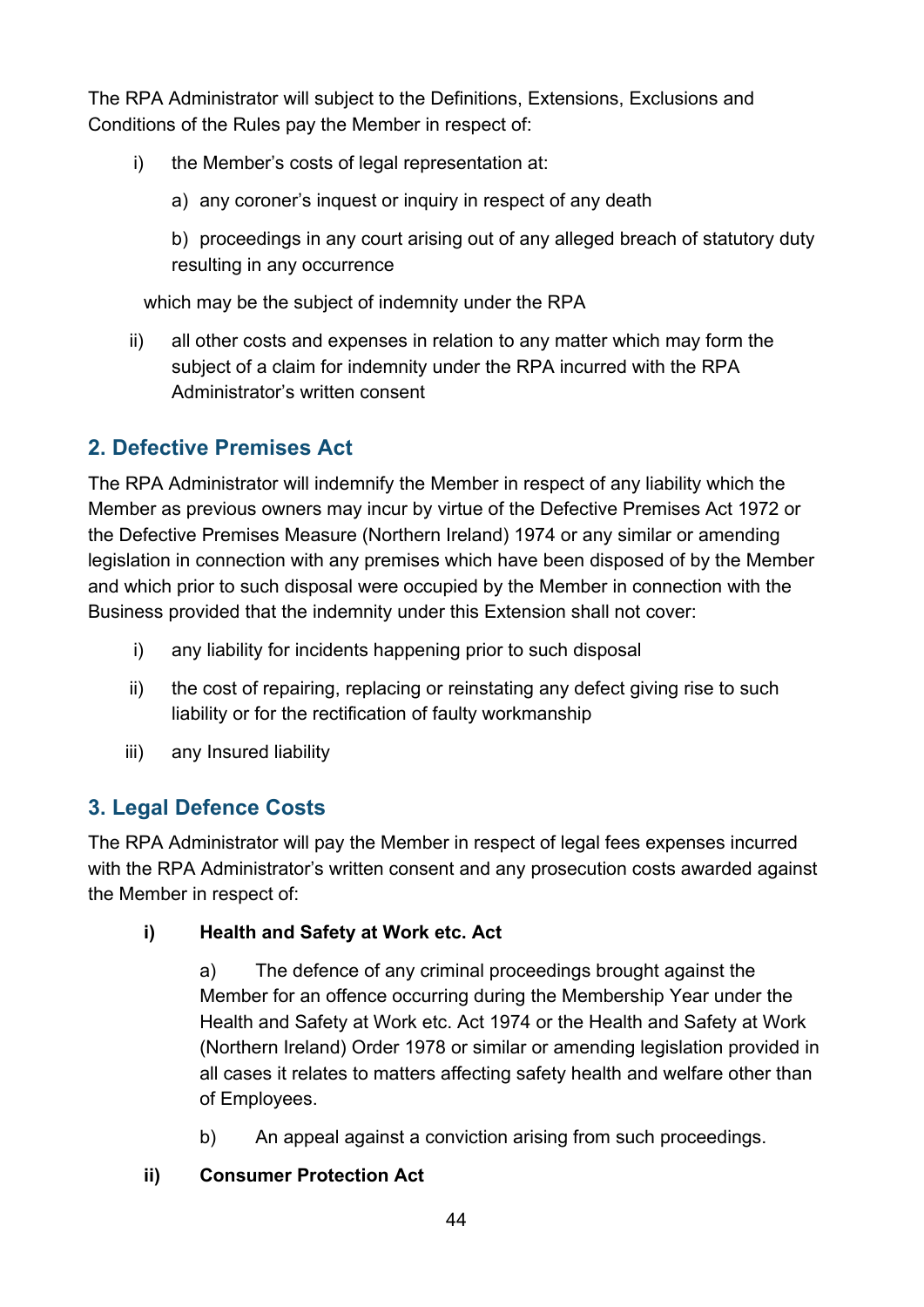a) The defence of any criminal proceedings brought against the Member in respect of an offence occurring during the Membership Year under Part II of the Consumer Protection Act 1987 or similar or amending legislation.

b) Any appeal against a conviction arising from such proceedings.

#### **iii) Food Safety Act**

a) The defence of criminal proceedings brought against the Member for an offence occurring during the Membership Year under the Food Safety Act 1990 or similar or amending legislation.

b) Any appeal against a conviction arising from such proceedings.

#### **iv) Corporate Manslaughter and Corporate Homicide Act**

a) The defence of any criminal proceedings brought against the Member or for an offence occurring during the Membership Year under the Corporate Manslaughter and Corporate Homicide Act 2007 or similar or amending legislation including any offence of manslaughter or culpable homicide arising from the Business provided in all cases it relates to matters affecting safety health and welfare other than of Employees.

b) An appeal against a conviction from such proceedings.

#### **v) Data Protection Legislation (incorporating General Data Protection Regulations (GDPR))**

a) The defence of any criminal proceedings brought against the Member in respect of an offence occurring during the Membership Year under the Data Protection Act 1998 or similar or amending legislation.

b) Any appeal against a conviction arising from such proceedings.

provided that the Member is registered in accordance with the terms of the Act, in relation to the Data Protection Act 2018 or any similar or amending legislation this requirement will only apply to the extent that such legislation requires registration.

Provided always that the RPA Administrator shall not be liable under paragraphs i) ii) iii) iv) and v) of this Extension 3:

i) for the payment of fines and Penalties or the costs of complying with a publicity order or remedial order made under the Corporate Manslaughter and Corporate Homicide Act 2007 or any similar or amending legislation

ii) to indemnify any Governor or Employee who has committed or alleged to have committed any deliberate act if the result could reasonably have been expected having regard to the nature and the circumstances of such act or omission.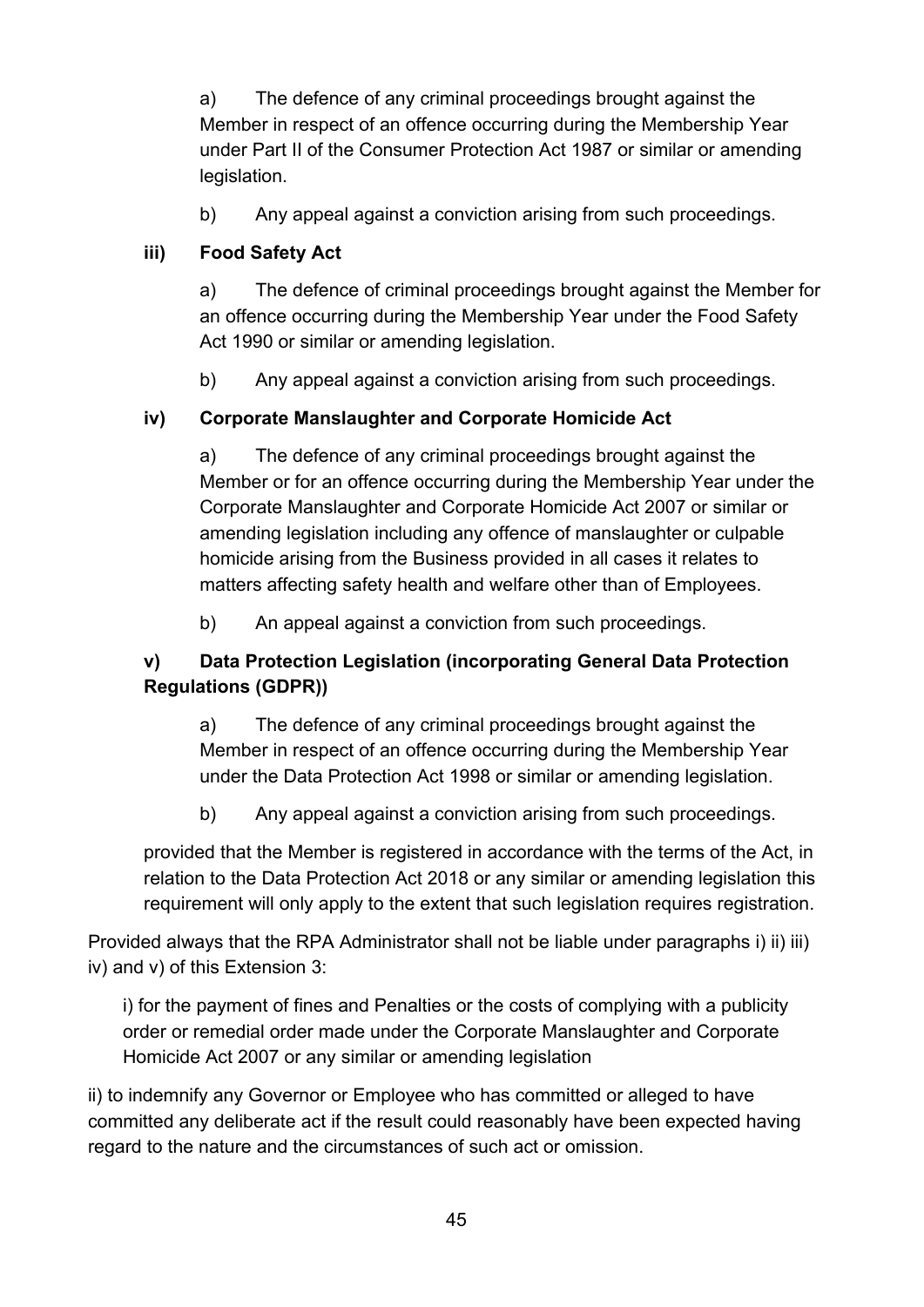## **4. Data Protection Legislation (incorporating General Data Protection Regulations (GDPR)) Compensation**

The RPA Administrator will indemnify the Member and at the request of the Member any Governor or Employee in respect of their liability to pay compensation in respect of damage or distress as described under the Data Protection Act 1998 or any similar or amending legislation (the Act), provided always that:

- i) the Member has registered in accordance with the terms of the Act in relation the Data Protection Act 2018 or any similar or amending legislation this requirement will only apply to the extent that such legislation requires registration
- ii) a Claim is first made against the Member during the Membership Year

this extension shall not apply in respect of the cost of replacing, reinstating, rectifying or erasing any personal data

## **5. Contingent Motor Liability**

Notwithstanding Exclusion 1 i) of Section 4 the RPA Administrator will indemnify the Member against legal liability for Bodily Injury to any person and or Property Damage arising out of the use in the course of the Business of any mechanically propelled vehicle not the property of nor provided by the Member provided always that this indemnity will not apply to legal liability:

- i) in respect of loss of or damage to such vehicle or to property conveyed therein
- ii) in respect of which a Member is entitled to indemnity under an insurance policy
- iii) arising outside Great Britain, Northern Ireland, the Channel Islands or the Isle of Man
- iv) for which a Member is obliged to affect insurance by virtue of compulsory insurance as is required by the Road Traffic Act 1988 or the Road Traffic (Northern Ireland) Order 1981 or any subsequent amending legislation

## **6. Cross Liability**

In respect of a Member's canteen, sports, social and welfare activities and the activities of any sports or social club associated with the Member, it is agreed that if any claim arising out of such activities is made upon any member by any other such member or other person and the claim is such that if made upon the Member the Member would be entitled to indemnity under the RPA, the RPA Administrator will, subject to the terms and Conditions and Exclusions of the Rules, indemnify the said member in respect of such claim.

For the purposes of this indemnity guests and voluntary helpers shall be deemed to be members.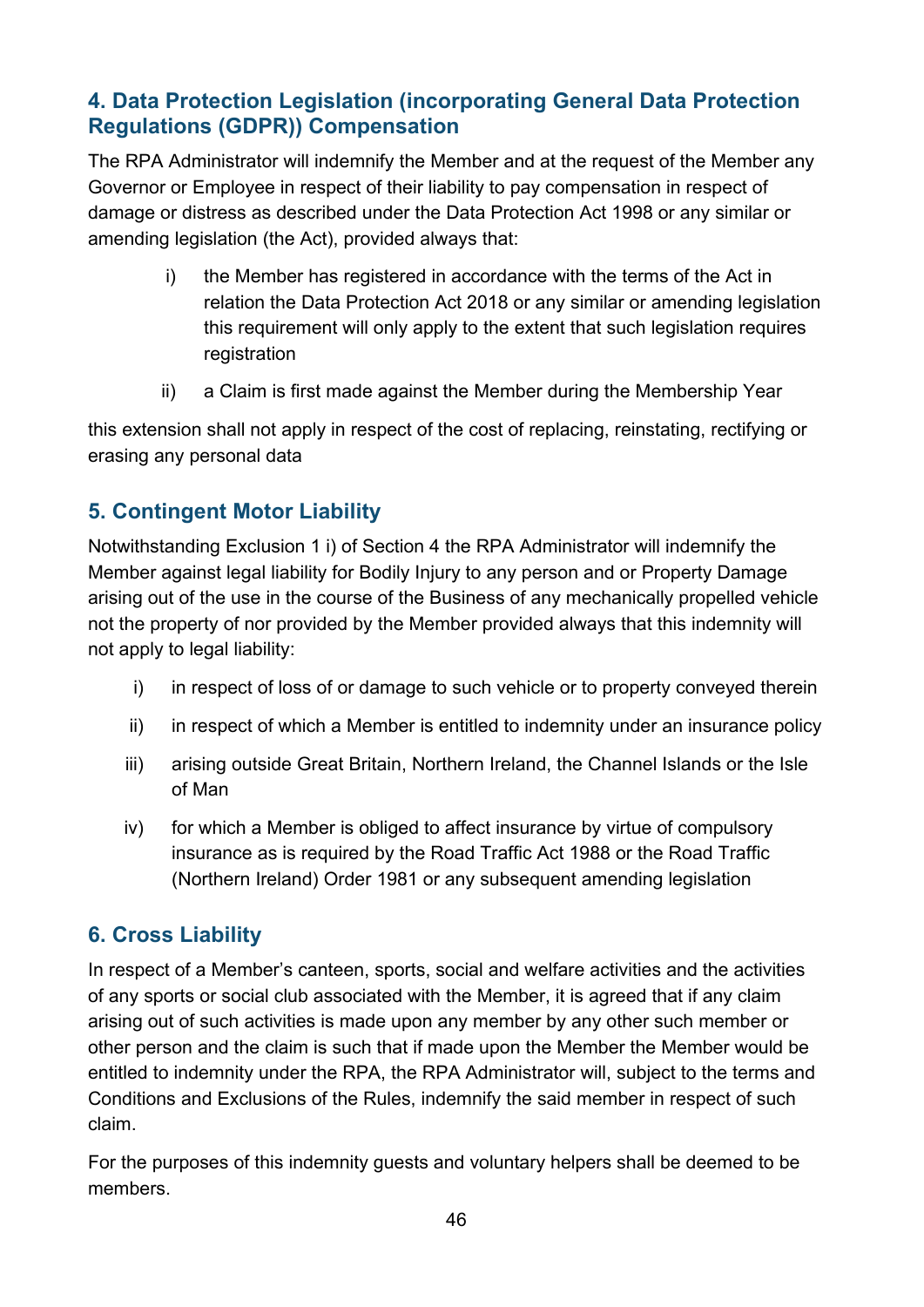Provided that:

- i) such member is not entitled to indemnity under any insurance policy
- ii) such member shall, as though he were the Member, observe, fulfil and be subject to the terms Exclusions and Conditions of the Rules

#### **7. Indemnity to others**

- i) The RPA Administrator will indemnify as if it were the Member any party (including any principal) whom under contract or agreement the Member has agreed to indemnify but only to the extent required by such contract or agreement
- ii) The RPA Administrator will indemnify any of the following parties, but only at the request of the Member against legal liability which, if the case were brought by a third party against the Member, the Member would be indemnified under this Section 4:
	- a) legal or personal representatives of the Member in respect of legal liability incurred by the Member
	- b) any Governor
	- c) any Employee
	- d) lessors where such lessors are required in contract to be indemnified in respect of property, plant or equipment leased to a Member
	- e) the officers, members, committee and voluntary helpers of a Member's canteen and welfare organisations
	- f) the officers and members of a Member's security, rescue, first aid, fire and ambulance services in their respective capacities as such
	- g) the officers, members, committee, voluntary helpers and guests of a Member's sports and social organisations in their respective capacities as such
	- h) the officers or members of a Member's medical organisation other than any doctor, surgeon or dentist while working in a professional capacity
- iii) The RPA Administrator, only at the request of the Member will indemnify a Subsidiary Company:
	- a) for all sums that the Subsidiary Company shall become legally liable to pay for damages or compensation in respect of or arising out of:
		- 1. Personal Injury
		- 2. property damage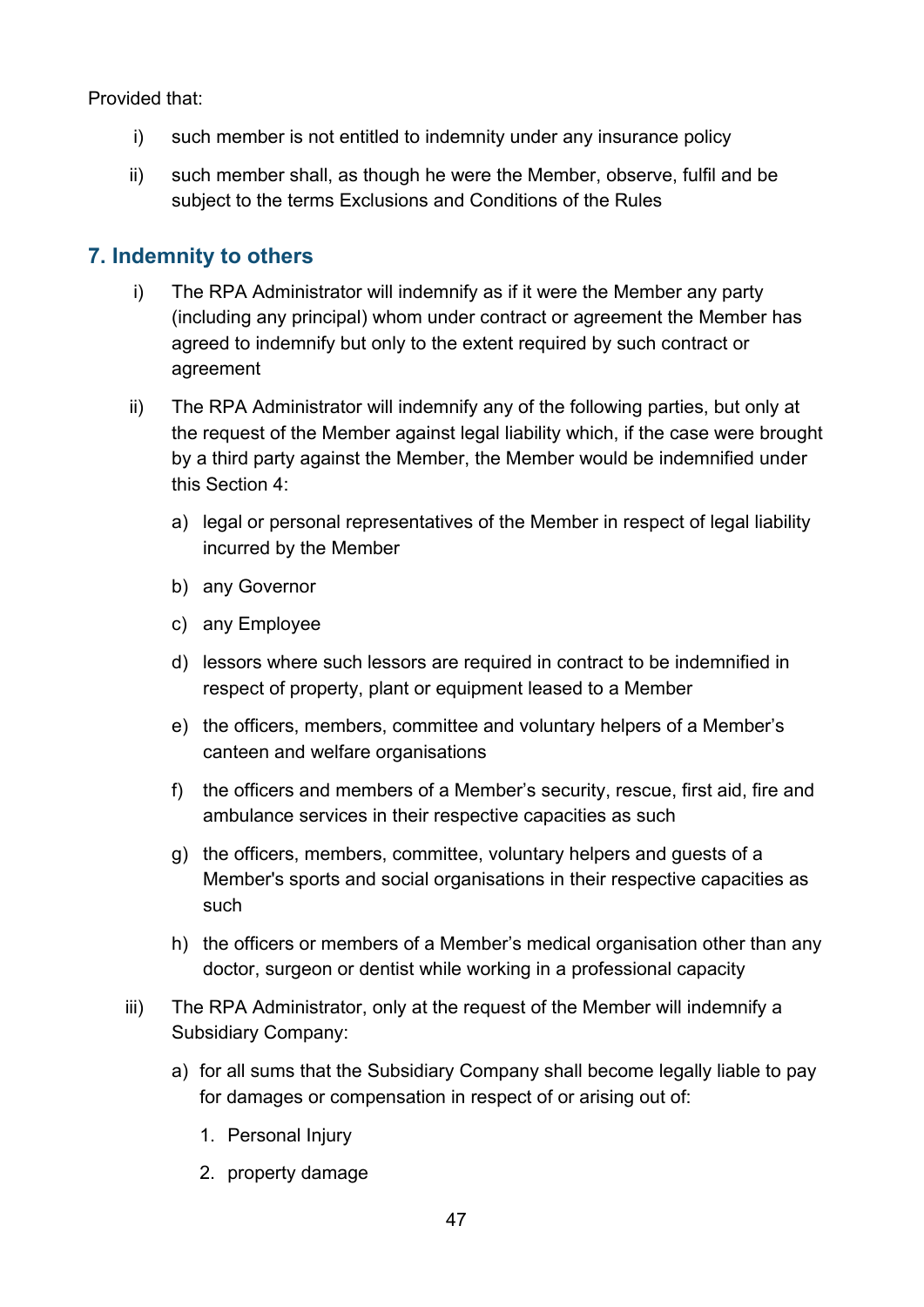3. nuisance, trespass or interference with any easement right of air, light, water or way

occurring during any Membership Year within the Territorial Limits in connection with the Business

- b) against legal liability for claimants costs and expenses in connection with extension 7) iii) a) above of or in connection with any relevant Extension of this Section 4.
- c) for:
	- 1. the Subsidiary Company's costs of legal representation at:
		- i) any coroner's inquest or inquiry in respect of any death
		- ii) proceedings in any court arising out of any alleged breach of statutory duty
	- iii) which may be the subject of indemnity under Extension 7) iii) a) above or any relevant Extension of this Section 4
	- 2. all other costs and expenses in relation to any matter which may form the subject of a claim for indemnity under clause 7) iii) a) above or any relevant Extension of this Section

incurred with the prior written consent of the RPA Administrator

but only to the extent that the Subsidiary Company's activities are related to the Business of the Member and the RPA Administrator has expressly agreed to provide an indemnity under the RPA for the Subsidiary Company's activity.

## **8. Obstructing Vehicles**

In the event of a mechanically propelled vehicle causing an obstruction to the extent of interfering with the carrying out of the Business then not withstanding Exclusion 1 i) of Section 4 the RPA Administrator will indemnify the Member in respect of legal liability to pay damages or compensation for Personal Injury or Property Damage arising from the movement of such vehicle by the Member.

Provided that:

- i) such movement shall be limited to the minimum necessary to clear the obstruction
- ii) this Extension shall not apply where an indemnity is provided by any motor insurance contract or where compulsory motor insurance is required by law or where there is a specific insurance policy applying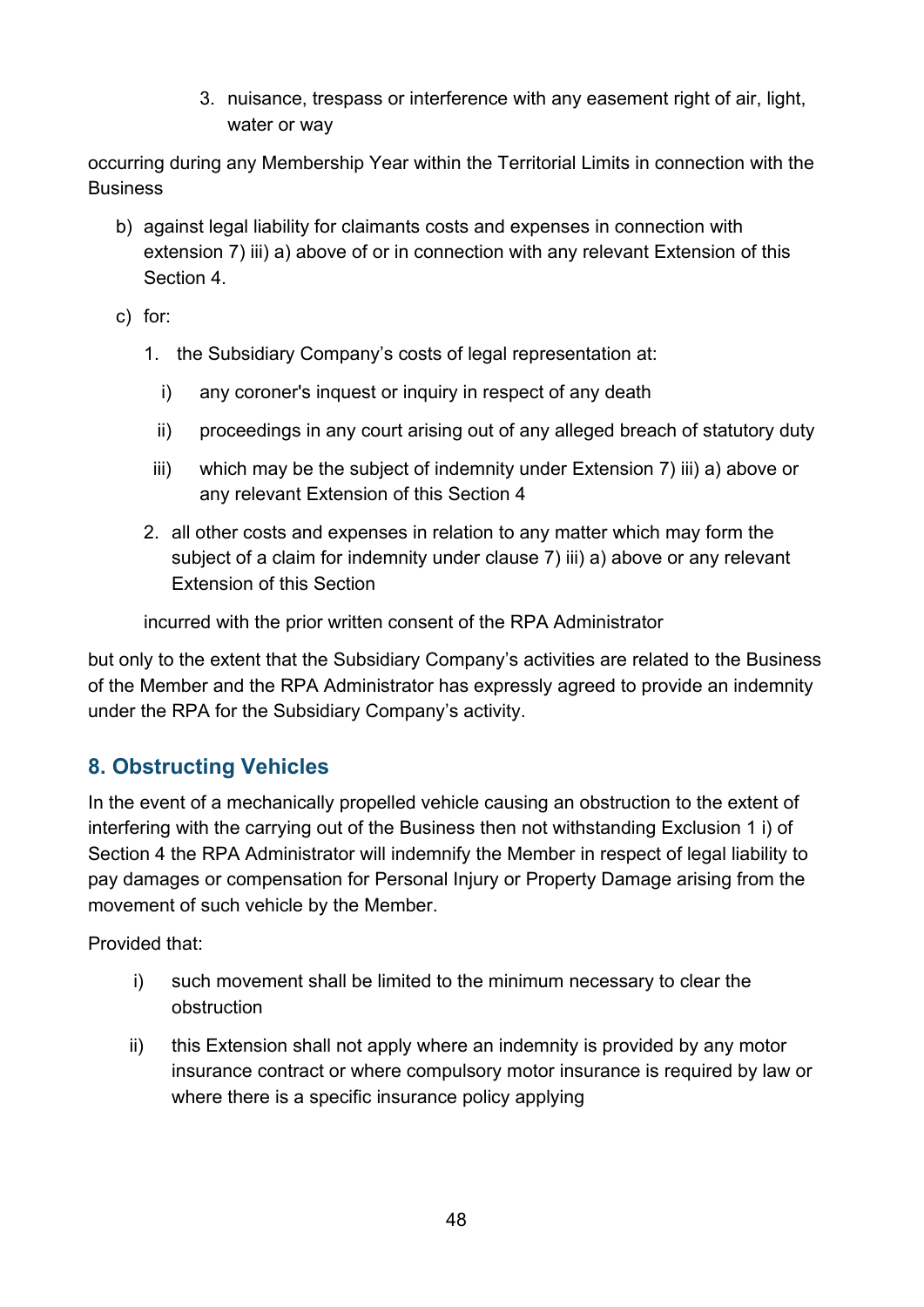# **9. Pollution Clean Up**

Where the RPA provides indemnity against liability caused by or arising from Pollution occurring within Great Britain, Northern Ireland, the Isle of Man or the Channel Islands the indemnity shall include Clean Up to the extent not already included within that indemnity.

Provided that the indemnity provided by this Extension shall not:

- i) include Clean Up in or on any property land watercourse or body of water owned leased or rented by a Member
- ii) include the cost of restoration or reintroduction of flora or fauna
- iii) override any RPA Exclusion in respect of Pollution liability which Exclusion shall take precedence to the extent that it conflicts with any provision in this **Extension**

For the purpose of this Extension the following definitions will apply:

#### **i. Clean Up**

The reasonable cost of Remediation incurred by the Member or for which they are legally liable as required by any Enforcing Authority but shall not include the costs of achieving any improvement or alteration in the condition of any property or land or the atmosphere or any watercourse or any body of water beyond that required under any relevant and applicable law or statutory enactment at the time Remediation commences.

#### **ii. Enforcing Authority**

Any government or statutory authority or body implementing or enforcing environmental protection legislation.

#### **iii. Remediation**

Remedying the effect of Pollution.

## **10. Legionella and Airborne Pathogen**

The RPA Administrator will indemnify the Member for all sums which the Member shall become legally liable to pay for damages or compensation arising from Claims made during the Membership Year for Legionella, Pneumophila or the mutants derivatives or variations thereof or airborne pathogens causing Bodily Injury or Property Damage in connection with the Business.

Provided always that the RPA Administrator shall not be liable under this Extension

- i) for claims relating to exposure occurring prior to the date of the signing of the funding agreement for the relevant academy
- ii) to the extent that an indemnity is provided by an insurance policy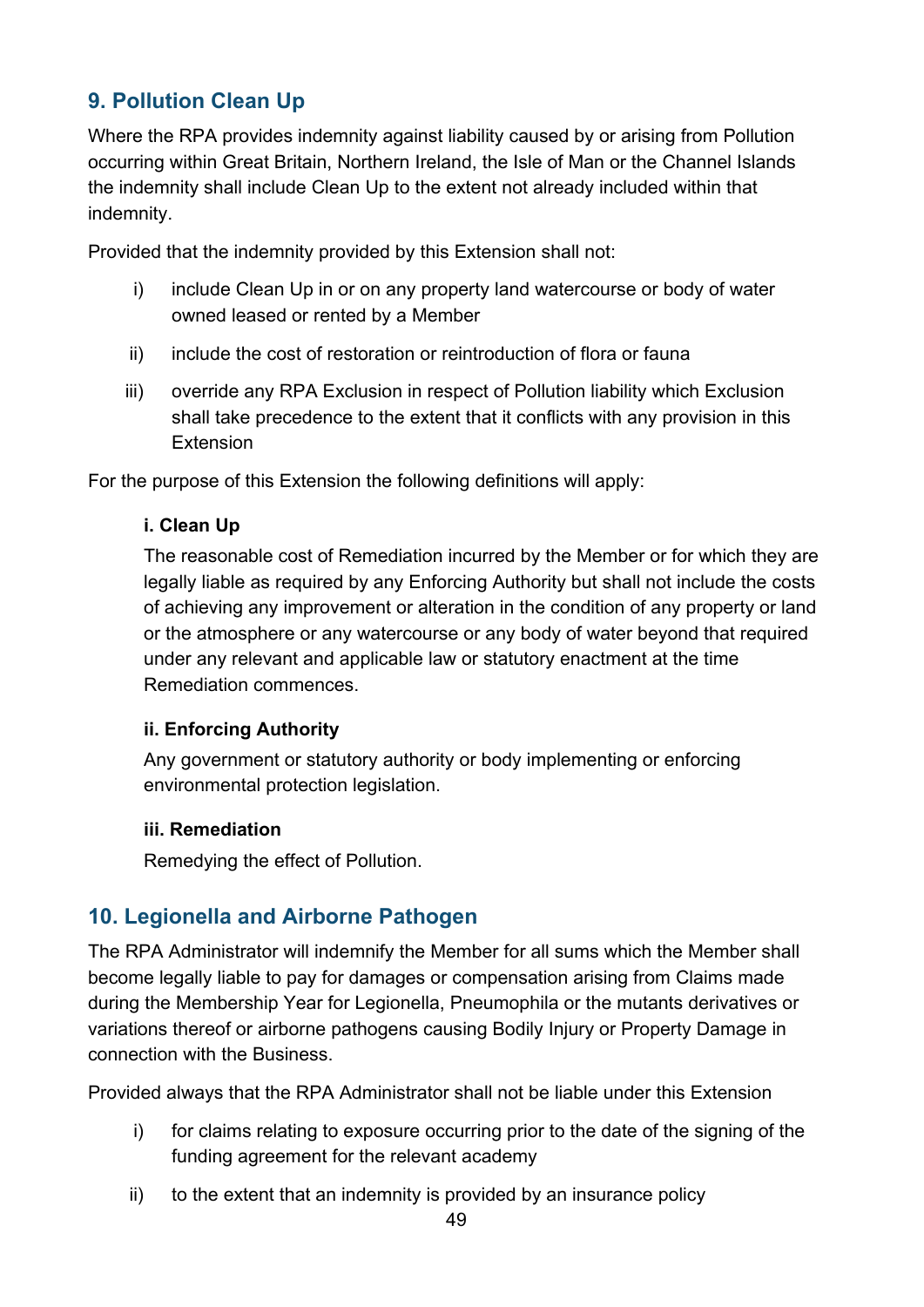iii) for claims that the Member had prior knowledge of before opting to join the RPA

## **11. Asbestos**

The RPA Administrator will indemnify the Member for all sums which the Member shall become legally liable to pay for damages or compensation arising from claims made during the Membership Year for mental injury, bodily injury, death, disease or illness arising out of actual exposure to asbestos, dust or asbestos containing materials in connection with the Business.

Provided always that the RPA Administrator shall not be liable under this Extension

- i) for claims relating to exposure occurring prior to the date of the signing of the funding agreement for the relevant academy
- ii) to the extent that an indemnity is provided by an insurance policy
- iii) for claims that the Member had prior knowledge of before opting to join the RPA

## **12. Advertising Liability**

The RPA will indemnify the Member for all sums which a Member shall become legally liable to pay as damages or compensation in respect of:

- i) libel, slander or defamation
- ii) any infringement of copyright, or of title, or of slogan
- iii) piracy or unfair competition or idea misappropriation under an implied contract
- iv) any invasion of right of privacy

committed or alleged to have been committed during the Membership Year in any advertisement, publicity article, broadcast or telecast and arising out of the Business.

The RPA Administrator will not indemnify the Member in respect of claims made for:

- i) failure of performance of contract except claims for unauthorised appropriation of ideas based upon alleged breach of an implied contract
- ii) infringement of registered trade mark, service mark or trade name by use thereof as the registered trade mark, service mark or trade name of goods or services sold, offered for sale or advertised except titles or slogans
- iii) incorrect description of any article or commodity
- iv) mistake in advertised price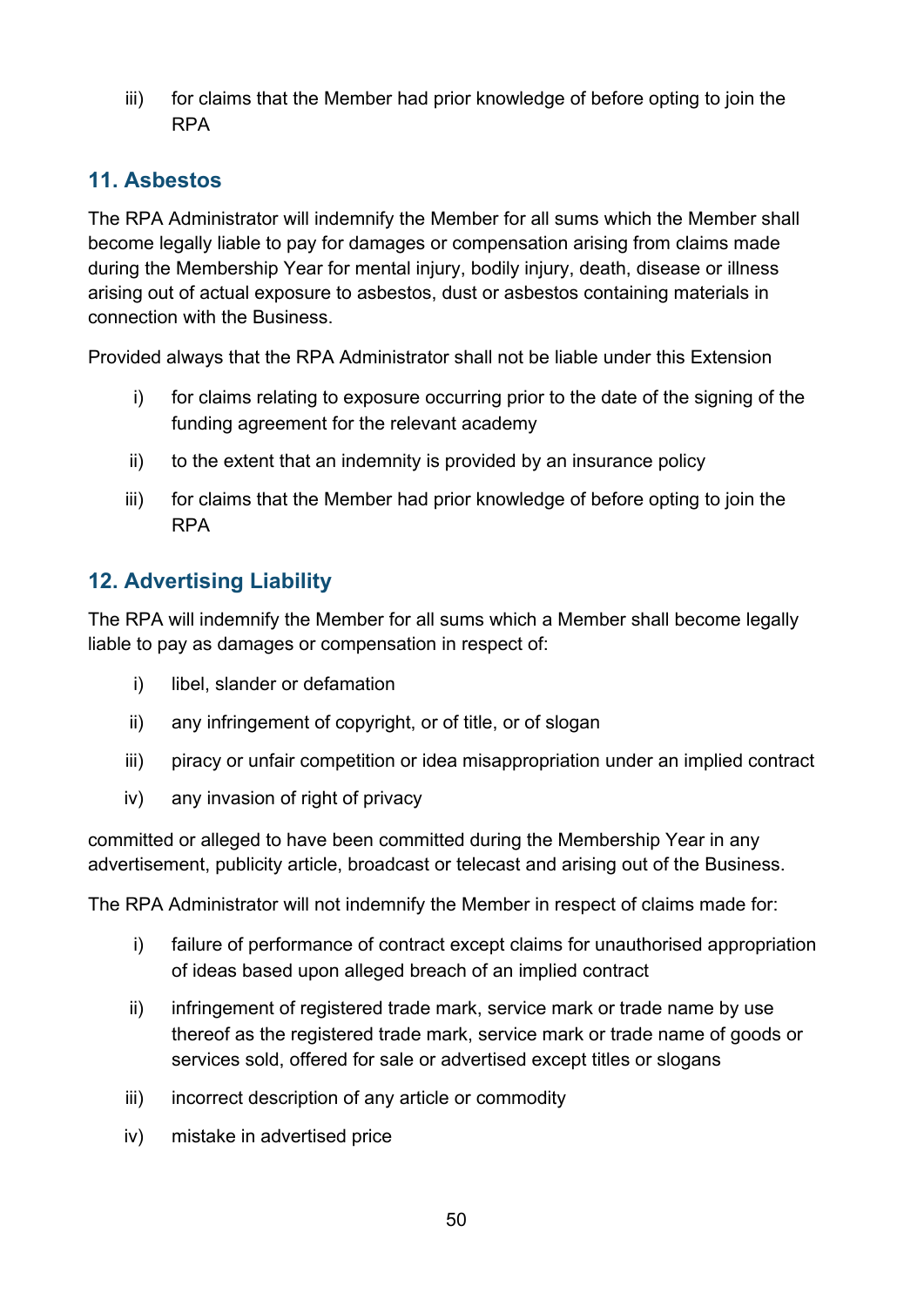## **13. Abuse**

The RPA Administrator will indemnify the Member for all sums which the Member shall become legally liable to pay for damages or compensation arising from claims made during the Membership Year for Abuse in connection with the Business.

Provided always that the RPA Administrator shall not be liable under this Extension:

- i) for Abuse that happened prior to the date of the signing of the funding agreement for the relevant academy
- ii) to the extent that an indemnity is provided by an insurance policy
- iii) for claims that the Member had prior knowledge of before opting to join the RPA

## **14. Compensation for Court Attendance**

In the event of any Governor of a Member or Employee attending court as a witness at the request of the RPA Administrator in connection with a claim in respect of which indemnity is provided herein the RPA Administrator will provide compensation to the Member at the following rates per day for each day on which attendance is required.

Any Governor or Employee £250

## **15. Medical Procedures**

The RPA Administrator will subject to the Definitions, Extensions, Exclusions and Conditions of the Rules indemnify the Member

- 1. for all sums that the Member shall become legally liable to pay for damages or compensation in respect of or arising out of Personal Injury occurring during the Membership Year within the Membership Year within the Territorial Limits in connection with the Business
- 2. against legal liability for claimants costs and expenses in connection with clause 1 above
- 3. in respect of:
	- i) costs of legal representation at:
	- a) any coroner's inquest or inquiry in respect of any death
	- b) proceedings in any court arising out of any alleged breach of statutory duty

which may be the subject of indemnity under this Extension 16

ii) all other costs and expenses in relation to any matter which may form the subject of a claim for indemnity under clause 1 above

incurred with the prior written consent of the RPA Administrator.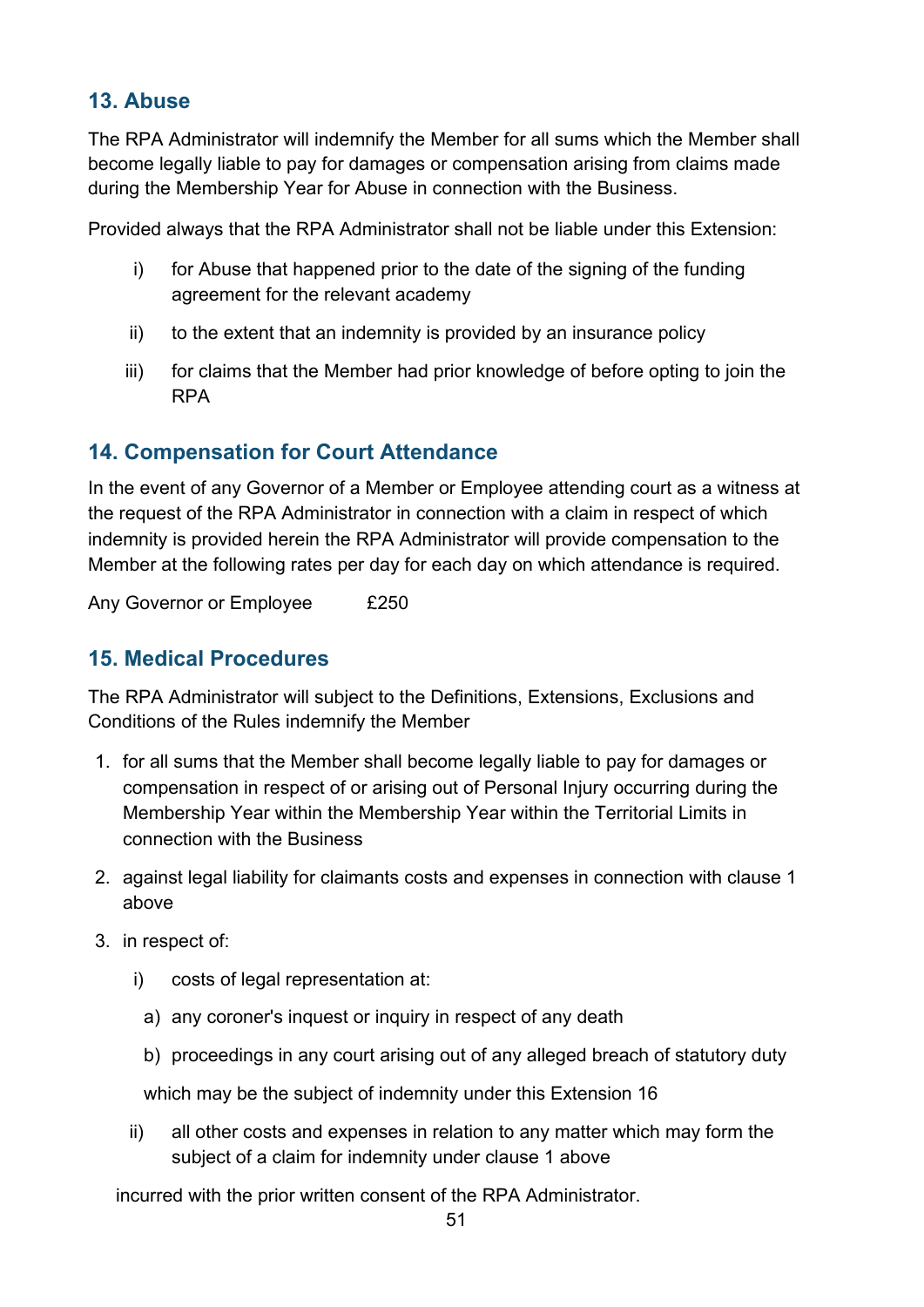Provided that the Member complies with the statutory guidance on supporting pupils at school with medical conditions, December 2015 or similar amending statutory guidance.

## **16. Hirers Liability**

The RPA Administrator will subject to the Definitions, Extensions, Exclusions and Conditions of the Rules indemnify any Hirer

- 1. for all sums that the Hirer shall become legally liable to pay for damages or compensation in respect of or arising out of:
	- i) Personal Injury
	- ii) property damage
	- iii) nuisance, trespass or interference with any easement right of air, light, water or way

occurring during the Membership Year in connection and solely and directly arising from the use of the Member's premises or facilities during the period of the hire.

- 2. against legal liability for claimants costs and expenses in connection with clause 1 above
- 3. in respect of:
	- i) costs of legal representation at:
		- a) any coroner's inquest or inquiry in respect of any death
		- b) proceedings in any court arising out of any alleged breach of statutory duty

which may be the subject of indemnity under this Extension 16

ii) all other costs and expenses in relation to any matter which may form the subject of a claim for indemnity under clause 1 above

incurred with the prior written consent of the RPA Administrator

Hirer is defined as any person or organisation whom the Member has hired rooms where that person or organisation does not have or would not be expected to have public liability insurance.

# **Section 4 Exclusions**

The indemnity provided under this Section will not apply to or include liability.

- 1. Arising from or out of the ownership possession or use by or on behalf of the Member of any:
	- i) mechanically propelled vehicle or mobile plant other than legal liability arising out of: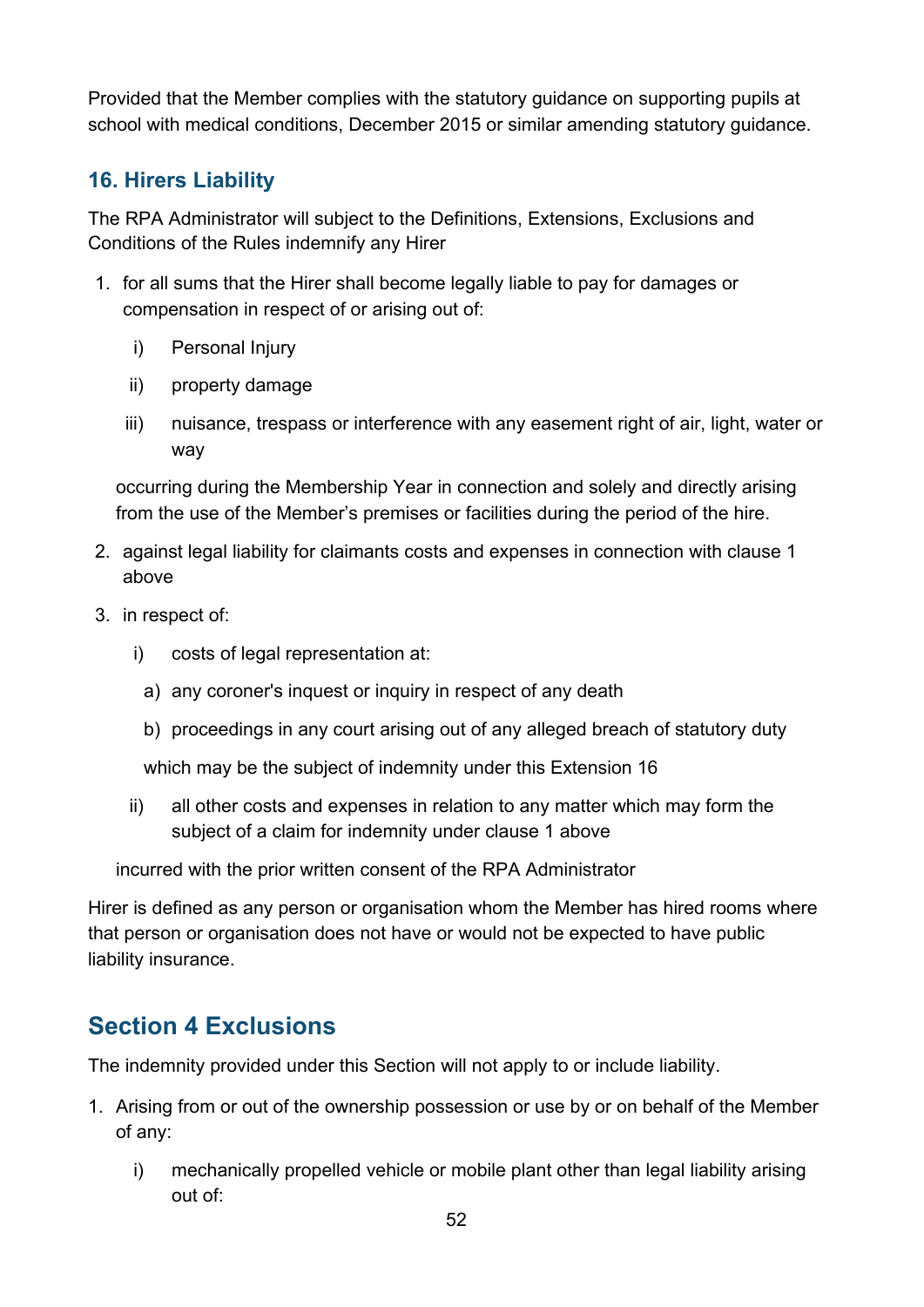- a) the use of plant as a tool of trade on site
- b) the use of plant at the premises of the Member
- c) the loading or unloading of any vehicle
- d) the unauthorised movement on the Member's premises or contract site

Provided that:

- A. indemnity is not provided by any motor insurance contract , or
- B. compulsory motor insurance is not required by law
- ii) manned aircraft or other manned aero spatial device
- iii) hovercraft or hydrofoil
- iv) water-borne craft other than:
	- a. hand propelled or sailing craft in inland territorial waters
	- b. water-borne craft not owned by the Member but used by the Member, mechanically propelled water borne craft not exceeding 22 feet in length in inland or territorial waters

provided that there is no specific insurance applying

- 2. For loss of or damage to any property which at the time of the Occurrence giving rise to such legal liability is owned by or held in trust by or in the custody or control of the Member other than:
	- i) Employees', Governors', guests', pupils' or visitors' personal effects, including vehicles and their contents
	- ii) premises including fixtures, fittings and contents not owned by or leased to or rented to a Member where the Member is undertaking work in connection with the Business
	- iii) premises and their fixtures and fittings, hired, leased, rented or lent to a Member (or Hirer) other than such loss or damage if liability is assumed by the Member under a tenancy or other agreement and would not have attached in the absence of such agreement
	- iv) any property (other than the actual part) on which the Member or any servant or agent of the Member is or has been working
	- v) consequential losses arising from such loss or damage
- 3. For Property Damage to that part of any property on which the Member or any servant or agent of the Member is or has been working.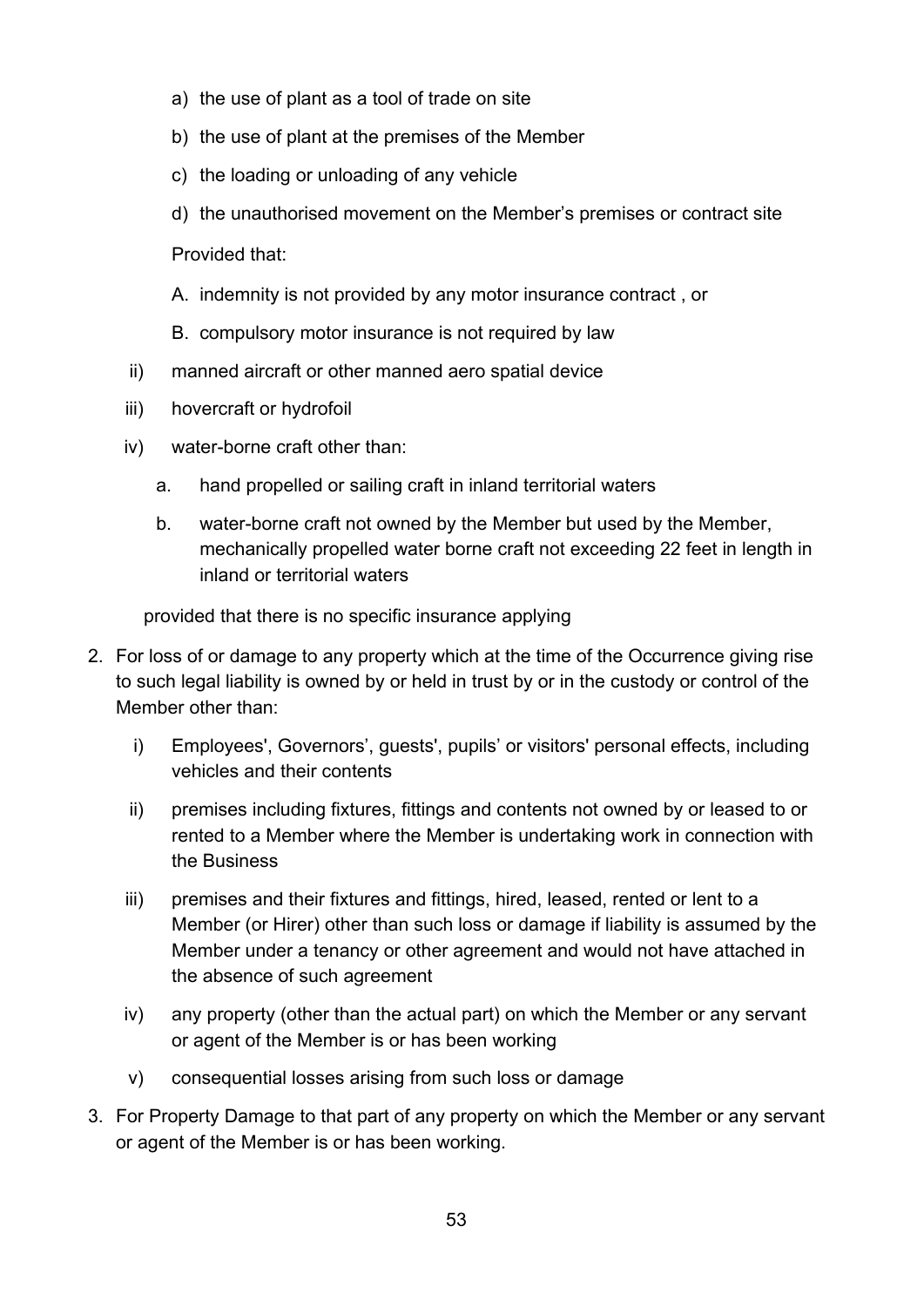- 4. In respect of the Bodily Injury to any Employee arising out of and in the course of employment by the Member in connection with the Business.
- 5. In respect of Pollution of buildings or other structures or water or land or the atmosphere unless the Pollution is caused by a sudden identifiable unintended and unexpected incident which takes place in its entirety at a specific moment in time and place during the Membership Year anywhere in the Territorial Limits.
- 6. In respect of:
	- i) fines, Penalties or liquidated damages
	- ii) compensation ordered or awarded by a Court of Criminal Jurisdiction
	- iii) aggravated exemplary or punitive damages awarded by any court outside Great Britain, Northern Ireland, the Channel Islands or the Isle of Man
- 7. For any occurrence directly or indirectly caused by or contributed to by or arising from:
	- i) contamination by radioactivity from any nuclear fuel or from any nuclear waste from the combustion of nuclear fuel.
	- ii) the radioactive, toxic, explosive or other hazardous properties of any explosive nuclear assembly or nuclear component thereof
	- iii) any consequence of war, invasion, act of foreign enemy hostilities (whether war be declared or not), civil war, rebellion, revolution, insurrection or military or usurped power
- 8. Arising from or out of an activity of a Subsidiary Company where the activity is not related to the Business of the Member and has not been approved by the RPA **Administrator**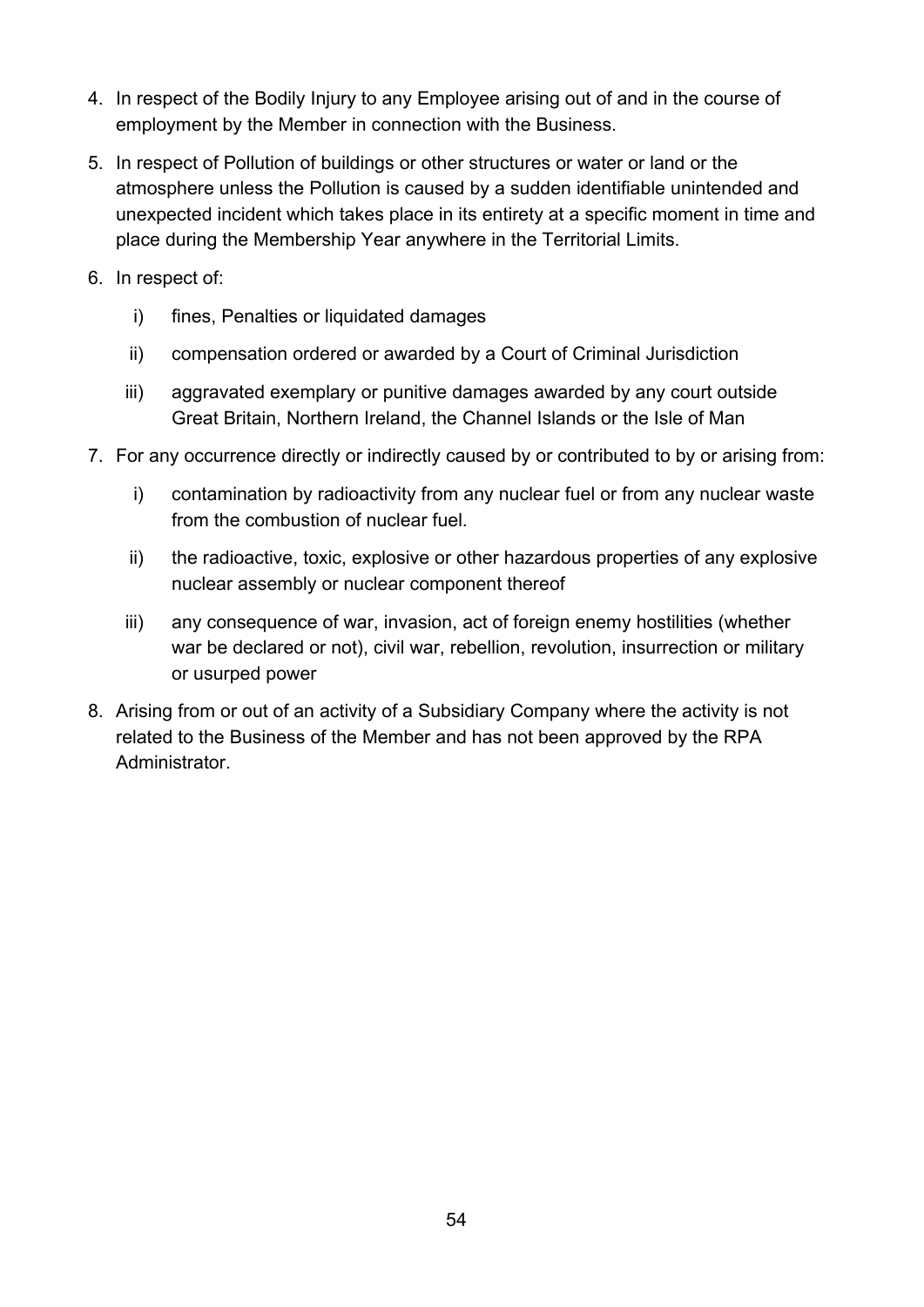# **Section 5 – Governors Liability**

# **Governors Liability Expense**

The RPA Administrator will subject to the Definitions, Extensions, Exclusions and Conditions of the Rules indemnify

- 1. the Member in respect of losses arising as a result of indemnifying an Indemnified Person in accordance with its legal obligations, for Loss arising from Claims made against the Indemnified Person, during a Membership Year.
- 2. an Inactive Academy Trust that is a former Member in respect of losses arising as a result of indemnifying an Indemnified Person in accordance with its legal obligations, for Loss arising from Claims made against the Indemnified Person, during a Membership Year or any subsequent period up to the point the Inactive Academy Trust is dissolved.

Provided always that the RPA Administrator shall not be liable:

- i) for any Claim where the cause of such claim occurred or that was alleged to have occurred prior to the date of the signing of the funding agreement for the relevant academy
- ii) to the extent that an indemnity is provided by an insurance policy
- iii) for claims that the Member had prior knowledge of before opting to join the RPA
- iv) for claims from an Inactive Academy Trust that was not a Member at the point in time that it became inactive

# **Limit of Liability**

The RPA Administrator's Limit of Liability in respect of each academy shall be £10,000,000 each and every Loss and shall be the maximum aggregate liability of the RPA Administrator from all Losses from an academy whose Academy Trust is a Member during any one Membership Year.

# **Member Retention**

Nil

# **Section 5 Definitions**

**Claim**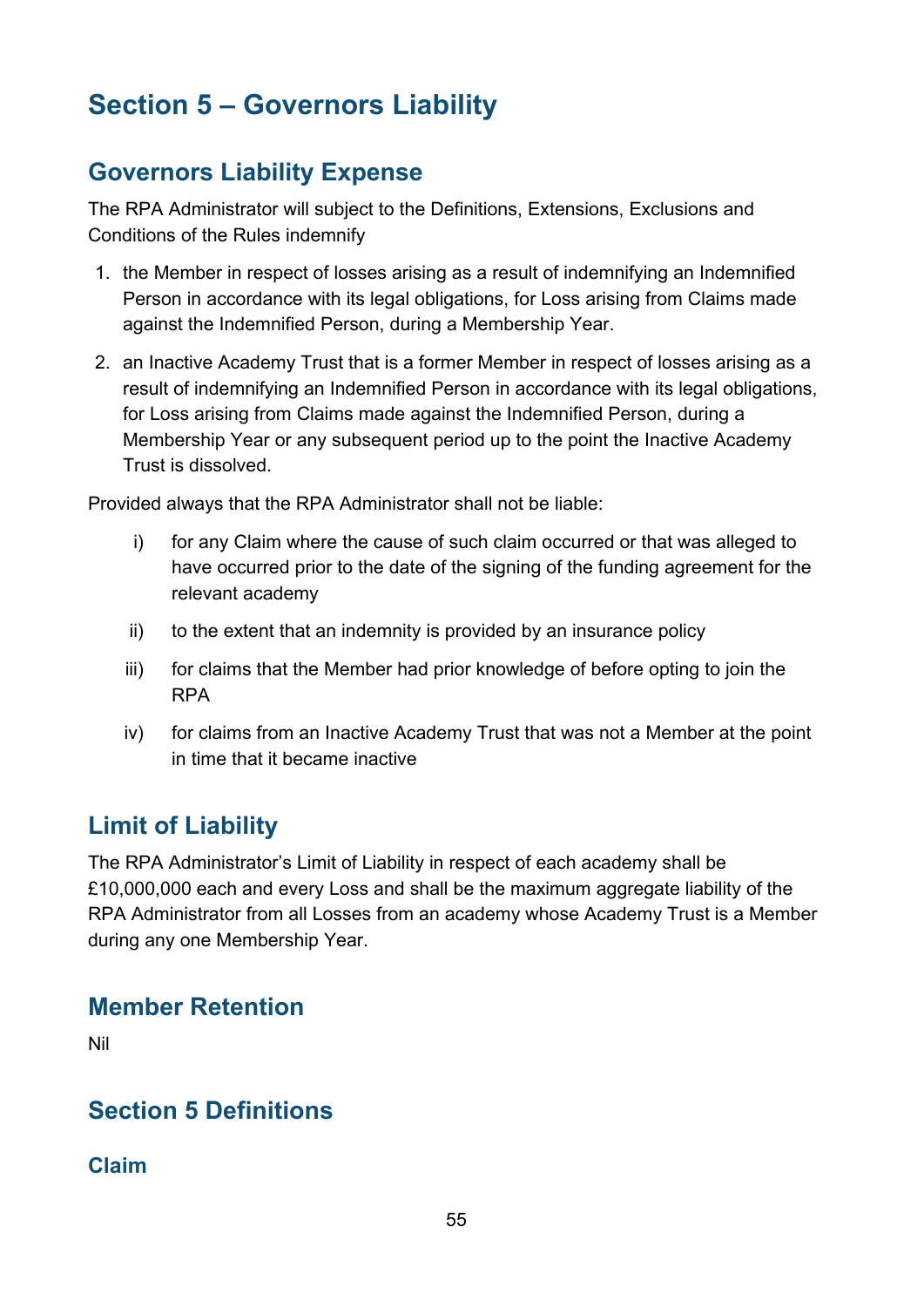- i) Any suit or proceedings brought by any person or organisation against an Indemnified Person for monetary damages or other relief as a result of a Wrongful Act, or
- ii) any written demand from a person or organisation that it is the intention of such person or organisation to hold one or more Indemnified Persons responsible for the results of any specified Wrongful Act

## **2. Defence Costs**

Reasonable and necessary fees (including legal fees), costs and expenses incurred with the written consent of the RPA Administrator resulting solely from the investigation, adjustment, defence and appeal of any claim or criminal prosecution against an Indemnified Person or representation of an Indemnified Person at any official investigation into the affairs of the Member but shall not include salaries of directors, officers or Employees of the Member.

#### **3. Indemnified Person**

- i) Any Governor or any member of the governing body or board of governors of the Member and/or any representative acting solely on behalf of an Indemnified Person
- ii) Any Employee of the Member whilst acting in a managerial capacity with regard to the overall operation of the educational establishment
- iii) Any Employee who is named as a co-defendant in respect of a Claim made against a Governor

## **4. Loss**

Damages, judgements, settlements and Defence Costs. However Loss shall not include civil or criminal fines or penalties imposed by law, punitive or exemplary damages (other than damages awarded for libel and slander), taxes, any amount for which an Indemnified Person is not legally liable.

## **5. Wrongful Act**

Any actual or alleged breach of duty, breach of trust, neglect, error, misstatement, omission, breach of warranty of authority, libel and slander or any other act committed by any Indemnified Person solely in the course of the Business.

# **Section 5 Extensions**

The following Extensions will apply subject to the Definitions, Exclusions and Conditions of the Rules.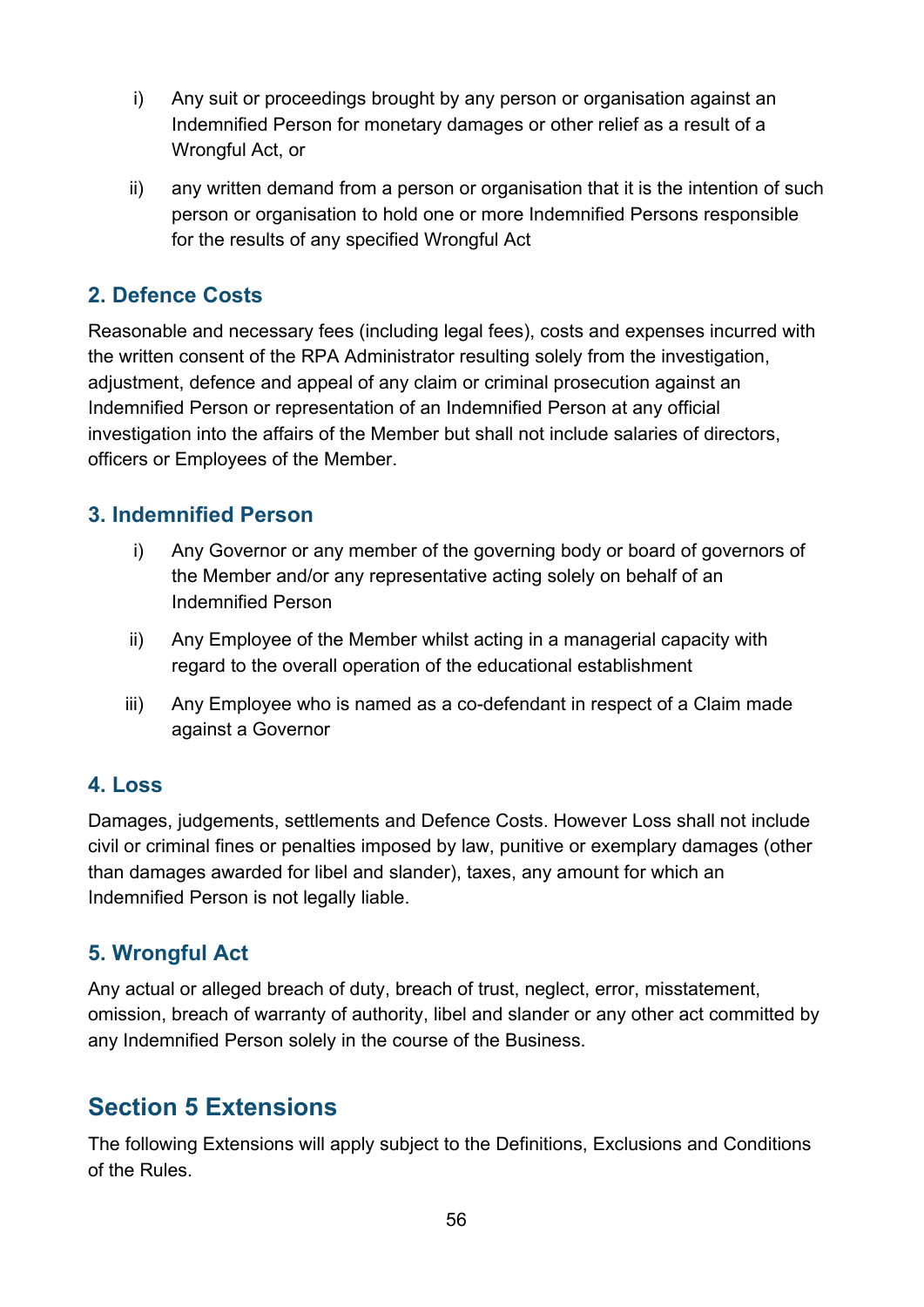The RPA Administrator will provide indemnity in respect of the following Extensions:

- 1. Defence Costs incurred by an Indemnified Person in successfully defending themselves against criminal or regulatory proceedings in respect of pollution of any kind which results from a Wrongful Act. Provided that the liability of the RPA Administrator will be limited to £1,000,000 in any one Membership Year for all Indemnified Persons of an academy whose Academy Trust is a Member
- 2. Defence Costs incurred by an Indemnified Person in respect of successfully defending any criminal proceedings, including those for corporate killing or manslaughter resulting from a Wrongful Act
- 3. Defence Costs incurred by an Indemnified Person in respect of successfully defending any civil proceedings
- 4. Defence Costs incurred by an Indemnified Person in defending any civil proceedings in which judgement is given against the Indemnified Person up to the point the judgement is given. All subsequent defence costs incurred by the Indemnified Person in relation to the same proceedings will not be indemnified

# **Section 5 Exclusions**

The indemnity provided under this Section will not apply to or include liability:

- 1. arising out of, based upon or attributable to the gaining in fact of any personal profit or advantage to which an Indemnified Person was not legally entitled
- 2. arising out of, based upon or attributable to the committing in fact of any dishonest or fraudulent act
- 3. arising out of, based upon or attributable to any pending or prior litigation at the Membership Date, or alleging or derived from the same or essentially the same facts as alleged in any pending or prior litigation, or any pending demand, suit or other proceeding or order, decree or judgement entered against any Indemnified Person before the Membership Date
- 4. arising out of, based upon or attributable to any Personal Injury or damage to **Property**
- 5. arising out of, based upon or attributable to, or in any way involving, directly or indirectly any allegation of malicious falsehood
- 6. in a capacity as trustee of fiduciary under law (statutory or non-statutory including common) or administrator of any pension, profit sharing or employee benefit programme provided that this exclusion shall not be deemed to apply to an Indemnified Person acting in their capacity as a pensions administrator of the Member
- 7. arising out of, based upon or attributable to, any act or omission which the Indemnified Person knew to be a breach of trust or breach of duty or which was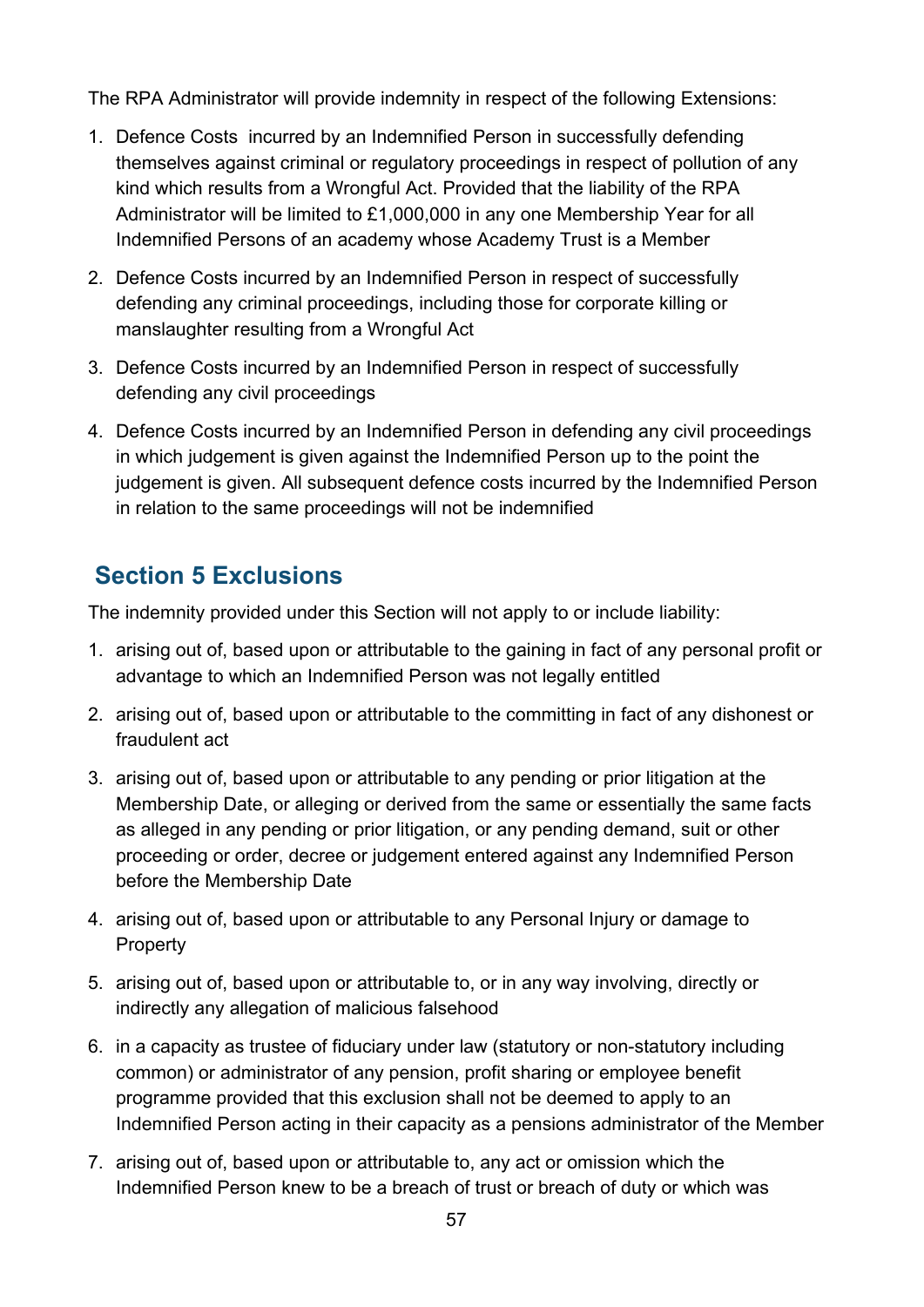committed by the Indemnified Person in reckless disregard to whether it was a breach of trust or breach of duty or not

- 8. of the Indemnified Person to pay
	- i) a fine imposed in criminal proceedings, or
	- ii) a sum payable to a regulatory authority by way of a Penalty in respect of noncompliance with any requirement of a regulatory nature (however arising)
- 9. incurred by the Indemnified Person
	- i) in defending criminal proceedings in which the Indemnified Person is convicted, or
	- ii) in connection with an application for relief in which the court refuses to grant the Indemnified Person relief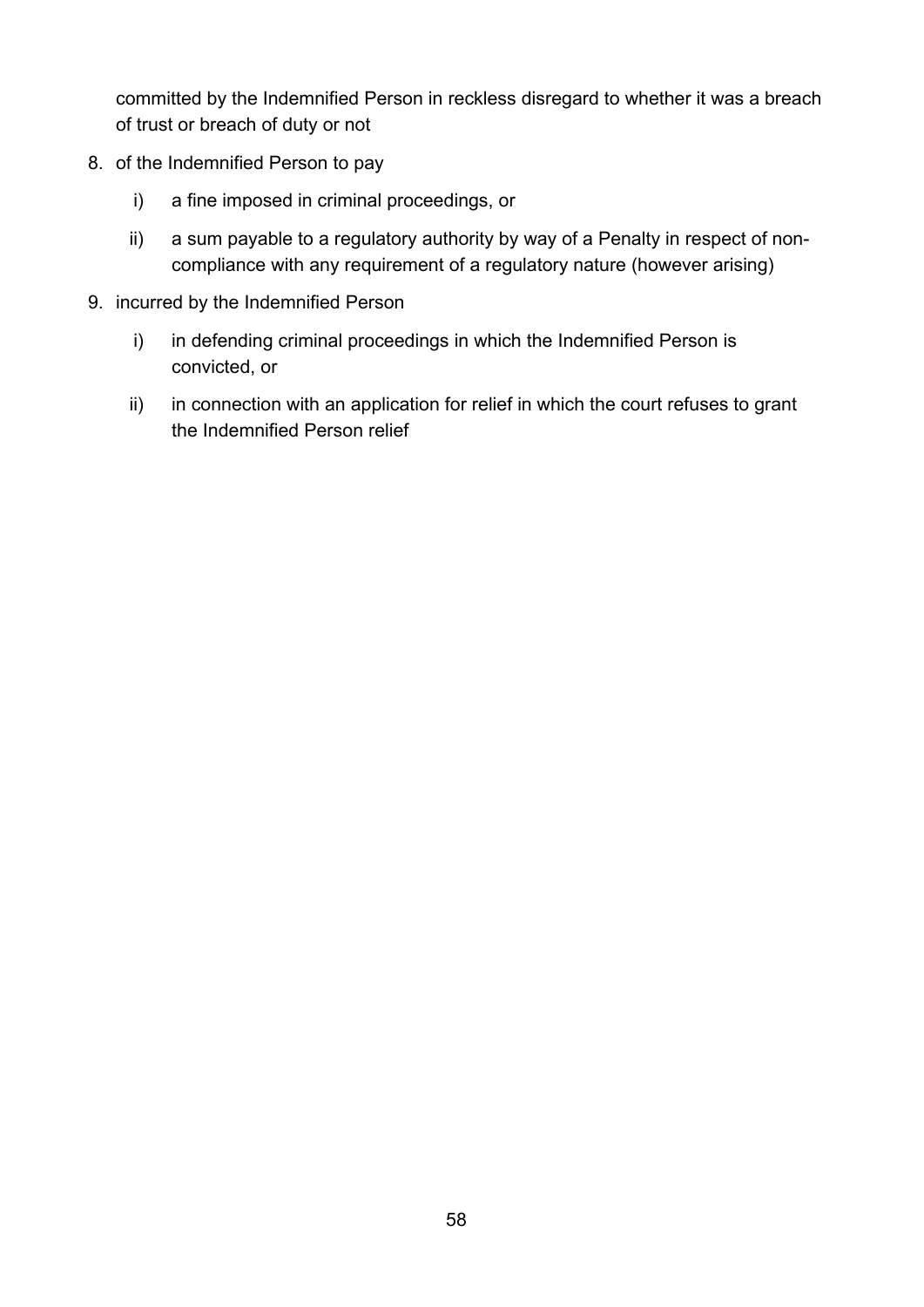# **Section 6 – Professional Indemnity**

# **Professional Indemnity Expense**

The RPA Administrator will subject to the Definitions, Extensions, Exclusions and Conditions of the Rules indemnify the Member for all sums that the Member shall become legally liable to pay for damages or compensation in respect of or arising out of Claims made against the Member during a Membership Year.

Provided always that the RPA Administrator shall not be liable:

- i) for any Claim where the cause of such claim occurred or that was alleged to have occurred prior to the date of the signing of the funding agreement for the relevant academy
- ii) to the extent that an indemnity is provided by an insurance policy
- iii) for claims that the Member had prior knowledge of before opting to join the RPA

## **Limit of Liability**

Unlimited

#### **Member Retention**

£1,000 each and every loss

# **Section 6 Definitions**

#### **Claim**

- 1. An actual or alleged breach of professional duty committed by the Member or any Governor or Employee of the Member.
- 2. Libel slander or defamation, written or spoken by the Member or any Governor or Employee of the Member. Provided that the liability of the RPA Administrator in respect of each academy shall be £500,000 each and every loss and shall be the maximum aggregate liability of the RPA Administrator from all losses from an academy whose Academy Trust is a Member during any one Membership Year.
- 3. Which arises from the physical destruction or damage, loss or mislaying of any document in the care, custody and control of the Member which after diligent search cannot be found. Provided that:
	- i) the liability of the RPA Administrator in respect of each academy shall be £500,000 each and every loss and shall be the maximum aggregate liability of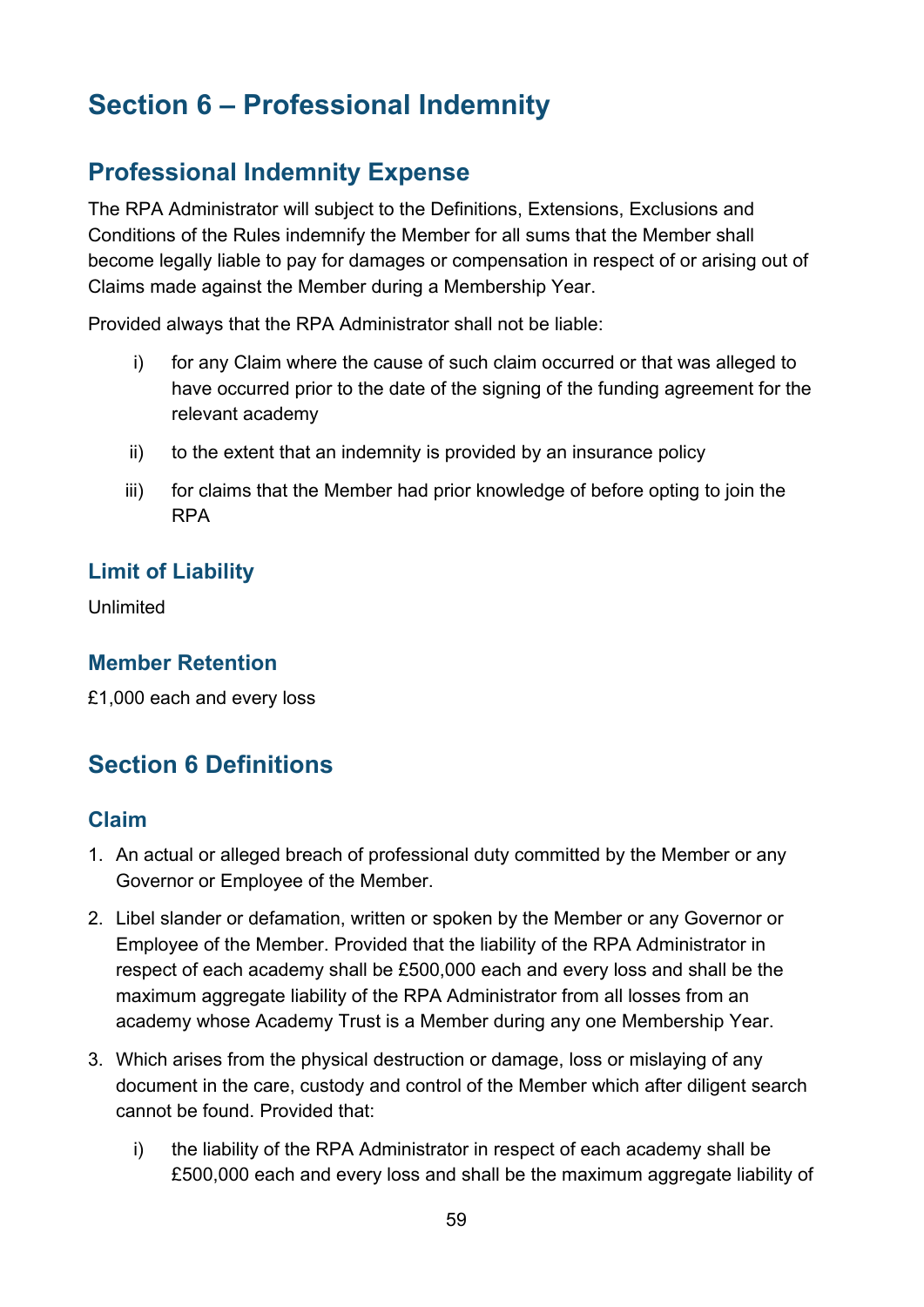the RPA Administrator from all losses from an academy whose Academy Trust is a Member during any one Membership Year

ii) where the documents are in electronic format the Member can demonstrate to the reasonable satisfaction of the RPA Administrator that the Member had in place sufficient and proper procedures for the security and the daily back-up of documents

# **Section 6 Exclusions**

The indemnity provided under this Section will not apply to or include liability:

- 1. arising from or out of the ownership, possession or use by or on behalf of the Member of any land, buildings, aircraft, watercraft or mechanically propelled vehicle
- 2. arising from Personal Injury sustained by any Employee of the Member arising out of and in the course of his/her employment by the Member or for any breach of any obligation owed by the Member to any Employee
- 3. arising from any dishonest, fraudulent, criminal or malicious act or omission of the Member
- 4. for any fine or Penalty, punitive, exemplary or non-compensatory damages (other than exemplary damages in respect of libel, slander or defamation)
- 5. arising from any agreement by the Member in so far as a liability under such agreement exceeds the Member's liability in the absence of such agreement
- 6. arising from circumstances existing prior to the Membership Date and which the Member ought reasonably to have known might give rise to a loss
- 7. arising where action for damages is brought in a court of law outside the Territorial Limits, or where action is brought in a court within the Territorial Limits to enforce a foreign judgement
- 8. arising out of or relating directly or indirectly from, in consequence of or in any way involving pollution
- 9. arising from any claim for Personal Injury sustained by any person (other than emotional distress arising from any libel, slander or defamation), or for any loss, damage or destruction of property
- 10.arising from any claim alleging infringement of copyright, patent, registered design, trade mark or passing off and/or any other intellectual property rights
- 11.in respect of costs and expenses incurred by the Member in the replacement or restoration of any document arising directly or indirectly from the failure or inefficacy of any programme, instruction or data for use in any computer or other electronic data processing device, equipment or system occasioned other than through its physical destruction or damage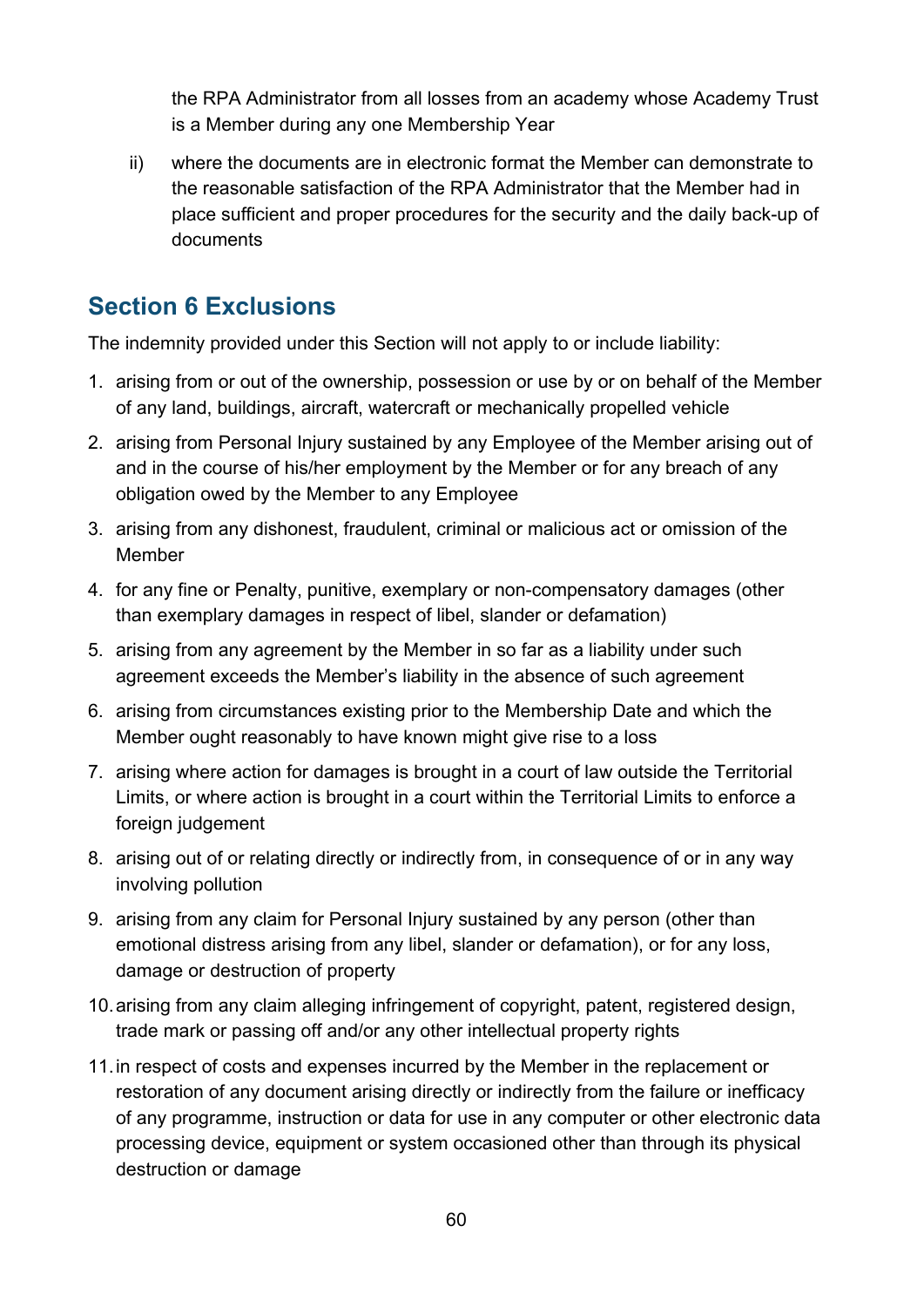# **Section 7 – Employee and Third Party Dishonesty**

# **Employee and Third Party Dishonesty Expense**

The RPA Administrator will subject to the Definitions, Extensions, Exclusions and Conditions of the Rules indemnify the Member against the following:

- 1. Direct pecuniary loss or loss of property belonging to or the responsibility of the Member arising solely and directly from a deliberate act or acts of fraud or dishonesty committed by any Employee of the Member with the clear intention of and which result in improper financial gain for such Employee or for any other person or organisation and which occurs during the Membership Year. Salaries, fees, commissions and other employee benefits including salary increases and promotions shall not constitute improper financial gain.
- 2. Theft of money, security or other property by computer fraud, or the theft of any of the Member's funds from an account maintained by the Member at a financial institution through fraudulent transfer instructions communicated to such financial institution and which occurs during the Membership Year. Fraudulent transfer instructions shall include fraudulent electronic, telegraphic, cable, facsimile, teletype, telephone or written instructions to debit such account and to transfer, pay or deliver funds from such account and which instructions purport to have come from the Member but which are fraudulently transmitted or issued by a third party, are a forgery or fraudulency altered by a third party.

#### **Limit of Liability**

The RPA Administrator's Limit of Liability in respect of each academy shall be £500,000 each and every Loss and shall be the maximum aggregate liability of the RPA Administrator in any one Membership Year for an academy whose Academy Trust is a Member.

#### **Member Retention**

The first £500 of each and every Loss other than Losses by a Primary Academy where the Member Retention will be the first £250 each and every Loss.

# **Section 7 Definitions**

#### **Loss**

1. All acts of fraud or dishonesty committed by any one Employee or Employees acting in collusion during the continuance of the Academy Trust's membership of the RPA. Acting in collusion means all circumstances where two or more Employees are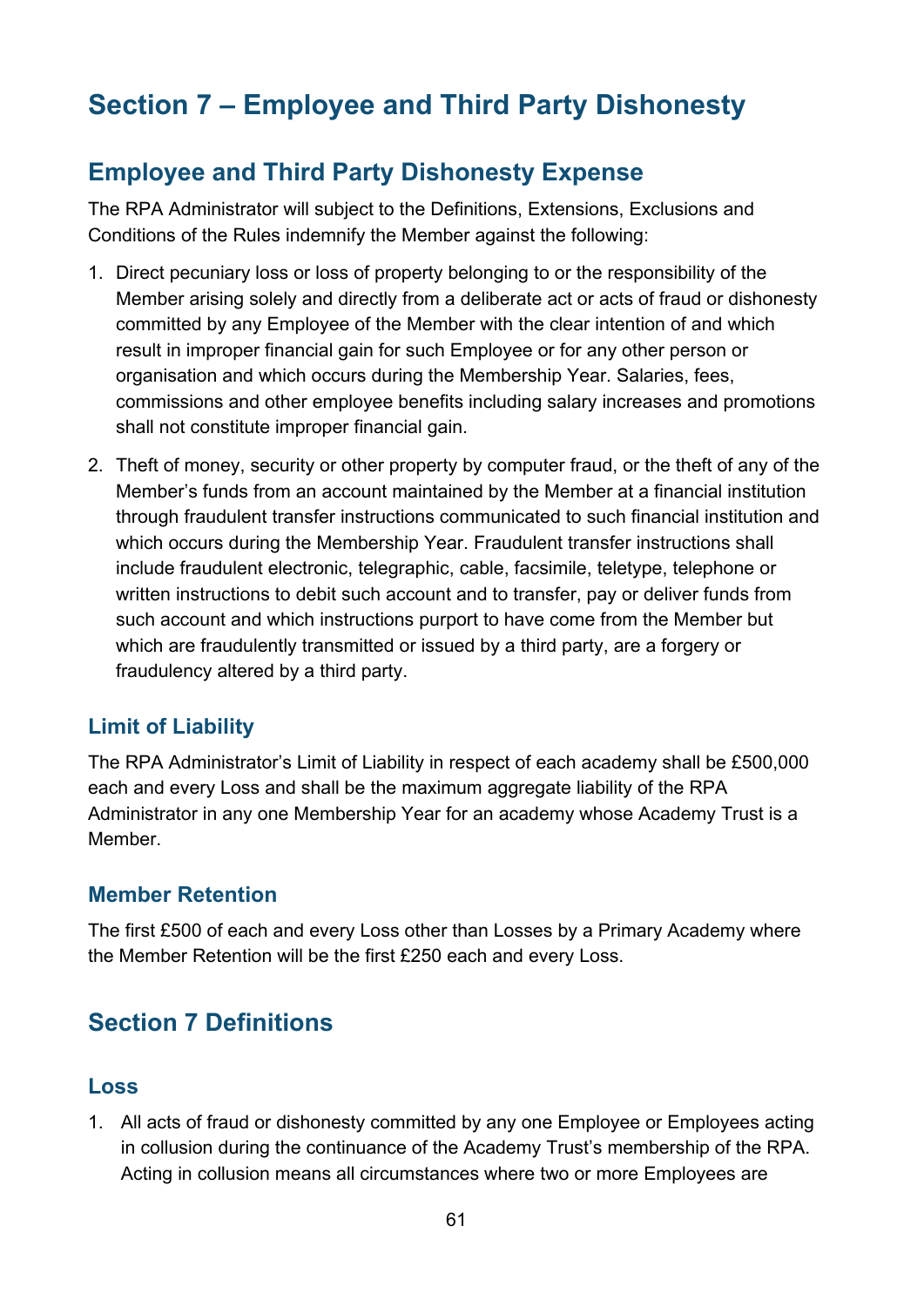involved or implicated together or assist each other materially in committing acts of fraud or dishonesty.

2. Any loss of money, security or other property by computer fraud, or the theft of any Member's funds from an account maintained by the Member at a financial institution through fraudulent transfer instructions communicated to such financial institution.

# **Section 7 Extensions**

The following Extensions will apply subject to the Definitions, Exclusions and Conditions of the Rules.

The RPA Administrator will provide indemnity in respect of the following Extensions:

- 1. the cost of any special professional audit necessarily incurred with the written consent of the RPA Administrator solely to formulate the amount of loss
- 2. loss directly resulting from forgery by a third party of any cheque or other financial instrument
- 3. loss directly resulting from the acceptance in good faith of any counterfeit money orders or current paper currency
- 4. loss directly resulting from the fraudulent use by a third party of any credit, debit or charge card issued to an Employee by a Member for Business purposes

# **Section 7 Exclusions**

The indemnity provided under this Section will not apply to or include liability:

- 1. for loss of interest on loss of profits or any kind of consequential loss
- 2. any loss arising elsewhere than in the Territorial Limits
- 3. any Loss arising solely and directly from a deliberate act or acts of fraud or dishonesty committed by any Employee of the Member not discovered within 12 months of the termination of employment of the Employee committing the act of fraud or dishonesty, or in the event of Employees acting in collusion, within 12 months of the termination of the last Employee involved in the collusion
- 4. any loss of money, security or other property by computer fraud, or the theft of any Member's funds from an account maintained by the Member at a financial institution through fraudulent transfer instructions communicated to such financial institution not discovered within 12 months of the loss of money, security, other property or funds.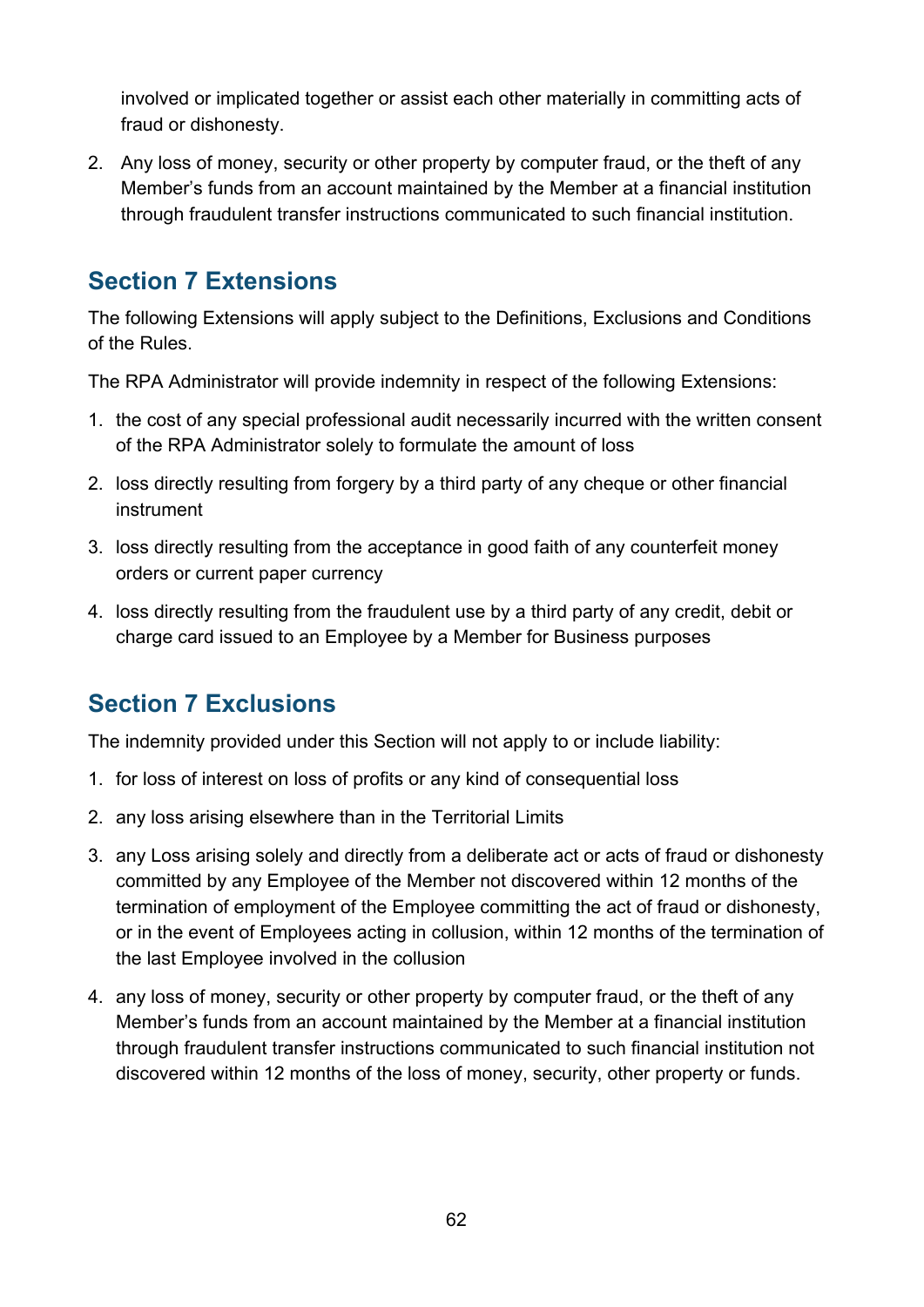# **Section 8 – Money**

# **Money Expense**

The RPA Administrator will subject to the Definitions, Extensions, Exclusions and Conditions of the Rules indemnify the Member against:

- 1. loss of Money, the property of the Member or for which the Member is responsible in the course of the Business:
	- i) in transit
	- ii) on the Premises
	- iii) at the private dwelling houses of any authorised Employee or Governor
	- iv) deposited in a bank night safe until removed by a bank official
- 2. loss or damage to:
	- i) the safe(s) or strongroom(s) including replacement of locks
	- ii) any case, bag, moneybelt or waistcoat used for the carriage of Money following theft or attempted theft therefrom
	- iii) any stamp franking machine
- 3. damage to clothing and personal effects belonging to any Employee or Governor following robbery or any attempt thereat up to a limit of £500 any one loss

# **Limit of Liability**

The RPA Administrator's Limit of Liability shall be:

| <b>Description</b>                                                                                                                                                                                                                                                | Limit any one loss |
|-------------------------------------------------------------------------------------------------------------------------------------------------------------------------------------------------------------------------------------------------------------------|--------------------|
| 1. Stamped national insurance cards, crossed cheques, crossed<br>giro cheques, crossed bankers drafts, crossed warrants, national<br>savings certificates, premium savings bonds, franking machine<br>impressions, credit company sales vouchers and VAT invoices | £250,000           |
| 2. Money other than described in 1 above not contained in a<br>locked safe in the Member's Premises or in transit or in a bank<br>night safe                                                                                                                      | £5,000             |
| 3. Money other than described in 1 above in locked safes                                                                                                                                                                                                          | £10,000            |
| 4. Money other than described in 1 above whilst at the private<br>residence of authorised Employees or Governors                                                                                                                                                  | £500               |
| 5. Any other loss                                                                                                                                                                                                                                                 | £500               |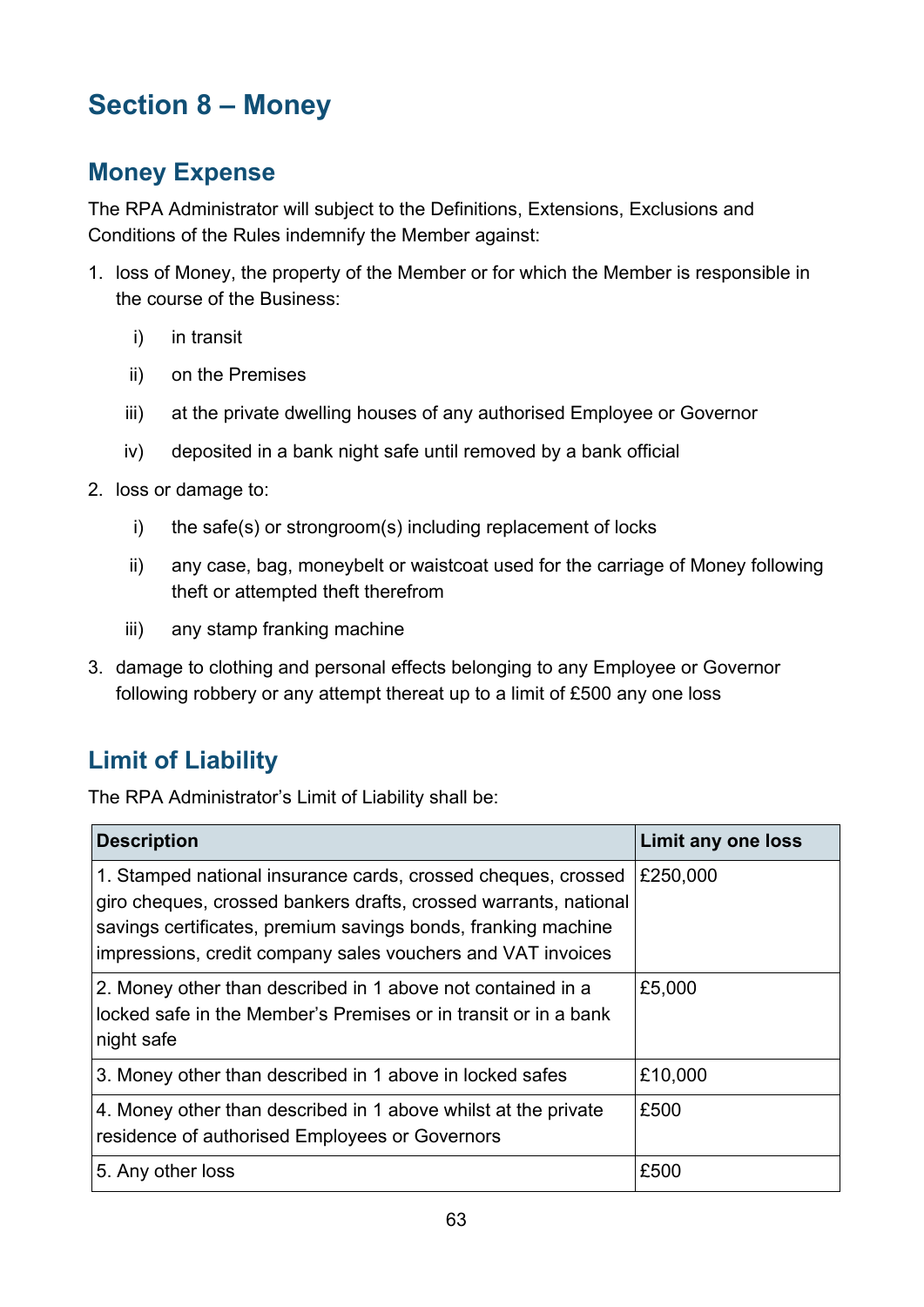# **Member Retention**

The first £100 of each and every loss other than losses by a Primary Academy where the Member Retention will be the first £50 each and every loss.

# **Section 8 Conditions**

It is a condition that:

- 1. a complete record shall be kept of the Money
- 2. such record shall be deposited in a secure place other than in the safes containing Money
- 3. outside business hours the safes shall be kept locked and the keys of the safes shall not be left on the Premises

# **Section 8 Exclusions**

The indemnity provided under this Section will not apply to:

- 1. shortages due to clerical or accounting errors
- 2. loss due to fraud or dishonesty of any Employee or Governor
- 3. loss of Money from unattended vehicles
- 4. loss or damage arising elsewhere than in the Territorial Limits
- 5. in respect of loss or damage by burglary, housebreaking or any attempt thereat where there is no visible evidence of violent and forcible entry into or exit from the Premises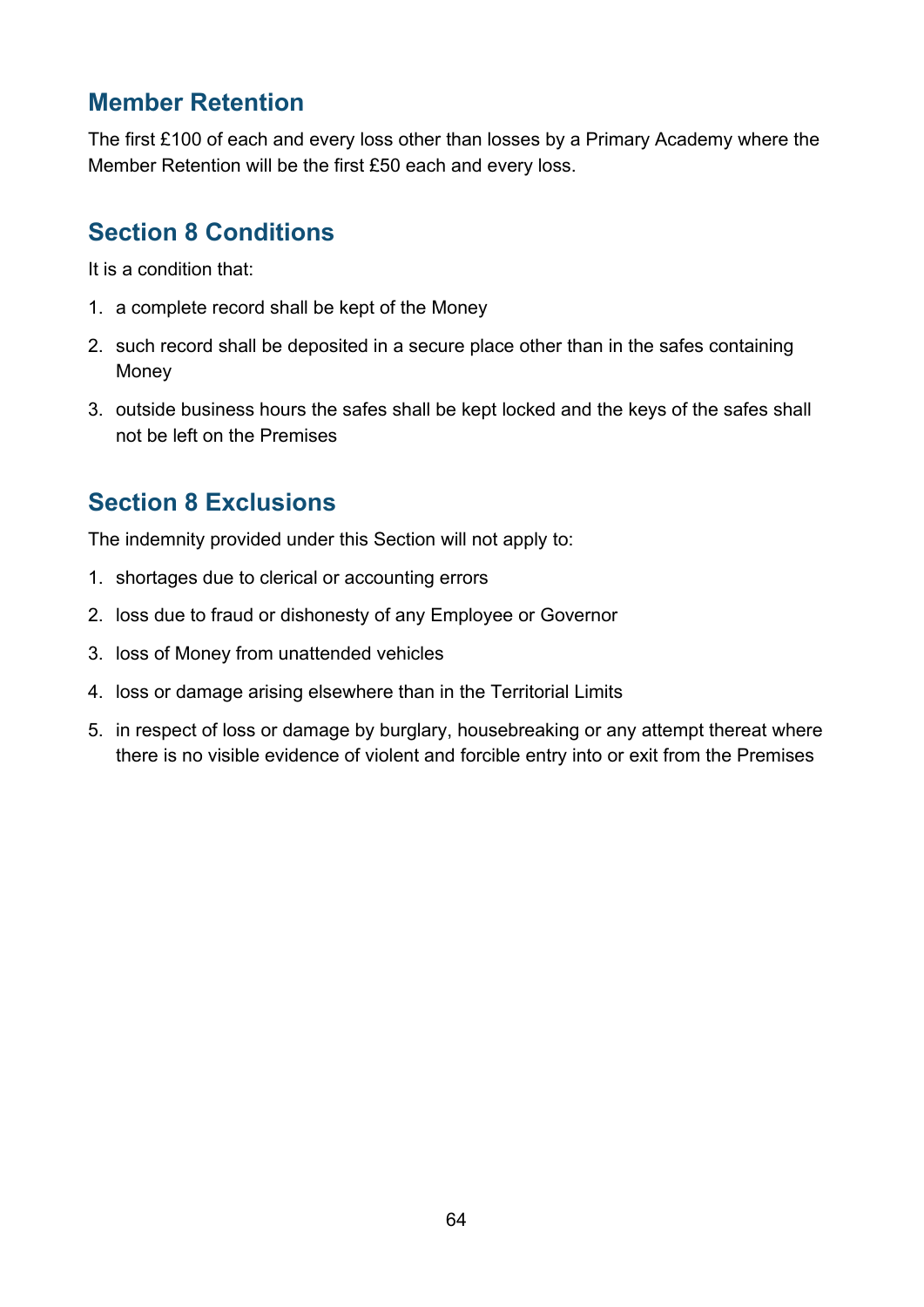# **Section 9 – Personal Accident**

# **Personal Accident Expense**

- 1. In the event of a Person sustaining Accidental Bodily Injury during the Membership Year, in the course of the Business and within the Territorial Limits the RPA Administrator will subject to the Definitions, Extensions, Exclusions and Conditions of the Rules compensate the Member by payment of the appropriate Benefit as set out below.
- 2. In the event of an Employee sustaining Accidental Bodily Injury during the Membership Year, in the course of the Business within the Territorial Limits and as a result of assault if that Employee's terms and conditions of employment contain an obligation on the employer to maintain personal accident cover the benefit payable by the RPA Administrator will subject to the Definitions, Extensions, Exclusions and Conditions of the Rules be either the benefit as set out in the Conditions of Service for School Teachers in England and Wales (the "Burgundy Book") or the National Joint Council for Local Government Services National Agreement on Pay and Conditions of Service (the "Green Book") or the Benefit stated below, whichever is higher.

## **Section 9 Definitions**

#### **1. Person**

Any Employee, Governor, volunteer or pupil of the Member.

## **2. Accidental Bodily Injury**

Accidental bodily injury sustained by the Person which solely and independently of any other cause (except illness directly resulting from or medical or surgical treatment rendered necessary as a result of such injury) occasions the death of or loss of disablement to the Person within 24 months from the date such injury is caused.

#### **3. Benefits**

| i) Accidental Death             | £100,000 |
|---------------------------------|----------|
| ii) Permanent Total Disablement | £100,000 |
| iii) Loss of Limb or Eye        | £100,000 |

#### **4. Loss of Eye**

Total and Permanent loss of sight in one or both eyes.

#### **5. Loss of Limb**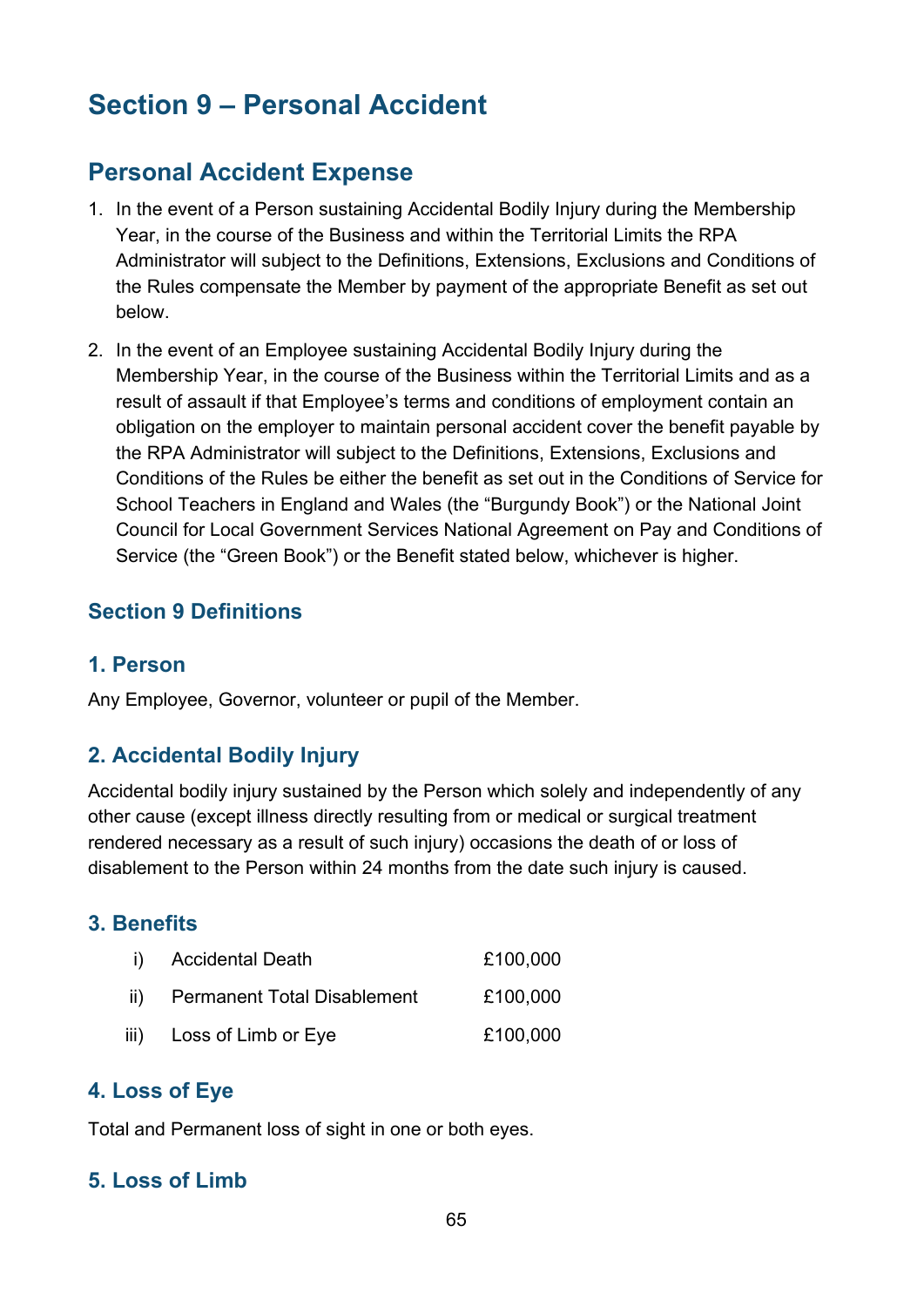- i) Permanent loss by physical separation of one or more
	- a) hands at or above the wrist
- b) feet at or above the ankle
- ii) Permanent loss of use of one or more hands or feet

## **6. Permanent Disability**

A condition of disability which in the opinion of the RPA Administrator's medical advisors at 12 months after the date of the incident giving rise to Accidental Bodily Injury is likely to continue without improvement for the rest of the Person's life.

## **7. Permanent Total Disablement**

Permanent Disablement wholly preventing the Person from engaging in or giving attention to the Person's usual business profession or occupation caused other than by Loss of Limb or Eye which disablement lasts without interruption for more than 12 months from the date of the Accidental Bodily Injury.

## **Member Retention**

Nil

# **Section 9 Exclusions**

The RPA Administrator will not pay any benefit to the member if any Accidental Bodily Injury is a result of or is contributed to by:

- 1. the Person suffering from any disability due to a gradually operating cause
- 2. the Person being under the influence or being directly or indirectly affected by alcohol or drugs or any condition thereby aggravated other than drugs taken under the direction of a registered medical practitioner (other than for the treatment of drug addiction)
- 3. suicide, attempted suicide or intentional self-inflicted injury by the Person or from deliberate exposure to danger (except in an attempt to save human life) or from the Person's own criminal act
- 4. the Person engaging in or taking part in naval, military or air force service or operations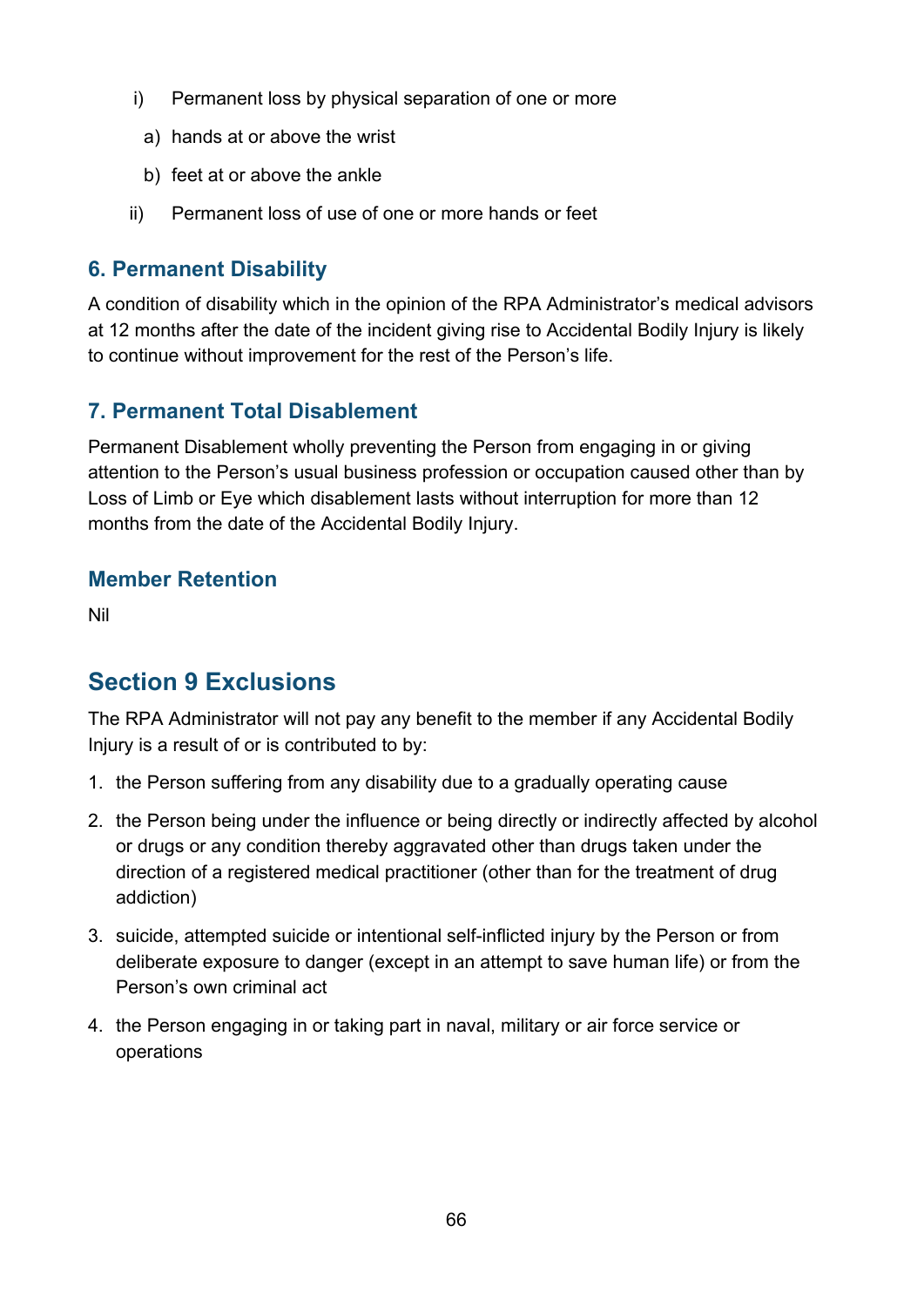# **Section 10 – United Kingdom Travel**

# **United Kingdom Travel Expense**

## **1. Baggage and Money**

If during a Journey which is wholly within the Territorial Limits and which commences during the Membership Year a Person's Baggage or Money is lost, damaged, stolen or destroyed the RPA Administrator will subject to the Definitions, Extensions, Exclusions and Conditions of the Rules compensate the Member on behalf of the Person concerned for the cost of repair or replacement.

The RPA Administrator will pay up to £2,000 per Person for the loss of Money or the cost of replacement as new for Baggage or for the cost of repairs for items that can be economically repaired.

## **2. Cancellation, Curtailment, Replacement, Rearrangement and Change of Itinerary**

If during the Membership Year the Member or the Person is forced to:

- i) cancel a Journey wholly within the Territorial Limits
- ii) curtail a Journey wholly within the Territorial Limits
- iii) replace a Person on a Journey wholly within the Territorial Limits
- iv) rearrange to resume a Journey wholly within the Territorial Limits
- v) change the itinerary of a pre-booked Journey wholly within the Territorial Limits

as a direct and necessary result of any cause outside the Member's or Person's control the RPA Administrator will subject to the Definitions, Extensions, Exclusions and Conditions of the Rules compensate the Member for:

- i) deposits and advance payments (on a proportionate basis in respect of curtailment
- ii) charges for transport
- iii) charges for accommodation and sustenance
- iv) any other charges

reasonably and necessarily incurred and that are forfeit under contract or not otherwise recoverable.

The RPA Administrator will pay up to £1,000 per Person for the cost of the Journey.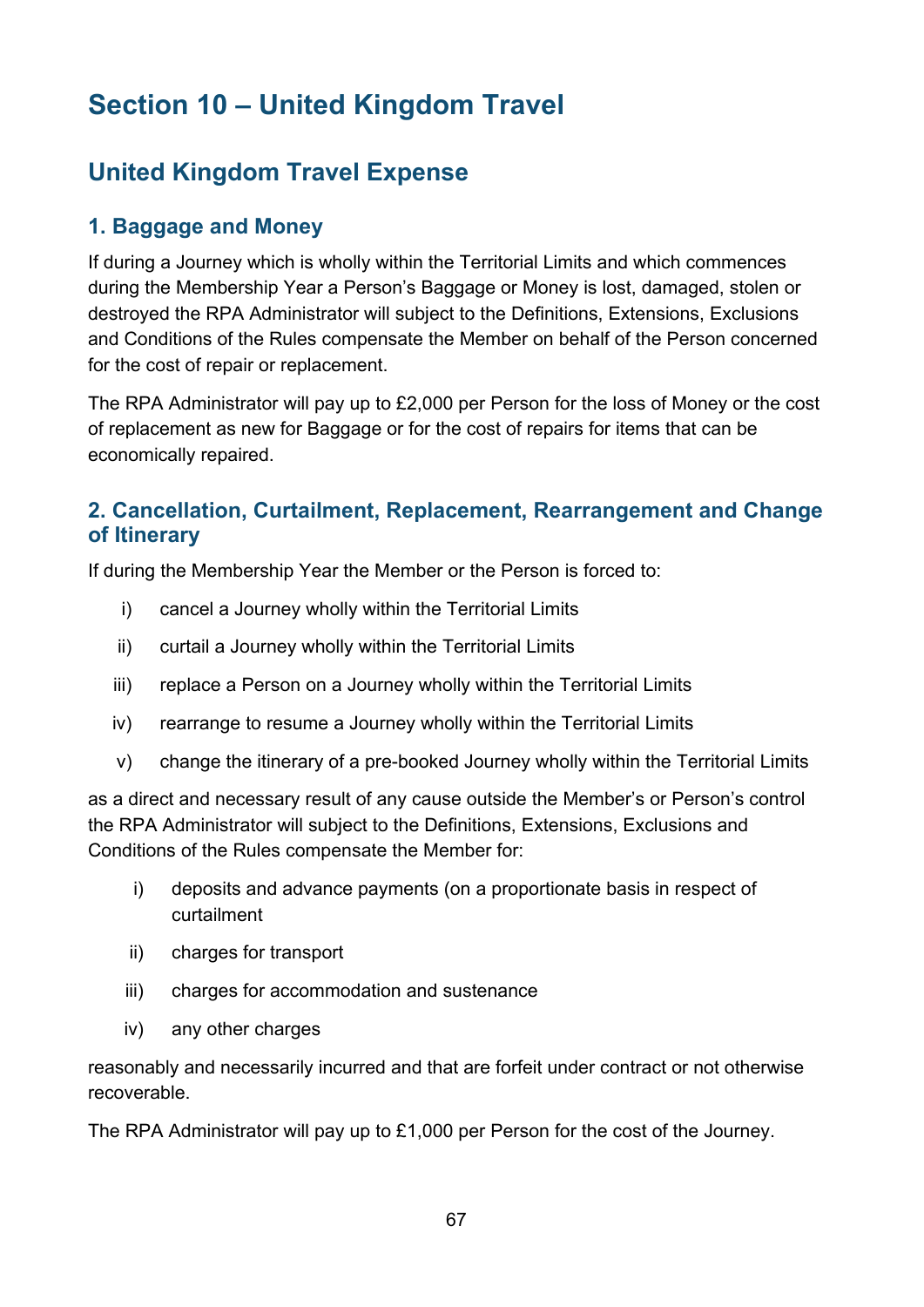# **Member Retention**

Nil

# **Section 10 Definitions**

#### **Baggage**

Articles which are the property of the Person or for which the Person is responsible which are taken on or acquired during a Journey.

#### **Journey**

- 1. A school trip, excursion or work experience placement which is related to education; authorised by the Member and involves travel outside of the school boundaries, or
- 2. A trip by any Employee or Governor in connection with the Business; authorised by the Member and involves travel outside of the school boundaries.

#### **Person**

Any Employee, Governor, volunteer or pupil of the Member.

# **Section 10 Exclusions**

The indemnity provided under this Section will not apply to Journeys cancelled, curtailed or rearranged due to:

- 1. disinclination to travel
- 2. the Member's financial circumstances
- 3. strike or industrial action which existed or of which advance notice had been given on or before the date on which the Journey was booked
- 4. circumstances involving a Person who is travelling or intending to travel against the advice of a medical practitioner or for the purpose of obtaining treatment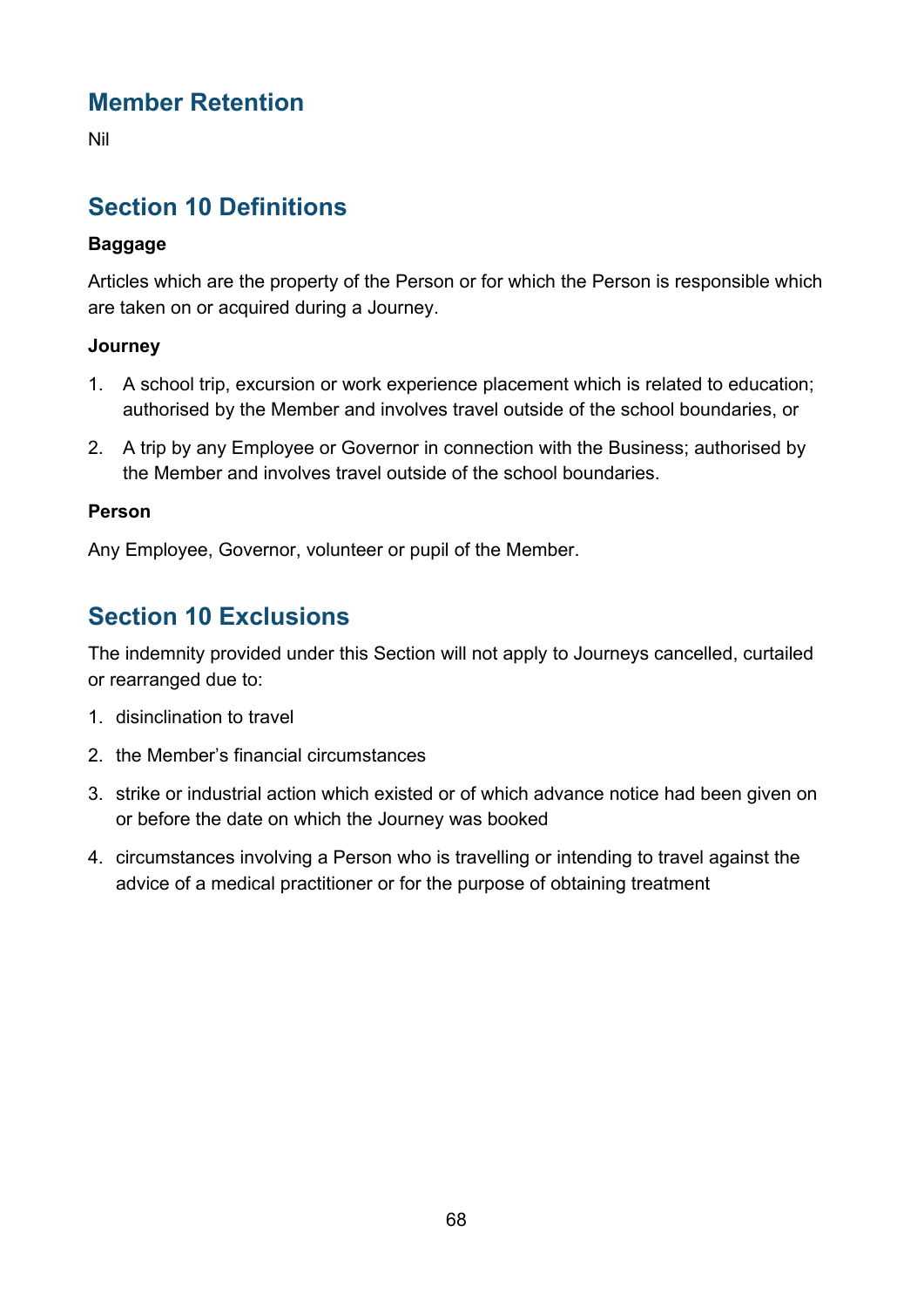# **Section 11 - Overseas Travel (Non UK) Travel Expense, including winter sports**

# **Emergency Assistance +44 (0)203 475 5031**

All other claims to be notified via [.www.rpaclaimforms.co.uk](http://www.rpaclaimforms.co.uk/)

For general enquiries and assistance:

Telephone: +44 (0) 3300 585 566

Email: [rpa@topmarkcms.com](mailto:rpa@topmarkcms.com)

For details of how to access the pre-travel advice please see the reverse of your RPA Membership document.

## **1. Medical Expenses, Repatriation and Emergency Travel**

If during a Journey which commences during the Membership Year a Person sustains bodily injury following an accident or falls ill the RPA Administrator will subject to the Definitions, Extensions, Exclusions and Conditions of the Rules compensate the Member on behalf of the Person concerned for:

- i. the cost of medical surgical or other remedial attention treatment or appliances given or prescribed by a Medical Practitioner and all hospital, nursing home and ambulance charges. Dental charges and optical expenses are included only if necessitated by bodily injury following an accident or incurred for emergency treatment. Pregnancy or childbirth expenses are included but only if necessitated by bodily injury following an accident or incurred for pregnancy related illness or complications requiring emergency treatment
	- ii) reasonable additional costs in travel, accommodation and repatriation necessarily incurred during a Journey by a Person or any colleague, teacher, relative or friend who have necessarily to travel to or remain with or escort the Person
	- iii) the costs of transporting the body or ashes and the Person's Baggage to their normal country of residence

Provided that the liability of the RPA Administrator in respect of each and every loss shall be limited to £10,000,000 per Person.

The indemnity provided will not apply to any expense incurred:

i) where a Person is travelling or intending to travel against the advice of a Medical Practitioner or for the purpose of obtaining medical treatment or advice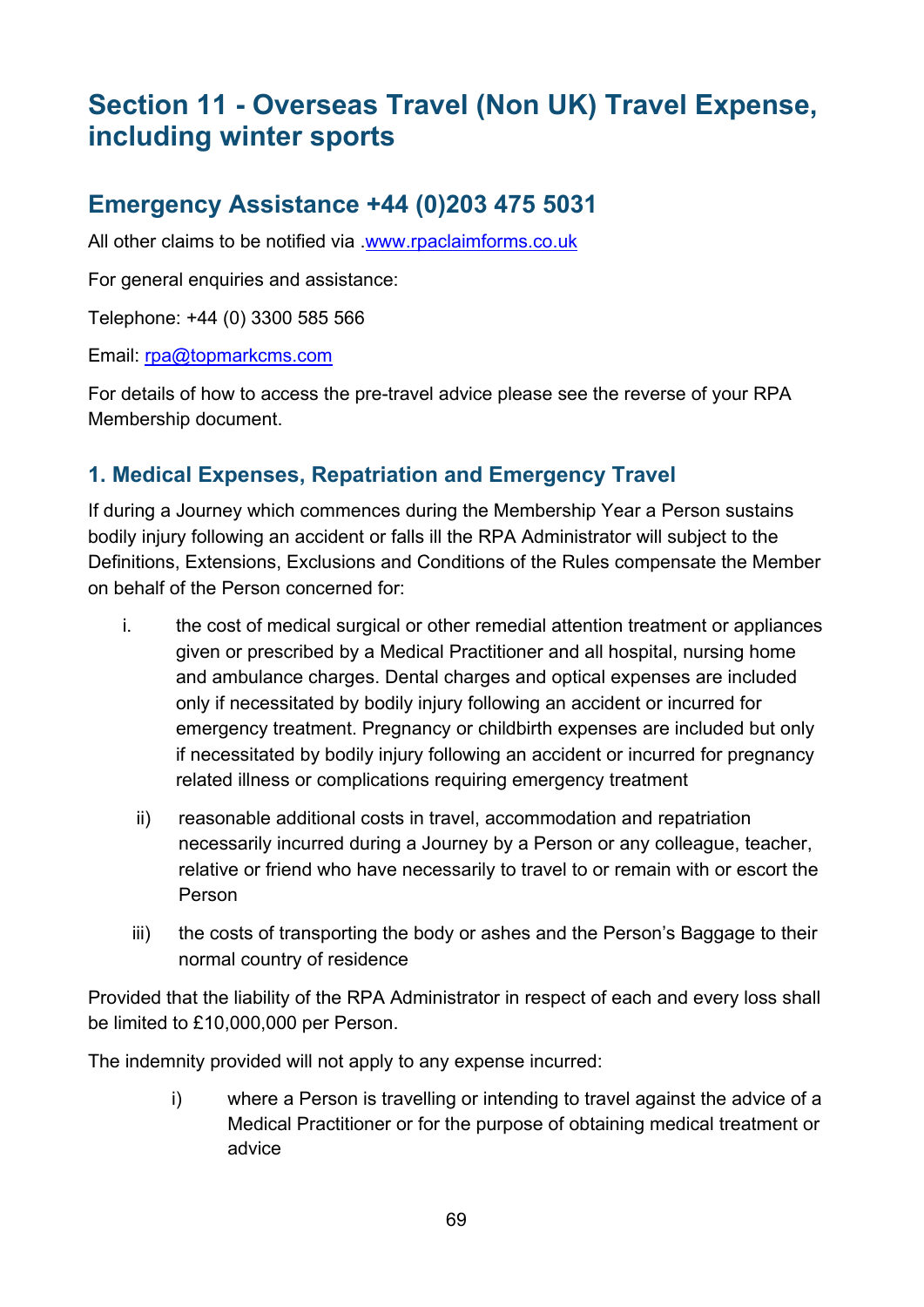- ii) for hospital treatment provided on an in-patient basis where the Person or their representative has not made all reasonable attempts to obtain the prior approval of the Third Party Administrator or obtained the consent of the Third Party Administrator at the earliest opportunity
- iii) for repatriation or transporting the body or ashes without the prior consent of the Third Party Administrator

# **Member Retention**

Nil

# **2. Foreign Hospital Confinement**

If during a Journey which commences during the Membership Year a Person sustains bodily injury following an accident or falls ill resulting in admission to hospital as an inpatient on the advice of a Medical Practitioner the RPA Administrator will subject to the Definitions, Extensions, Exclusions and Conditions of the Rules pay to the Member on behalf of the Person concerned for each full day of hospitalisation up to a maximum of twelve weeks an amount of £75 per day.

If during a Journey which commences during the Membership Year a Person sustains bodily injury following an accident or falls ill resulting in a state of continuous unconsciousness the RPA Administrator will subject to the Definitions, Extensions, Exclusions and Conditions of the Rules pay to the Member on behalf of the Person concerned for each full day of continuous unconsciousness up to a maximum of twelve weeks an amount of £75 per day.

The indemnity provided will not apply to any hospitalisation where the Person or their representative has not made all reasonable attempts to obtain the prior approval of the Third Party Administrator or obtained the consent of the Third Party Administrator at the earliest opportunity.

# **Member Retention**

Nil

## **3. Personal Accident Expense**

In the event of a Person sustaining Accidental Bodily Injury during a Journey which commences during the Membership Year, the RPA Administrator will subject to the Definitions, Extensions, Exclusions and Conditions of the Rules compensate the Member by payment of the appropriate Benefit as set out below.

#### **Benefits**

i) Accidental Death £100,000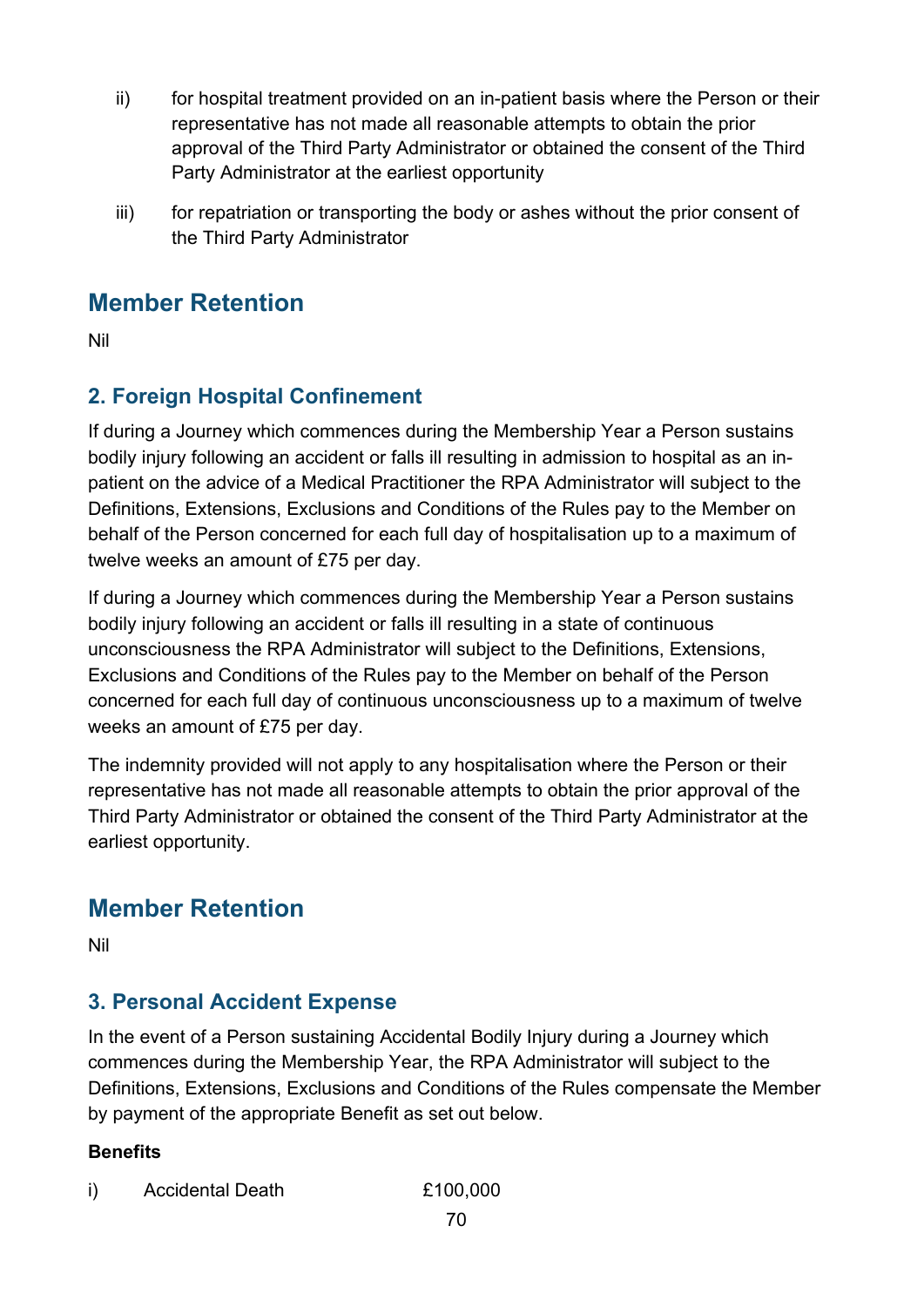- ii) Permanent Total Disablement £100,000
- iii) Loss of Limb or Eye £100,000

The RPA Administrator will not pay any benefit to the member if any Accidental Bodily Injury is a result of or is contributed to by:

- i) the Person suffering from any disability due to a gradually operating cause
- ii) the Person being under the influence or being directly or indirectly affected by alcohol or drugs or any condition thereby aggravated other than drugs taken under the direction of a registered medical practitioner (other than for the treatment of drug addiction)
- iii) suicide, attempted suicide or intentional self-inflicted injury by the Person or from deliberate exposure to danger (except in an attempt to save human life) or from the Person's own criminal act
- iv) the Person engaging in or taking part in naval, military or air force service or operations

#### **Member Retention**

Nil

## **4. Search and Rescue Expenses**

If during a Journey which commences during the Membership Year reasonable additional costs are necessarily incurred to conduct a search and rescue operation to locate a Person reported as missing to the police or coastguard or other authority responsible for rescue services where

- i) it is known or believed that a Person may have sustained bodily injury or become ill; or
- ii) weather or safety conditions are such that it becomes necessary to do so to prevent a Person from sustaining bodily injury or becoming ill

The RPA Administrator will subject to the Definitions, Extensions, Exclusions and Conditions of the Rules indemnify the Member and/or the police or coastguard or other authority responsible for rescue services such reasonable additional costs that have been necessarily incurred.

Provided that the liability of the RPA Administrator in respect of each and every loss shall be limited to £100,000 per event.

The indemnity provided will not apply where the Person or their representative has not made all reasonable attempts to obtain prior approval of the Third Party Administrator or obtained the consent of the Third Party Administrator at the earliest opportunity.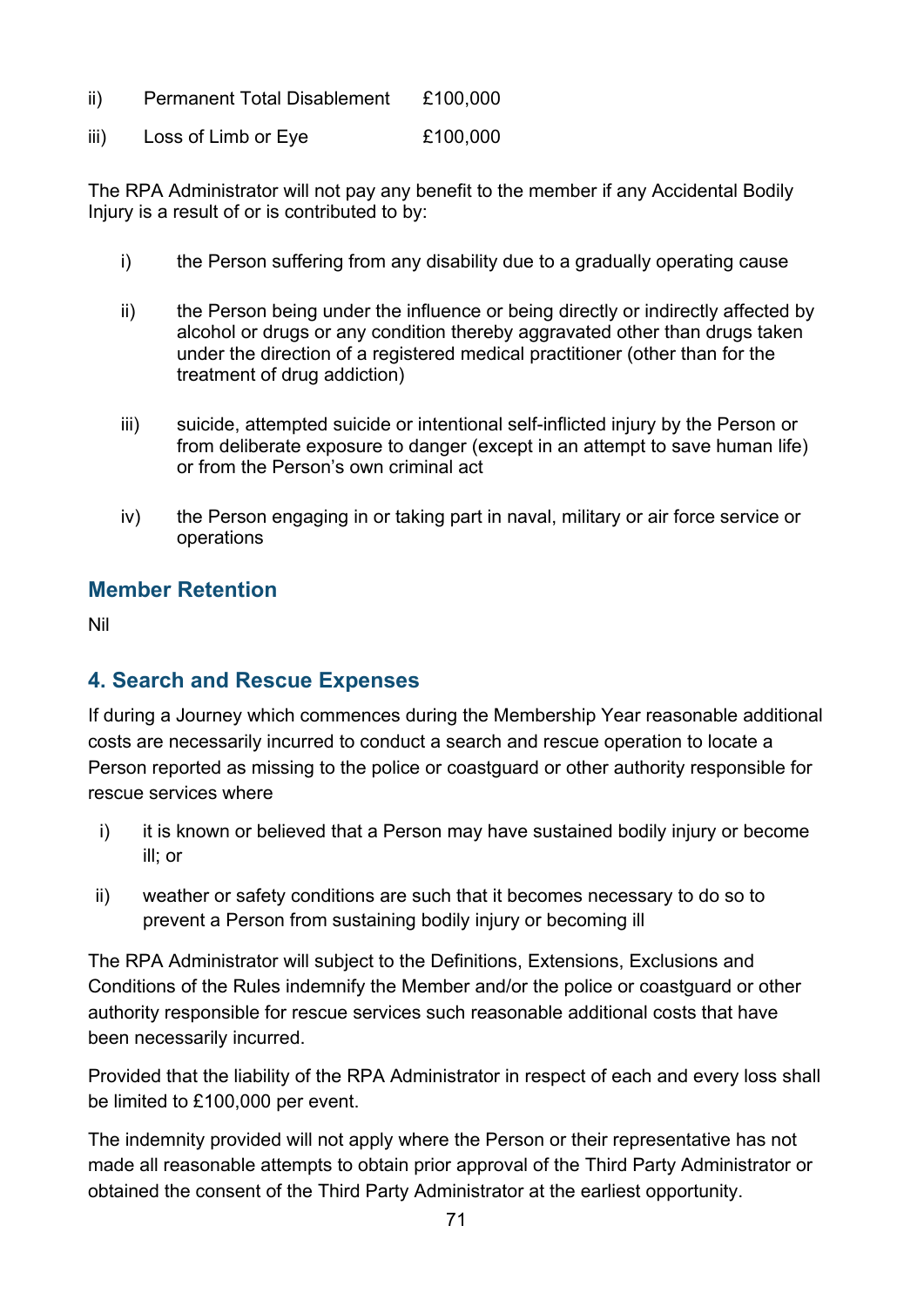# **Member Retention**

Nil

# **5. Political and Natural Disaster Evacuation**

The RPA Administrator will subject to the Definitions, Extensions, Exclusions and Conditions of the Rules compensate the Member on behalf of the Person concerned If during a Journey which commences during the Membership Year reasonable additional cost are incurred to evacuate the Person to the United Kingdom or the nearest place of safety if:

- i) the United Kingdom Foreign and Commonwealth Office issues advice for a particular country or region in which the Person is travelling recommend that the Person leave that country or region, or
- ii) officials of the country in which the Person is travelling recommend that the Person leave the country for safety reasons, or
- iii) a state of emergency is declared in the country where the Person is travelling necessitating immediate evacuation

Provided that the liability of the RPA Administrator in respect of each and every loss shall be limited to:

- i) £10,000 in total per Person
- ii) £80,000 in total per trip

The indemnity provided will not apply to any expense incurred as a result of:

- i) the Insured or the Insured Person violating the laws or regulations of the country in which they are travelling
- ii) the Insured Person failing to produce or maintain immigration work residence or similar visas permits or other relevant documentation for the country to which they are travelling
- iii) evacuation of nationals of the country involved
- iv) disinclination of the Person to continue an Insured Journey
- v) evacuation undertaken without the prior consent and agreement of the Third Party Administrator
- vi) circumstances more specifically covered under the Cancellation Curtailment Replacement Rearrangement and Change of Itinerary section

## **Member Retention**

Nil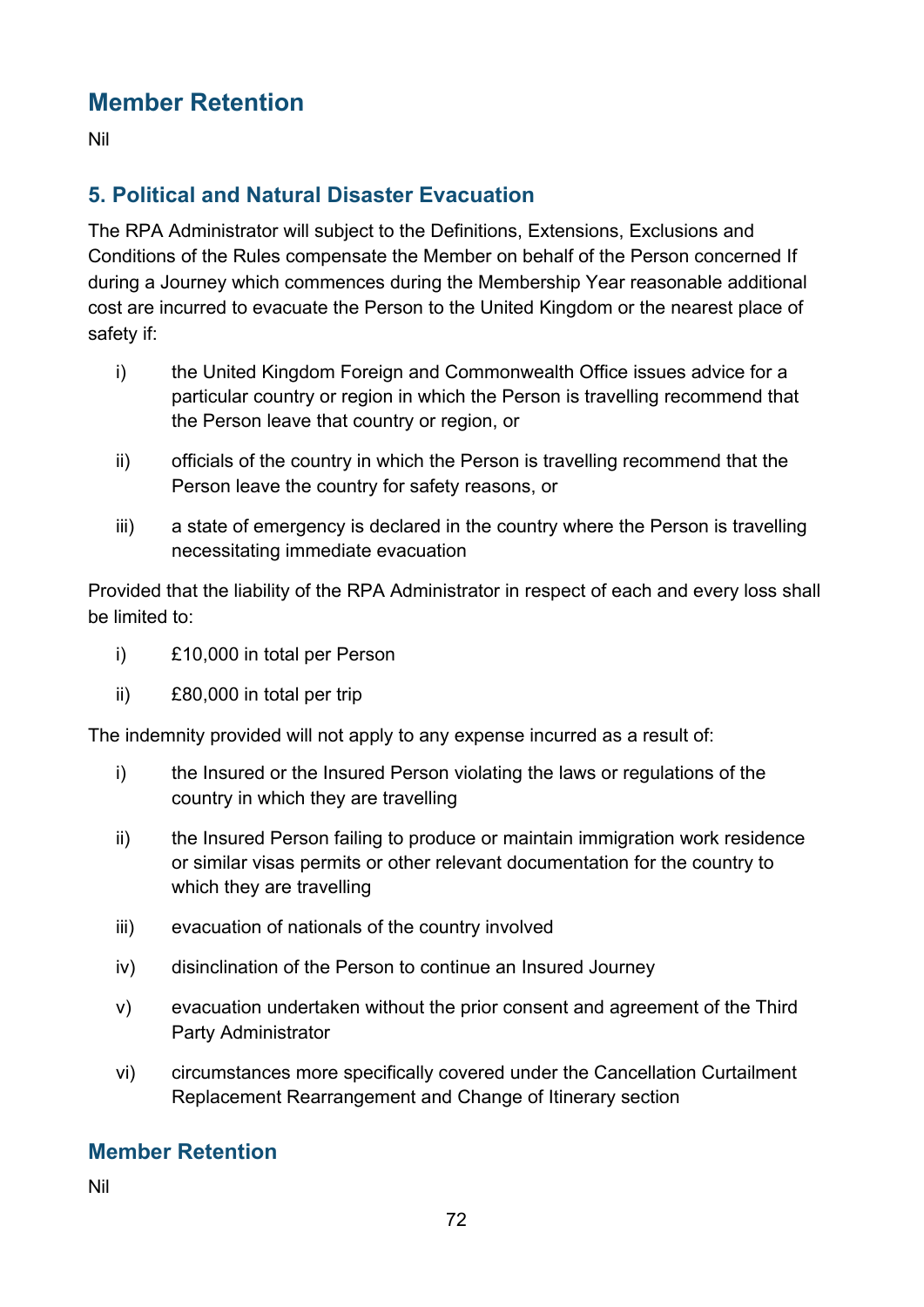### **6. Baggage**

If during a Journey which commences during the Membership Year a Person's Baggage is lost, damaged, stolen or destroyed the RPA Administrator will subject to the Definitions, Extensions, Exclusions and Conditions of the Rules compensate the Member on behalf of the Person concerned for the cost of repair or replacement.

The RPA Administrator will pay the cost of replacement as new for Baggage or for the cost of repairs for items that can be economically repaired. Provided that the liability of the RPA Administrator in respect of each and every loss shall be limited to:

- i) £500 per item that is not electrical, audio or visual equipment or hired winter sports equipment
- ii) £1,000 per item of electrical, audio or visual equipment
- iii) £2,000 per item of electronic business equipment owned by the Member or for which the Member is responsible
- iv) £1,000 in total per Person for hired winter sports equipment
- v) £2,000 in total per Person

The indemnity provided will not apply to any expense incurred as a result of loss or damage due to:

- i) moth, vermin, wear and tear, atmospheric or climatic conditions or gradual deterioration, mechanical or electrical failure or any process of cleaning, restoring repairing or alteration
- ii) confiscation or detention by customs or any other competent authority
- iii) any Baggage insured under a policy of insurance
- iv) loss of or theft of electrical, audio or visual equipment from any unattended vehicle unless such equipment was out of sight in a locked compartment

#### **Member Retention**

The first £50 of each and every loss.

#### **7. Money**

If during a Journey which commences during the Membership Year a Person's cash or signed travellers cheque belonging to the Person or a debit, credit or charge card for which the Person is the authorised cardholder is lost, damaged, stolen or destroyed the RPA Administrator will subject to the Definitions, Extensions, Exclusions and Conditions of the Rules compensate the Member on behalf of the Person concerned for the loss of cash or signed travellers cheque or for any financial loss incurred directly as a result of the debit, credit or charge card being used fraudulently.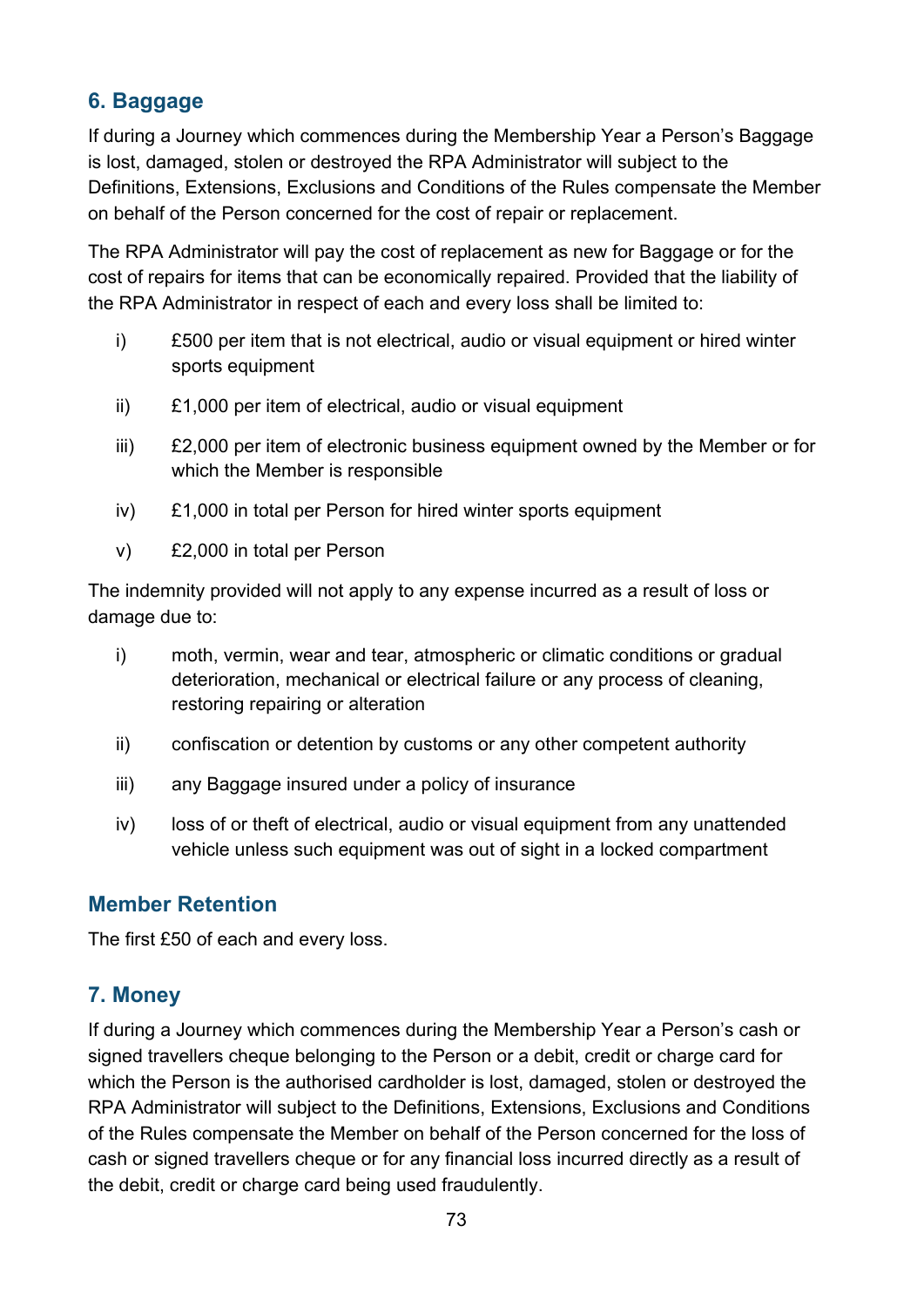Provided that the liability of the RPA Administrator in respect of each and every loss shall be limited to:

- i) £750 in total per Person
- ii) £5,000 in total per event

The Third Party Administrator will provide assistance in replacing cash lost or stolen during a Journey. The value of any cash advance will be deducted from any subsequent claim. If a claim is not made the cash advance must be reimbursed to the Third Party Administrator.

The indemnity provided will not apply to:

- i) loss due to devaluation of currency or shortages due to errors or omissions during monetary transactions
- ii) loss due to confiscation or detention by customs or any other competent authority
- iii) loss of or theft of cash, signed travellers cheques, debit, credit or charge cards where evidence is not provided that the loss was reported to the police or other appropriate authority within forty eight hours of the discovery of the loss
- iv) loss from fraudulent use of a debit, credit or charge card by:
	- a) the Person
	- b) a member of the family of the Person

c) an Employee of the Member where the debit, credit or charge card is issued on behalf of the Member

- v) cash, signed travellers cheques, debit, credit or charge cards insured under a policy of insurance
- vi) loss of or theft of cash, signed travellers cheques, debit, credit or charge cards from any unattended vehicle unless such cash, signed travellers cheques, debit, credit or charge cards was out of sight in a locked compartment

### **Member Retention**

The first £50 of each and every loss.

### **8. Travel Documents**

If during a Journey which commences during the Membership Year or during a period of seventy two hours immediately preceding the commencement of a Journey a Person sustains loss or damage to a passport, visa, travel tickets, driving licence or other essential travel document that belongs to the Person the RPA Administrator will subject to the Definitions, Extensions, Exclusions and Conditions of the Rules compensate the Member on behalf of the Person any reasonable additional costs for travel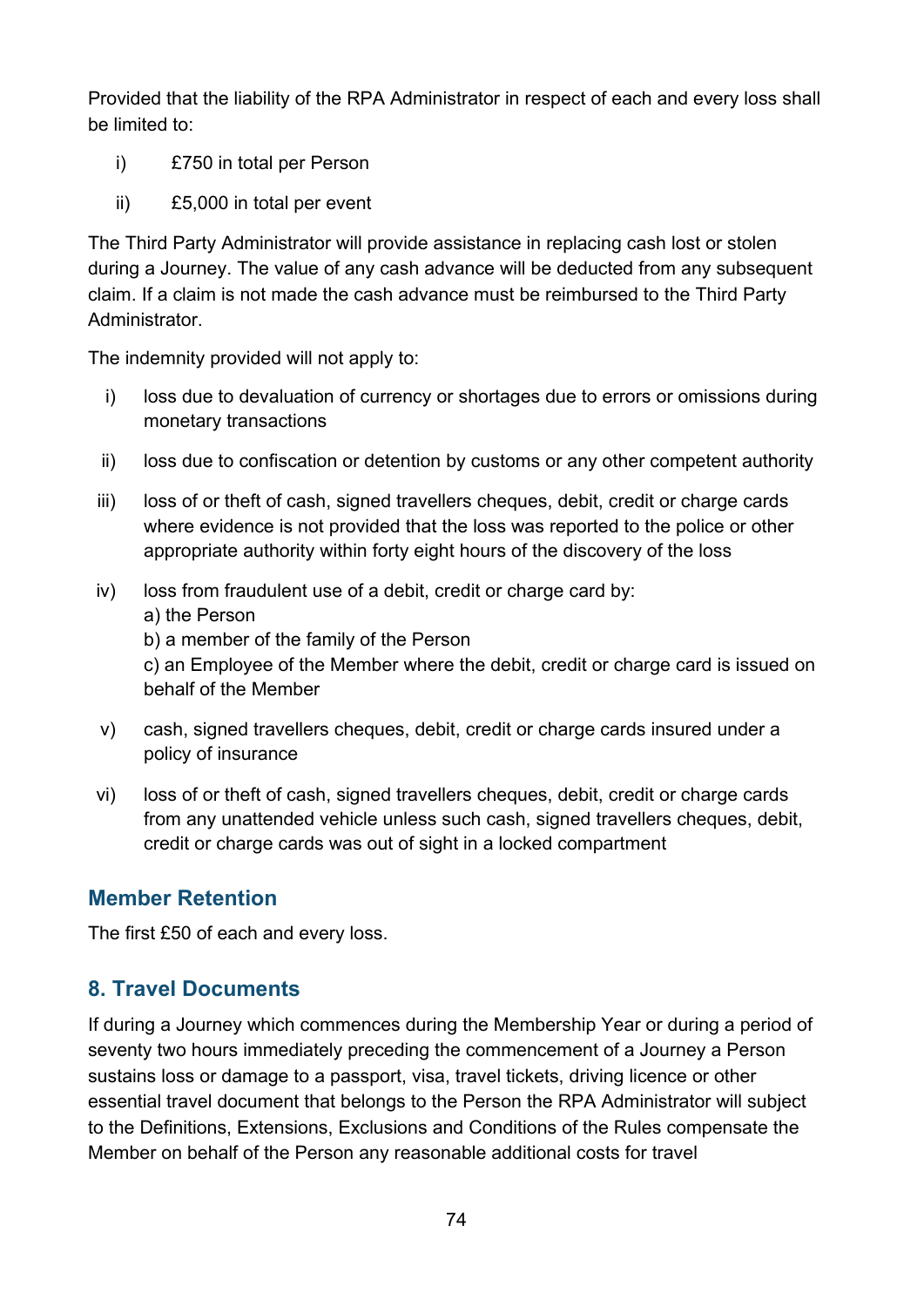accommodation and other associated cost necessarily incurred to enable the Person to obtain such essential replacement travel documents.

Provided that the liability of the RPA Administrator in respect of each and every loss shall be limited to £2,000 in total per Person and /or trip.

The Third Party Administrator will provide assistance in replacing lost or stolen tickets, passport or other travel documents.

The indemnity provided will not apply to:

- i) loss due to confiscation or detention by customs or any other competent authority
- ii) loss of or theft of travel documents where evidence is not provided that the loss was reported to the police or other appropriate authority within forty eight hours of the discovery of the loss
- iii) travel documents insured under a policy of insurance
- iv) loss of or theft of travel documents from any unattended vehicle unless such travel documents were out of sight in a locked compartment.

#### **Member Retention**

The first £50 of each and every loss.

### **9. Cancellation, Curtailment, Replacement, Rearrangement and Change of Itinerary**

If during the Membership Year the Member or the Person is forced to:

- i) cancel a Journey
- ii) curtail a Journey
- iii) replace a Person on a Journey
- iv) rearrange to resume a Journey
- v) change the itinerary of a pre-booked Journey

as a direct and necessary result of any cause outside the Member's or Person's control the RPA Administrator will subject to the Definitions, Extensions, Exclusions and Conditions of the Rules compensate the Member for:

- i) deposits and advance payments (on a proportionate basis in respect of curtailment)
- ii) charges for transport
- iii) charges for accommodation and sustenance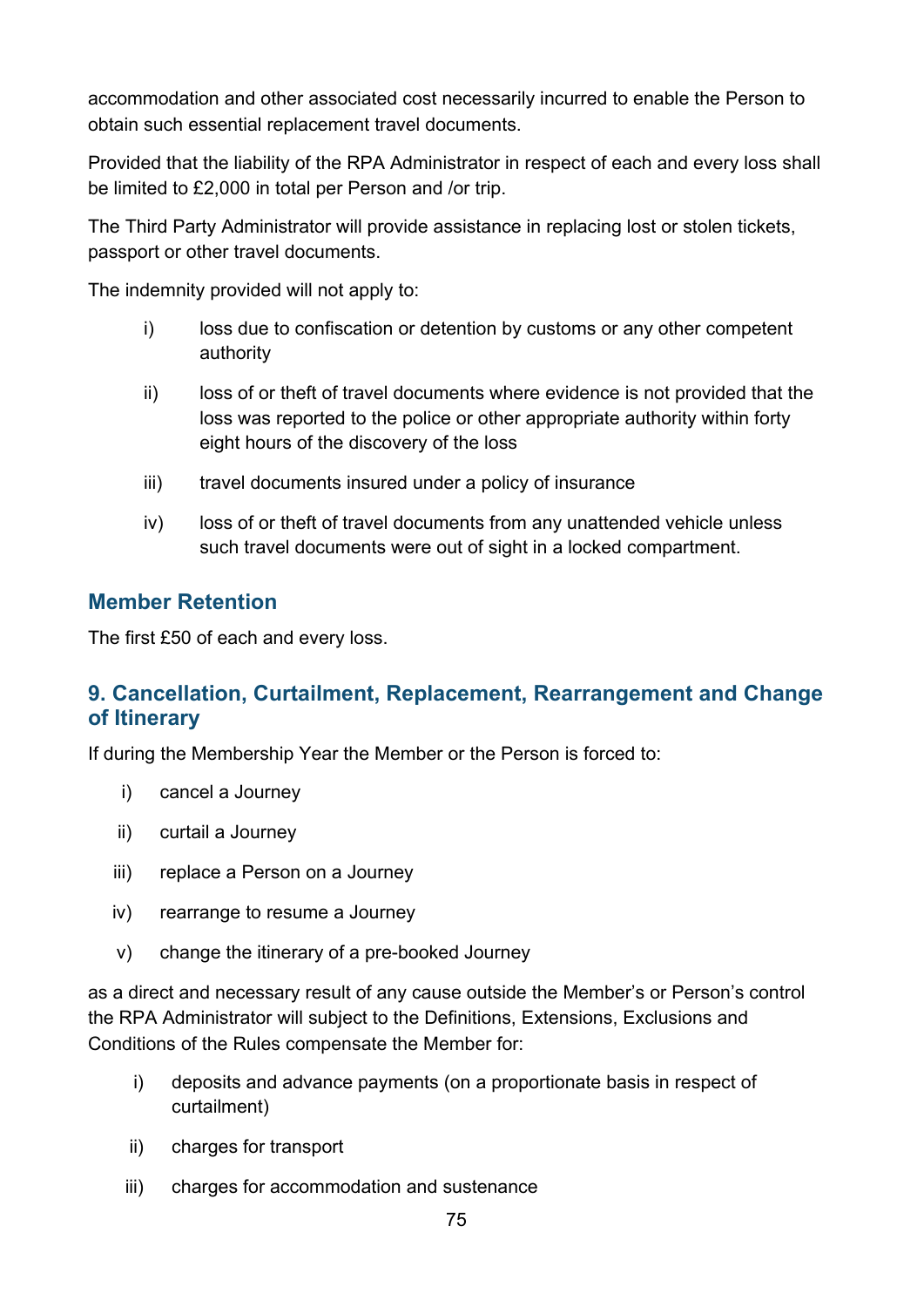- iv) evacuation costs
- v) any other charges

Provided that the liability of the RPA Administrator in respect of each and every loss shall be limited to:

i) £4,000 in total per Person

ii) £250,000 in total per trip

The indemnity provided will not apply to Journeys cancelled, curtailed or rearranged due to:

i) disinclination to travel

ii) the Member's or Person's financial circumstances strike or industrial action which existed or of which advance notice had been given on or before the date on which the Journey was booked

iii) circumstances involving a Person who is travelling or intending to travel against the advice of a medical practitioner or for the purpose of obtaining treatment

#### **Member Retention**

Nil

### **10. Disruptive Pupils**

If during a Journey which commences during the Membership Year the Member is forced to return a disruptive pupil to their normal place of residence the RPA Administrator will subject to the Definitions, Extensions, Exclusions and Conditions of the Rules compensate the Member for:

- i) reasonable charges for transport of the disruptive child and authorised accompanying adult
- ii) other essential expenses of the disruptive child and authorised accompanying adult
- iii) reasonable expenses incurred for the return of the authorised accompanying adult or substitute adult in re-joining the original Journey

Provided that the liability of the RPA Administrator in respect of each and every loss shall be limited to £5,000 in total event.

#### **Member Retention**

The first £500 of each and every loss.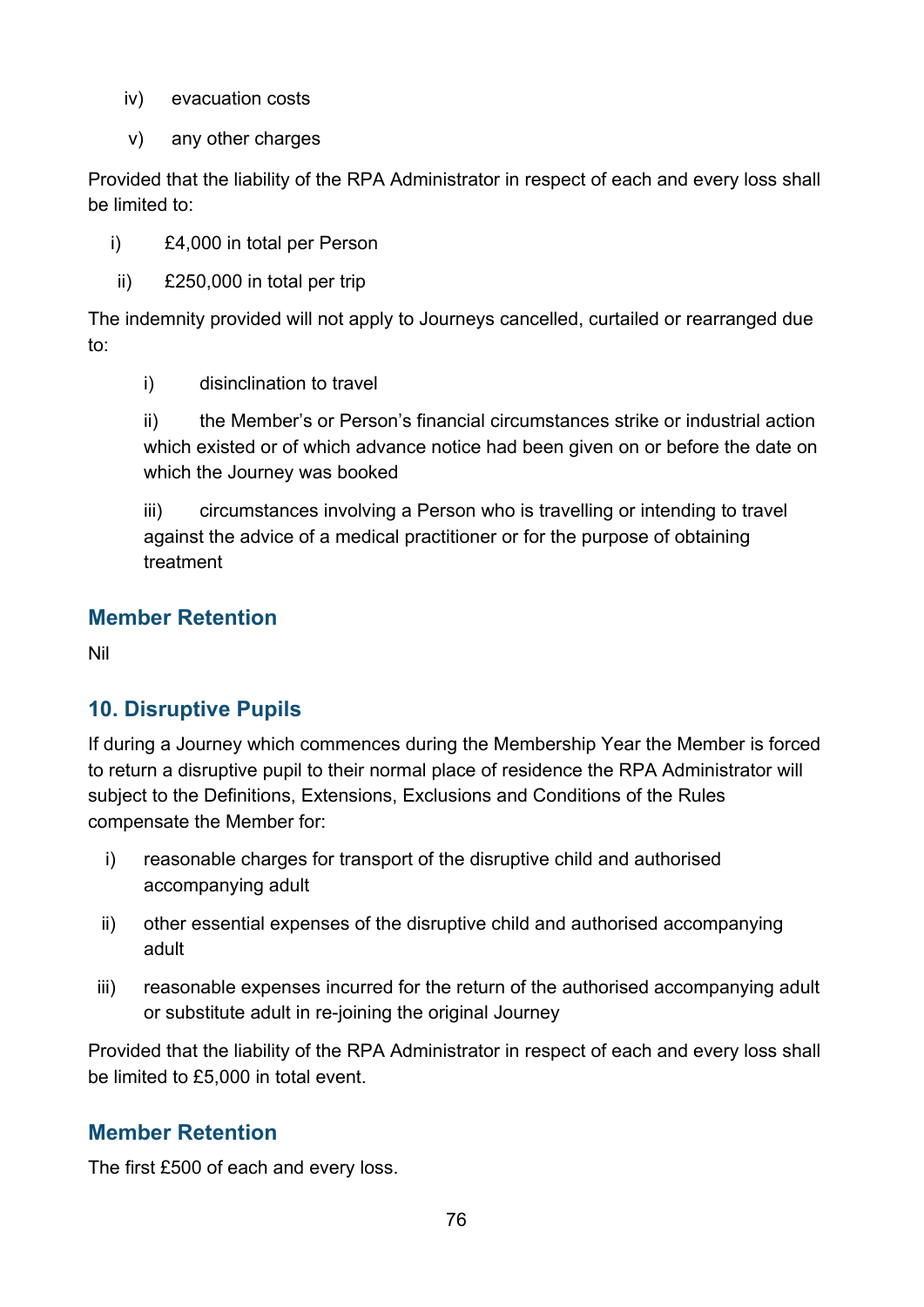### **11. Missed International Connection or Departure**

If during a Journey which commences during the Membership Year a Person misses an international connection or departure because the scheduled aircraft, ship, train or coach fails to arrive at the published expected time of arrival the RPA Administrator will subject to the Definitions, Extensions, Exclusions and Conditions of the Rules compensate the Member for the reasonable costs of travel, accommodation and subsistence which are necessarily incurred less any amount recoverable elsewhere.

Provided that the liability of the RPA Administrator in respect of each and every loss shall be limited to £1,000 in total per Person.

The indemnity provided is subject to:

- i) the RPA Administrator being provided with written confirmation from the relevant travel provider detailing the actual time of arrival of the scheduled aircraft, ship, train or coach and written confirmation from the connecting operator that the connection has been missed as a direct result of the late arrival of the scheduled aircraft, ship, train or coach
- ii) The Person accepting alternative equivalent means of transport if this is offered by the travel provider

#### **Member Retention**

Nil

### **12. Kidnap Consultants Costs**

If during a journey which commences during the Membership Year a Person is kidnapped or allegedly kidnapped the RPA Administrator will subject to the Definitions, Extensions, Exclusions and Conditions of the Rules compensate the Member on behalf of the Person any reasonable and necessary fees and expenses of the consultants chosen by the RPA Administrator to investigate and negotiate the release of a Person which has been incurred in response to a kidnap including but not limited to costs of travel accommodation and qualified interpretation.

Provided that the liability of the RPA Administrator in respect of each and every loss shall be limited to £250,000 in total per Person and /or trip.

Any incident that could potentially lead to a claim under this section must be notified immediately to the Third Party Administrator.

The indemnity provided will not apply to any consideration paid or promised by the Member to a person or group believed to be responsible for the kidnap which is incurred to terminate the kidnap.

#### **Member Retention**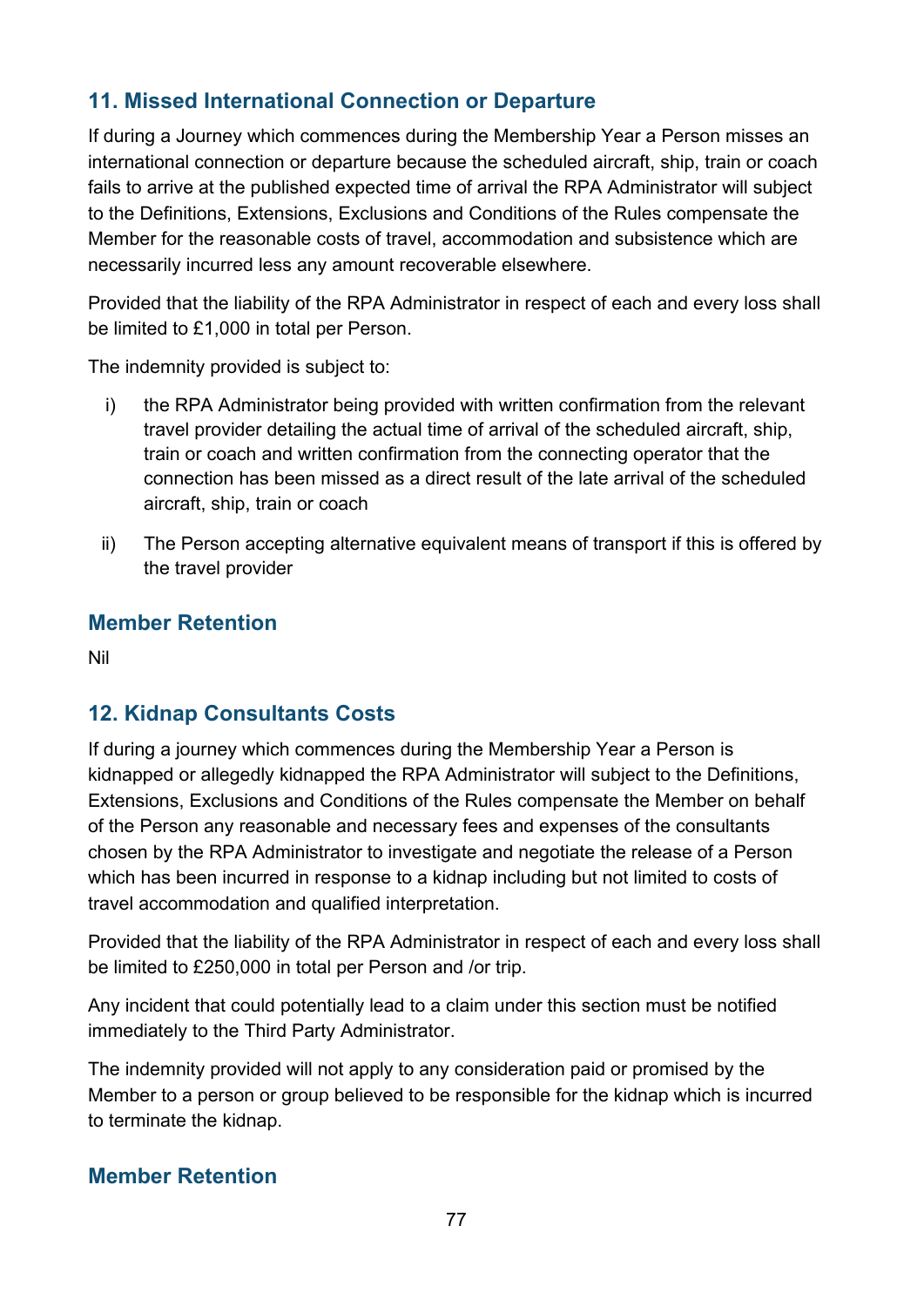### **13. Piste Closure**

If during a Journey which commences during the Membership Year as a result of not enough, or too much snow all resort lift systems are closed for more than twelve hours the RPA Administrator will subject to the Definitions, Extensions, Exclusions and Conditions of the Rules compensate the Member on behalf of the Person the cost of transport to the nearest resort or an amount of £35 per full day of closure.

Provided that the liability of the RPA Administrator in respect of each and every loss shall be limited to £350 in total per Person.

The indemnity provided is subject to the RPA Administrator being provided with a written statement from the management of the resort confirming the reason for the closure and how long it lasted.

#### **Member Retention**

Nil

### **14 Personal Liability**

If during a Journey which commences during the Membership Year a Person becomes legally liable to pay damages in respect of:

- i) Personal Injury to any person
- ii) the illness of any person
- iii) the accidental loss or damage to the property of any person

The RPA Administrator shall:

- i) indemnify the Person for any such damages incurred by them; and
- ii) pay any costs and/or expenses incurred by a claimant arising out of i)) ii) or iii) above and which are recoverable by the claimant
- iii) pay any other costs and expenses incurred with the Third Party Administrators prior written consent

Provided that the liability of the RPA Administrator in respect of each and every loss shall be limited to £5,000,000 in total per Person.

The indemnity provided will not apply to:

i) loss or damage to property belonging to or held in trust by or which is in the custody or control of Member or Person or any Employee of the Member or any member of the immediate family of the Person;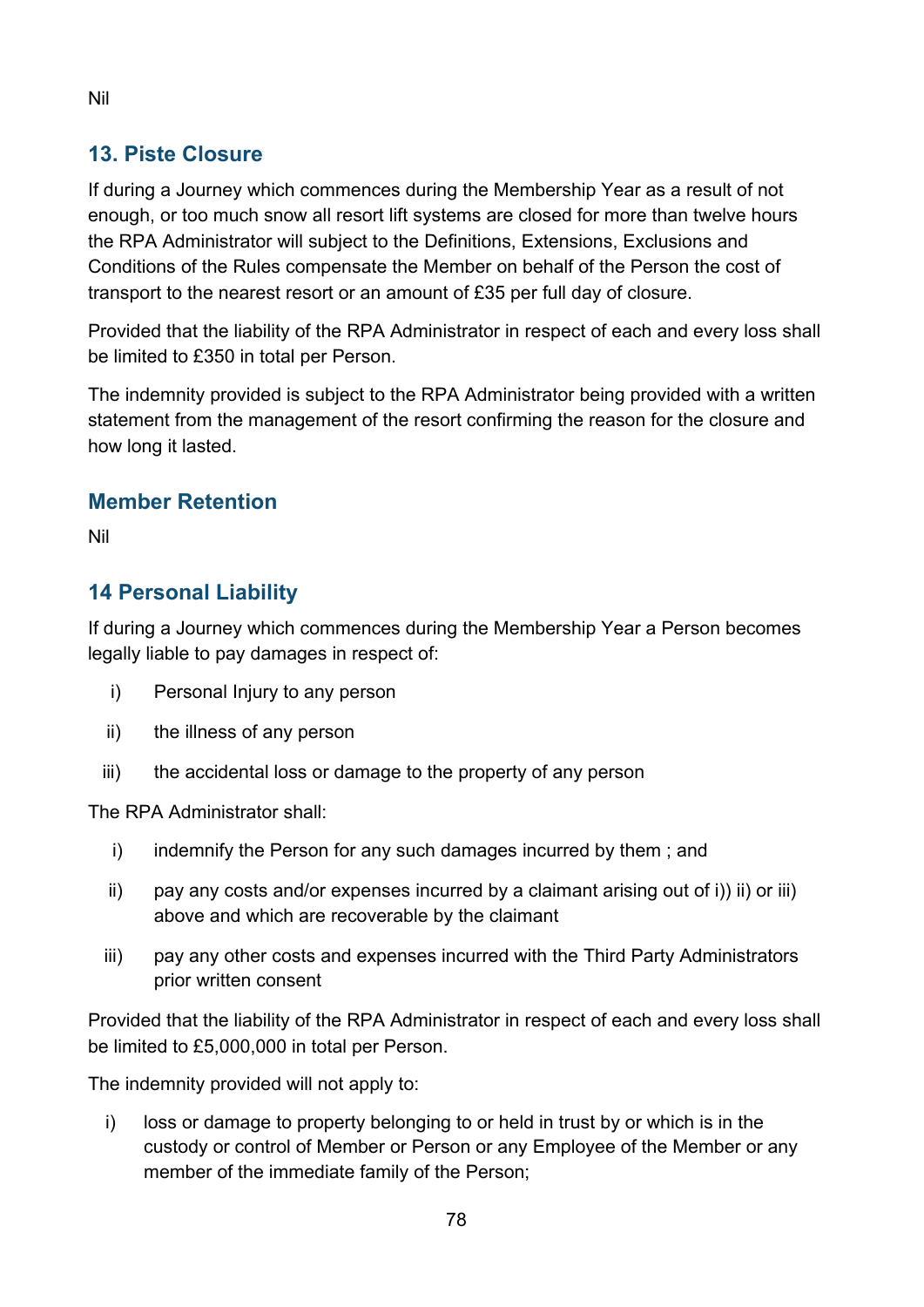- ii) injury or illness to any member of the immediate family of the Person;
- iii) injury illness loss or damage arising directly or indirectly as a result of the ownership possession or use of any:
	- a) mechanically propelled vehicle
	- b) aircraft or motorised watercraft; or
	- c) firearm (other than sporting guns)
- iv) injury illness loss or damage arising directly or indirectly in connection with
	- a) any malicious or unlawful act;
	- b) any deliberate act that is intended by the Person other than where the Person uses reasonable force to protect persons or tangible property
- v) The ownership possession or occupation of land or buildings
- vi) damages resulting from venereal disease sexually transmitted diseases Acquired Immune Deficiency Syndrome (AIDS) or any AIDS related condition
- vii) Any fines or penalties
- viii) damages resulting from an Insured Person engaging in aviation as a pilot of a fixed wing or rotary propelled aircraft

### **Member Retention**

Nil

### **15 Legal Expenses**

If during a Journey which commences during the Membership Year a Person sustains Personal Injury or illness caused by a third party during a Journey the RPA Administrator shall indemnify the Person for Legal Expenses incurred in pursuit of a claim for damages or compensation against the third party.

The RPA Administrator will also indemnify reasonable additional travel and accommodation costs necessarily incurred by a Person in connection with the requirement to attend court.

Provided that the liability of the RPA Administrator in respect of each and every loss shall be limited to £50,000 per Person.

The indemnity provided will not apply to any expense incurred:

i) without the prior approval of the Third Party Administrator. The Third Party Administrator will give prior consent if the Person satisfies the Third Party Administrator that: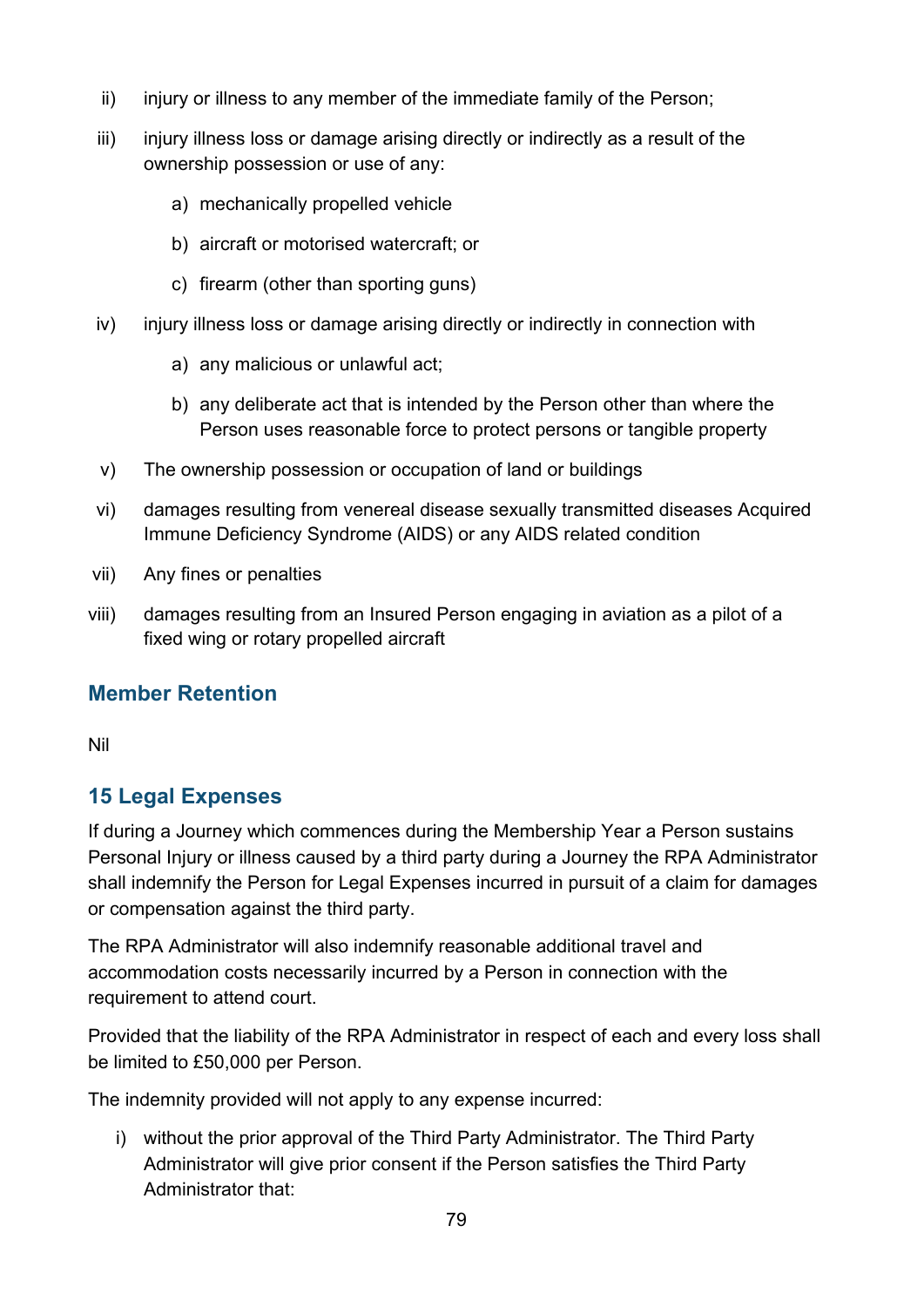a) There are reasonable grounds for pursuing the legal proceedings and it is reasonably likely that such an action shall be successful; and

- b) It is reasonable for Legal Expenses to be provided in a particular case
- ii) for any Legal Expenses incurred for the defence in any civil claim or legal proceedings made or brought by a third party against the Person
- iii) any fines or penalties
- iv) any Legal Expenses incurred in connection with any criminal or wilful act
- v) any Legal Expenses incurred in the pursuit of any claim against a travel agent tour operator insurer or their agents which are eligible for consideration under an arbitration Scheme
- vi) any claim or circumstance notified more than twenty four months after the incident from which the cause of action arose

### **Member Retention**

Nil

# **Section 11 Definitions**

#### **Accidental Bodily Injury**

Accidental bodily injury sustained by the Person which solely and independently of any other cause (except illness directly resulting from or medical or surgical treatment rendered necessary as a result of such injury) occasions the death of or loss of disablement to the Person within 24 months from the date such injury is caused.

#### **Baggage**

Articles which are the property of the Person or for which the Person is responsible which are taken on or acquired during a Journey. Baggage includes hired winter sports equipment that is not insured by the hirer and equipment owned by the Member or for which the Member is responsible.

#### **Journey**

- i) A school trip, excursion or work experience placement anywhere in the world which is related to education; commences during the Membership Year; is authorised by the Member and involves travel outside of the school boundaries
- ii) A trip by any Employee or Governor in connection with the Business anywhere in the world which commences during the Membership Year; is authorised by the Member and involves travel outside of the school boundaries.

#### **Legal Expenses**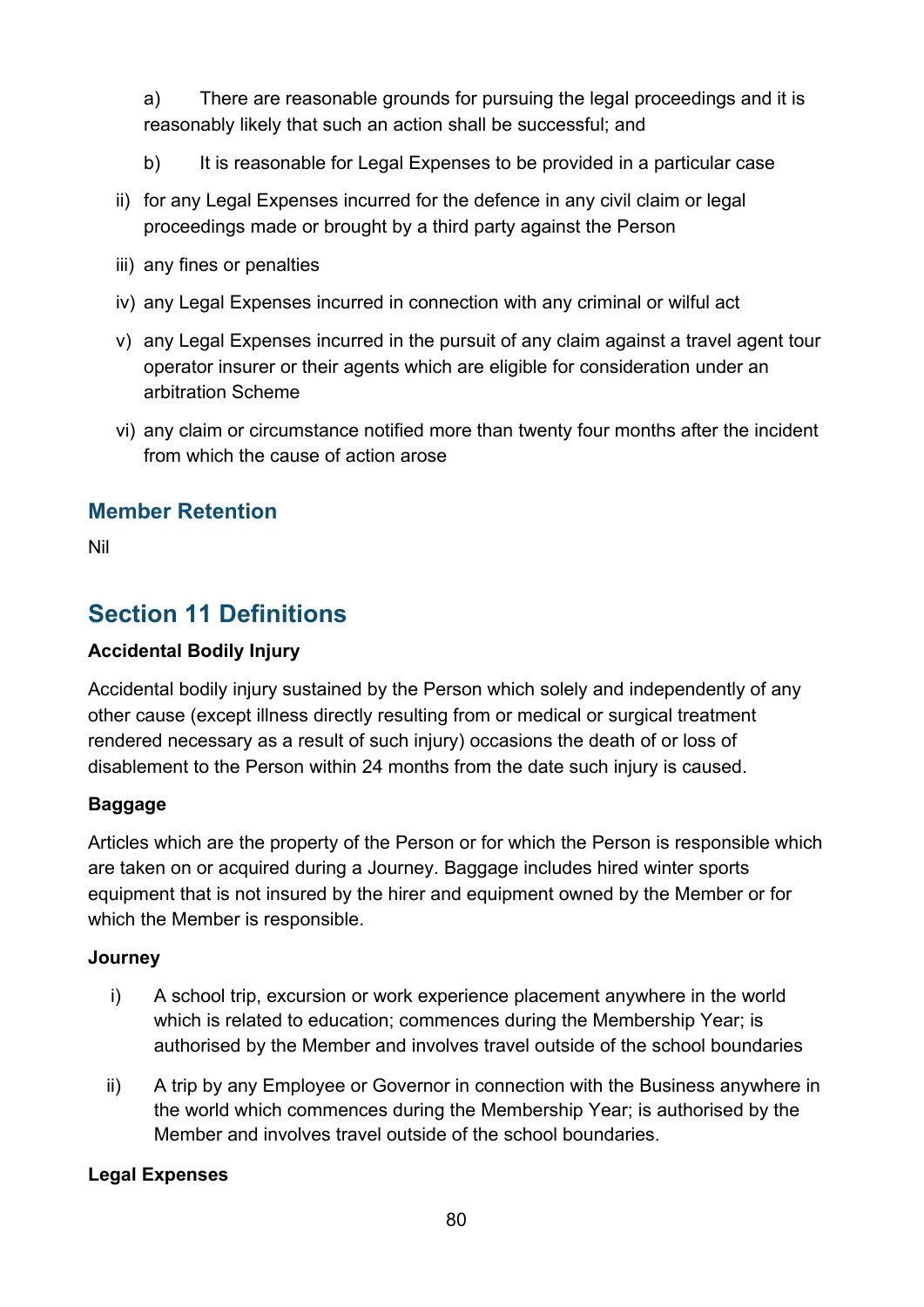- i) Any fees expenses and other disbursements reasonably incurred by a solicitor firm of solicitors or any other appropriately qualified person firm or company appointed to act on behalf of the Person including costs and expenses of expert witnesses;
- ii) any costs payable by a Person following an award of costs by any court or tribunal and any costs payable following an out of court settlement made in connection with any claim or legal proceedings.

#### **Loss of Eye**

Total and Permanent loss of sight in one or both eyes.

#### **Loss of Limb**

- i) Permanent loss by physical separation of one or more
- a) hands at or above the wrist
- b) feet at or above the ankle
- ii) Permanent loss of use of one or more hands or feet

#### **Medical Practitioner**

Doctor or specialist who is registered or licensed to practice medicine or dentistry under the laws of the country in which they practice and who is not the Person, a member of the immediate family of the Person.

#### **Permanent Disability**

A condition of disability which in the opinion of the RPA Administrator's medical advisors at 12 months after the date of the incident giving rise to Accidental Bodily Injury is likely to continue without improvement for the rest of the Person's life.

#### **Permanent Total Disablement**

Permanent Disablement wholly preventing the Person from engaging in or giving attention to the Person's usual business profession or occupation caused other than by Loss of Limb or Eye which disablement lasts without interruption for more than 12 months from the date of the Accidental Bodily Injury.

#### **Person**

Any Employee, Governor, volunteer or pupil of the Member.

### **Section 11 Conditions**

i) Any Person participating in organised sports and physical leisure activities, hiking, trekking, mountaineering, rock climbing, pot-holing, caving, diving and outward bound activities must be supervised by persons with a reasonable standard of proficiency in the activity in which the Person is participating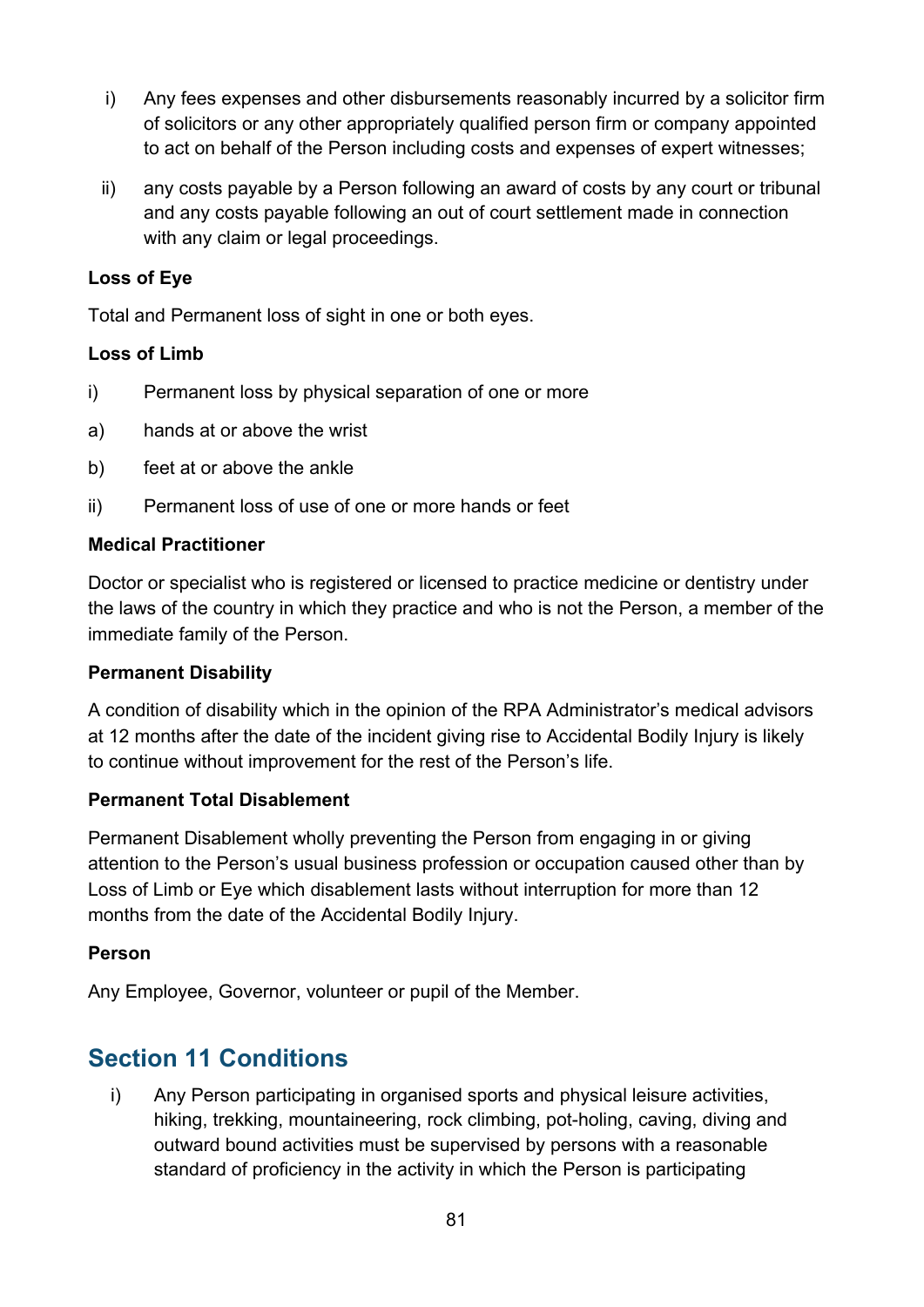- ii) Any person participating in caving, pot-holing, weaseling and climbing based activities must wear appropriate safety helmets
- iii) Any person in charge of any canoeing or sailing of any kind including the use of powered vessels must have achieved a reasonable standard of sailing and navigational competence
- iv) Life jackets or buoyancy aids must be worn by any Person participating in yachting, canoeing or sailing
- v) Any person participating in skiing, snowboarding, glacier walking or the use of ski-bobs or toboggans must wear appropriate safety helmets
- vi) Any person participating in any activity must wear appropriate safety equipment if instructed to by the adult supervising the activity
- vii) Winter sports cover is restricted to:
	- a) Persons engaging in skiing, snowboarding, glacier walking, curling, skating, the use of ski-bobs and toboggans where the Person has been judged by a qualified instructor to have appropriate experience and is under the supervision of qualified instructors or teachers
	- b) transits by lifts and recognised paths to and from skiing, boarding or ski-bob pistes under the supervision of qualified instructors or teachers;
	- c) unaccompanied use of nursery ski slopes or skating with the consent of a qualified instructor
	- vii) Persons participating in skiing, snowboarding, glacier walking, curling, skating or the use of ski-bobs or toboggans must wear appropriate safety equipment

## **Section 11 Exclusions**

The indemnity provided by Section 11 will not apply in respect of any expenses or loss arising from:

- i) Drug or alcohol abuse by any Person making a claim under this Section 11
- ii) A Journey to countries and specific areas in countries where at the time of booking or departure the Foreign and Commonwealth Office are advising against all travel or all non –essential travel but this exclusion shall not apply to Section 11.7 where the Foreign and Commonwealth Office publishes such advice after the time of booking the Journey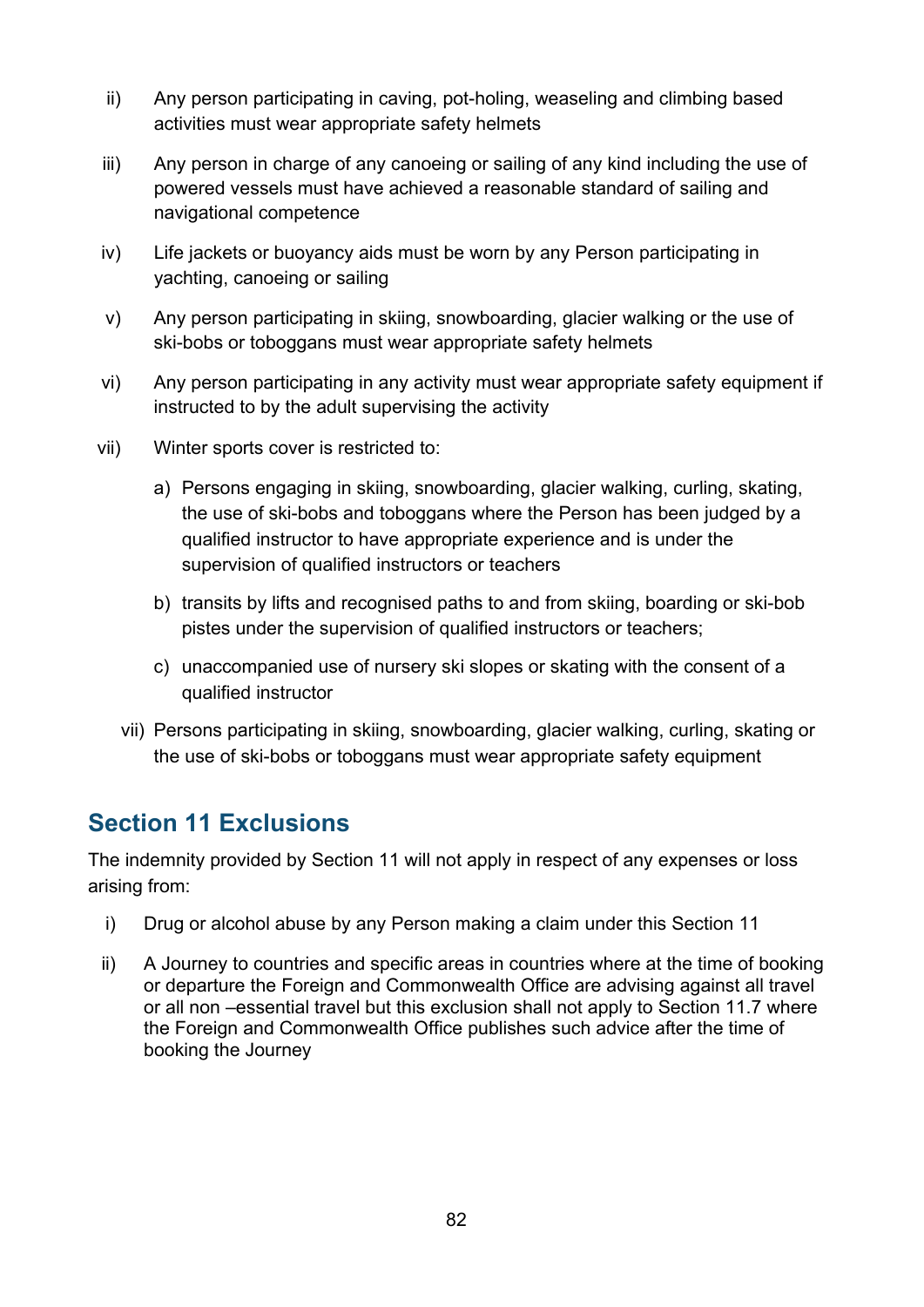# **Medical and Security Assistance**

The Third Party Administrator operates a multi-dimensional medical and security model supported by a 24/7 call centre who manage over 250 languages and is operated by technicians from Navy, Army, Police and Medic backgrounds.

The Third Party Administrator has access to over 10,000 service providers and maintains capability in every country in the world.

Services provided:

- i) Personalised Security detail
- ii) Kidnap and Ransom security experts
- iii) Field Medic attendance
- iv) International medical response
- v) Dedicated and approved medical facilities
- vi) Medical crisis management
- vii) Remote medical provision
- viii) Tracking (vehicles and personnel)
- ix) Security audits and assistance
- x) Live access to medical and security profiles for every country
- xi) Mass warn and inform alerts to members of an event and guidance
- xii) E-Learning for Travel, Safety and Security Topics

#### **Contact Details**

#### **Emergency Assistance +44 (0)203 475 5031**

All other claims to be notified via [www.rpaclaimforms.co.uk](http://www.rpaclaimforms.co.uk/)

For general enquiries and assistance:

Telephone: +44 (0) 3300 585 566

Email: [rpa@topmarkcms.com](mailto:rpa@topmarkcms.com)

For details of how to access the pre-travel advice please see the reverse of your RPA Membership document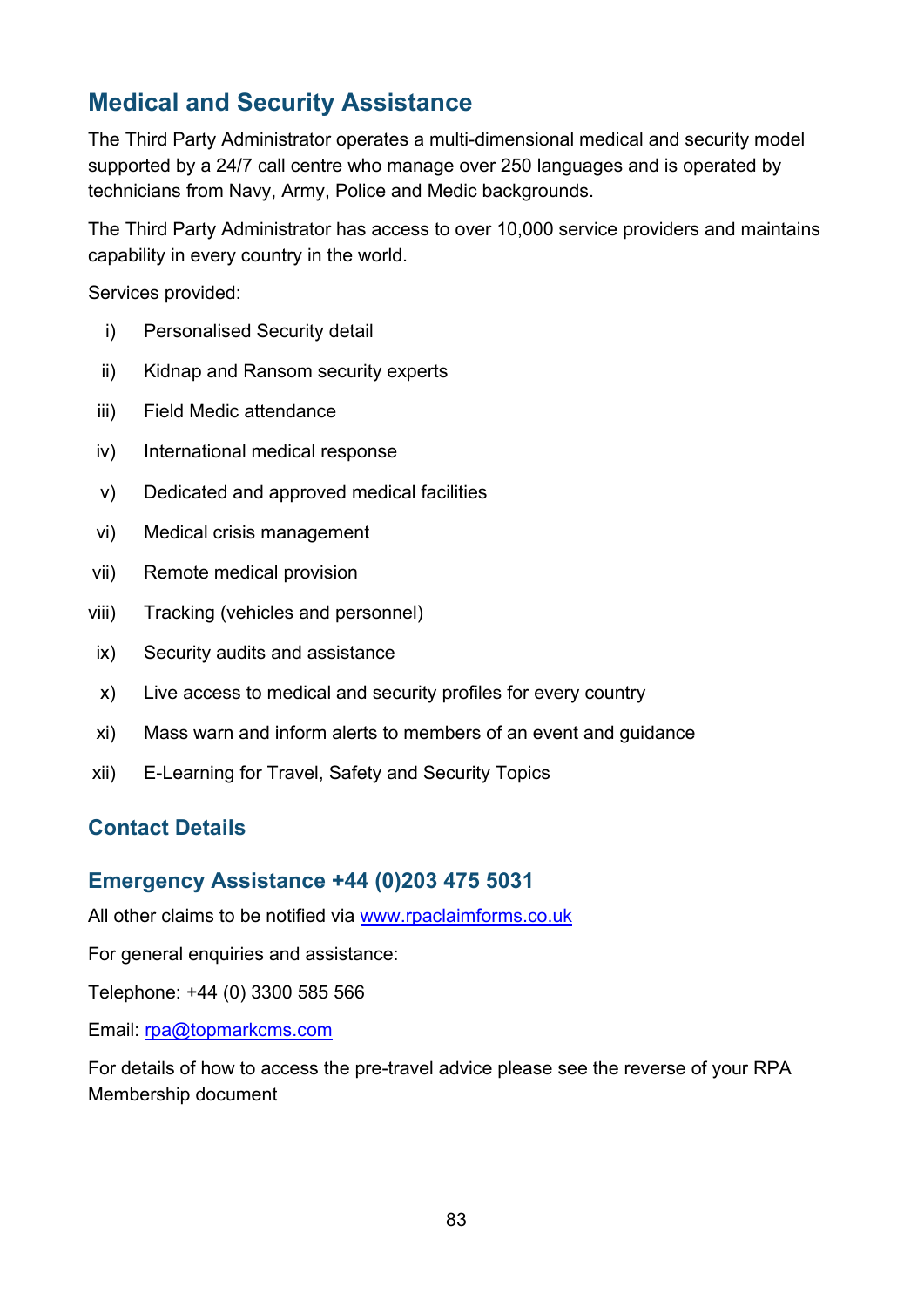# **Section 12 – Legal Expenses**

# **Legal Expenses Expense**

The RPA Administrator will at the request of the Member and subject to the Definitions, Extensions, Exclusions and Conditions of the Rules indemnify the Member:

- 1. for reasonable and necessary costs to defend the Member's legal rights:
	- i) prior to the issue of legal proceedings in a court or tribunal following the dismissal of an Employee; or
	- ii) in the resolution of unfair dismissal disputes under the ACAS Arbitration Scheme; or
- iii) in legal proceedings in respect of any dispute with Employees or ex-employees arising out of or relating to a contract of employment with the Member or an alleged breach of their statutory rights under employment legislation
- 2. for any basic or compensatory award and/or an order for compensation following a breach of the Member's statutory duties under employment legislation
- 3. for reasonable and necessary costs to defend the Member's legal rights following civil action taken against the Member for wrongful arrest in respect of an accusation of theft
- 4. for reasonable and necessary costs to negotiate for the Member's legal rights in a contractual dispute arising from that agreement or that alleged agreement which has been entered into by or on behalf of the Member for the purchase, hire, sale or provision of goods or of services
- 5. for reasonable and necessary costs to negotiate on behalf of the Member in respect of an extensive examination by HM Revenue & Customs or the Charity Commission which considers all aspects of the Member's tax affairs, including one or more specific aspects of the Member's self-assessment and/or corporation tax return
- 6. for reasonable and necessary costs to negotiate on behalf of the Member and represent the Member in any dealings with HM Revenue & Customs in respect of an examination by HM Revenue & Customs to measure the level of compliance in the Member's financial accounting records to highlight areas where errors have or may occur
- 7. for reasonable and necessary costs to negotiate on behalf of the Member and represent them in any appeal proceedings in respect of any dispute concerning the Members' compliance with Pay As You Earn or Social Security Regulations following a review by HM Revenue & Customs or the Charity Commission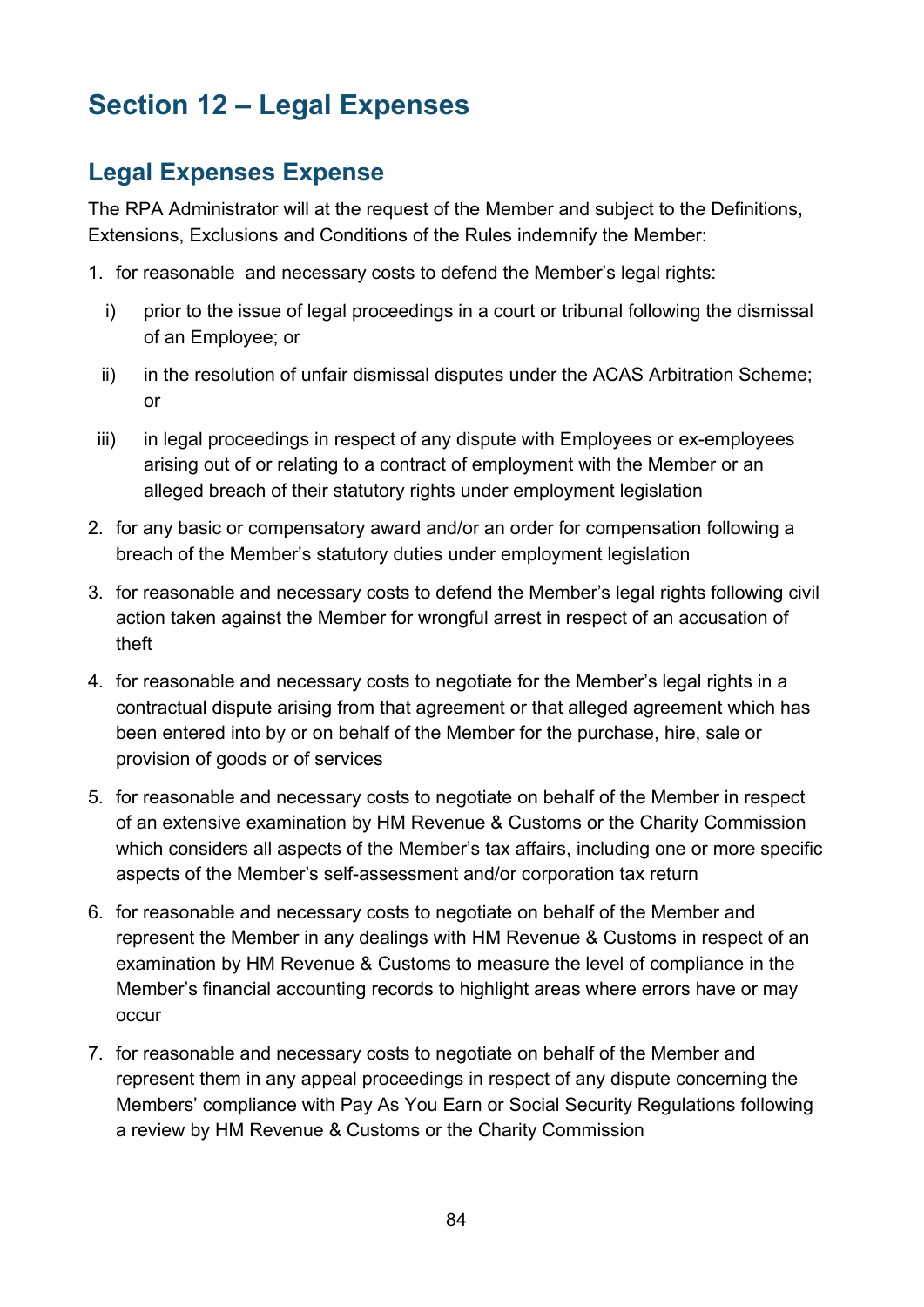- 8. for reasonable and necessary costs to negotiate on behalf of the Member and represent them in any appeal proceedings following an assessment issued by HM Revenue & Customs in respect of Value Added Tax
- 9. for reasonable and necessary costs to defend the Member's legal rights following civil action taken against the Member by the parents or guardians of a student who has been permanently excluded on behalf of the Member under the Education Act 2002 or similar or amending legislation
- 10.for reasonable and necessary costs to represent the Member at an appeal arranged under Section 94 of the School Standards and Framework Act 1998 or similar or amending legislation

which are incurred within the Territorial Limits and relate to incidents that occur during the Membership Year.

Provided always that:

- i) any legal proceedings will be dealt with by a competent body in the Territorial Limits; and
- ii) in civil claims it is always more likely than not that the Member will recover damages (or obtain any other legal remedy which the RPA Administrator has agreed to) or make a successful defence

### **Limit of Liability**

The RPA Administrator's Limit of Liability shall be £100,000 each and every Loss and shall be the maximum aggregate liability of the RPA Administrator each and every loss and in total from an academy whose Academy Trust is a Member during any one Membership Year.

#### **Member Retention**

The first £500 of each and every loss other than losses by a Primary Academy where the Member Retention will reduce to £250 each and every loss.

# **Section 12 Conditions**

- 1. In cases relating to performance and/or conduct the Member has throughout the employment dispute followed the ACAS Code of Disciplinary and Grievance Procedures as prepared by the Advisory Conciliation and Arbitration Service.
- 2. The Member has taken reasonable care to ensure that all tax and Value Added Tax returns are complete and correct and that such returns are submitted within the statutory time limits allowed.
- 3. Notification to the Third Party Administrator must be made before any legal costs are incurred.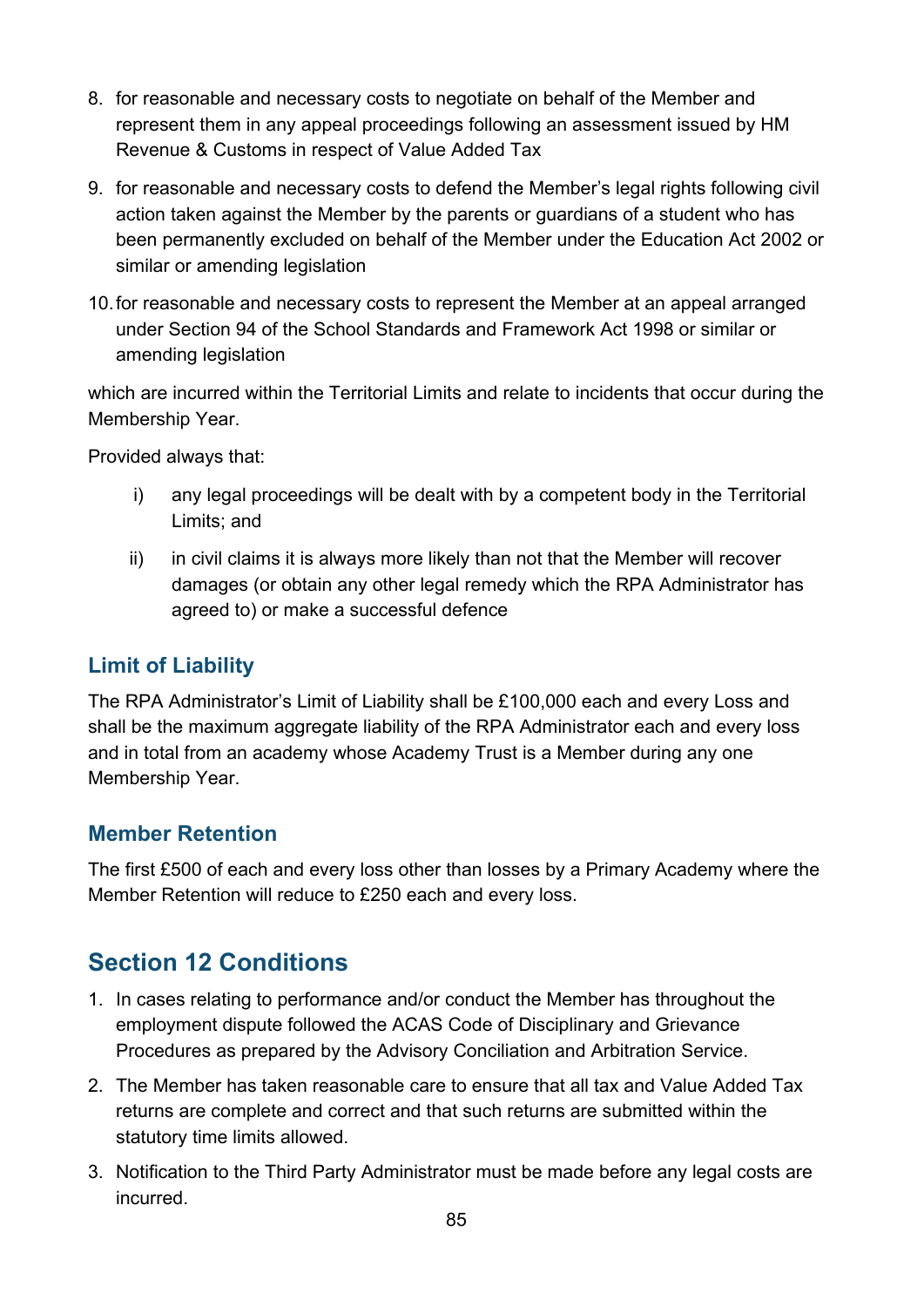# **Section 12 Exclusions**

The indemnity provided under this Section will not apply to:

- 1. any compensation award relating to:
	- i) Non-payment of money due under the relevant contract of employment or statutory provision relating thereto
	- ii) any compensation award or increase in compensation award ordered by the tribunal for failure to comply with a recommendation it has made, including non-compliance with a reinstatement or re-engagement order
- 2. costs relating to contract disputes involving the following:
	- i) a lease, licence or tenancy of land or buildings other than a dispute with a professional adviser in connection with the drafting of the lease, licence or tenancy agreement
	- ii) a loan, mortgage, pension or other financial product
	- iii) a motor vehicle owned by, or hired or leased to the Member
- 3. costs relating to debt recovery
- 4. costs related to HM Revenue & Customs or the Charity Commission investigations:
	- i) arising from a tax avoidance scheme
	- ii) caused by the failure of the Member to register for Value Added Tax
	- iii) arising from any investigation or enquiries undertaken by HM Revenue & Customs, Special Investigations Section or Special Civil Investigations or the Revenue & Customs Prosecution Office
	- iv) arising from any investigation or enquiry by HM Revenue & Customs into alleged dishonesty or alleged criminal offences
- 5. costs related to patents, copyrights, trademarks, merchandise marks, registered designs, intellectual property secrecy and confidentiality agreements
- 6. costs arising from incidents deliberately or intentionally caused by the Member or Person
- 7. costs and expenses incurred before the written acceptance of a claim by the Third Party Administrator
- 8. special severance payments being payments to Employees, contractors and others outside of normal statutory or contractual requirements when leaving employment in public service whether they resign, are dismissed or reach an agreed termination of contract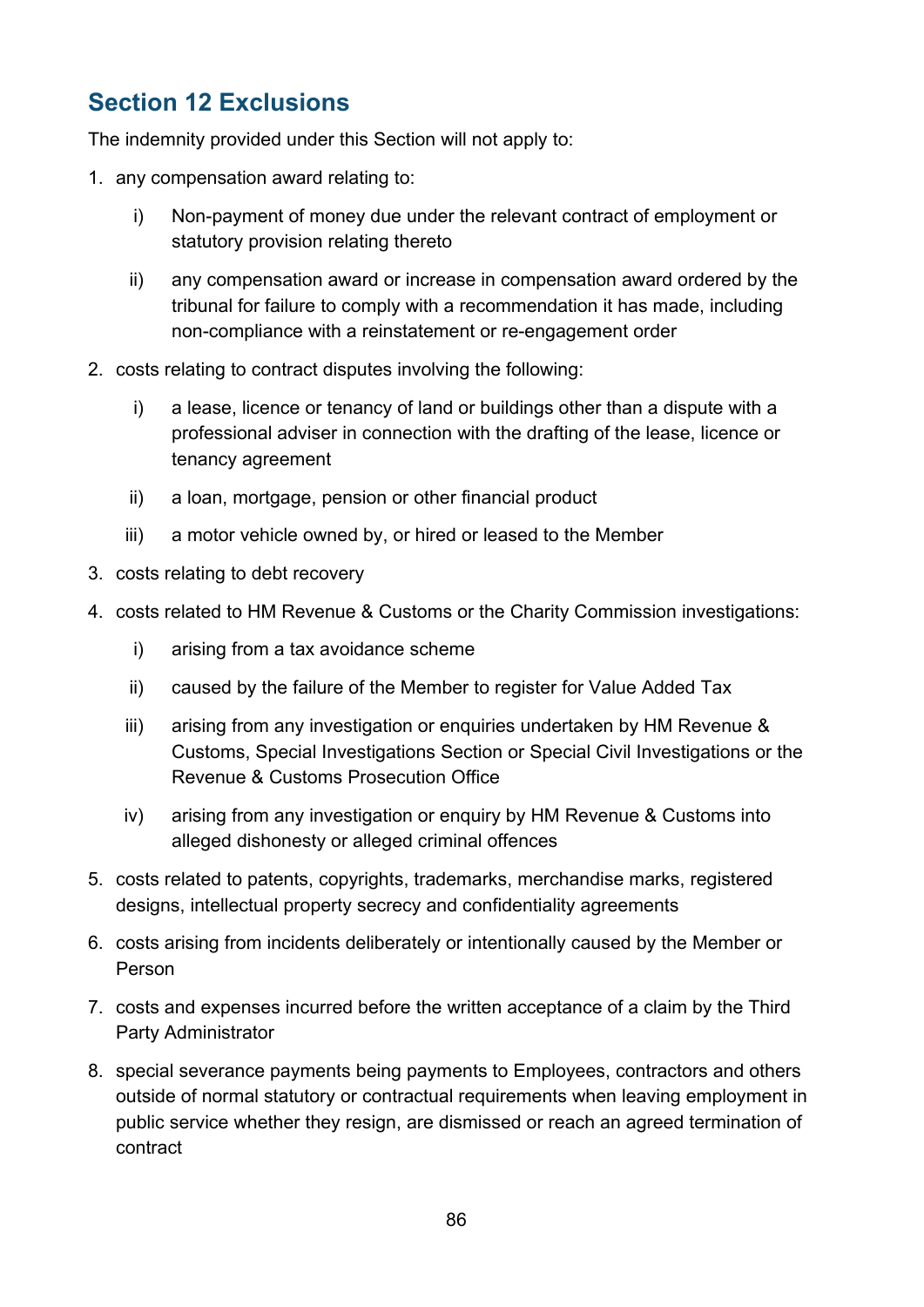# **Section 13 – Cultural Assets**

# **Cultural Assets Expense**

Subject to the Definitions, Extensions, Exclusions and Conditions of the Rules, in the event of physical loss or physical damage during any Membership Year the RPA Administrator will pay to the Member the Reinstatement Cost of the Cultural Asset at the time of the DAMAGE or at the RPA Administrator's option to reinstate or replace such property or any part of it.

#### **1. Reinstatement Cost**

Subject to the Limit of Liability in the event of DAMAGE to a Cultural Asset the basis upon which the amount payable is to be calculated is set out below:

If an item is damaged:

- i) the cost of restoration plus
- ii) any depreciation of the item

If the item is lost or damaged beyond economic repair:

- i) in respect of a Cultural Asset that is owned by the Member the market value immediately prior to the loss of that item
- ii) in respect of a Cultural Asset that is loaned to the Member the value stated on the loan agreement or the Member's liability to the owner, whichever is the lesser

#### **2. Reinstatement Conditions**

- i) If any Cultural Asset is to be restored, replaced or the Market Value paid by the RPA Administrator the Member shall at the expense of the Member provide evidence of the Market Value of the Cultural Asset, except
	- a. where the value has been provided by the RPA Valuation Service, or
	- b. in the case of loaned items, the value stated in the loan agreement.
- ii) If any Cultural Asset is to be restored, replaced or the Market Value paid by the RPA Administrator the Member shall at the expense of the Member provide evidence of the Cultural Asset is owned by or on loan to the Member.
- iii) If any Cultural Asset is to be restored the restoration costs must be less than the Market Value.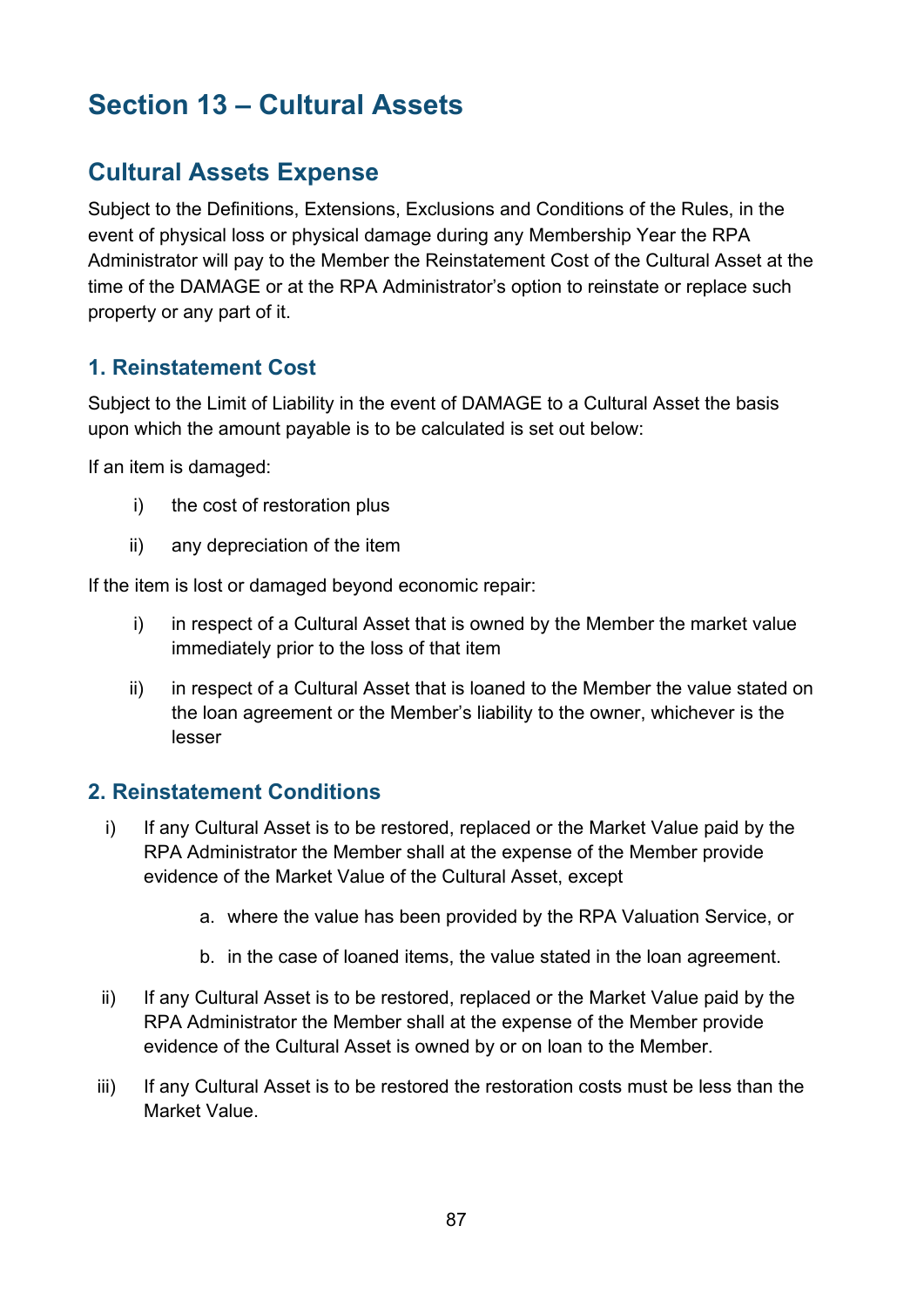- iv) If any Cultural Asset which has an increased value because it forms part of a pair or set is lost or damaged, payments made by the RPA Administrator will take account of the increased value.
- v) If the RPA Administrator pays the full Market Value of an item, pair or set the RPA Administrator will own it and have the right to take possession of it.

#### **Limit of Liability**

The RPA Administrator's Limit of Liability shall be £10,000 on any one Cultural Asset and £250,000 any one loss of multiple Cultural Assets.

#### **Member Retention**

The first £100 of each and every loss other than:

- i) Losses by a Primary Academy where the Member Retention will be the first £50 each and every loss
- ii) Where the incident giving rise to the loss also involves a claim under Section 1 (Material Damage) the Member Retention applicable to the Cultural Asset loss will be nil

## **Section 13 Definitions**

#### **Antique**

An old collectable item desirable because of its age, beauty, rarity, condition, utility or other unique features. An object that represents a previous era or time period in human society.

#### **Collectable**

An object regarded as being of value or interest to a collector.

#### **Cultural asset**

Work of Art, Collectable, Heritage Asset or Antique excluding a Work of Art, Collectable, Heritage Asset or Antique that is insured.

#### **DAMAGE**

Accidental loss or destruction of or damage to the Property, including damage caused by subsidence or as a result of terrorism.

#### **Heritage asset**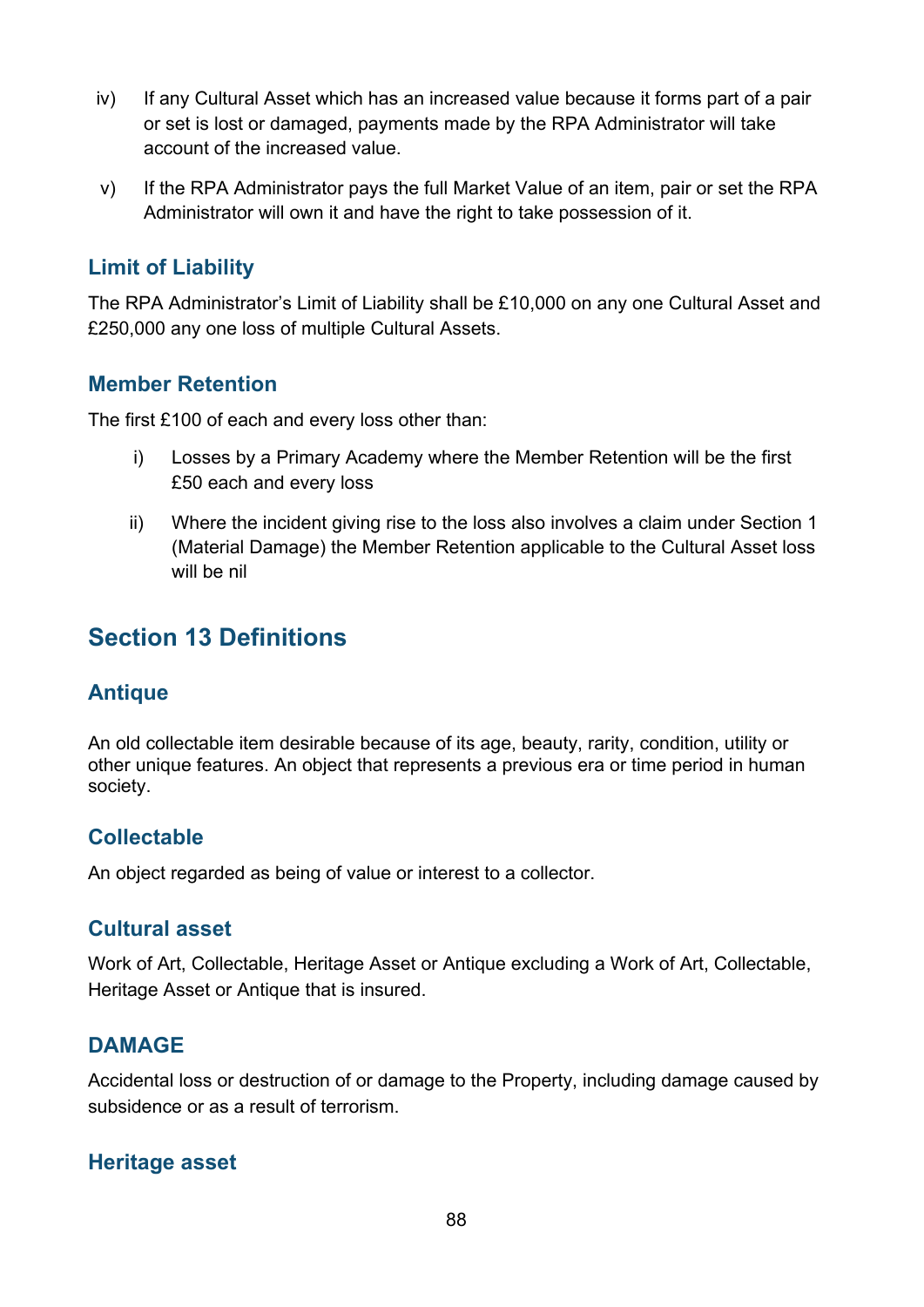A tangible asset with historical, artistic, scientific, technological, geophysical or environmental qualities that is held and maintained principally for its contribution to knowledge and culture.

#### **Market Value**

The value provided by the RPA Valuation Service.

In the absence of a value from the provided by the RPA Valuation Service Market Value shall mean the price which would reasonably be expected to be paid for a Cultural Asset by a willing buyer to a willing seller in an arm's length transaction after property marketing wherein the parties had acted knowledgably, prudently and without compulsion.

#### **RPA Valuation Service**

The service provided by the RPA to value Cultural Assets on behalf of Members and as detailed in the RPA membership pack issued to Members on an annual basis.

#### **Work of art**

A work of art, artwork, art piece, piece of art or art object that is an aesthetic physical item or artistic creation.

### **Section 13 Extensions**

The following Extensions will apply subject to the Definitions, Exclusions and Conditions of the Rules.

#### **1. Cultural Assets on loan**

The repair or reinstatement costs following DAMAGE to Cultural asset lent by or to the Member but only where a written loan agreement for each Cultural Asset has been entered into. The loan agreement shall include the value of the item, not to exceed the Market Value of the Cultural Asset.

### **2. Temporary Removal**

DAMAGE to a Cultural Asset whilst temporarily removed from the Premises for provision of education, lesson preparation, cleaning, renovation, repair or other similar purposes elsewhere and in transit thereto and therefrom by road, rail or inland waterway within the Territorial Limits.

Whilst in transit a Cultural Asset must be adequately packed and secured having regard to the nature of the Cultural Asset and the circumstances of the transit.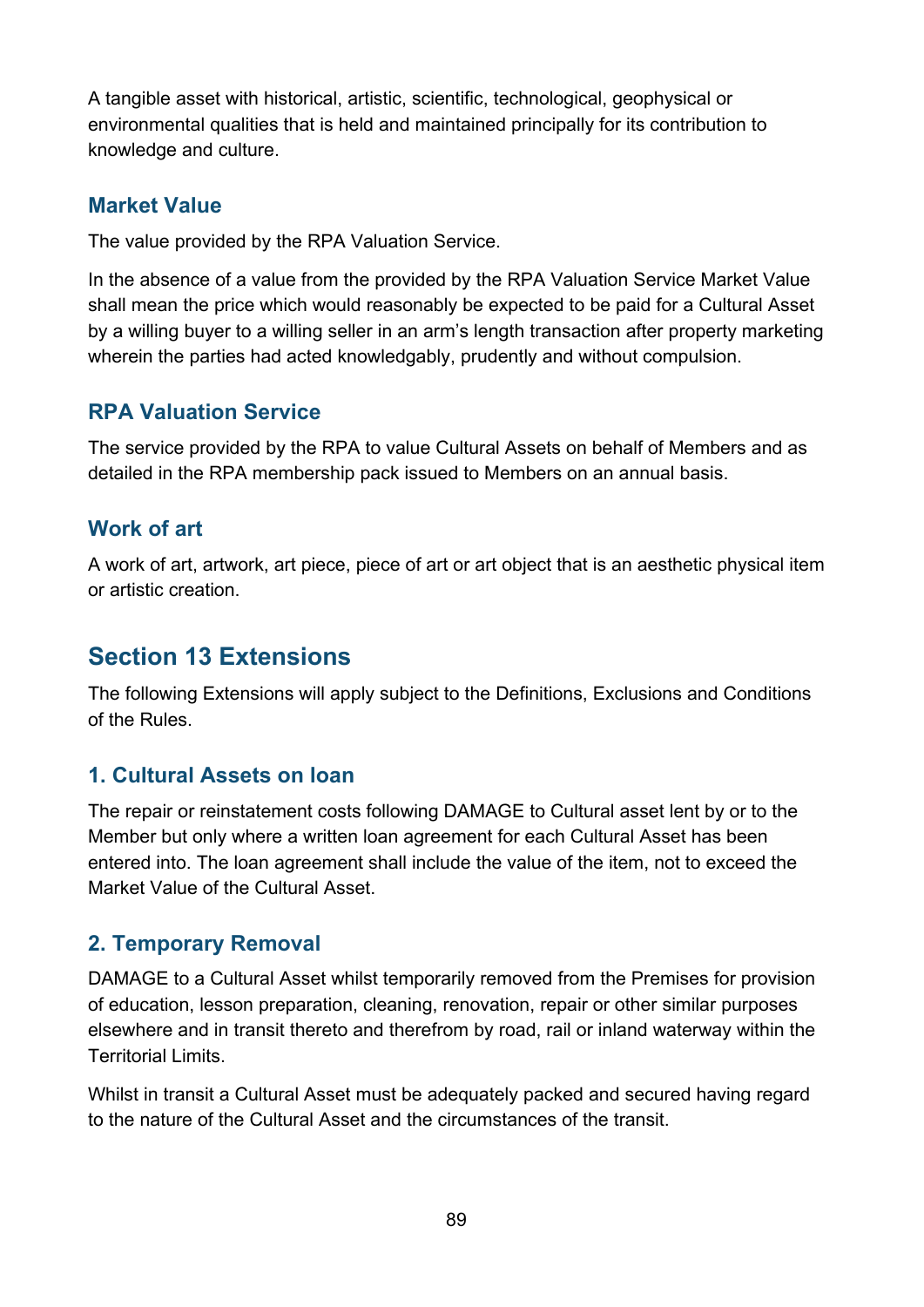# **Section 13 Exclusions**

Section 13 does not cover

# **1. DAMAGE caused by or consisting of:**

- i) gradual deterioration, wear and tear, frost
- ii) inherent vice, latent defect
- iii) faulty or defective construction, workmanship, design or the use of faulty materials
- iv) any process of heating, drying, cleaning, washing, dyeing, alteration, repair, restoration, maintenance, dismantling, decoration
- v) pressure waves caused by aircraft or other aerial devices travelling at sonic or supersonic speeds
- vi) misuse or mechanical or electrical breakdown or derangement

but this shall not exclude subsequent DAMAGE or CONSEQUENTIAL LOSS which itself results from a cause not otherwise excluded.

### **2. DAMAGE caused by or consisting of:**

- i) corrosion, rust, wet or dry rot, shrinkage, evaporation, loss of weight, dampness, dryness, marring, vermin, insects, moths, fungus, mould or infestation
- ii) change in temperature, colour, flavour, texture or finish

but this shall not exclude:

- a) such DAMAGE not otherwise excluded which itself results from a Defined Peril or from any other accidental loss destruction or damage
- b) subsequent DAMAGE itself results from a cause not otherwise excluded

## **3. DAMAGE caused by or consisting of:**

The confiscation, deliberate damage or destruction by or under order of any government or public or local authority.

### **4. DAMAGE caused by pollution or contamination:**

but this shall not exclude destruction of or damage to the Property not otherwise excluded caused by: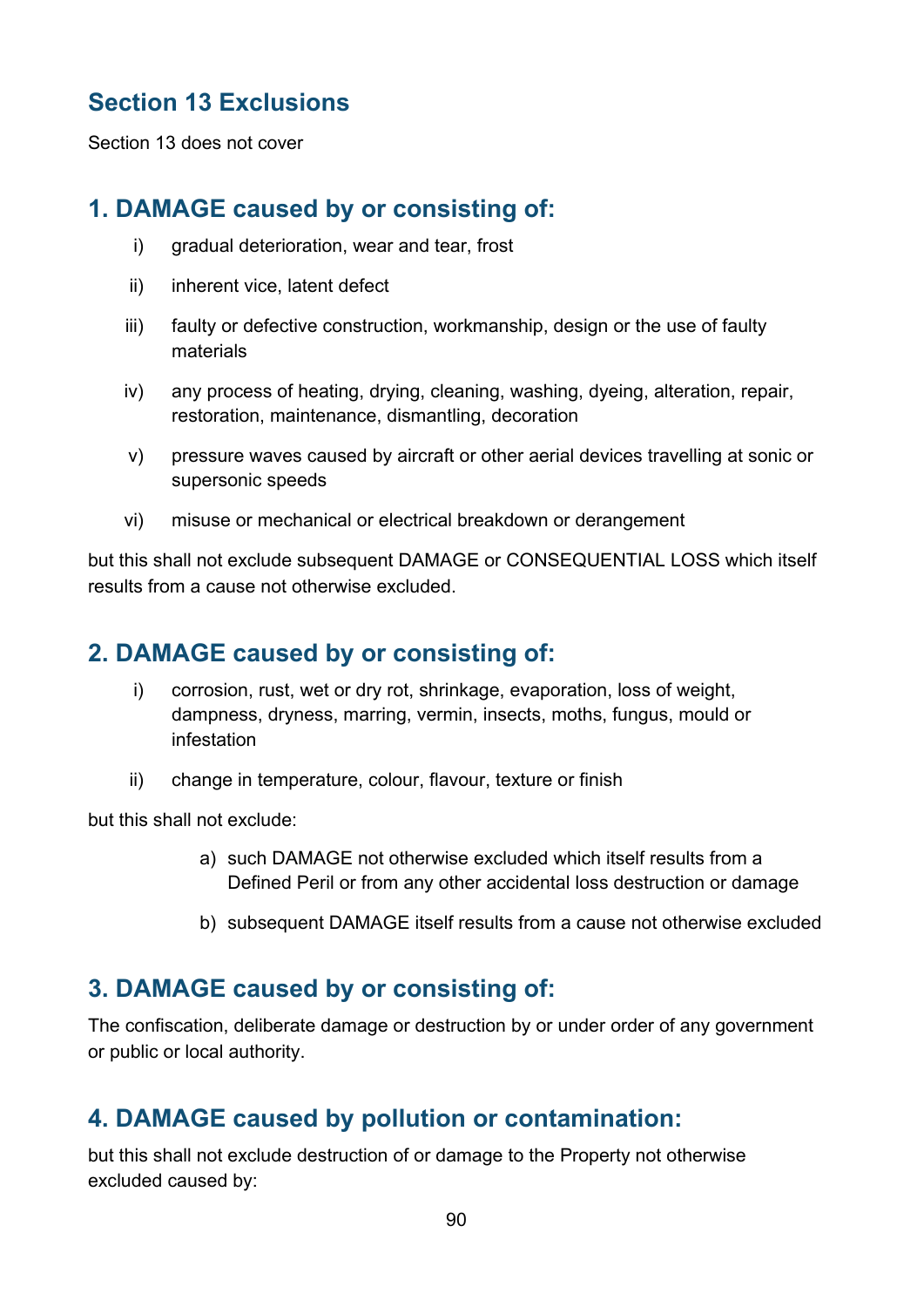- i) pollution or contamination which itself results from a Defined Peril
- ii) a Defined Peril which itself results from pollution or contamination

### **5. DAMAGE caused by or consisting of:**

- i) acts of fraud or dishonesty by a Member or by any Governor or Employee but this shall not exclude theft not otherwise excluded caused by or with the connivance of an Employee
- ii) disappearance, unexplained or inventory shortage, misfiling or misplacing of information or shortages due to error or omission
- iii) the voluntary parting with title or possession of any Property if induced by any fraudulent scheme, trick, device or false pretence

### **6. DAMAGE caused by or consisting of:**

- i) Consequential loss of any kind or description
- ii) Fines, liquidated damages, penalties for delay or detention or in connection with guarantees of performance or efficiency or loss of use
- iii) Any Cultural Asset Insured by or on behalf of the Member, except where the Cultural Asset has been insured by the Member only in relation to the value of the Cultural Asset that is in excess of the Limits of Liability stated in Section 13 (Cultural Assets)

### **7. DAMAGE caused by or consisting of theft or attempted theft.**

- i) by any person lawfully on the premises unless as a result of or in connection with actual or threatened assault or violence or use of force at the premises against the Member or any Employee or any other person lawfully on the premises, or
- ii) of property in transit whilst the vehicle is left unattended unless the following security precautions have been complied with:
	- a) all doors, windows and other openings are securely locked and properly fastened and the keys removed from the vehicle
	- b) any alarm and immobiliser shall be switched on and made fully operational

and outside the working day of the driver it is either:

d) garaged in a securely locked building of substantial construction, or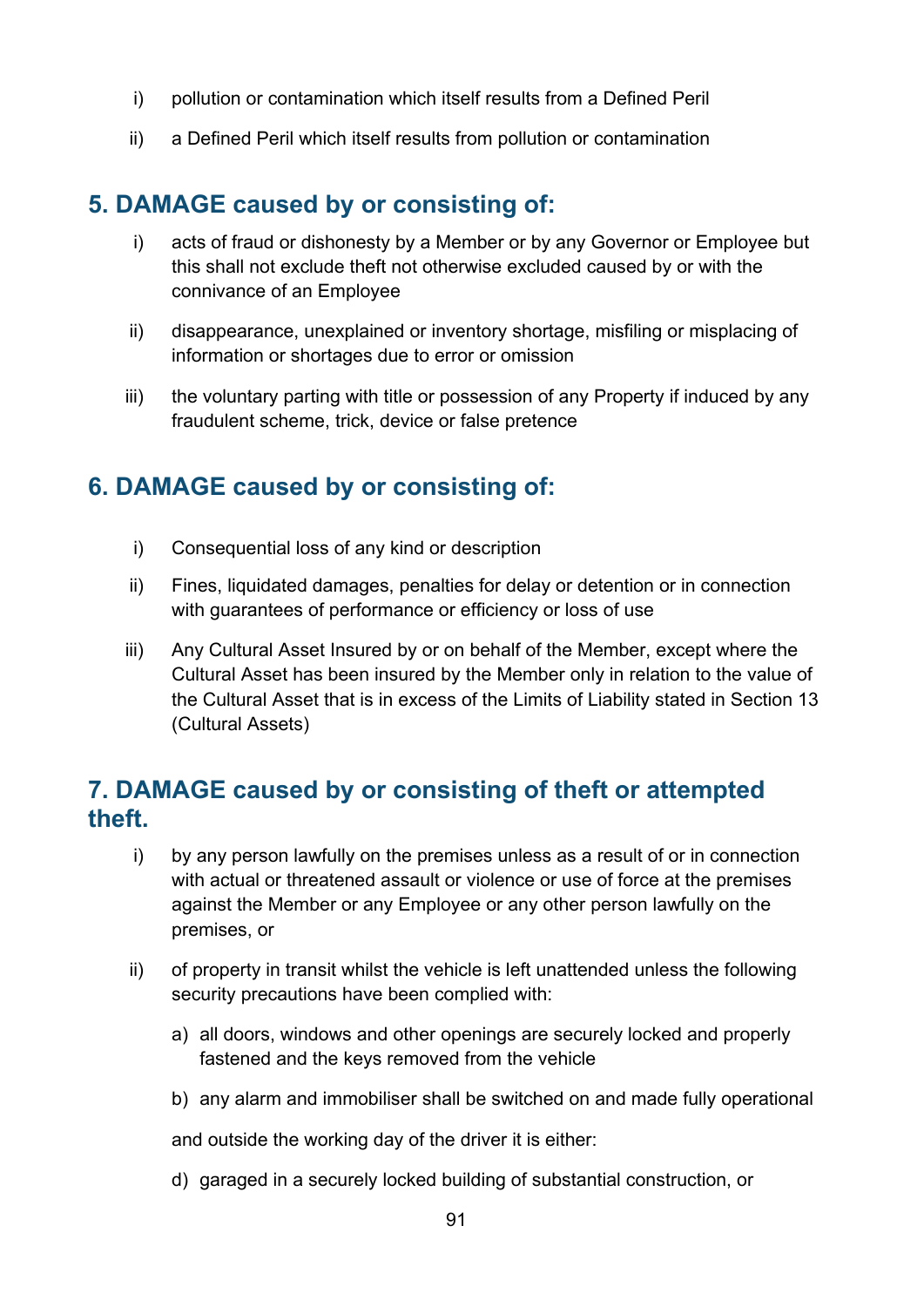- e) in a compound which has secure walls and fences with all exit points secured by locked gates, or
- f) in a permanently guarded security park

## **8. DAMAGE caused by or consisting of:**

- i) damage to Data which shall include but shall not be limited to:
	- a) loss, destruction or corruption of Data whether in whole or in part
	- b) unauthorised appropriation, use, access to, or modification of Data
	- c) unauthorised transmission of Data to any third parties
	- d) damage arising out of any misinterpretation, use or misuse of Data
	- e) damage arising out of any operator error in respect of Data
- ii) damage to the Property arising directly or indirectly from:
	- a) the transmission or impact of any Virus
	- b) unauthorised access to a System
	- c) interruption of, or interference with, electronic means of communication used in the conduct of the Business including but not limited to any diminution in the performance of any website or electronic means of communication
	- d) failure of a System
	- e) anything described in 8. i) above

But in respect of 8. ii) a) 8. ii) b) 8. ii) c) 8. ii) d) this shall not exclude subsequent DAMAGE arising directly or indirectly therefrom which itself results from a Defined Peril not otherwise excluded provided that such DAMAGE arising directly or indirectly therefrom does not arise by reason of any malicious act or omission.

#### **Definitions applicable to this Exclusion**

i) Data

Information represented or stored electronically including but not limited to code or series of instructions, operating systems, software programs and firmware.

ii) Failure of a System

The complete or partial failure or inability whether in terms of availability, functionality and/or performance or otherwise of a System whether or not owned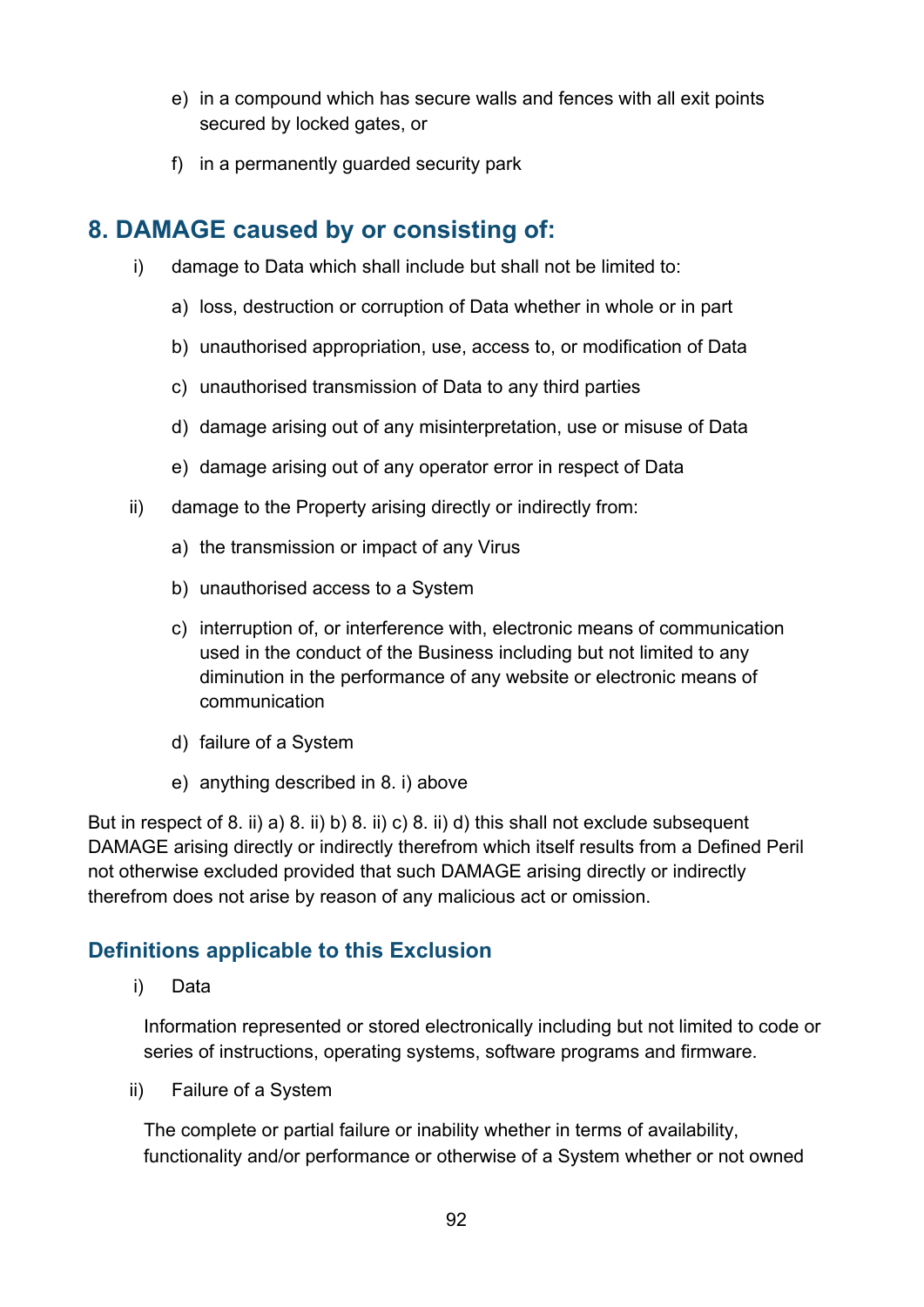by the Member to operate at any time, as desired, as specified or as required in the circumstances of the Business.

iii) System

System includes computers, other computing and electronic equipment linked to computer hardware, electronic data processing equipment, Microchips and anything which relies on a Microchip for any part of its operation and includes for the avoidance of doubt any computer installation.

iv) Microchip

A unit of packaged computer circuitry manufactured in small scale and made for program logic and/or computer memory purposes and expressly including integrated circuits and microcontrollers.

v) Virus

Programming code designed to achieve an unexpected unauthorised and/or undesirable effect or operation when loaded onto a System transmitted between Systems by transfer between computer systems via networks, extranets and internet or electronic mail or attachments thereto or via floppy diskettes or CD-ROMs or otherwise and whether involving self-replication or not.

### **9. DAMAGE caused by or consisting of:**

- i) contamination by radioactivity from any nuclear fuel or from any nuclear waste from the combustion of nuclear fuel
- ii) the radioactive, toxic, explosive or other hazardous properties of any explosive nuclear assembly or nuclear component thereof

### **General Condition to Section 13**

- i) The indemnity provided by the RPA shall not be invalidated by workmen in and about the Premises for the purpose of carrying out minor alterations, decoration, repairs, general maintenance or the like.
- ii) The Member must take reasonable steps to protect the Cultural Asset against loss or damage and to keep it in good condition and repair. If in the event of loss or damage the RPA Administrator determines that the loss or damage has been caused or adversely impacted directly by the Member's failure to comply with this condition the RPA Administrator may refuse to restore, replace or pay the Market Value, or reduce the amount of any payment they may make.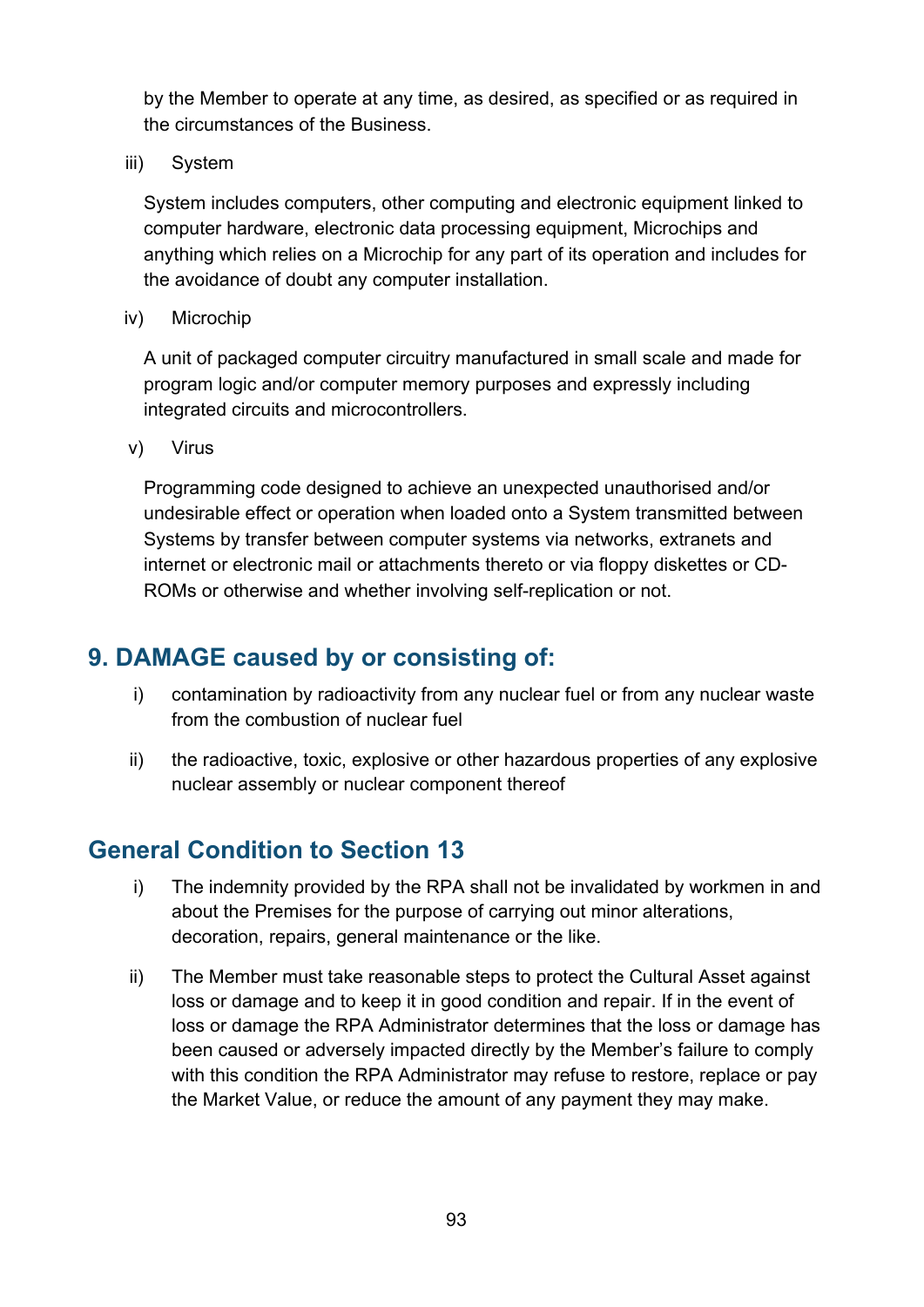# **General Exclusion**

# **War and Allied Risks**

The RPA does not cover loss or destruction of or damage to property, injury, death, disablement or any consequential loss arising directly or indirectly therefrom occasioned by or happening through:

- 1. war, invasion, act of foreign enemy hostilities or warlike operations (whether war be declared or not), civil war
- 2. mutiny, civil commotion, assuming the proportions of or amounting to a popular rising, military rising, insurrection, rebellion, revolution military or usurped power
- 3. the destruction of property by order of any public authority (other than as set out in the Public Authorities Extension to Section 1).
- 4. permanent or temporary dispossession resulting from confiscation, nationalisation, commandeering or requisition by any lawfully constituted authority
- 5. permanent or temporary dispossession of any building resulting from the unlawful occupation of such building by any person

provided that the RPA Administrator is not relieved of any liability to the Member in respect of loss or destruction of or damage to property occurring before dispossession or during temporary dispossession which is otherwise covered by the RPA.

The RPA also excludes loss or destruction of or damage to property, injury, death, disablement or any consequential loss caused by resulting from or in connection with any action taken in controlling preventing suppressing or in any way relating to War and Allied Risks.

In any action suit or other proceeding where the RPA Administrator alleges that by reason of the provisions of this Exclusion any loss or destruction of or damage to property, injury, death, disablement or any consequential loss is not covered by the RPA the burden of proving that such loss or destruction of or damage to property, injury, death, disablement or any consequential loss is covered shall be upon the Member.

This General Exclusion shall not apply to Section 3, Employers' Liability.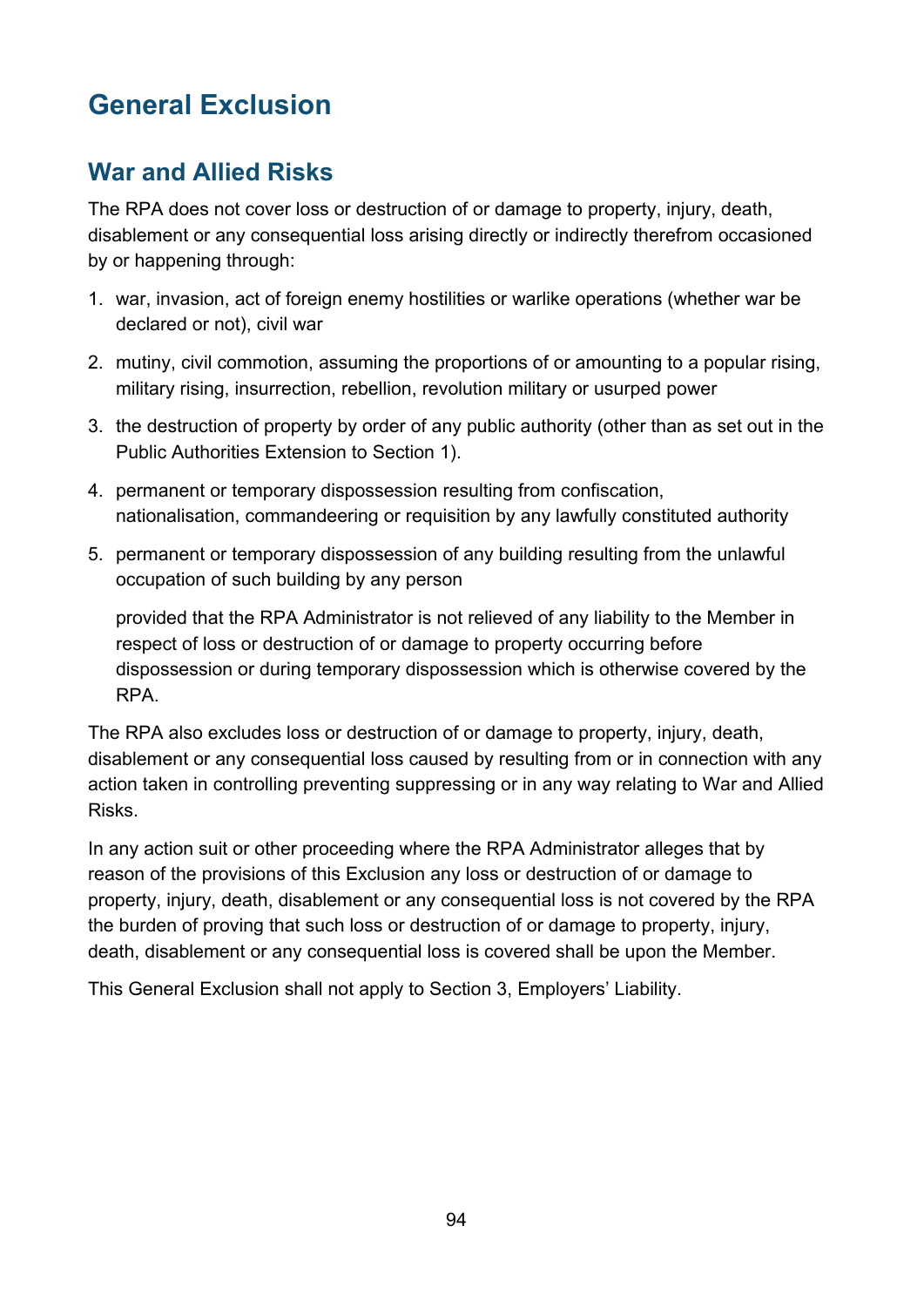# **Claims Guidelines**

## **General**

The following Claims Guidelines shall apply to all Sections inclusive unless stated otherwise. The claims process will be administered by the Third Party Administrator (TPA).

# **Action by the Member**

#### **1. Claims intake**

Claims will be accepted by the TPA regardless of the method used to notify the claim.

i) Dedicated TPA portal

An online portal is available for Members to notify claims directly to the TPA.

www.rpaclaimforms.co.uk

Members will receive instructions for access and use upon joining the RPA and will be required to log in with required information.

Members are encouraged to utilise the dedicated TPA portal to notify claims in keeping with the "digital by default" ethos.

The aim of the dedicated TPA portal is to ensure quick notification and to provide for easy transmission of documentation and contact particulars which will assist the TPA to manage claim costs and risk for all Members.

ii) Post, email and telephone

Claims can also be sent to the TPA by post, email or telephone:

Topmark Claims Management Ltd 160 Bath Street Glasgow G2 4TB Email: rpa@topmarkcms.com Telephone: 03300 585 566

iii) The Claims Portal

There is another route by which third parties can make low value personal injury claims directly. This is through a mechanism called "The Claims Portal" which exists outside the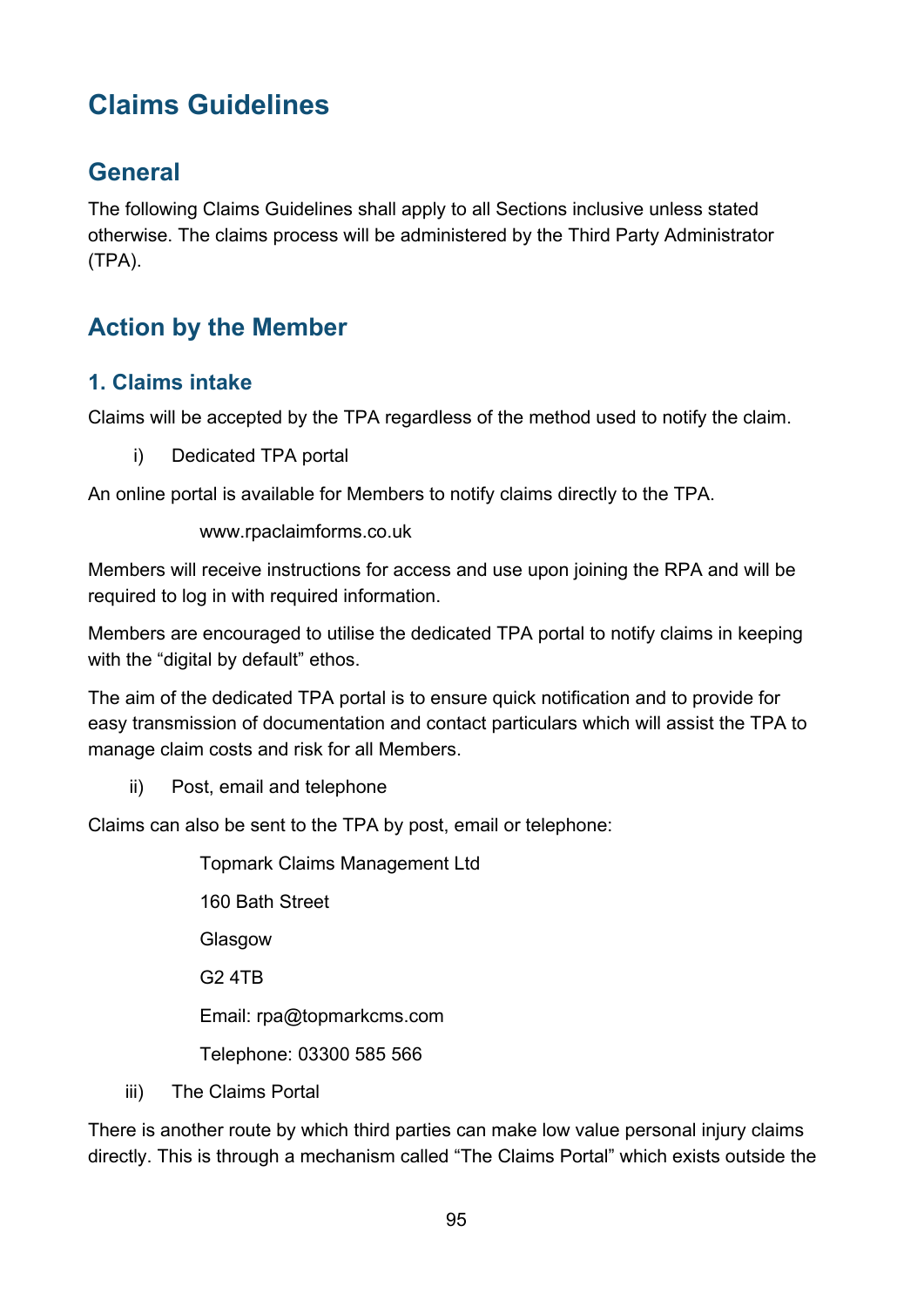RPA. It is important that claims notified through this mechanism are identified early by the TPA to contain cost.

The TPA will administer The Claims Portal as it relates to the RPA and Members are encouraged to highlight through their website appropriate messaging for third party claimants who elect to notify claims in this way.

The following messaging is suggested.

"We operate under the Risk Protection Arrangement (RPA) administered by the DfE, eligible claims can be sent using portal ID D00073. The compensator should be marked as "Department for Education – RPA only".

### **2. Co-operation**

Members should provide all reasonable levels of co-operation with the TPA in such areas as but not limited to the provision of information and documentation, access for investigation, and support for litigation. The aim is to contain claim cost for all RPA Members.

Where the TPA deems that they are not receiving a reasonable level of cooperation they will endeavour to resolve this in the first instance with the Member.

In the event that the situation is unresolved the TPA is bound to report this to the RPA Administrator who will consider whether there has been a breach of the Rules.

The TPA will take all reasonable steps to engage with and assist Members.

### **3. Notification of Claims**

In the event of an occurrence that may give rise to a claim or legal proceeding under the RPA the Member shall:

- i) as soon as reasonably practicable notify the TPA of such occurrence and provide details and information as the TPA requests;
- ii) immediately:
	- a) send to the TPA every letter, claim, writ, summons or process connected with it
	- b) notify the TPA of any impending prosecution, inquest, fatal inquiry or proceedings in any court;
- iii) as long as the TPA may reasonably require
	- a) retain anything connected therewith;
	- b) provide all co-operation and assistance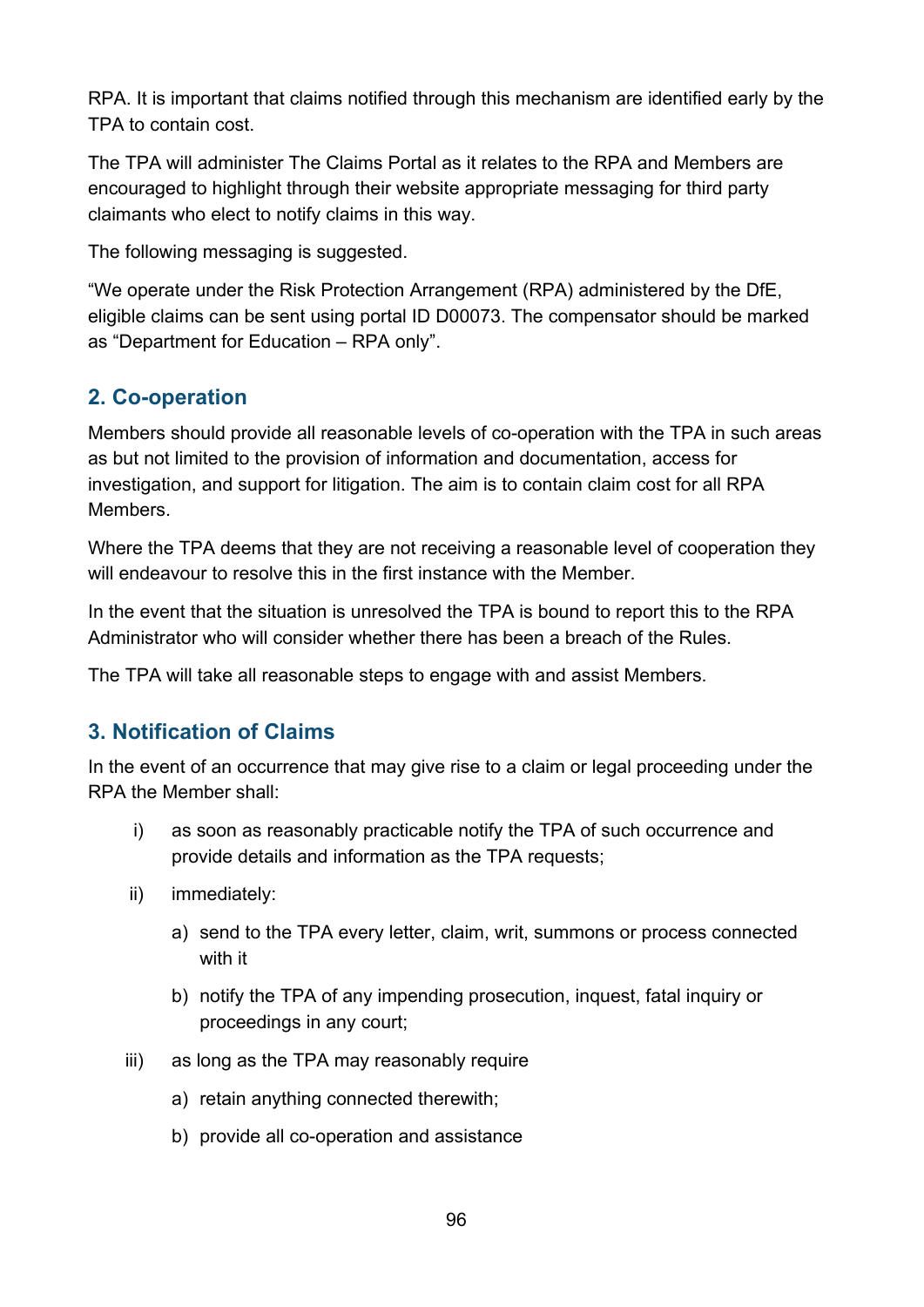iv) promptly take at their own expense, all reasonable steps to prevent other personal injury or property damage arising out of the same conditions, but such expense shall not be recoverable under this Arrangement unless specifically provided for

#### **4. Admission of Liability**

The Member shall not:

- i) admit liability
- ii) act in a way that may be construed as an admission of liability
- iii) repudiate or settle any claim or legal proceeding
- iv) waive any rights of recovery

without the prior written consent of the TPA

# **Action by Third Party Administrator (TPA)**

#### **1. Receipt of claims**

The TPA is responsible for taking receipt of all claims notifications from individual Members in the first instance. If legal representation is required, this will be managed through the TPA.

The TPA will handle claims in accordance with a Service Level Agreement (SLA) with the RPA Administrator. The SLA will be available on the Claims Portal and include detail about what the Members can expect from the TPA in terms of management of the claim.

### **2. Conduct and control of the claim**

The RPA Administrator through the TPA shall have the right to:

- i) defend any claim relating to any matter under this arrangement or legal proceeding against the Member
- ii) take over and conduct the defence or settlement of any claim or legal proceeding
- iii) take and permit to be taken all necessary steps for enforcing rights against any other party in the name of the Member before or after any payment is made by the RPA Administrator

In the event of a claim arising under the RPA the RPA Administrator agrees to waive any rights, remedies or relief to which they might become entitled by subrogation against any Member where the RPA operates to cover the loss.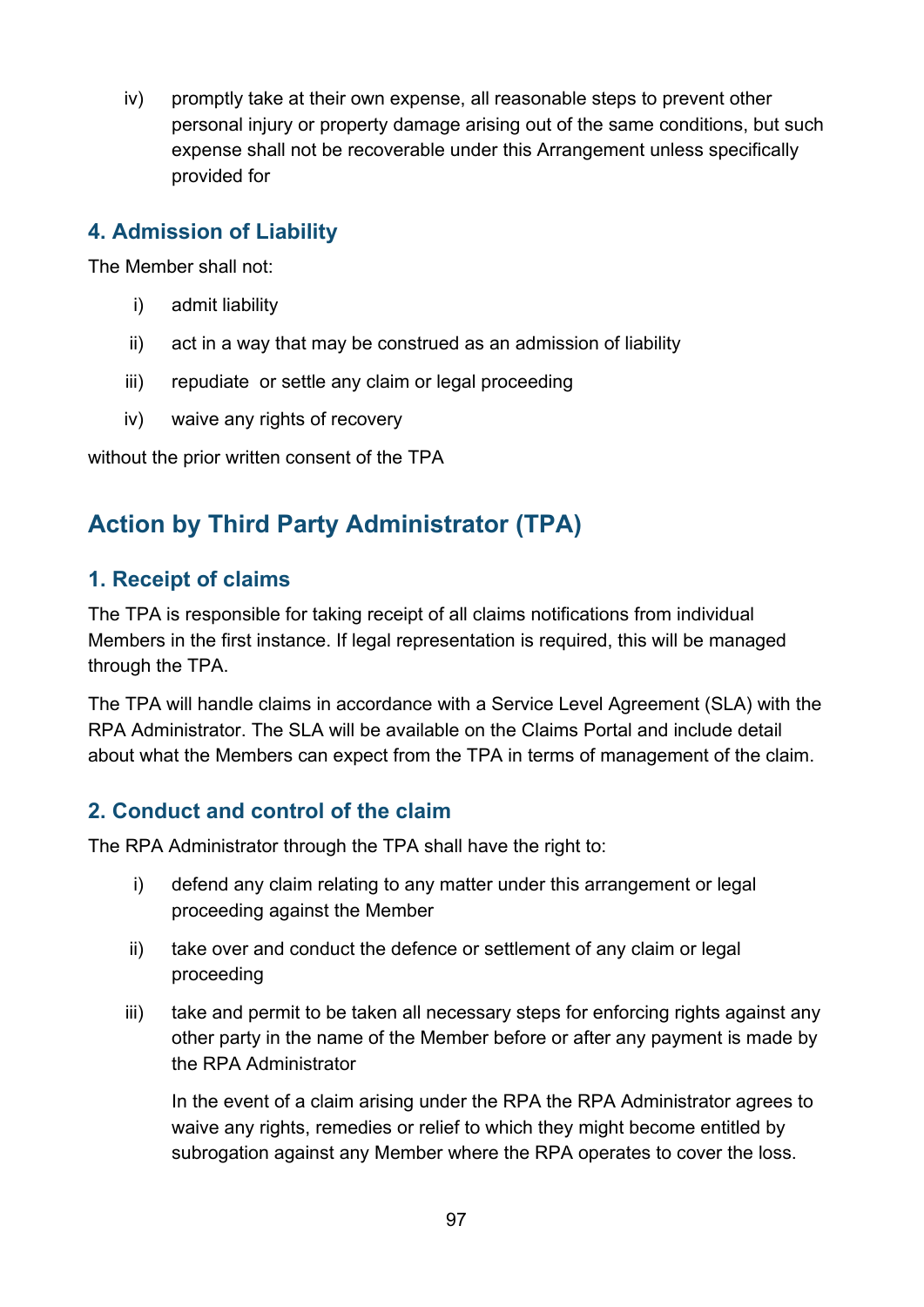iv) exercise full discretion in the conduct of any legal proceedings and in settlement of any claim or legal proceeding, whether before or after indemnification by the RPA Administrator.

#### **3. Terms validation**

The TPA will assess whether the claim is within the scope of the Rules.

In the event that a claim is deemed not to be covered by the Rules, then it will be referred to the RPA Administrator for a decision on whether the claim is covered.

The TPA will reserve the position with the Member at the point of referral.

The decision of the RPA Administrator will be communicated to the Member by the TPA within 15 working days of referral to the TPA by the Member.

Members may request a review of the RPA Administrator's decision. If they wish to pursue this option then this should be put in writing via the TPA detailing the basis of the request for review.

The TPA will notify the RPA contract manager who will refer the matter to an independent senior civil servant for review.

If the dispute remains unresolved between the Member and the RPA Administrator the matter will be referred to a single arbitrator to be appointed by agreement between the parties or in default of agreement upon the application of either party to the President of the Chartered Institute of Arbitrators. The seat of the arbitration shall be England. The arbitration shall be governed by both the Arbitration Act 1996 and Rules as agreed between the parties.

### **4. Complaints**

In the event of a complaint by a Member about the TPA's handling of a claim this is to be put in writing at first instance to the TPA.

The TPA will acknowledge receipt of the complaint within two (2) working days.

The acknowledgement will identify the person dealing with the complaint, or advise to whom the complaint should be redirected, and advise the person making the complaint when they can expect to receive a response.

The TPA will maintain a log of such complaints for the RPA Administrator.

The TPA will respond formally to any such complaint within fifteen (15) days of receipt.

If there is any reason why these timescales cannot be met, this will be communicated to the complainant.

The response will outline the findings and any action taken, for example, that an investigation has been carried out.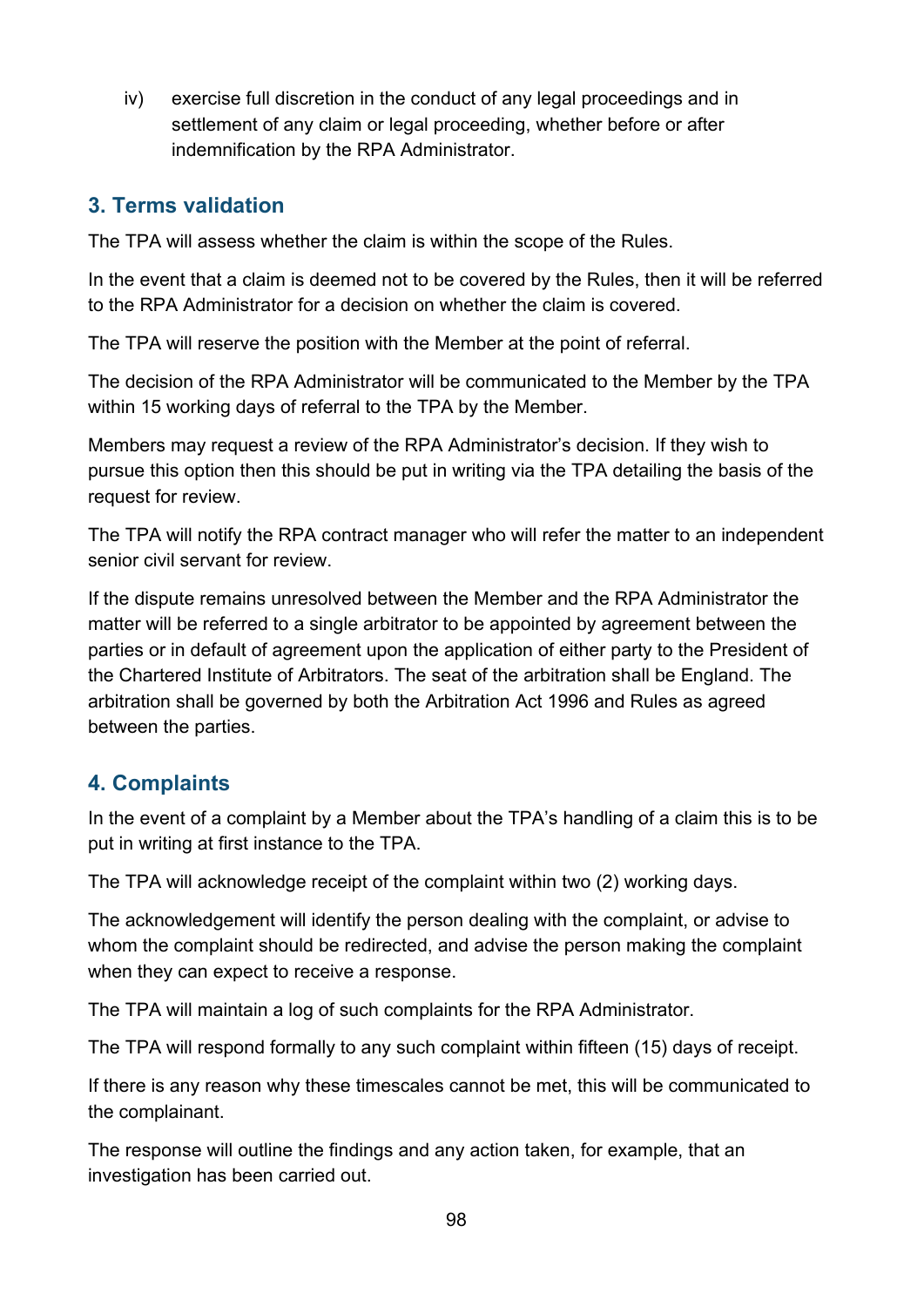Where a complaint remains unresolved at TPA branch management level, on written request of the Member it will be escalated to the Managing Director of the TPA in the final instance for review.

The TPA will acknowledge the escalation to the Member within 5 working days and a final written response will be delivered within 10 working days from the request for a review.

If the Member is not happy with the response to its complaint from the TPA, it should forward details in writing to the RPA Administrator.

### **5. Fraud**

If a claim is fraudulent in any respect or if fraudulent means are used by the Member or by anyone acting on behalf of the Member to obtain any benefit under the RPA or if any loss or destruction of or damage be occasioned by the wilful act or with the connivance of the Member all benefit under this RPA shall be forfeited.

The TPA will notify the RPA administrator in any case where fraud is suspected and will act pursuant to the instructions of the RPA Administrator.

### **6. RPA Administrator's Rights Following a Claim**

On the happening of loss or damage in respect of which a claim is made the RPA Administrator and any person authorised by the RPA Administrator may without thereby incurring any liability or diminishing any of the RPA Administrator's rights under the RPA enter take or keep possession of the premises where such loss or damage has occurred and take possession of or require to be delivered to the RPA Administrator any property and deal with such property for all reasonable purposes and in any reasonable manner. No property may be abandoned to the RPA Administrator whether taken possession of by the RPA Administrator or not.

The aim is to maximise and secure the benefit of any salvage for Members. The intention is to liaise with Members about the best way to achieve this and to do so in a way that avoids or minimises any exclusion of access for Members.

### **7. Subrogation and Waiver of Rights**

Any Member making a claim under the RPA shall, at the request and expense of the RPA Administrator, take all reasonable and necessary steps and give assistance as directed by the RPA Administrator (such as collating relevant evidential material and making available for interview and possible attendance at court potential witnesses) to enable the RPA Administrator to assess settle or defend any claim against the Member which relates to its claim under the RPA or to enforce rights against any other party in the name of the Member before or after any payment is made by the RPA Administrator in relation to the Member's claim.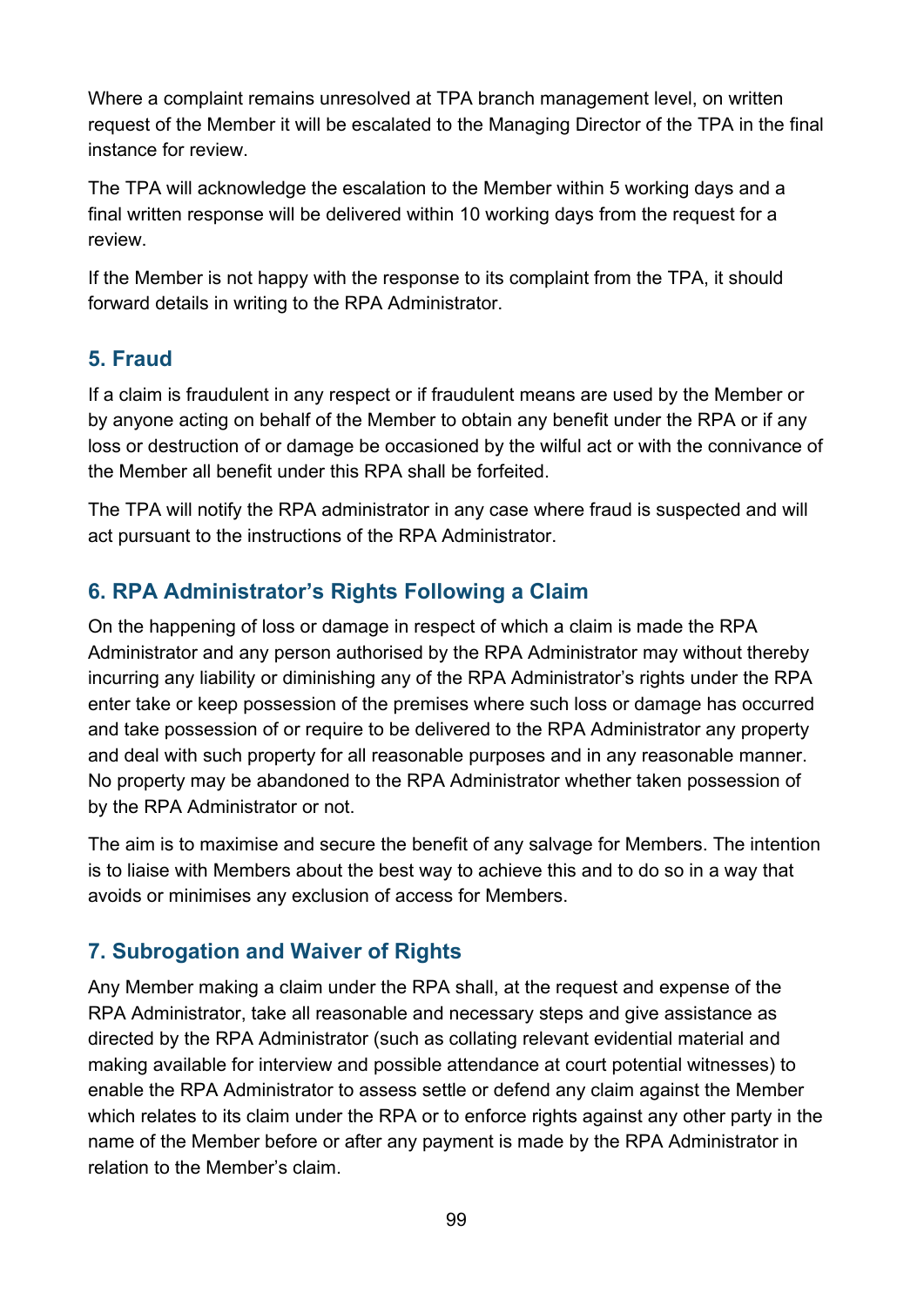The RPA Administrator shall, at their discretion and at any stage in the court process, be entitled to take over conduct and control of any claim, defence or other legal proceeding relating to the Member's claim under the RPA in place of the Member.

Any Member who unreasonably fails to provide assistance and take necessary steps as directed by the RPA Administrator in respect of any claim may have part or all of any benefit under this RPA forfeit.

In the event of a claim arising under the RPA the RPA Administrator agrees to waive any rights remedies or relief to which they might become entitled by subrogation against any Member where the RPA operates to cover the loss.

### **8. Payments on Account (not applicable to Section 2)**

The TPA on behalf of the RPA Administrator may provide for reasonable payments on account if the Member so requests.